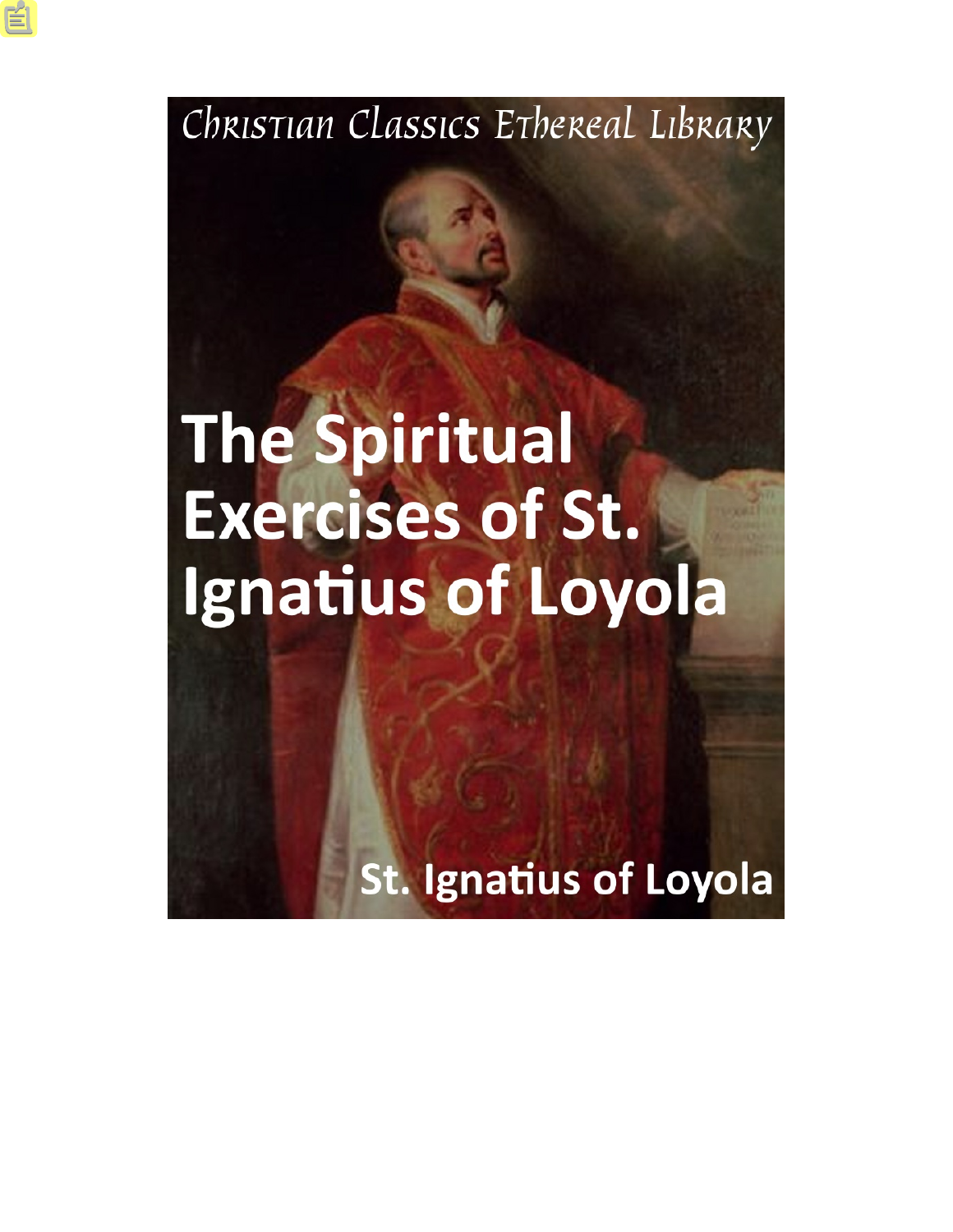

## **The Spiritual Exercises of St. Ignatius of Loyola**

**Author(s):** Ignatius of Loyola, St (1491-1556) Mullan, Father Elder (Translator)

#### **Publisher:**

- **Description:** Written by the founder of the Society of Jesus, the *Spiritual Exercises of St. Ignatius* is a powerful book. Derived mostly from St. Ignatius' conversion experiences in 1521-3, *Spiritual Exercises* has provided guidance and encouragement to its readers for several hundred years.The aim of Spiritual Exercises is to assist people in finding God's will for their life, and to give them the motivation and courage to follow that will. It is not a continuous piece of writing, but more like a program of sorts, containing a collection of thoughts, rules, encouragements, readings, meditations, prayers, warnings, and notes. Nevertheless the condensed writing is organized into four "weeks," or periods of time, with each week focusing upon a different theme--the first, human sin; the second, Christ's life on earth; the third, Christ's death on the cross; the fourth, Christ's risen life. A key theme throughout the *Spiritual Exercises* is discernment--the need to discern between good desires and evil desires in one's life. It is by following the four weeks, and by utilizing such discernment, that a person can better realize God's will for his or her own life. Although more profitably worked through with another person or spiritual director, *Spiritual Exercises* can be extremely beneficial for private personal study. Tim Perrine CCEL Staff Writer
	- **Subjects:** Christian Denominations Roman Catholic Church Meditations. Devotional readings. Spiritual exercises, etc.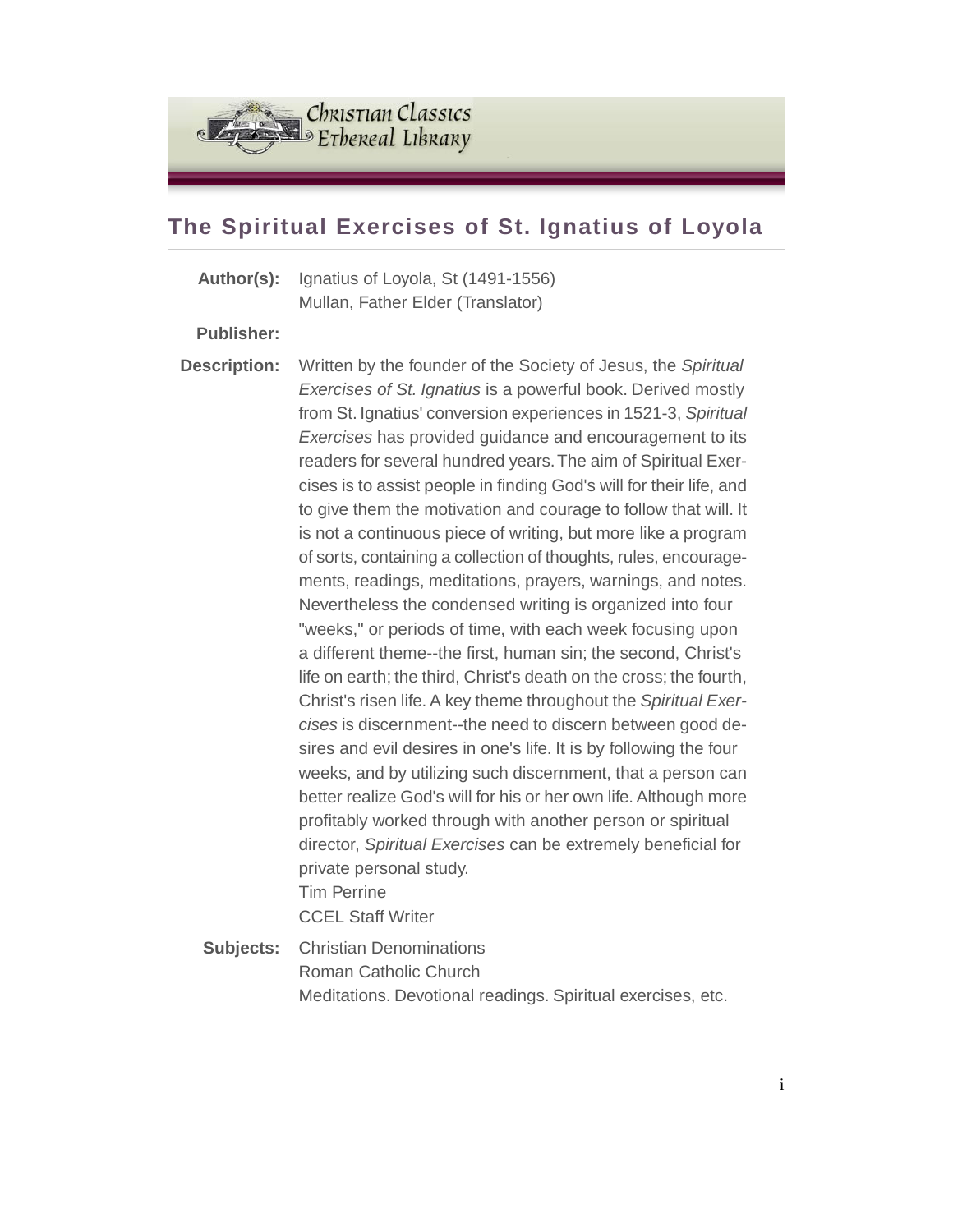# Contents

| Title Page                                 | 1              |
|--------------------------------------------|----------------|
| APPROBATION OF THE LATIN TEXTS             | 3              |
| APPROBATION OF THE LATIN TEXTS             | 3              |
| <b>VULGATE VERSION</b>                     | $\overline{4}$ |
| LITERAL VERSION                            | 5              |
| PAUL III, POPE FOR A PERPETUAL REMEMBRANCE | 6              |
| <b>PREFACE</b>                             | 8              |
| <b>CONTENTS</b>                            | 10             |
| <b>GENERAL NOTE</b>                        | 13             |
| <b>PRAYER</b>                              | 14             |
| Title Page                                 | 15             |
| Annotations                                | 16             |
| SPIRITUAL EXERCISES                        | 21             |
| PRESUPPOSITION                             | 22             |
| <b>FIRST WEEK</b>                          | 23             |
| PRINCIPLE AND FOUNDATION                   | 24             |
| PARTICULAR AND DAILY EXAMEN                | 25             |
| GENERAL EXAMEN OF CONSCIENCE               | 27             |
| GENERAL CONFESSION WITH COMMUNION          | 30             |
| <b>FIRST EXERCISE</b>                      | 31             |
| <b>SECOND EXERCISE</b>                     | 33             |
| <b>THIRD EXERCISE</b>                      | 34             |
| FOURTH EXERCISE                            | 35             |
| FIFTH EXERCISE                             | 36             |
| <b>ADDITIONS</b>                           | 37             |
| <b>SECOND WEEK</b>                         | 40             |
|                                            |                |

ii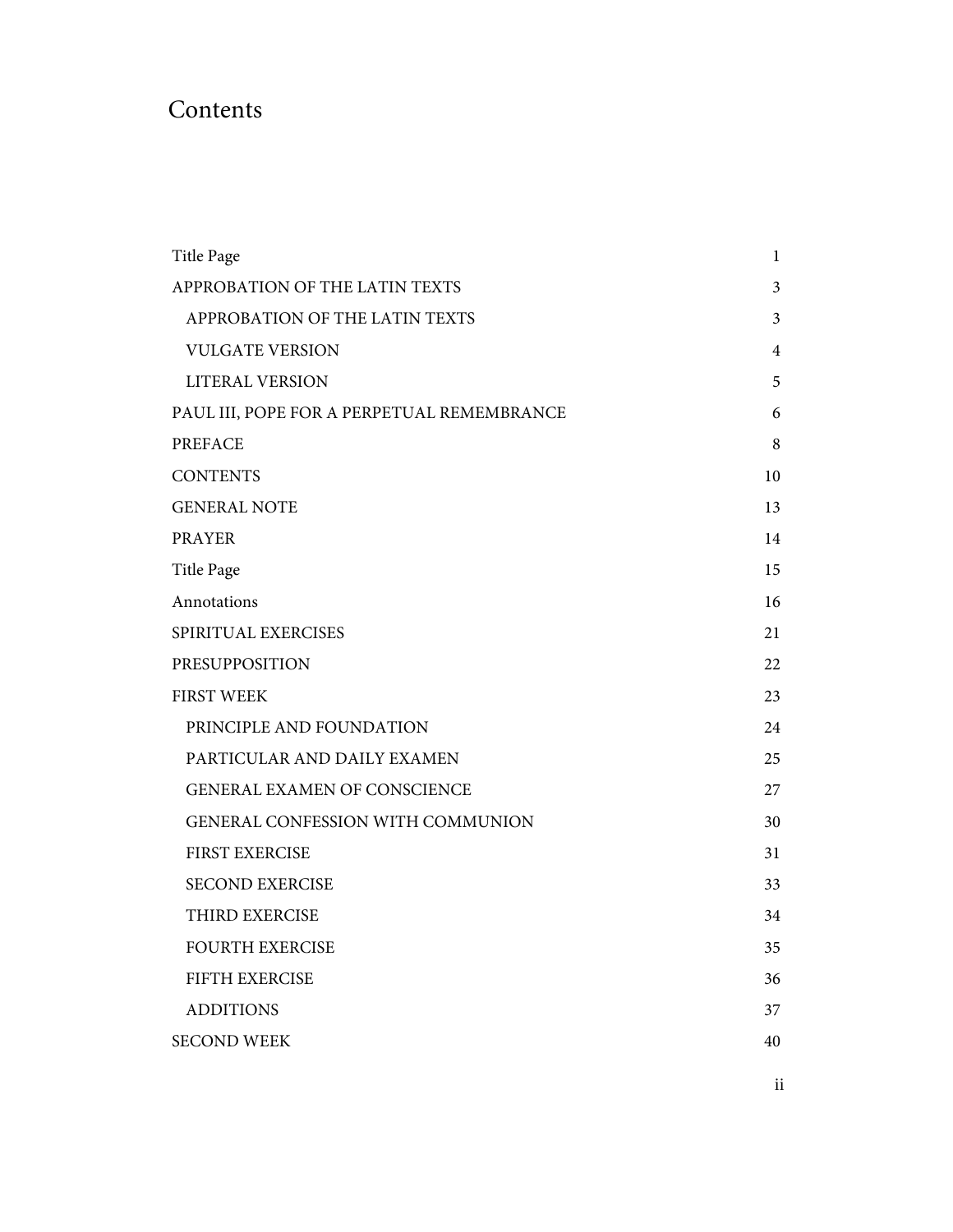| THE CALL OF THE TEMPORAL KING                                                 | 41 |
|-------------------------------------------------------------------------------|----|
| THE FIRST DAY AND FIRST CONTEMPLATION                                         | 43 |
| THE SECOND CONTEMPLATION                                                      | 45 |
| PREAMBLE TO CONSIDER STATES                                                   | 49 |
| THE FOURTH DAY                                                                | 50 |
| THE SAME FOURTH DAY LET MEDITATION BE MADE ON                                 | 52 |
| PRELUDE FOR MAKING ELECTION                                                   | 55 |
| THIRD WEEK                                                                    | 59 |
| <b>FIRST DAY</b>                                                              | 60 |
| <b>SECOND DAY</b>                                                             | 62 |
| RULES TO PUT ONESELF IN ORDER FOR THE FUTURE                                  | 65 |
| <b>FOURTH WEEK</b>                                                            | 67 |
| <b>CONTEMPLATION TO GAIN LOVE</b>                                             | 69 |
| THREE METHODS OF PRAYER                                                       | 71 |
| FIRST METHOD                                                                  | 72 |
| I. The Ten Commandments                                                       | 73 |
| II. On Deadly Sins                                                            | 74 |
| III. On the Powers of the Soul                                                | 75 |
| IV. On the Bodily Senses                                                      | 76 |
| <b>SECOND METHOD OF PRAYER</b>                                                | 77 |
| THIRD METHOD OF PRAYER                                                        | 78 |
| THE MYSTERIES OF THE LIFE OF CHRIST OUR LORD                                  | 79 |
| OF THE ANNUNCIATION OF OUR LADY                                               | 80 |
| OF THE VISITATION OF OUR LADY TO ELIZABETH                                    | 81 |
| OF THE BIRTH OF CHRIST OUR LORD                                               | 82 |
| OF THE SHEPHERDS                                                              | 83 |
| OF THE CIRCUMCISION                                                           | 84 |
| OF THE THREE MAGI KINGS                                                       | 85 |
| OF THE PURIFICATION OF OUR LADY AND PRESENTATION OF THE<br><b>CHILD JESUS</b> | 86 |
| OF THE FLIGHT TO EGYPT                                                        | 87 |
| OF HOW CHRIST OUR LORD RETURNED FROM EGYPT                                    | 88 |
|                                                                               |    |

iii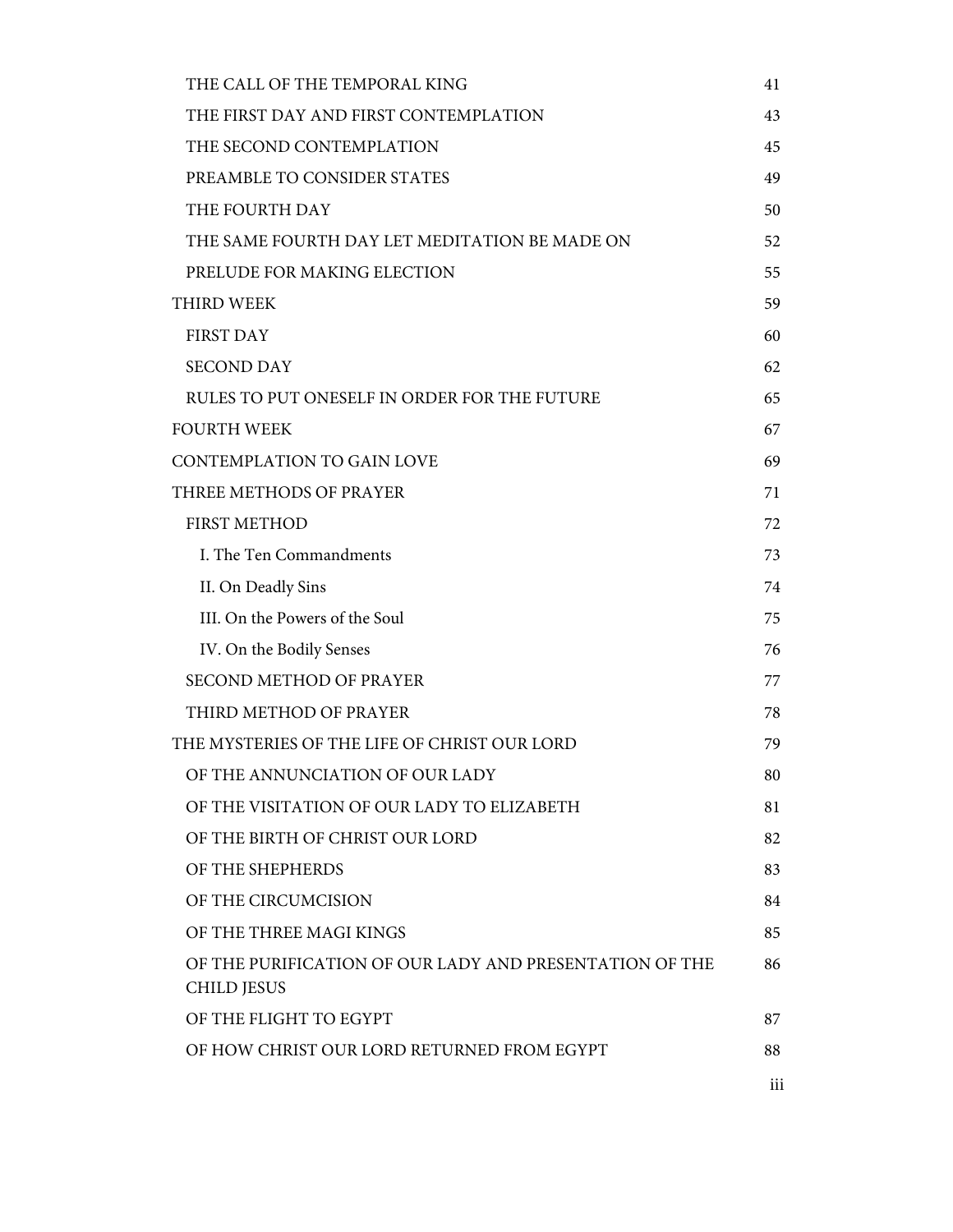| OF THE LIFE OF CHRIST OUR LORD FROM TWELVE TO THIRTY YEARS                          | 89  |
|-------------------------------------------------------------------------------------|-----|
| OF THE COMING OF CHRIST TO THE TEMPLE                                               | 90  |
| OF HOW CHRIST WAS BAPTIZED                                                          | 91  |
| OF HOW CHRIST WAS TEMPTED                                                           | 92  |
| OF THE CALL OF THE APOSTLES                                                         | 93  |
| OF THE FIRST MIRACLE                                                                | 94  |
| OF HOW CHRIST CAST OUT OF THE TEMPLE                                                | 95  |
| OF THE SERMON WHICH CHRIST MADE ON THE MOUNT                                        | 96  |
| OF HOW CHRIST OUR LORD MADE THE TEMPEST OF THE SEA BE CALM                          | 97  |
| OF HOW CHRIST WALKED ON THE SEA                                                     | 98  |
| OF HOW THE APOSTLES WERE SENT TO PREACH                                             | 99  |
| OF THE CONVERSION OF MAGDALEN                                                       | 100 |
| OF HOW CHRIST OUR LORD GAVE TO EAT FIVE THOUSAND MEN                                | 101 |
| OF THE TRANSFIGURATION OF CHRIST                                                    | 102 |
| OF THE RESURRECTION OF LAZARUS                                                      | 103 |
| OF THE SUPPER AT BETHANY                                                            | 104 |
| PALM SUNDAY                                                                         | 105 |
| OF THE PREACHING IN THE TEMPLE                                                      | 106 |
| OF THE SUPPER                                                                       | 107 |
| OF THE MYSTERIES DONE FROM THE SUPPER TO THE GARDEN,<br><b>INCLUSIVE</b>            | 108 |
| OF THE MYSTERIES DONE FROM THE GARDEN TO THE HOUSE OF<br>ANNAS, INCLUSIVE           | 109 |
| OF THE MYSTERIES DONE FROM THE HOUSE OF ANNAS TO THE HOUSE<br>OF CAIPHAS, INCLUSIVE | 110 |
| OF THE MYSTERIES DONE FROM THE HOUSE OF CAIPHAS TO THAT OF<br>PILATE, INCLUSIVE     | 111 |
| OF THE MYSTERIES DONE FROM THE HOUSE OF PILATE TO THAT OF<br><b>HEROD</b>           | 112 |
| OF THE MYSTERIES DONE FROM THE HOUSE OF HEROD TO THAT OF<br>PILATE                  | 113 |
| OF THE MYSTERIES DONE FROM THE HOUSE OF PILATE TO THE CROSS,<br><b>INCLUSIVE</b>    | 114 |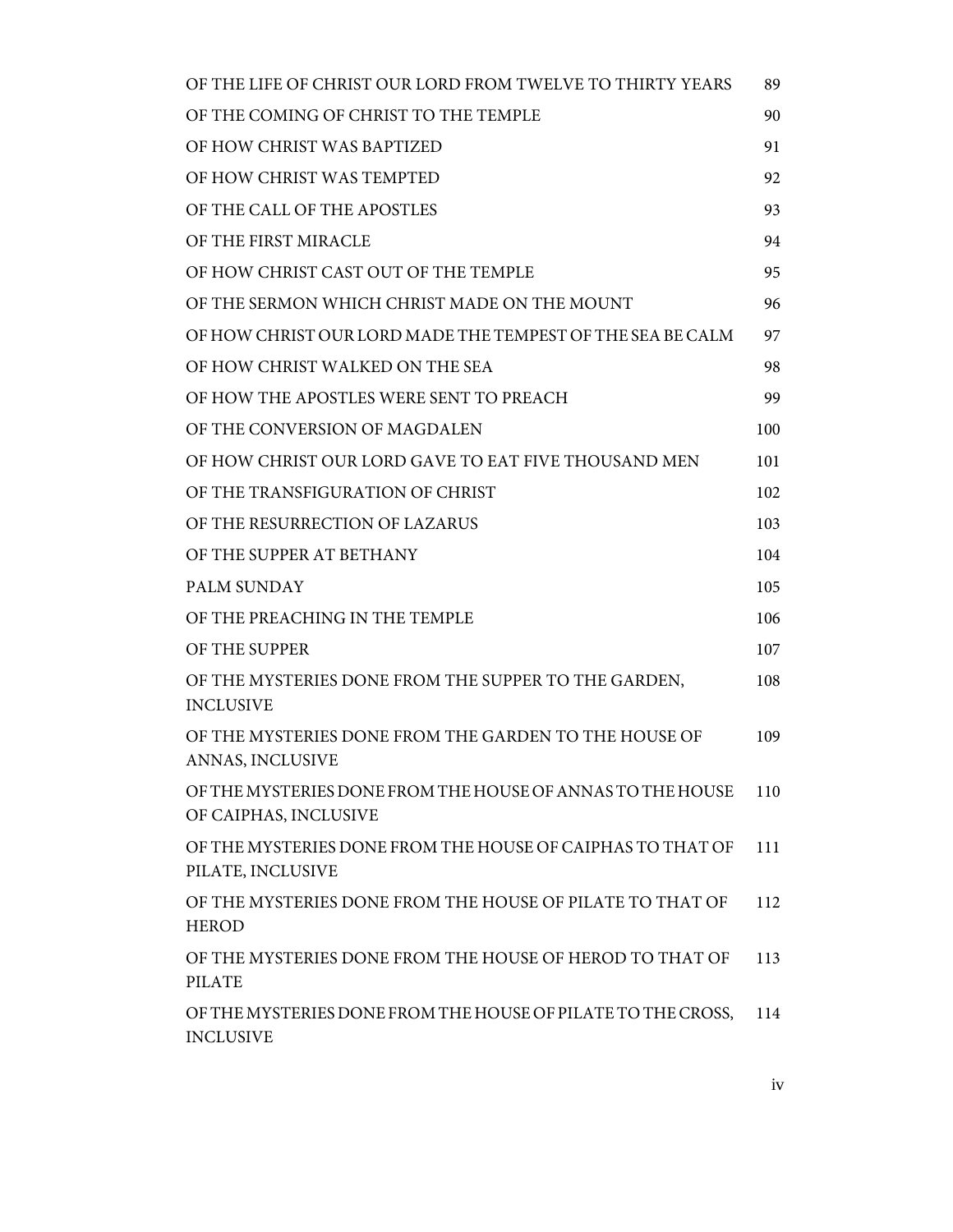| OF THE MYSTERIES ON THE CROSS                                                                     | 115 |
|---------------------------------------------------------------------------------------------------|-----|
| OF THE MYSTERIES FROM THE CROSS TO THE SEPULCHRE, INCLUSIVE                                       | 116 |
| OF THE RESURRECTION OF CHRIST OUR LORD OF HIS FIRST<br><b>APPARITION</b>                          | 117 |
| OF THE SECOND APPARITION                                                                          | 118 |
| OF THE THIRD APPARITION                                                                           | 119 |
| OF THE FOURTH APPARITION                                                                          | 120 |
| OF THE FIFTH APPARITION                                                                           | 121 |
| OF THE SIXTH APPARITION                                                                           | 122 |
| THE SEVENTH APPARITION                                                                            | 123 |
| OF THE EIGHTH APPARITION                                                                          | 124 |
| OF THE TENTH APPARITION                                                                           | 125 |
| OF THE ELEVENTH APPARITION                                                                        | 126 |
| OF THE TWELFTH APPARITION                                                                         | 127 |
| OF THE THIRTEENTH APPARITION                                                                      | 128 |
| OF THE ASCENSION OF CHRIST OUR LORD                                                               | 129 |
| <b>RULES</b>                                                                                      | 130 |
| FOR PERCEIVING AND KNOWING IN SOME MANNER THE DIFFERENT<br>MOVEMENTS WHICH ARE CAUSED IN THE SOUL | 131 |
| RULES FOR THE SAME EFFECT WITH GREATER DISCERNMENT OF<br><b>SPIRITS</b>                           | 134 |
| IN THE MINISTRY OF DISTRIBUTING ALMS                                                              | 136 |
| THE FOLLOWING NOTES HELP TO PERCEIVE AND UNDERSTAND<br><b>SCRUPLES</b>                            | 138 |
| TO HAVE THE TRUE SENTIMENT                                                                        | 140 |
| <b>GENERAL INDEX</b>                                                                              | 143 |
| Indexes                                                                                           | 151 |
| Index of Scripture References                                                                     | 152 |
| Index of Pages of the Print Edition                                                               | 153 |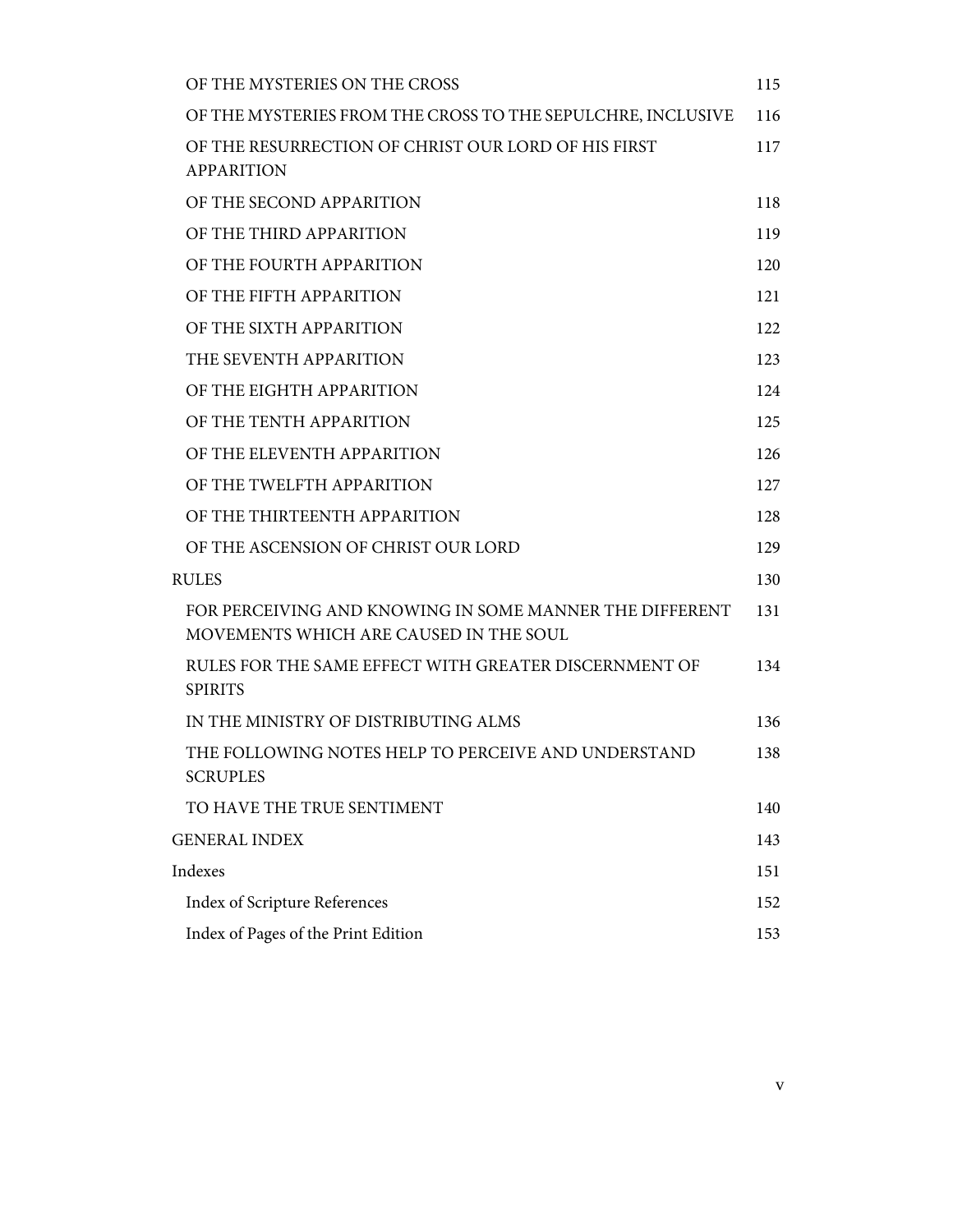

This PDF file is from the Christian Classics Ethereal Library, [www.ccel.org.](http://www.ccel.org) The mission of the CCEL is to make classic Christian books available to the world.

- This book is available in PDF, HTML, ePub, Kindle, and other formats. See [http://www.ccel.org/ccel/ignatius/exercises.html.](http://www.ccel.org/ccel/ignatius/exercises.html)
- A free audio narration is available at [http://www.ccel.org/ccel/ignatius/exercises/mp3.](http://www.ccel.org/ccel/ignatius/exercises/mp3)
- Discuss this book online at [http://www.ccel.org/node/2849.](http://www.ccel.org/node/2849)

The CCEL makes CDs of classic Christian literature available around the world through the Web and through CDs. We have distributed thousands of such CDs free in developing countries. If you are in a developing country and would like to receive a free CD, please send a request by email to [cd-request@ccel.org.](mailto:cd-request@ccel.org)

The Christian Classics Ethereal Library is a self supporting non-profit organization at Calvin College. If you wish to give of your time or money to support the CCEL, please visit [http://www.ccel.org/give.](http://www.ccel.org/give)

This PDF file is copyrighted by the Christian Classics Ethereal Library. It may be freely copied for non-commercial purposes as long as it is not modified. All other rights are reserved. Written permission is required for commercial use.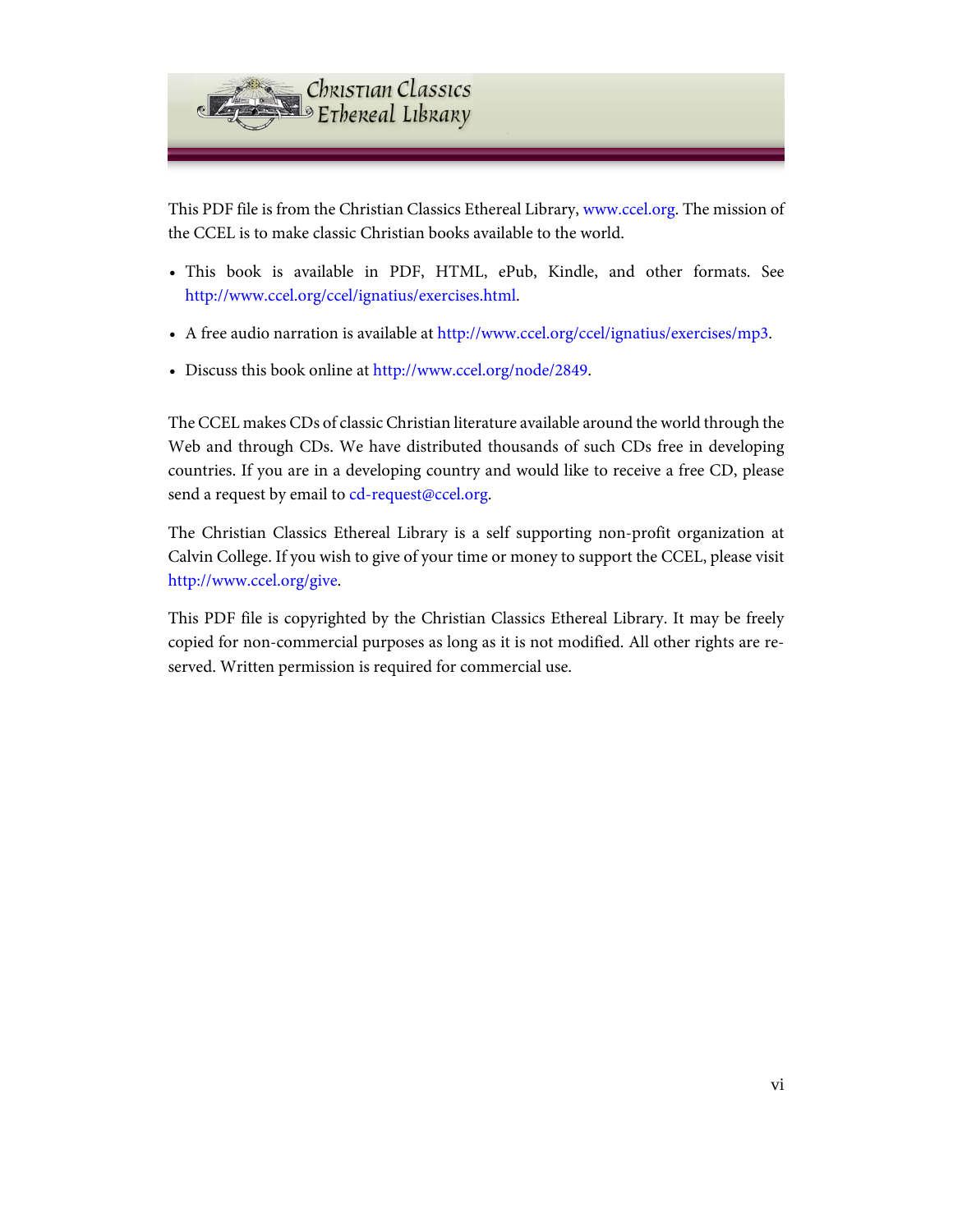# <span id="page-7-0"></span>**The Spiritual Exercises**

**of**

# **St. Ignatius of Loyola**

#### **TRANSLATED FROM**

#### **THE AUTOGRAPH**

**BY**

**FATHER ELDER MULLAN, S.J.**

**I.H.S.**

**NEW YORK**

#### **P.J. KENEDY & SONS**

#### *PRINTERS TO THE HOLY APOSTOLIC SEE*

Facultatem concedimus ut liber cui titulus "The Spiritual Exercises of St. Ignatius of Loyola translated from the Autograph by Father Elder Mullan, S.J.," typis edatur, si iis ad quos spectat ita videbitur.

Franciscus Xav. Wernz Praepositus Generalis Societatis Jesu

Nihil Obstat Remigius Lafort, S.T.D., Censor

Imprimatur John Cardinal Farley, Archiepiscopus Neo-Eboracensis, Neo-Eboraci

Die 25 Aprilis, 1914.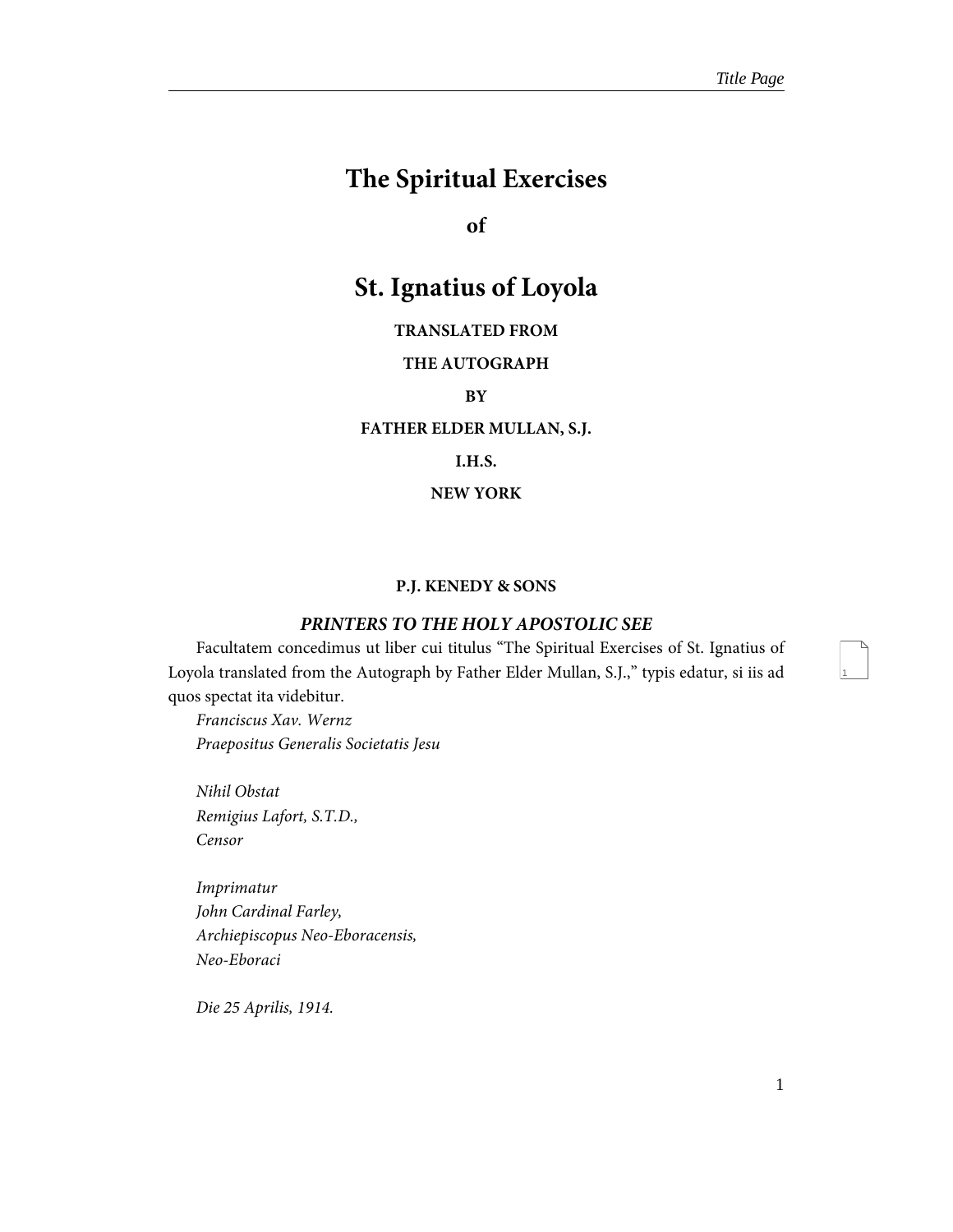Imprimatur Fr. Albert Lepidi, O.P., Mag. Sac. Pal.

Imprimatur Joseph Ceppetelli, Patriarcha Constantinop. Vicesgerens

## **COPYRIGHT, 1914**

## **BY P.J. KENEDY & SONS**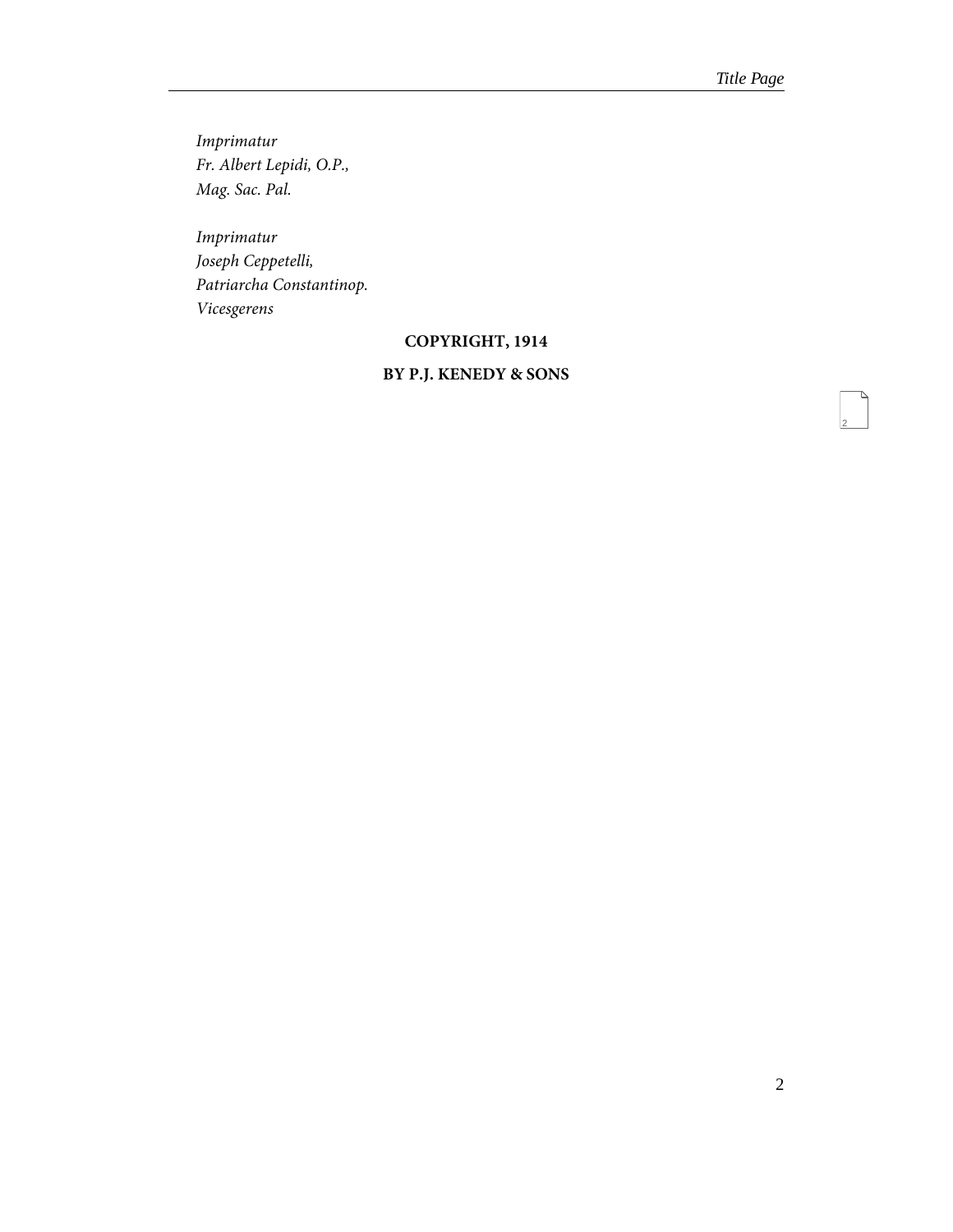# **APPROBATION OF THE LATIN TEXTS**

<span id="page-9-0"></span>The Exercises were offered for ecclesiastical censure at Rome. The text submitted was not, however, the one which is here reproduced, but two Latin translations, one in more polished Latin—since called the Vulgate Version—and one a literal rendering. The opinions expressed on these versions, as also the formal approval of Paul III, are given here, as applying quite entirely to the text from which the translations were made.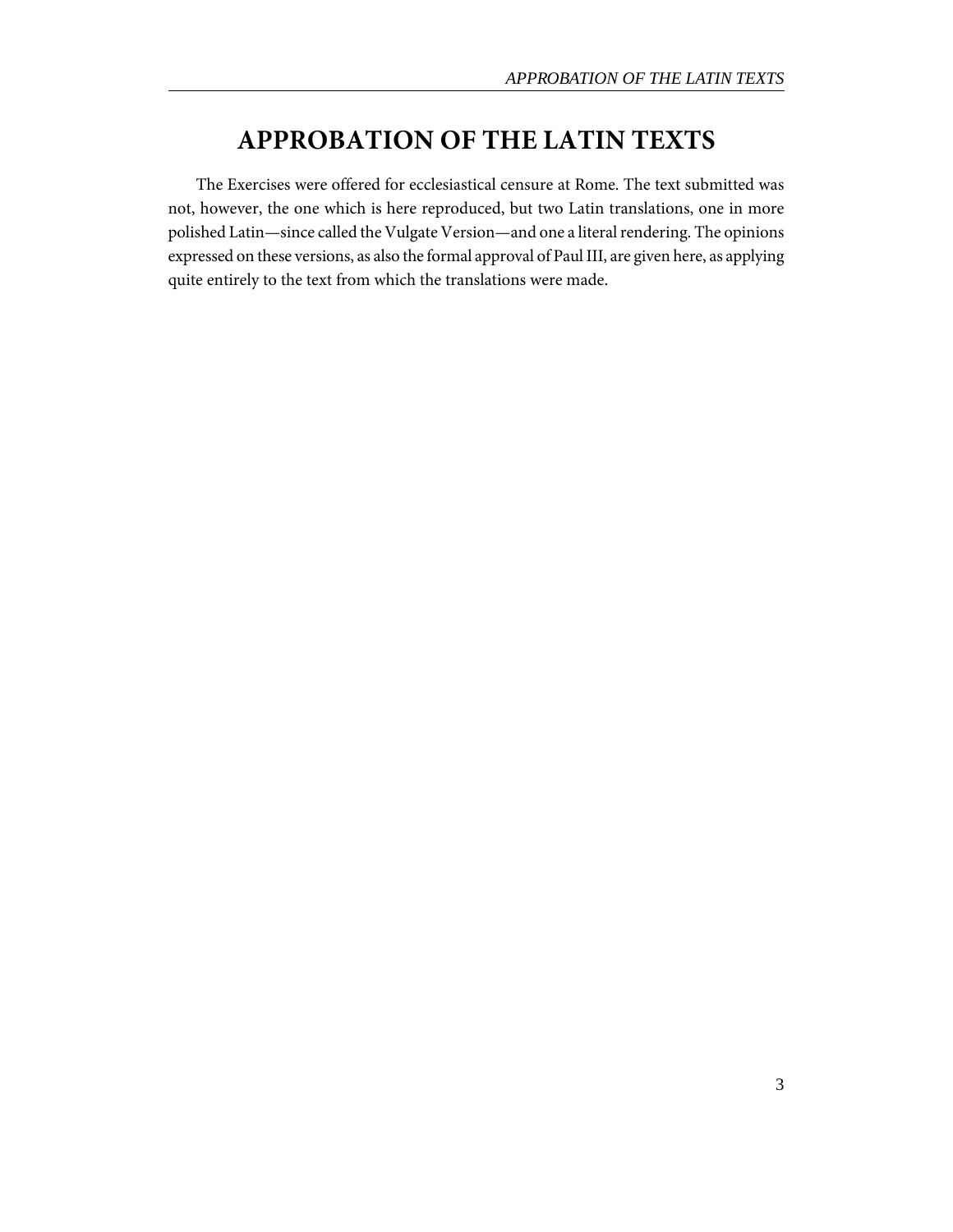## **VULGATE VERSION**

<span id="page-10-0"></span>We have read everything compiled in the volume: it has greatly pleased us and seemed remarkably conducive to the salvation of souls.

The Cardinal of Burgos We grant leave to print the work; it is worthy of all praise and very profitable to the Christian profession.

Philip, Vicar. Such holy Exercises cannot but afford the greatest profit to any one who studies them. They should therefore be received with open arms.

> Fr. Aegidius Foscararius, Master of the Sacred Palace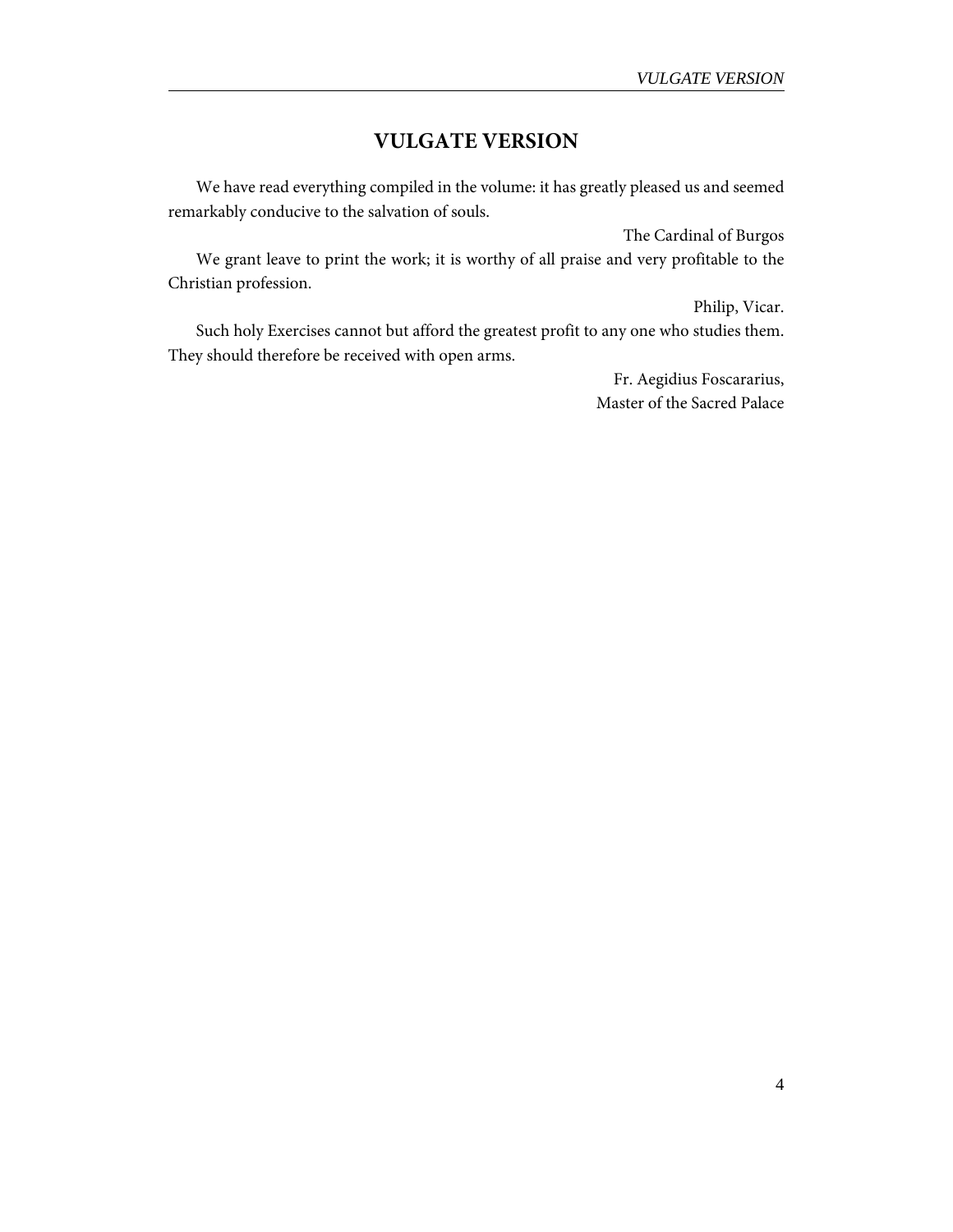## **LITERAL VERSION**

<span id="page-11-0"></span>We have read these Spiritual Exercises, They greatly please us and we judge them worthy of being received and highly esteemed by all who practise the orthodox faith.

The Cardinal of Burgos We grant leave to print this work; it is worthy of all praise and very profitable to the Christian profession.

Philip, Vicar.

3

As the Christian religion cannot long subsist without some spiritual exercises and meditations—for the Psalmist says: In my meditation a fire flames out—I think none more appropriate than these, which undoubtedly have had their source in the study of the Scriptures and in long experience.

> Fr. Aegidius Foscararius, Master of the Sacred Palace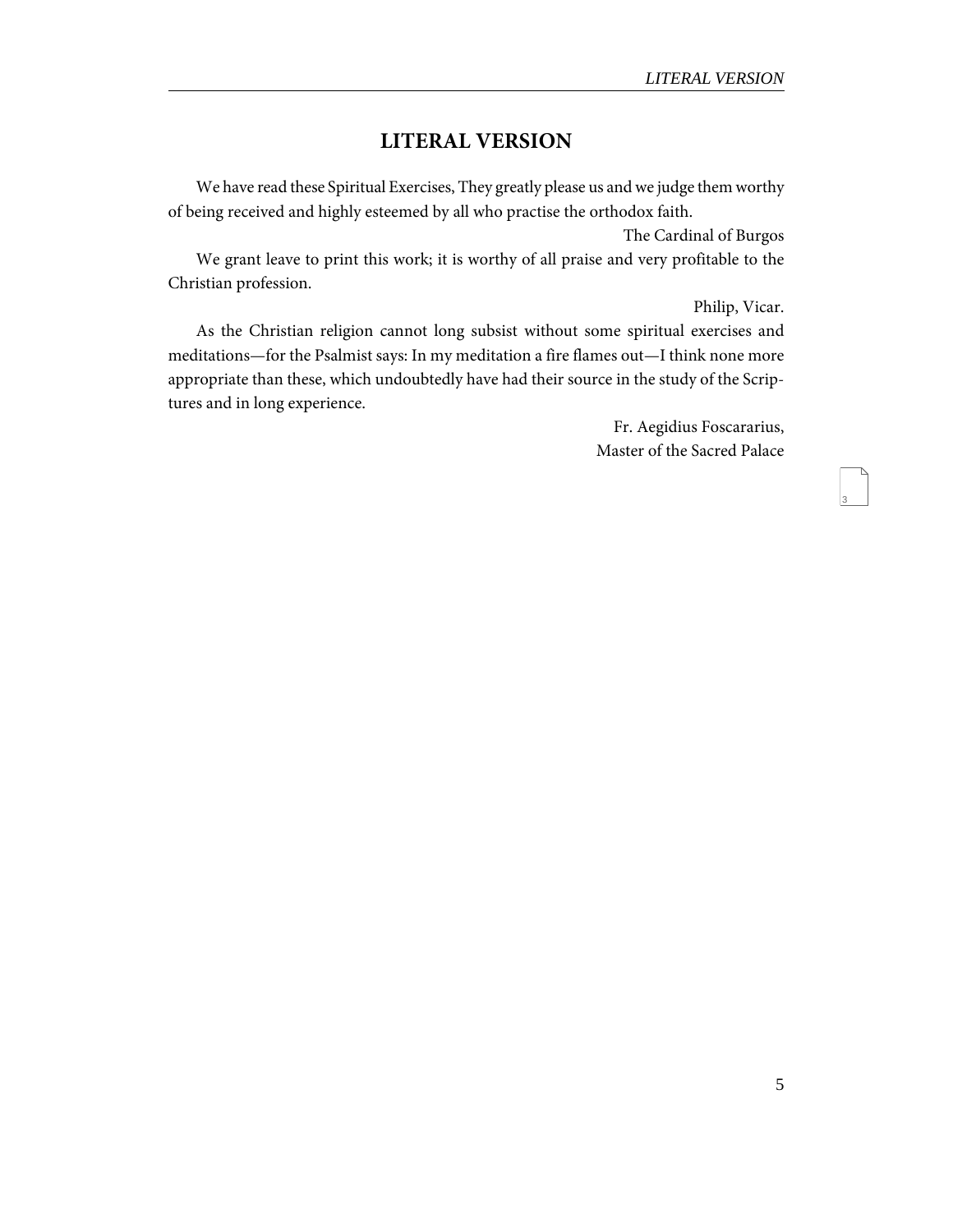## **PAUL III, POPE FOR A PERPETUAL REMEMBRANCE**

<span id="page-12-0"></span>The cares of the pastoral charge of the whole flock of Christ entrusted to Us and Our devotion to the glory and praise of God impel Us to embrace what helps the salvation of souls and their spiritual profit, and cause Us to hearken to those who petition Us for what can foster and nourish piety in the faithful.

So Our beloved son, Francis de Borgia, Duke of Gandia, has lately brought it to Our notice that Our beloved son Ignatius de Loyola, General of the Society of Jesus, erected by Us in Our beloved City and confirmed by Our Apostolic authority, has compiled certain instructions, or Spiritual Exercises, drawn from Holy Writ and from experience in the spiritual life, and has reduced them to an order which is excellently adapted to move piously the souls of the faithful, and that they are very useful and wholesome for the spiritual consolation and profit of the same. This the said Duke Francis has come to know by report from many places and by clear evidence at Barcelona, Valencia and Gandia.

Hence he has humbly begged Us to cause the aforesaid instructions and Spiritual Exercises to be examined, so that their fruit may be more spread, and more of the faithful may be induced to use them with greater devotion. And he has begged Us, should We find them worthy, to approve and praise them and out of Our Apostolic goodness to make other provision in the premisses.

We, therefore, have caused these instructions and Exercises to be examined, and by the testimony of and report made to Us by Our beloved son John Cardinal Priest of the Title of St. Clement, Bishop of Burgos and Inquisitor, Our venerable Brother Philip, Bishop of Saluciae, and Our Vicar General in things spiritual at Rome, and Our beloved son Aegidius Foscararius, Master of Our Sacred Palace, have found that these Exercises are full of piety and holiness and that they are and will be extremely useful and salutary for the spiritual profit of the faithful.

We have, besides, as We should, due regard to the rich fruits which Ignatius and the aforesaid Society founded by him are constantly producing everywhere in the Church of God, and to the very great help which the said Exercises have proved in this.

Moved, then, by this petition, with the aforesaid authority, by these presents, and of Our certain knowledge, We approve, praise, and favor with the present writing the aforesaid instructions and Exercises and all and everything contained in them, and We earnestly exhort all and each of the faithful of both sexes everywhere to employ instructions and Exercises so pious and to be instructed by them.

[Here follow regulations for the diffusion of the book, and then confirmatory clauses.]

Given at St. Mark's in Rome under the seal of the Fisherman, 31 July, 1548, in the 14th year of Our Pontificate.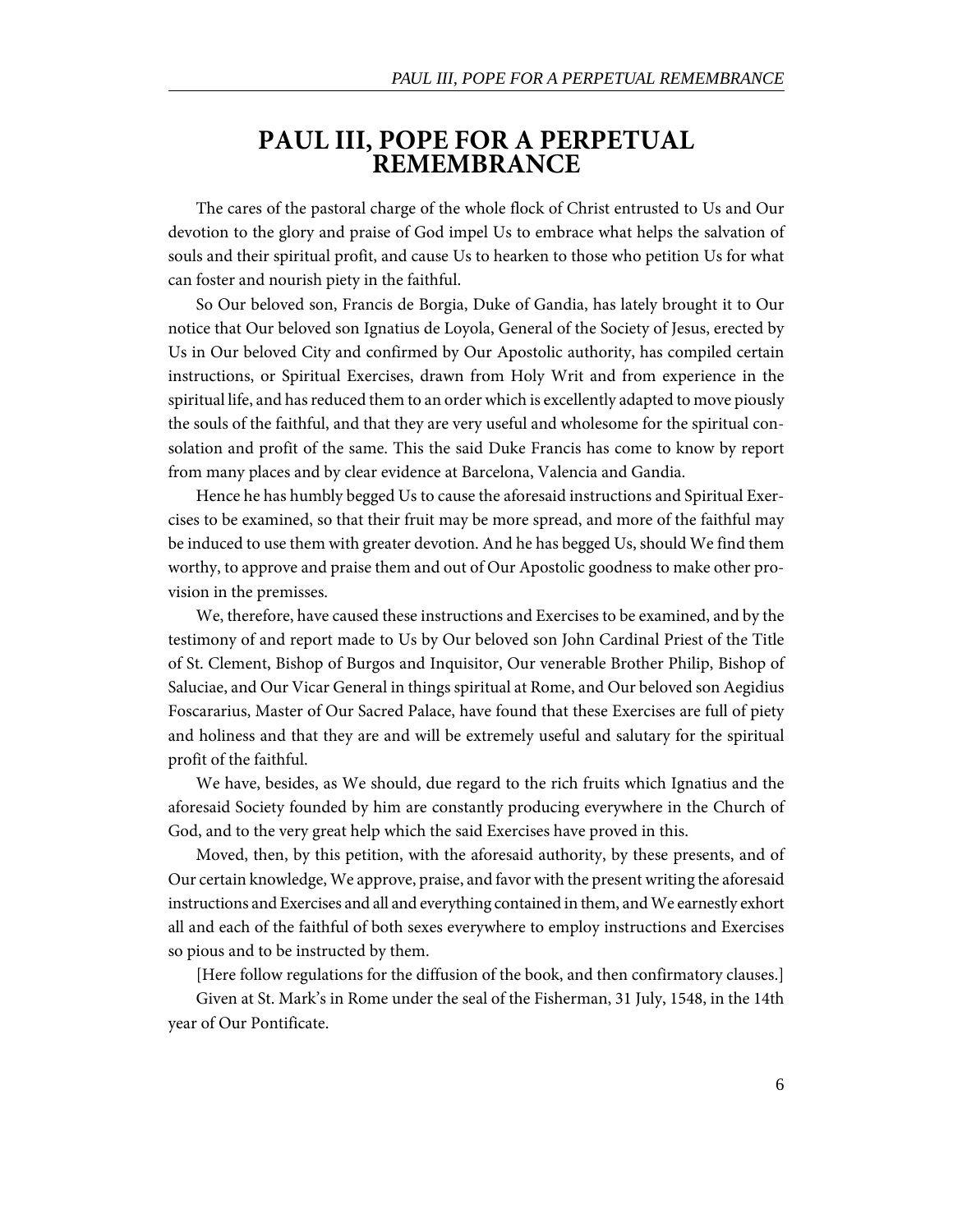Blo. El. Fulginen.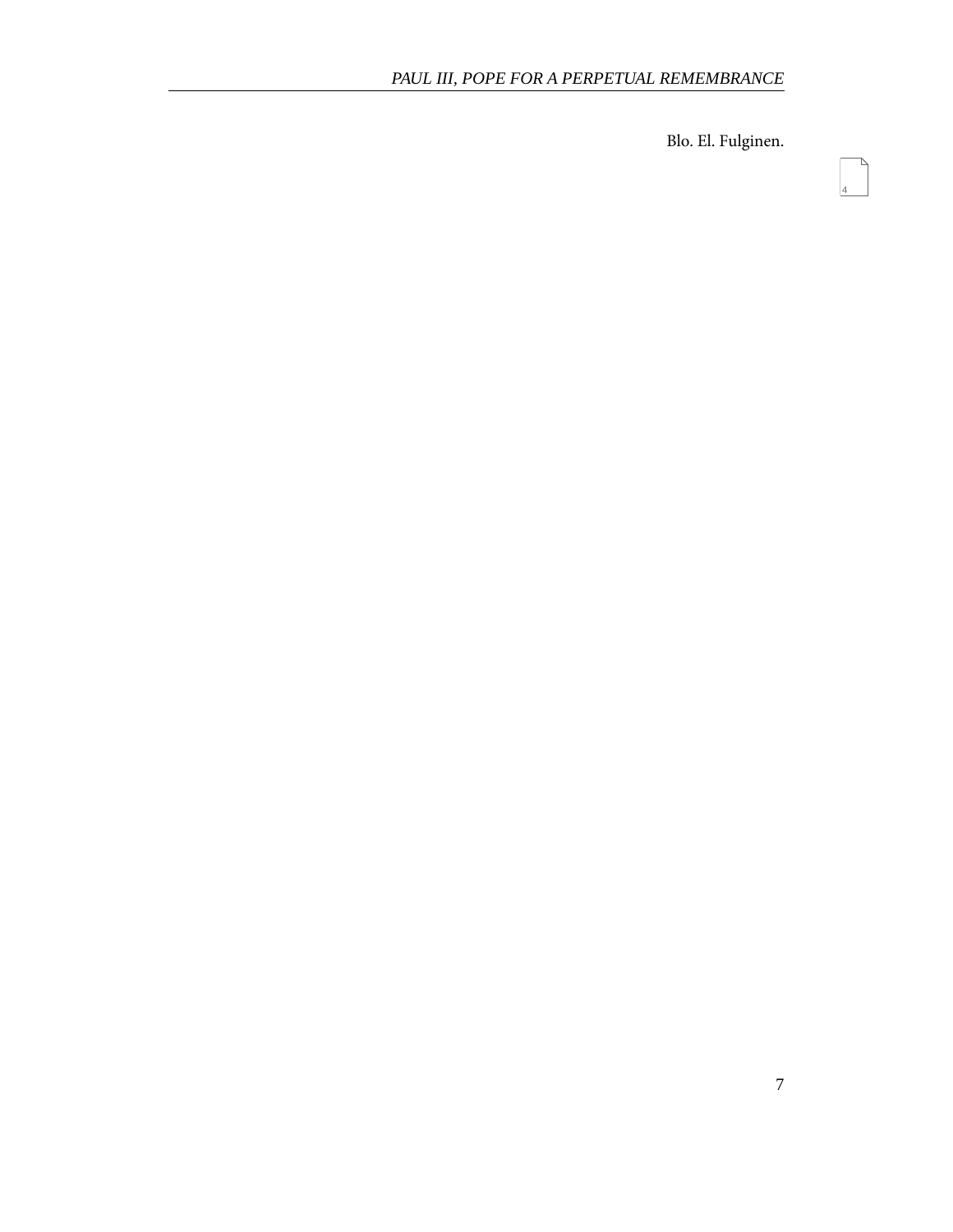## **PREFACE**

<span id="page-14-0"></span>THE present translation of the Exercises of St. Ignatius has been made from the Spanish Autograph of St. Ignatius. The copy so designated is not indeed in the handwriting of the Saint, but has a good number of corrections made by him and is known to have been used by him in giving the Exercises.

St. Ignatius of Loyola was a man without any great pretensions to education at the time he wrote this book. His native language was not Spanish, but Basque. His lack of education and his imperfect acquaintance with pure Spanish are enough to make it clear that a refined use of any language, and more especially of the Spanish, or, in general, anything like a finished or even perfectly correct, style is not to be expected in his work. Literary defects he removed to some extent, perhaps, as he continued to use and apply the book, but he is known never to have been fearful of such faults. His corrections found in this text are clearly made with a view to precision more than to anything else.

The Autograph of St. Ignatius was translated by Father General Roothaan into Latin and was reproduced by Father Rodeles in his edition of the Spanish text. But the original was not available to ordinary students. In 1908, however, Father General Wernz allowed the entire book to be phototyped, and in this way it was spread throughout the Society of Jesus in a large number of copies. It is one of these which has been chiefly employed by the present translator, who has, besides, made frequent use of the Manuscript itself.

After considerable study of the matter, it seemed best to make this translation as faithful and close a reproduction of the Spanish text as could be. To do so it was necessary at times to sacrifice the niceties of style, but it was thought that those who would use the book would easily forego the elegancies of diction if they could feel sure they were reading the very words of St. Ignatius. Any other form of translation than the one adopted could hardly be kept from being a partial expansion, illustration or development of the original, and would therefore have proved, to some extent, a commentary as well as a translation. This the translator has earnestly sought to avoid, preferring to leave the further work of commentary to another occasion or to other hands.

Another reason for aiming at absolute fidelity rather than style was the fact that the Exercises are mostly read, not continuously for any time, but piecemeal and meditatively. Literary finish would therefore not be much sought or cared for in the book, but accuracy is. For this a certain neglect of style seemed pardonable in the translation, if only the real meaning of the writer could be made clear. Perhaps some may even find a charm in the consequent want of finish, seeing it reproduces more completely the style of St. Ignatius.

The process of translating in this way the Autograph text is not as simple as it might seem. The first difficulty is to make sure of the exact meaning of St. Ignatius. This is obscured, at times, by his language being that of nearly 400 years ago and being not pure Spanish.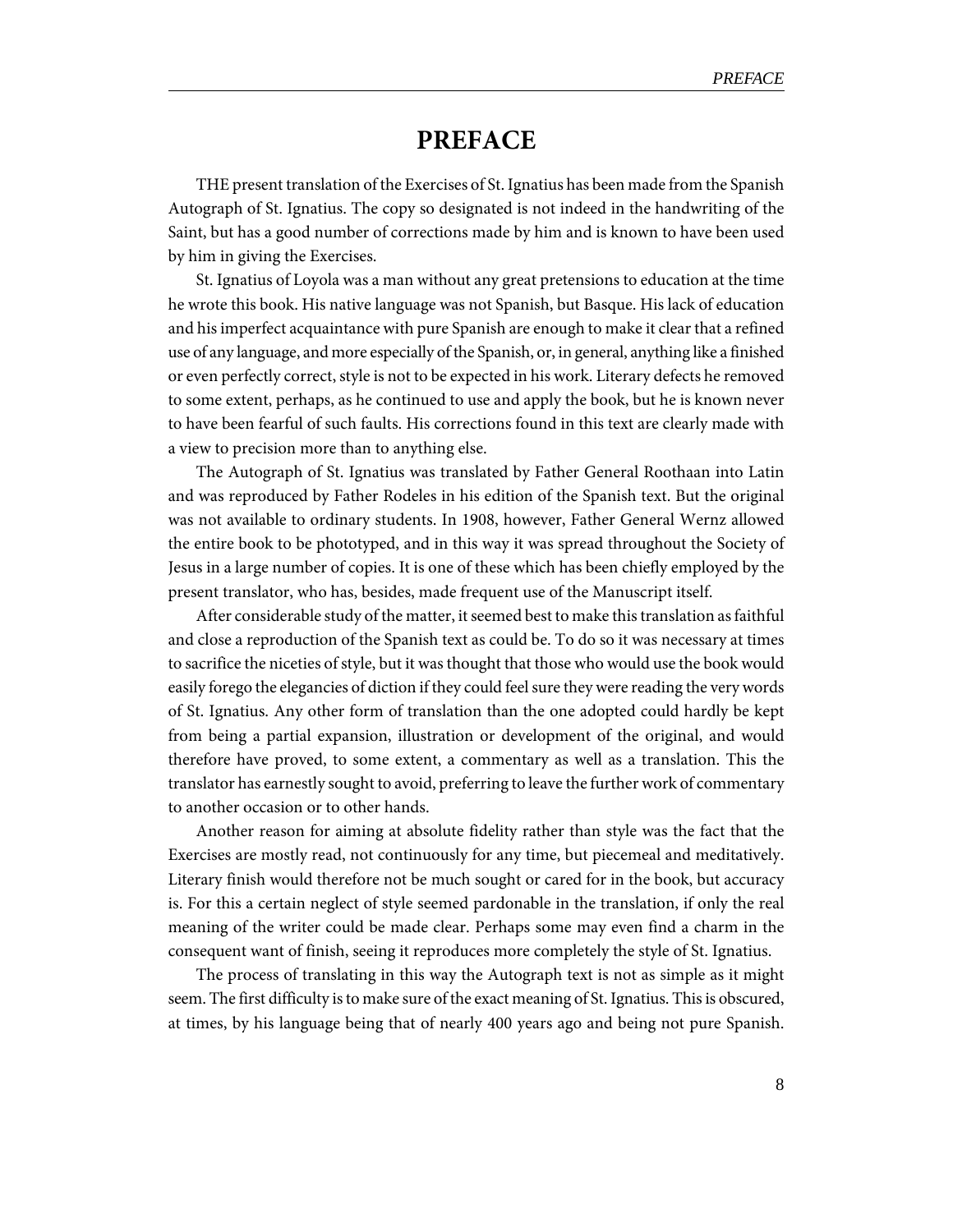Occasionally, in fact, the Saint makes new Spanish words from the Latin or Italian, or uses Spanish words in an Italian or Latin sense, or employs phrases not current except in the Schools, and sometimes even has recourse to words in their Latin form. To be sure, then, of the meaning, one must often go to other languages and to the terms adopted in Scholastic Philosophy or Theology. The meaning clear, the further difficulty comes of finding an exactly equivalent English word or phrase.

In accomplishing his task, the translator has made free use of other translations, especially of that of Father General Roothaan into Latin, that of Father Venturi into Italian, and that of Father Jennesseaux into French, and has had the use of the literal translation into Latin made, apparently, by St. Ignatius himself, copied in 1541, and formally approved by the Holy See in 1548.

Besides the last-mentioned Manuscript and printed books, the translator has to acknowledge, as he does very gratefully, his obligations to the Very Rev. Father Mathias Abad, Father Achilles Gerste and particularly Father Mariano Lecina, Editor of the Ignatiana in the Monumenta Historica S.J., for aid in appreciating the Spanish text, to Fathers Michael Ahern, Peter Cusick, Walter Drum, Francis Kemper and Herbert Noonan for general revision of the translation, and above all to Father Aloysius Frumveller for an accurate collation of the translation with the original.

In conclusion, it is well to warn the reader that the Spiritual Exercises of St. Ignatius are not meant to be read cursorily, but to be pondered word for word and under the direction of a competent guide. Read straight on, it may well appear jejune and unsatisfactory; studied in the actual making of the Exercises, the very text itself cannot fail to yield ever new material for thought and prayer.

ELDER MULLAN, S.J.

German College, Rome, Feast of St. Ignatius, 1909.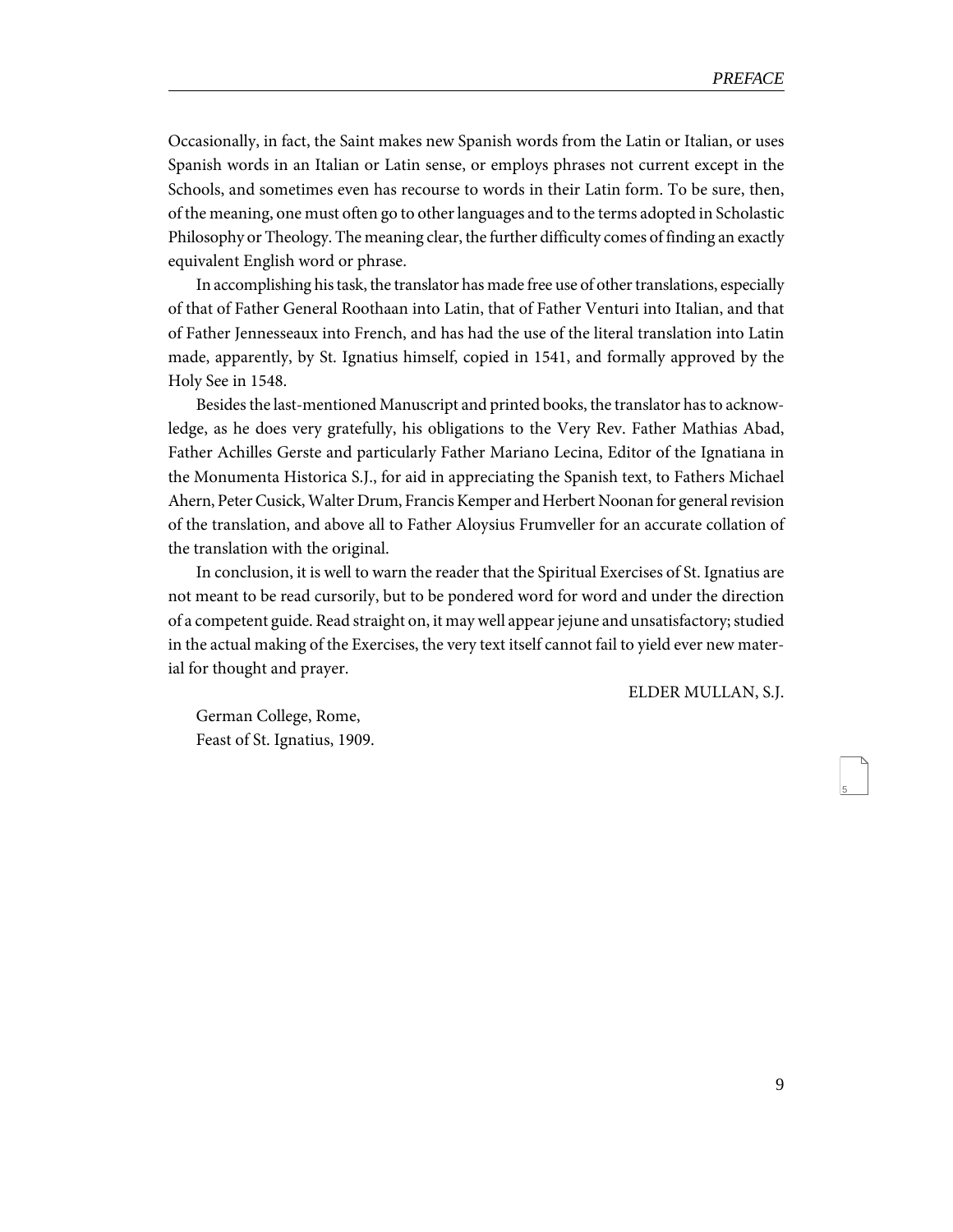# **CONTENTS**

<span id="page-16-0"></span>Approbation of the Latin Text Preface General Note Prayer of Father Diertins Annotations Presupposition First Week Principle and Foundation Particular and Daily Examen General Examen General Confession with Communion Meditation on the First, the Second, and the Third Sin Meditation on Sins First Repetition Second Repetition Meditation on Hell Note Additions Second Week The Call of the Temporal King Notes First Day The Incarnation The Nativity Notes Second Day Note Third Day Preamble to Consider States Fourth Day Two Standards Note Three Pairs of Men Note Fifth Day Sixth—Tenth Day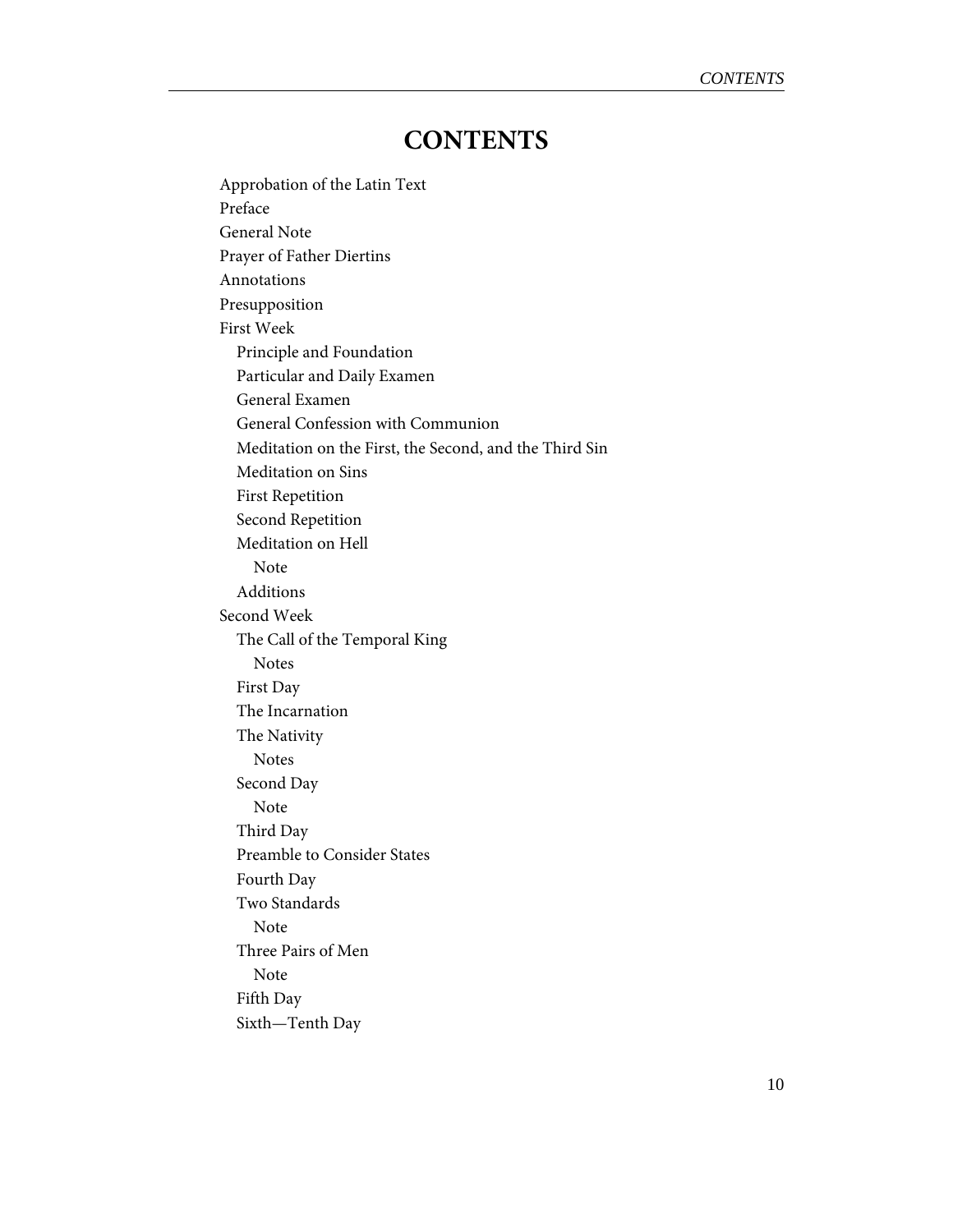Eleventh—Twelfth Day Notes Three Manners of Humility Note Prelude for Making Election Matter of Election Note Times for Making Election First Time Second Time Third Time First Way Second Way Note To Amend and Reform one's own Life and State Third Week First Contemplation Note Second Contemplation Notes Second—Fourth Day Fifth—Seventh Day Note Eating Fourth Week First Contemplation **Notes** Contemplation to Gain Love Three Methods of Prayer First Method Second Method Third Method Mysteries of the Life of Christ our Lord Rules Rules for Perceiving the Movements Caused in the Soul First Week Second Week Rules for Distributing Alms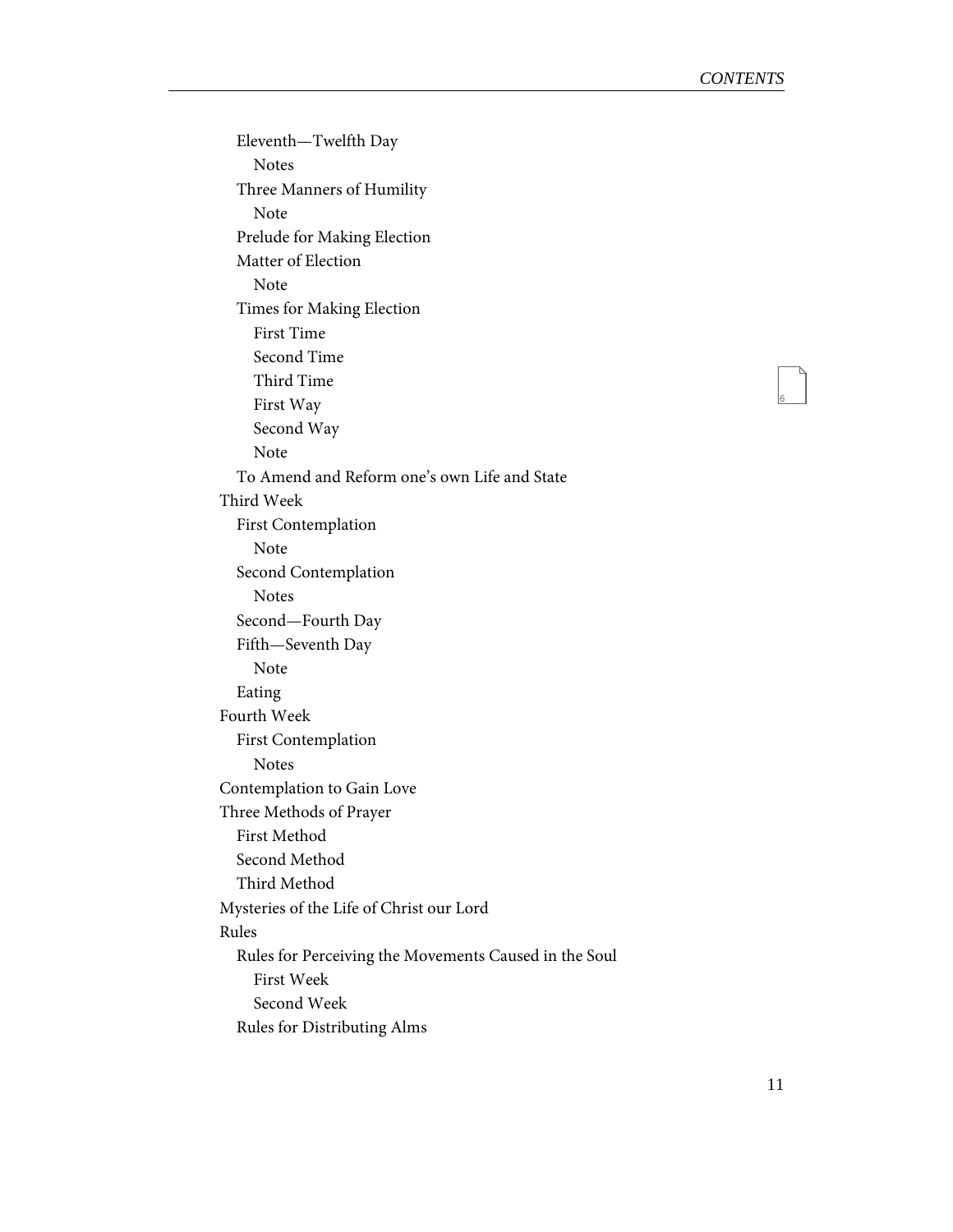Notes on Scruples and Persuasions of the Enemy Rules to have the True Sentiment in the Church General Index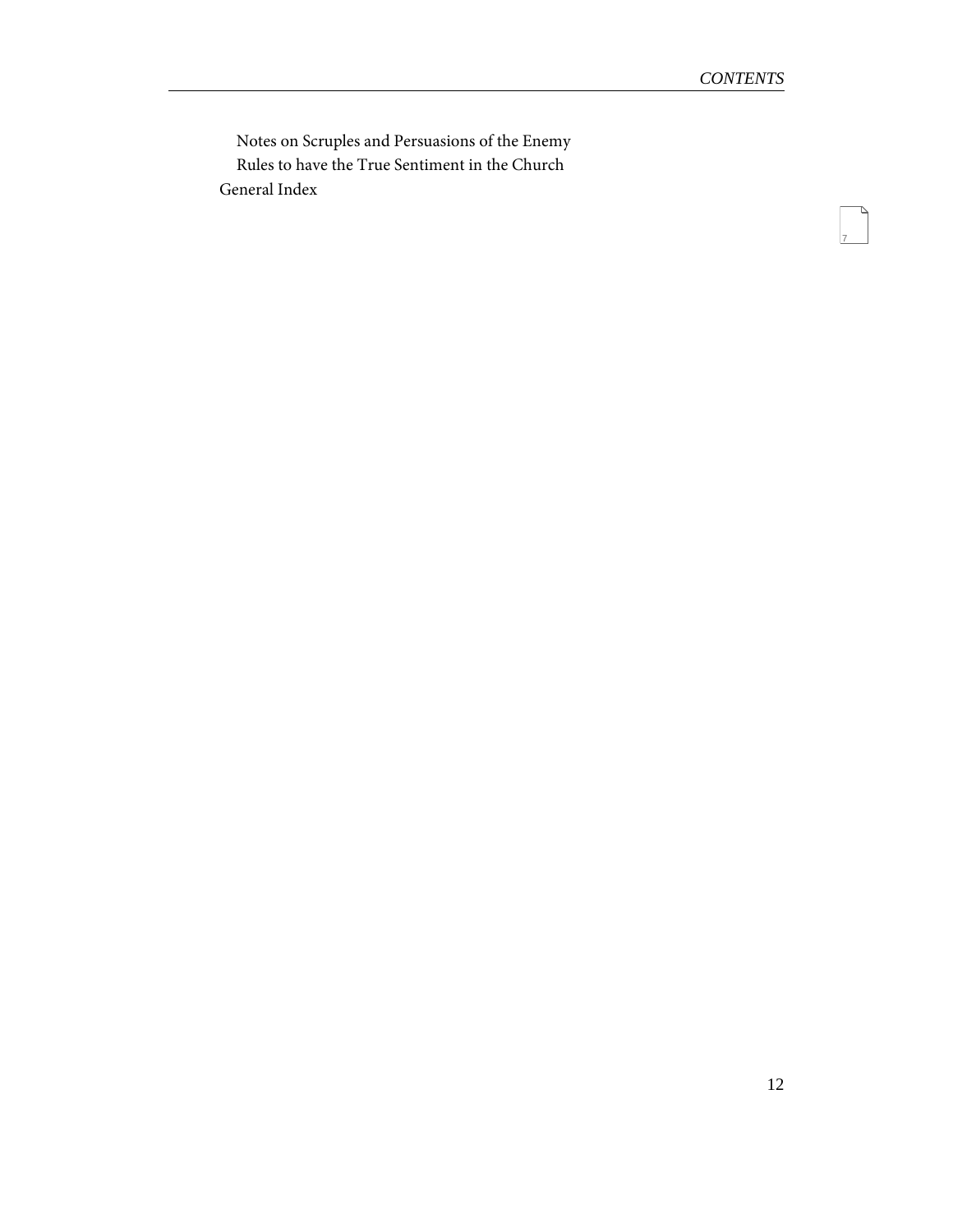## **GENERAL NOTE**

<span id="page-19-0"></span>In the reproduction of the text in English:

1. No change whatever is made in the wording. The proper corrections, however, of the two unimportant slips in quotation have been indicated in italics.

It may be remarked in passing that the text of Holy Scripture is not seldom given in the Spiritual Exercises in wording somewhat different from that of the Vulgate. Such divergences have not been noted in this translation. It will be remembered that, when the book was written, the Council of Trent had not yet put its seal on the Vulgate.

2. The head lines and the rubrics have been kept as they stand in the Manuscript. Where they were wanting, they have been supplied in italics.

3. Abbreviations have been filled out.

4. Wherever italics are used, the words in this character belong to the translator and not to St. Ignatius.

5. In the use of small and capital letters, and in the matter of punctuation and the division into paragraphs the practice of the copyist has usually not been followed. Various kinds of type, also, are used independently of the Manuscript.

6. As a matter of convenience, in citations from Holy Scripture, the modern method by chapter and verse is substituted for that of the Mss. chapter and letter. Besides, quotations are indicated by quotation marks in place of the parentheses of the Mss.

Elder Mullan, S.J.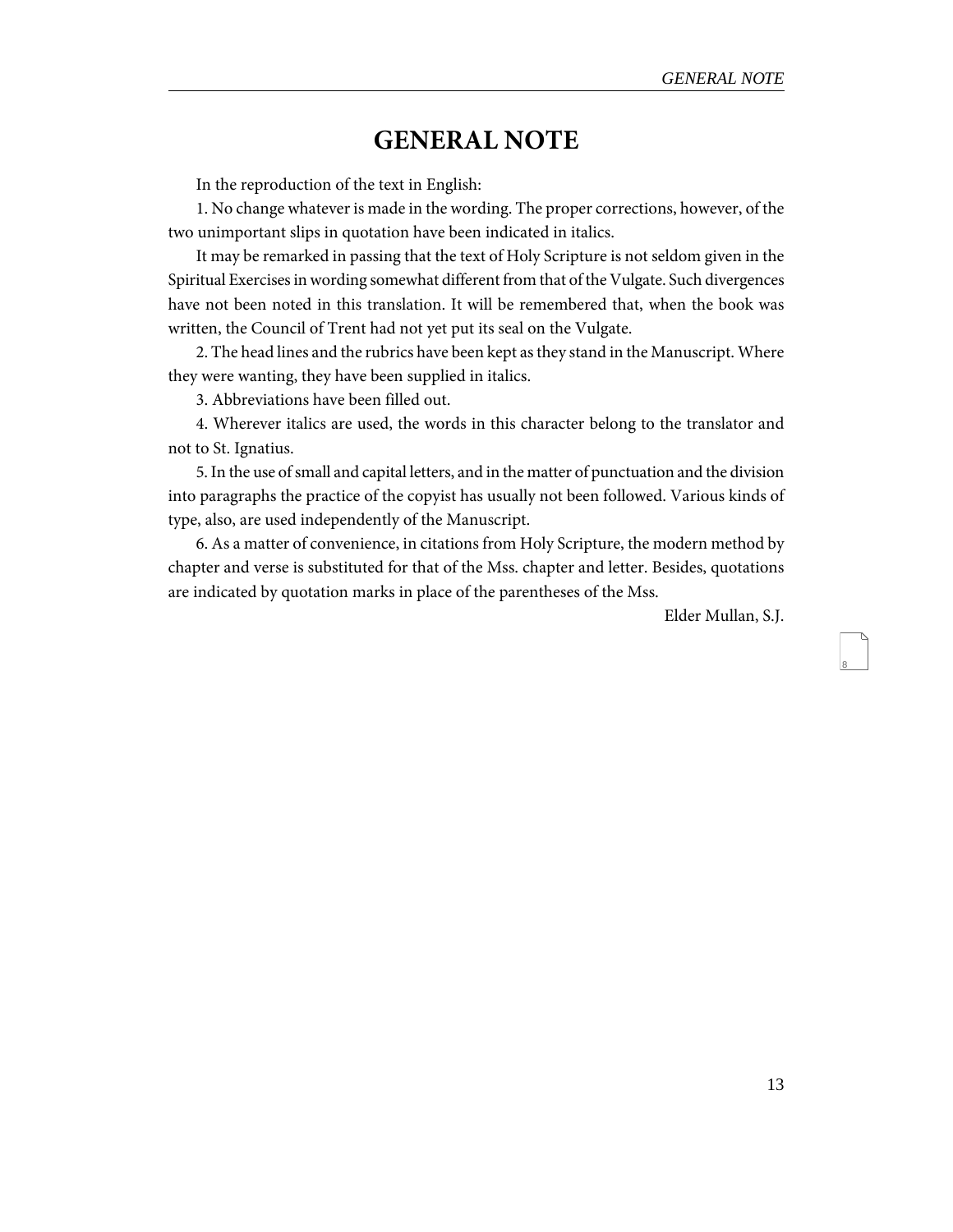# **PRAYER**

## **OF FATHER DIERTINS**

<span id="page-20-0"></span>ROUSE up, O Lord, and foster the spirit of the Exercises which Blessed Ignatius labored to spread abroad, that we, too, may be filled with it and be zealous to love what he loved and do what he taught! Through Christ our Lord.

Amen.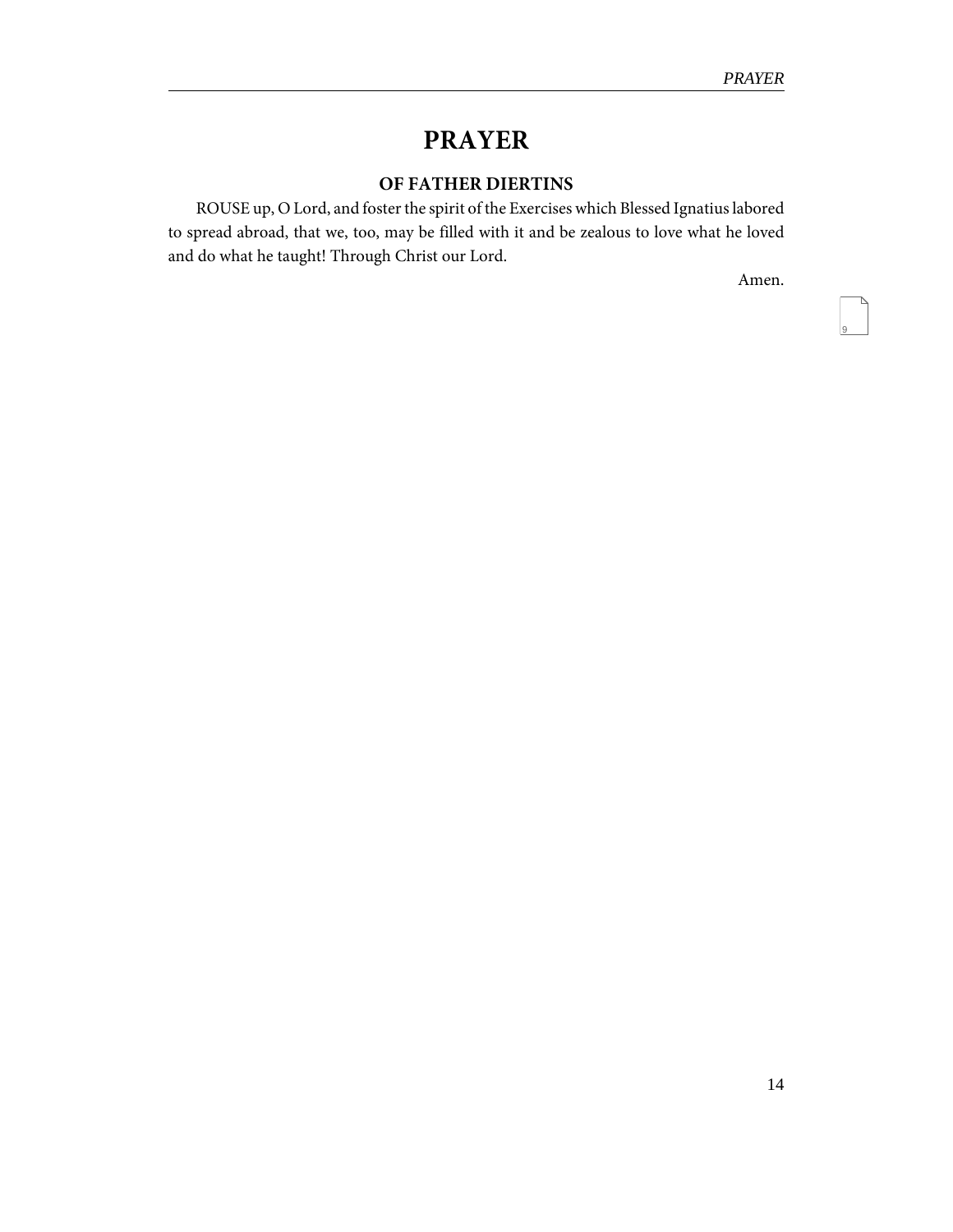# <span id="page-21-0"></span>**SPIRITUAL EXERCISES OF ST. IGNATIUS**

**IHS**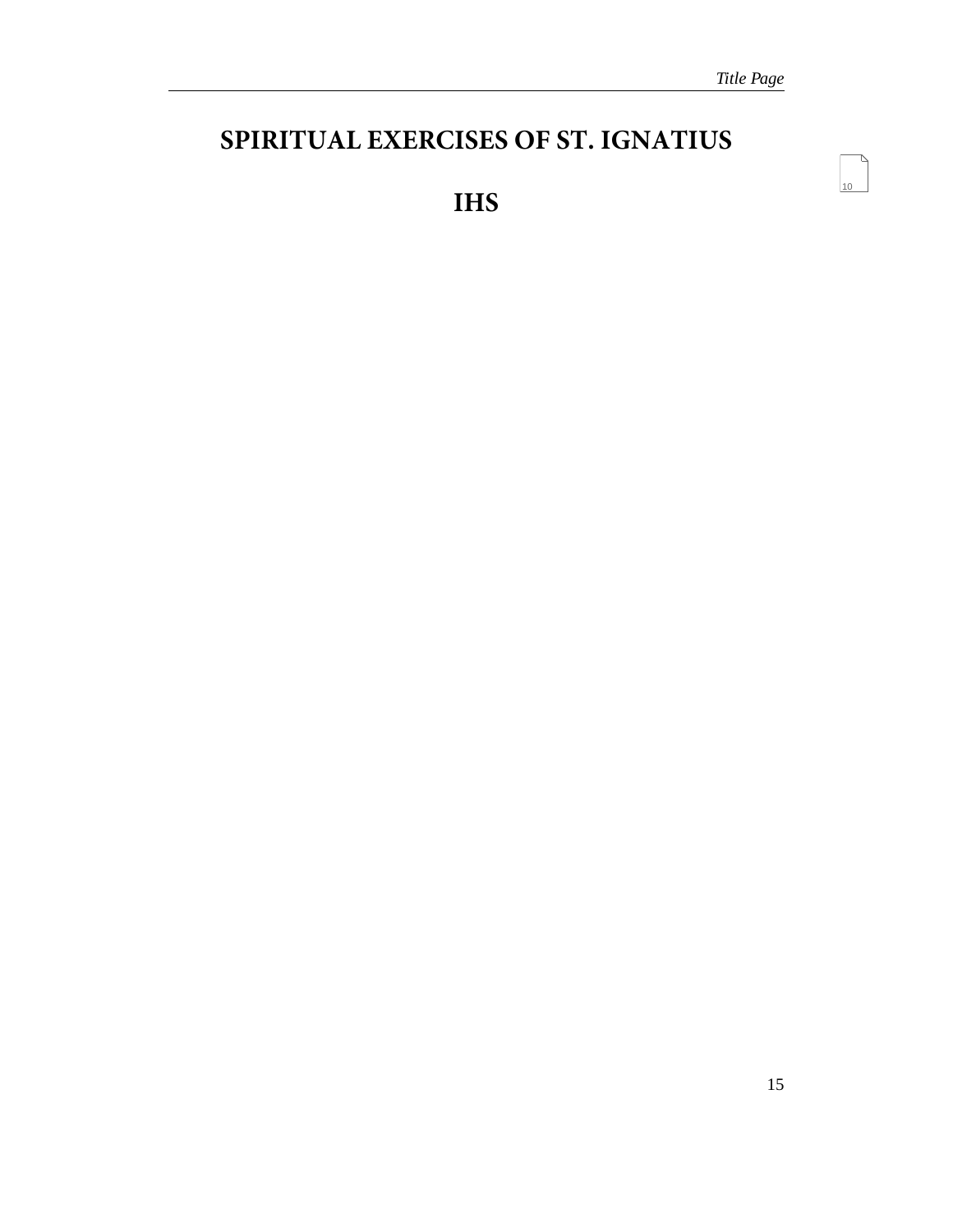# **ANNOTATIONS**

#### <span id="page-22-0"></span>TO GIVE SOME UNDERSTANDING OF THE SPIRITUAL EXERCISES WHICH FOLLOW, AND TO ENABLE HIM WHO IS TO GIVE AND HIM WHO IS TO RECEIVE THEM TO HELP THEMSELVES

**First Annotation**. The first Annotation is that by this name of Spiritual Exercises is meant every way of examining one's conscience, of meditating, of contemplating, of praying vocally and mentally, and of performing other spiritual actions, as will be said later. For as strolling, walking and running are bodily exercises, so every way of preparing and disposing the soul to rid itself of all the disordered tendencies, and, after it is rid, to seek and find the Divine Will as to the management of one's life for the salvation of the soul, is called a Spiritual Exercise.

**Second Annotation.** $^1$  The second is that the person who gives to another the way and order in which to meditate or contemplate, ought to relate faithfully the events of such Contemplation or Meditation, going over the Points with only a short or summary development. For, if the person who is making the Contemplation, takes the true groundwork of the narrative, and, discussing and considering for himself, finds something which makes the events a little clearer or brings them a little more home to him—whether this comes through his own reasoning, or because his intellect is enlightened by the Divine power—he will get more spiritual relish and fruit, than if he who is giving the Exercises had much explained and amplified the meaning of the events. For it is not knowing much, but realising and relishing things interiorly, that contents and satisfies the soul.

**Third Annotation**. The third: As in all the following Spiritual Exercises, we use acts of the intellect in reasoning, and acts of the will in movements of the feelings: let us remark that, in the acts of the will, when we are speaking vocally or mentally with God our Lord, or with His Saints, greater reverence is required on our part than when we are using the intellect in understanding.

**Fourth Annotation**. The fourth: The following Exercises are divided into four parts: First, the consideration and contemplation on the sins;

Second, the life of Christ our Lord up to Palm Sunday inclusively;

Third, the Passion of Christ our Lord;

Fourth, the Resurrection and Ascension, with the three Methods of Prayer.

Though four weeks, to correspond to this division, are spent in the Exercises, it is not to be understood that each Week has, of necessity, seven or eight days. For, as it happens that in the First Week some are slower to find what they seek—namely, contrition, sorrow and tears for their sins—and in the same way some are more diligent than others, and more

<sup>1</sup> The word Annotation does not occur in the original after the first time. The same is true of similar cases in the Mss.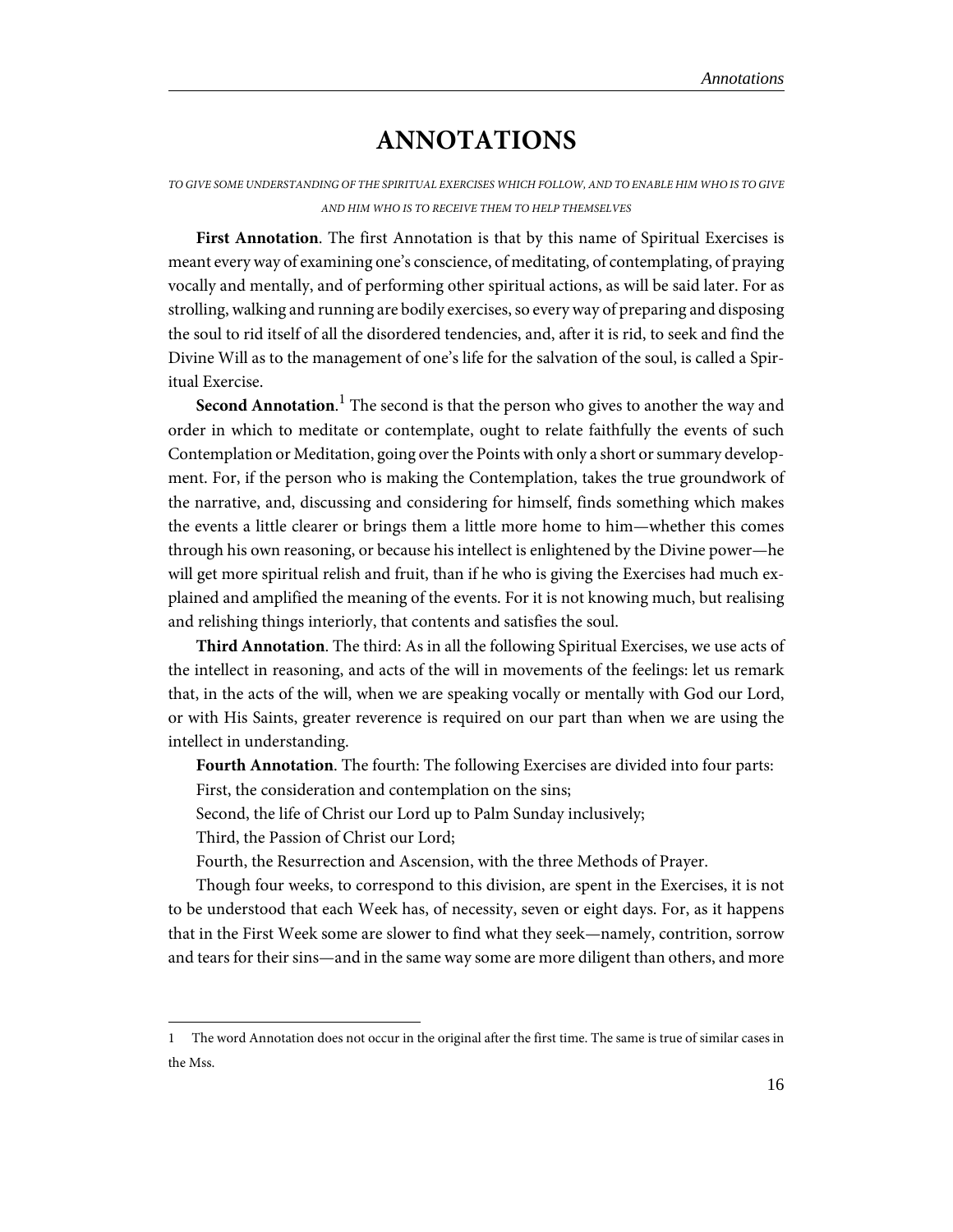acted on or tried by different spirits; it is necessary sometimes to shorten the Week, and at other times to lengthen it. The same is true of all the other subsequent Weeks, seeking out the things according to the subject matter. However, the Exercises will be finished in thirty days, a little more or less.

**Fifth Annotation**. The fifth: It is very helpful to him who is receiving the Exercises to enter into them with great courage and generosity towards his Creator and Lord, offering<sup>2</sup> Him all his will and liberty, that His Divine Majesty may make use of his person and of all he has according $^3$  to His most Holy Will.

**Sixth Annotation**. The sixth: When he who is giving the Exercises sees that no spiritual movements, such as consolations or desolations, come to the soul of him who is exercising himself, and that he is not moved by different spirits, he ought to inquire carefully of him about the Exercises, whether he does them at their appointed times, and how. So too of the Additions, whether he observes them with diligence. Let him ask in detail about each of these things.

Consolation and desolation are spoken of on p. 170; the Additions on p. 22.

**Seventh Annotation**. The seventh: If he who is giving the Exercises sees that he who is receiving them is in desolation and tempted, let him not be hard or dissatisfied with him, but gentle and indulgent, giving him courage and strength for the future, and laying bare to him the wiles of the enemy of human nature, and getting him to prepare and dispose himself for the consolation coming.

**Eighth Annotation**. The eighth: If he who is giving the Exercises sees that he who is receiving them is in need of instruction about the desolations and wiles of the enemy—and the same of consolations—he may explain to him, as far as he needs them, the Rules of the First and Second Weeks for recognising different spirits. (P. 177).

**Ninth Annotation**. The ninth is to notice, when he who is exercising himself is in the Exercises of the First Week, if he is a person who has not been versed in spiritual things, and is tempted grossly and openly—having, for example, suggested to him obstacles to going on in the service of God our Lord, such as labors, shame and fear for the honor of the world—let him who is giving the Exercises not explain to him the Rules of the Second Week for the discernment of spirits. Because, as much as those of the First Week will be helpful, those of the Second will be harmful to him, as being matter too subtle and too high for him to understand.

**Tenth Annotation**. The tenth: When he who is giving the Exercises perceives that he who is receiving them is assaulted and tempted under the appearance of good, then it is proper to instruct him about the Rules of the Second Week already mentioned. For, ordin-

<sup>2</sup> Offering is in St. Ignatius' handwriting, correcting giving or presenting, which is crossed out.

<sup>3</sup> May make use of . . . according is in the Saint's handwriting, correcting some word erased.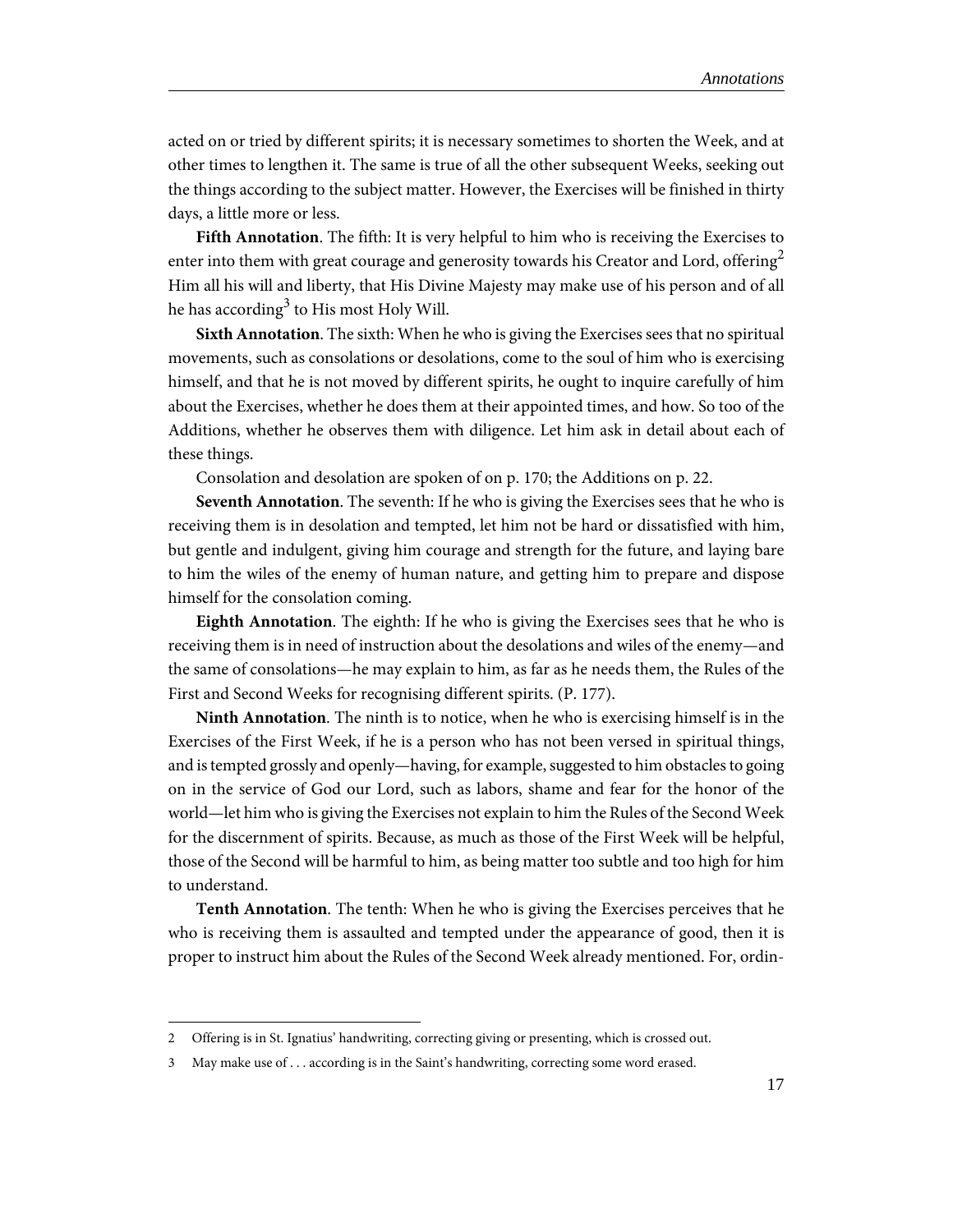arily, the enemy of human nature tempts under the appearance of good rather when the person is exercising himself in the Illuminative Life, which corresponds to the Exercises of the Second Week, and not so much in the Purgative Life, which corresponds to those of the First.

**Eleventh Annotation**. The eleventh: It is helpful to him who is receiving the Exercises in the First Week, not to know anything of what he is to do in the Second, but so to labor in the First to attain the object he is seeking as if he did not hope to find in the Second any good.

**Twelfth Annotation**. The twelfth: As he who is receiving the Exercises is to give an hour to each of the five Exercises or Contemplations which will be made every day, he who is giving the Exercises has to warn him carefully to always see that his soul remains content in the consciousness of having been a full hour in the Exercise, and rather more than less. For the enemy is not a little used to try and make one cut short the hour of such contemplation, meditation or prayer.

**Thirteenth Annotation**. The thirteenth: It is likewise to be remarked that, as, in the time of consolation, it is easy and not irksome to be in contemplation the full hour, so it is very hard in the time of desolation to fill it out. For this reason, the person who is exercising himself, in order to act against the desolation and conquer the temptations, ought always to stay somewhat more than the full hour; so as to accustom himself not only to resist the adversary, but even to overthrow him.

**Fourteenth Annotation**. The fourteenth: If he who is giving the Exercises sees that he who is receiving them is going on in consolation and with much fervor, he ought to warn him not to make any inconsiderate and hasty promise or vow: and the more light of character he knows him to be, the more he ought to warn and admonish him. For, though one may justly influence another to embrace the religious life, in which he is understood to make vows of obedience, poverty and chastity, and, although a good work done under vow is more meritorious than one done without it, one should carefully consider the circumstances and personal qualities of the individual and how much help or hindrance he is likely to find in fulfilling the thing he would want to promise.

**Fifteenth Annotation**. The fifteenth: He who is giving the Exercises ought not to influence him who is receiving them more to poverty or to a promise, than to their opposites, nor more to one state or way of life than to another. For though, outside the Exercises, we can lawfully and with merit influence every one who is probably fit to choose continence, virginity, the religious life and all manner of evangelical perfection, still in the Spiritual Exercises, when seeking the Divine Will, it is more fitting and much better, that the Creator and Lord Himself should communicate Himself to His devout soul, inflaming it with His love and praise, and disposing it for the way in which it will be better able to serve Him in future. So, he who is giving the Exercises should not turn or incline to one side or the other,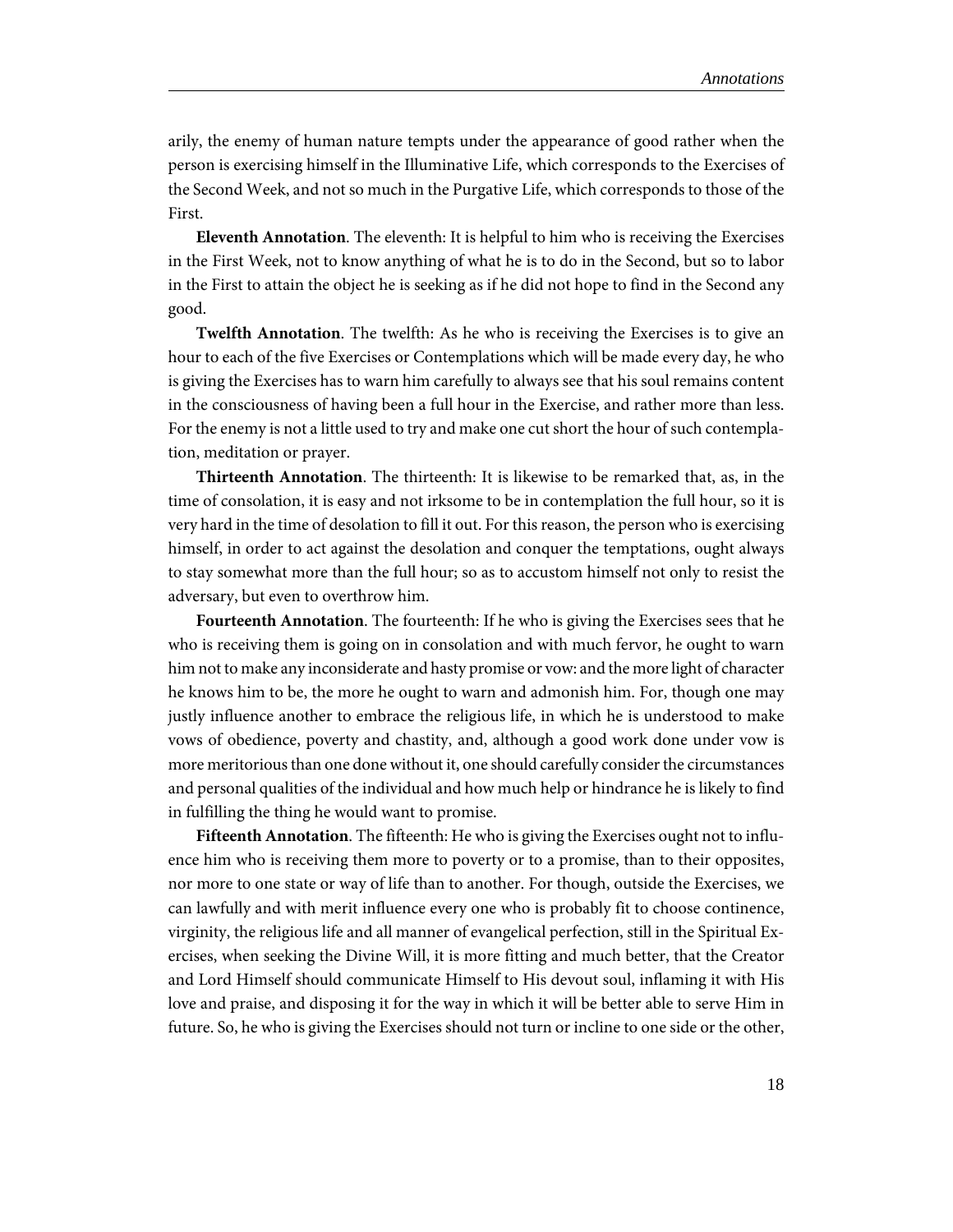but standing in the centre like a balance, leave the Creator to act immediately with the creature, and the creature with its Creator and Lord.

**Sixteenth Annotation**. The sixteenth: For this—namely, that the Creator and Lord may work more surely in His creature—it is very expedient, if it happens that the soul is attached or inclined to a thing inordinately, that one should move himself, putting forth all his strength, to come to the contrary of what he is wrongly drawn to. Thus if he inclines to seeking and possessing an office or benefice, not for the honor and glory of God our Lord, nor for the spiritual well-being of souls, but for his own temporal advantage and interests, he ought to excite his feelings to the contrary, being instant in prayers and other spiritual exercises, and asking God our Lord for the contrary, namely, not to want such office or benefice, or any other thing, unless His Divine Majesty, putting his desires in order, change his first inclination for him, so that the motive for desiring or having one thing or another be only the service, honor, and glory of His Divine Majesty.

**Seventeenth Annotation**. The seventeenth: It is very helpful that he who is giving the Exercises, without wanting to ask or know from him who is receiving them his personal thoughts or sins, should be faithfully informed of the various movements and thoughts which the different spirits put in him. For, according as is more or less useful for him, he can give him some spiritual Exercises suited and adapted to the need of such a soul so acted upon.

**Eighteenth Annotation**. The eighteenth: The Spiritual Exercises have to be adapted to the dispositions of the persons who wish to receive them, that is, to their age, education or ability, in order not to give to one who is uneducated or of little intelligence things he cannot easily bear and profit by.

Again, that should be given to each one by which, according to his wish to dispose himself, he may be better able to help himself and to profit.

So, to him who wants help to be instructed and to come to a certain degree of contentment of soul, can be given the Particular Examen, p. 21, and then the General Examen, p. 25; also, for a half hour in the morning, the Method of Prayer on the Commandments, the Deadly Sins, etc., p. 125. Let him be recommended, also, to confess his sins every eight days, and, if he can, to receive the Blessed Sacrament every fifteen days, and better, if he be so moved, every eight. This way is more proper for illiterate or less educated persons. Let each of the Commandments be explained to them; and so of the Deadly Sins, Precepts of the Church, Five Senses, and Works of Mercy.

So, too, should he who is giving the Exercises observe that he who is receiving them has little ability or little natural capacity, from whom not much fruit is to be hoped, it is more expedient to give him some of these easy Exercises, until he confesses his sins. Then let him be given some Examens of Conscience and some method for going to Confession oftener than was his custom, in order to preserve what he has gained, but let him not go on into the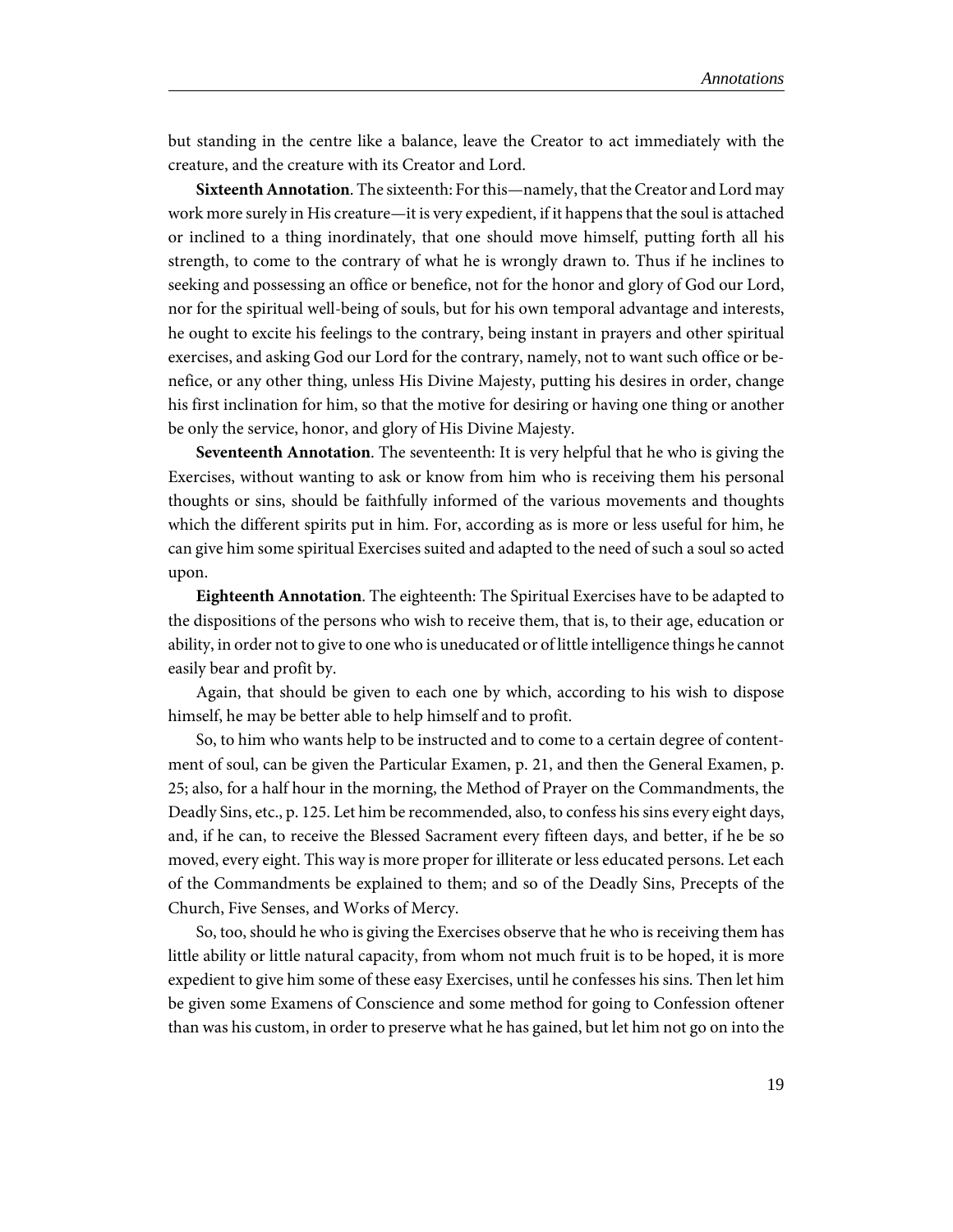matter of the Election, or into any other Exercises that are outside the First Week, especially when more progress can be made in other persons and there is not time for every thing.

**Nineteenth Annotation**. The nineteenth: A person of education or ability who is taken up with public affairs or suitable business, may take an hour and a half daily to exercise himself.

Let the end for which man is created be explained to him, and he can also be given for the space of a half-hour the Particular Examen and then the General and the way to confess and to receive the Blessed Sacrament. Let him, during three days every morning, for the space of an hour, make the meditation on the First, Second and Third Sins, pp. 37, 38; then, three other days at the same hour, the meditation on the statement of Sins, p. 40; then, for three other days at the same hour, on the punishments corresponding to Sins, p. 45. Let him be given in all three meditations the ten Additions, p. 47.

For the mysteries of Christ our Lord, let the same course be kept, as is explained below and in full in the Exercises themselves.

**Twentieth Annotation**. The twentieth: To him who is more disengaged, and who desires to get all the profit he can, let all the Spiritual Exercises be given in the order in which they follow.

In these he will, ordinarily, more benefit himself, the more he separates himself from all friends and acquaintances and from all earthly care, as by changing from the house where he was dwelling, and taking another house or room to live in, in as much privacy as he can, so that it be in his power to go each day to Mass and to Vespers, without fear that his acquaintances will put obstacles in his way.

From this isolation three chief benefits, among many others, follow.

The first is that a man, by separating himself from many friends and acquaintances, and likewise from many not well-ordered affairs, to serve and praise God our Lord, merits no little in the sight of His Divine Majesty.

The second is, that being thus isolated, and not having his understanding divided on many things, but concentrating his care on one only, namely, on serving his Creator and benefiting his own soul, he uses with greater freedom his natural powers, in seeking with diligence what he so much desires.

The third: the more our soul finds itself alone and isolated, the more apt it makes itself to approach and to reach its Creator and Lord, and the more it so approaches Him, the more it disposes itself to receive graces and gifts from His Divine and Sovereign Goodness.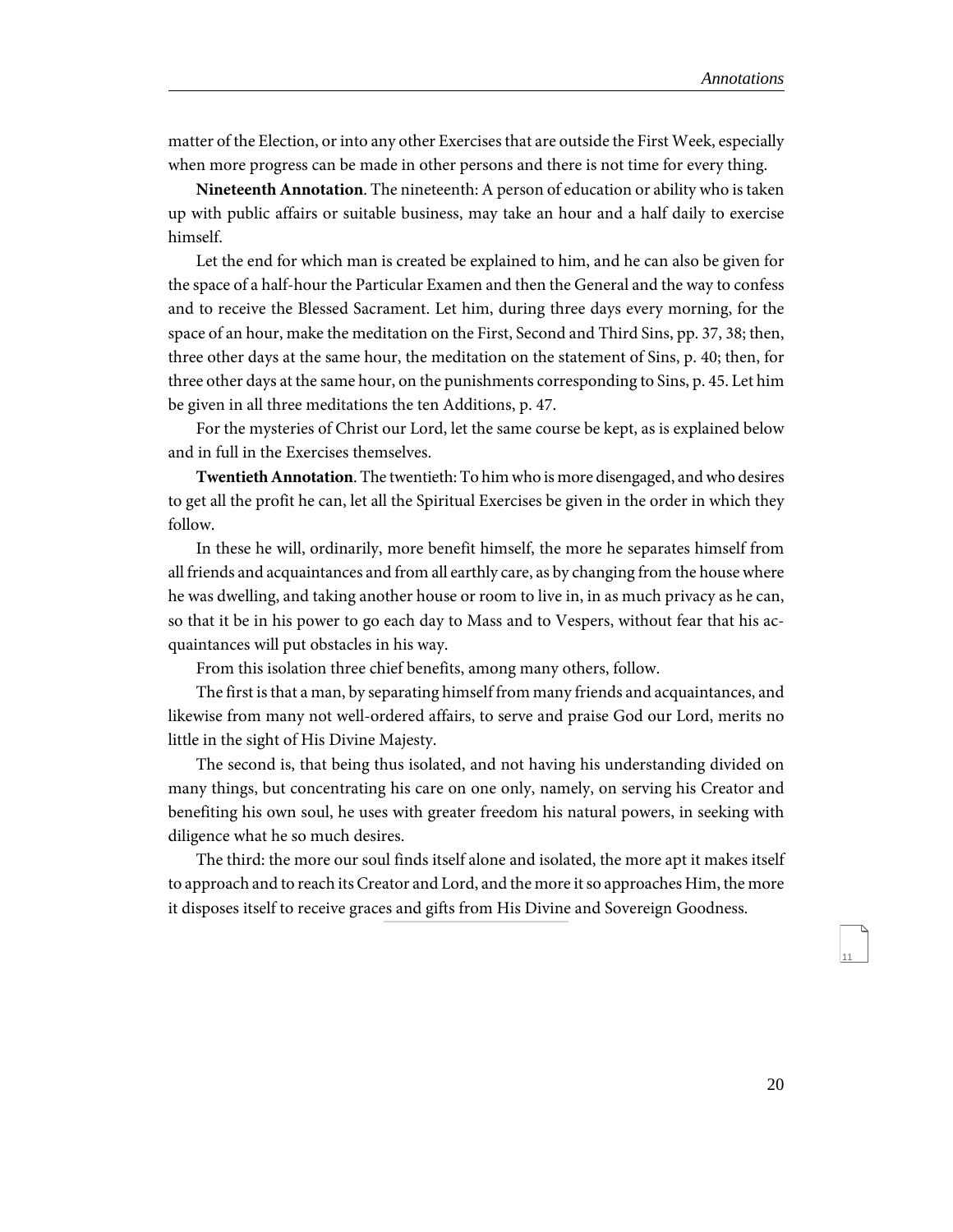# **SPIRITUAL EXERCISES**

## <span id="page-27-0"></span>**to conquer oneself and regulate one's life without determining oneself through**<sup>1</sup> **any tendency that is disordered**

<sup>1</sup> Without determining oneself through is in the Saint's hand, the words being inserted between life and tendency, the word without being cancelled.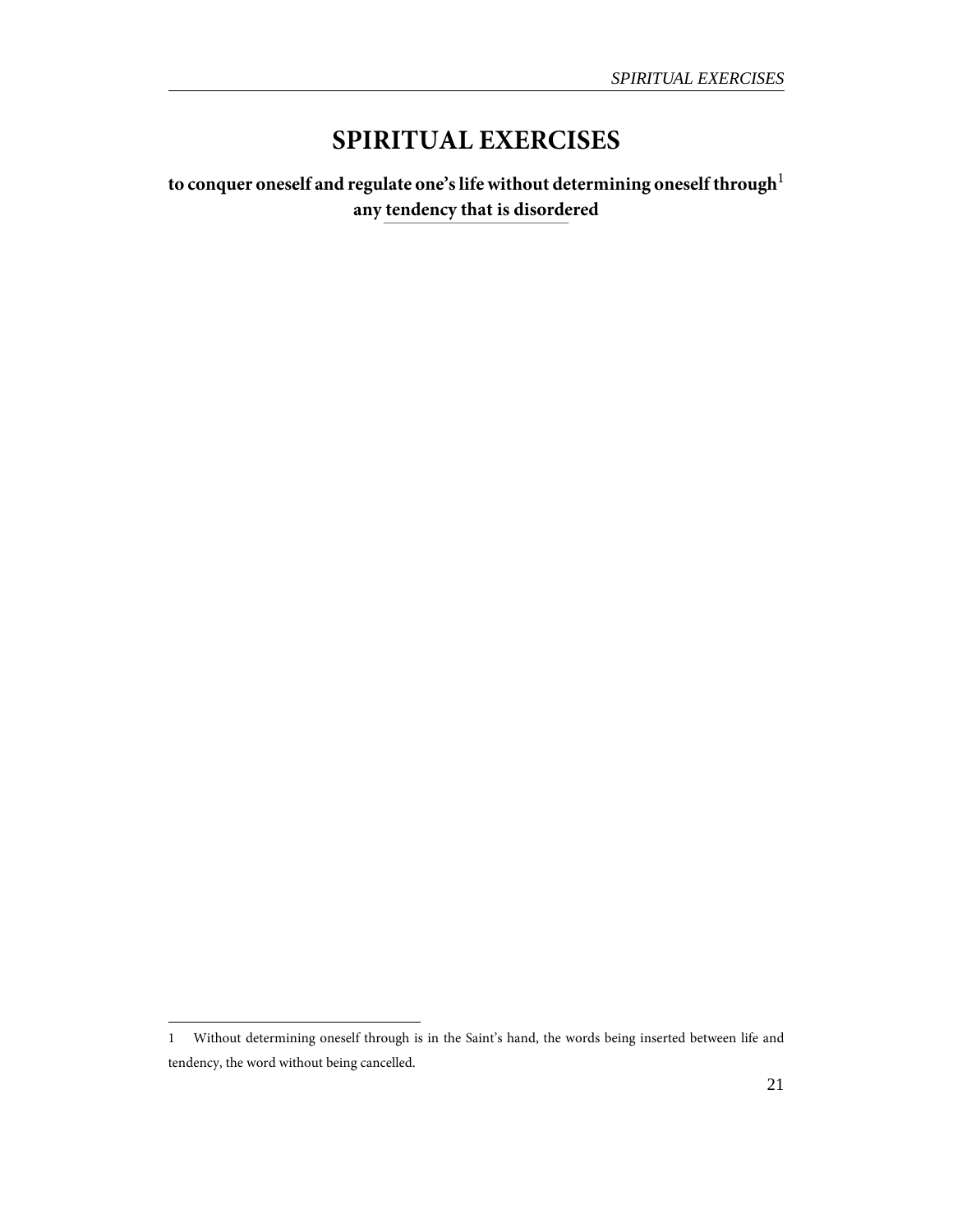# **PRESUPPOSITION**

<span id="page-28-0"></span>In order that both he who is giving the Spiritual Exercises, and he who is receiving them, may more help and benefit themselves, let it be presupposed that every good Christian is to be more ready to save his neighbor's proposition than to condemn it. If he cannot save it, let him inquire how he means it; and if he means it badly, let him correct him with charity. If that is not enough, let him seek all the suitable means to bring him to mean it well, and save himself.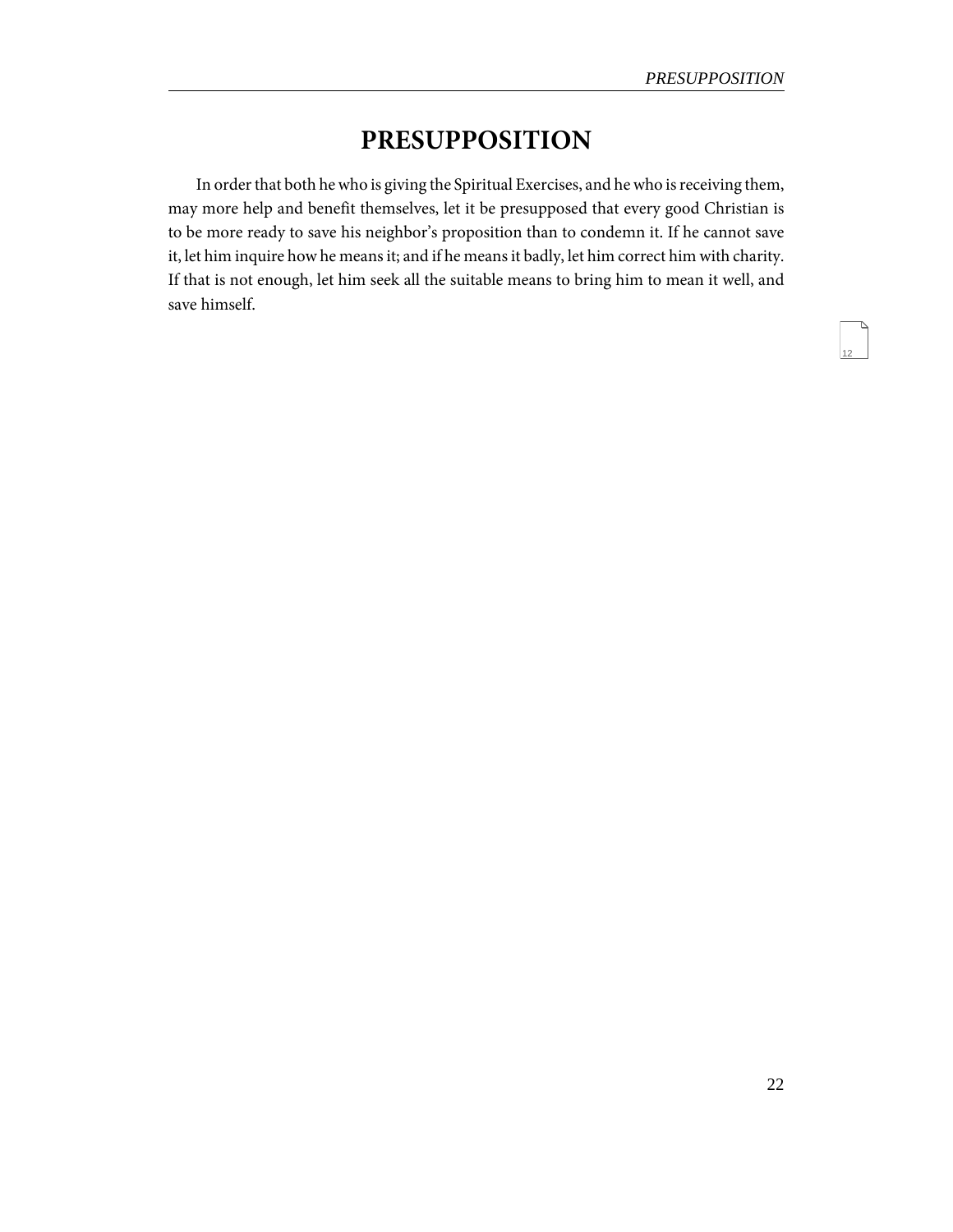# <span id="page-29-0"></span>**FIRST WEEK**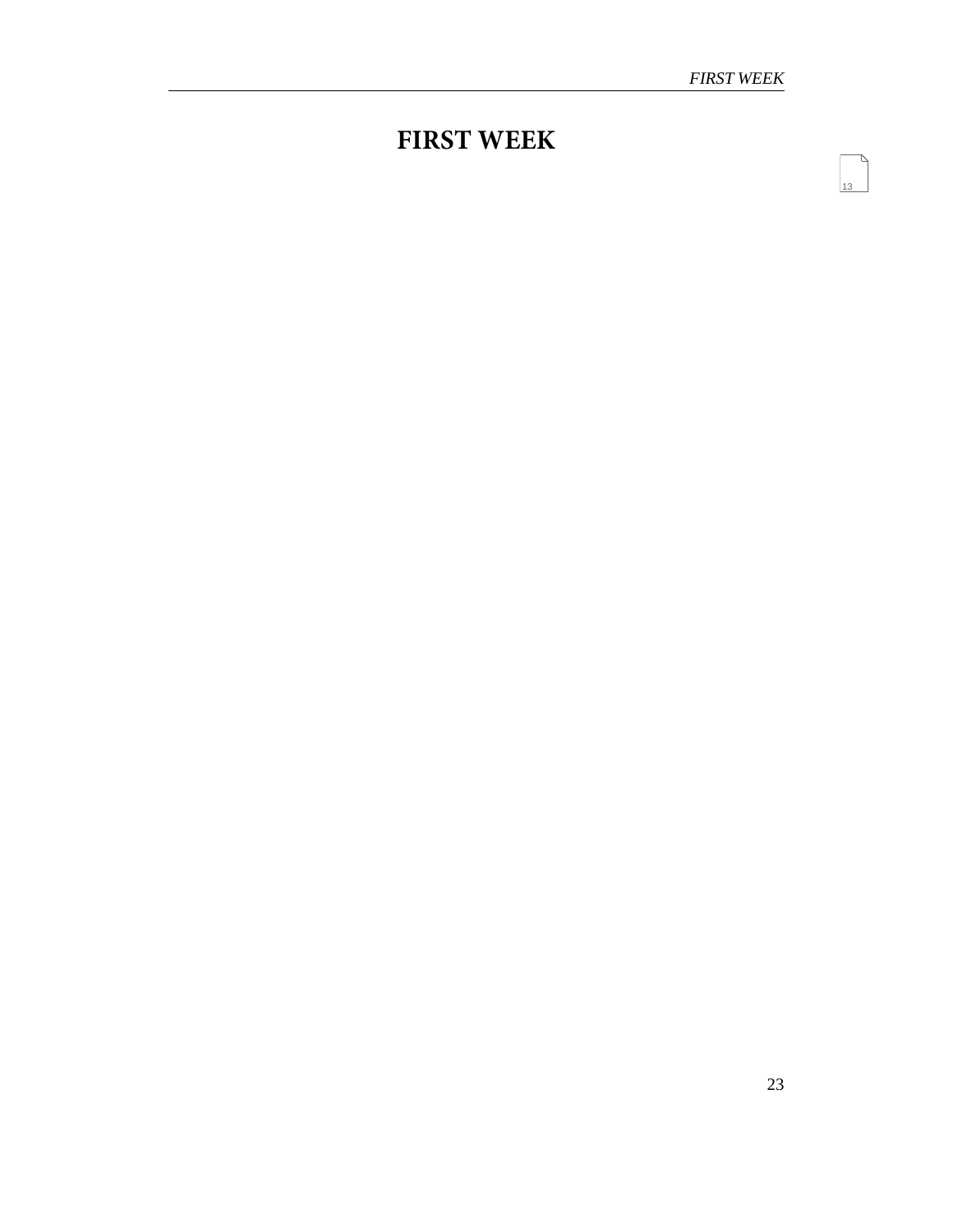## **PRINCIPLE AND FOUNDATION**

<span id="page-30-0"></span>Man is created to praise, reverence, and serve God our Lord, and by this means to save his soul.

And the other things on the face of the earth are created for man and that they may help him in prosecuting the end for which he is created.

From this it follows that man is to use them as much as they help him on to his end, and ought to rid himself of them so far as they hinder him as to it.

For this it is necessary to make ourselves indifferent to all created things in all that is allowed to the choice of our free will and is not prohibited to it; so that, on our part, we want not health rather than sickness, riches rather than poverty, honor rather than dishonor, long rather than short life, and so in all the rest; desiring and choosing only what is most conducive for us to the end for which we are created.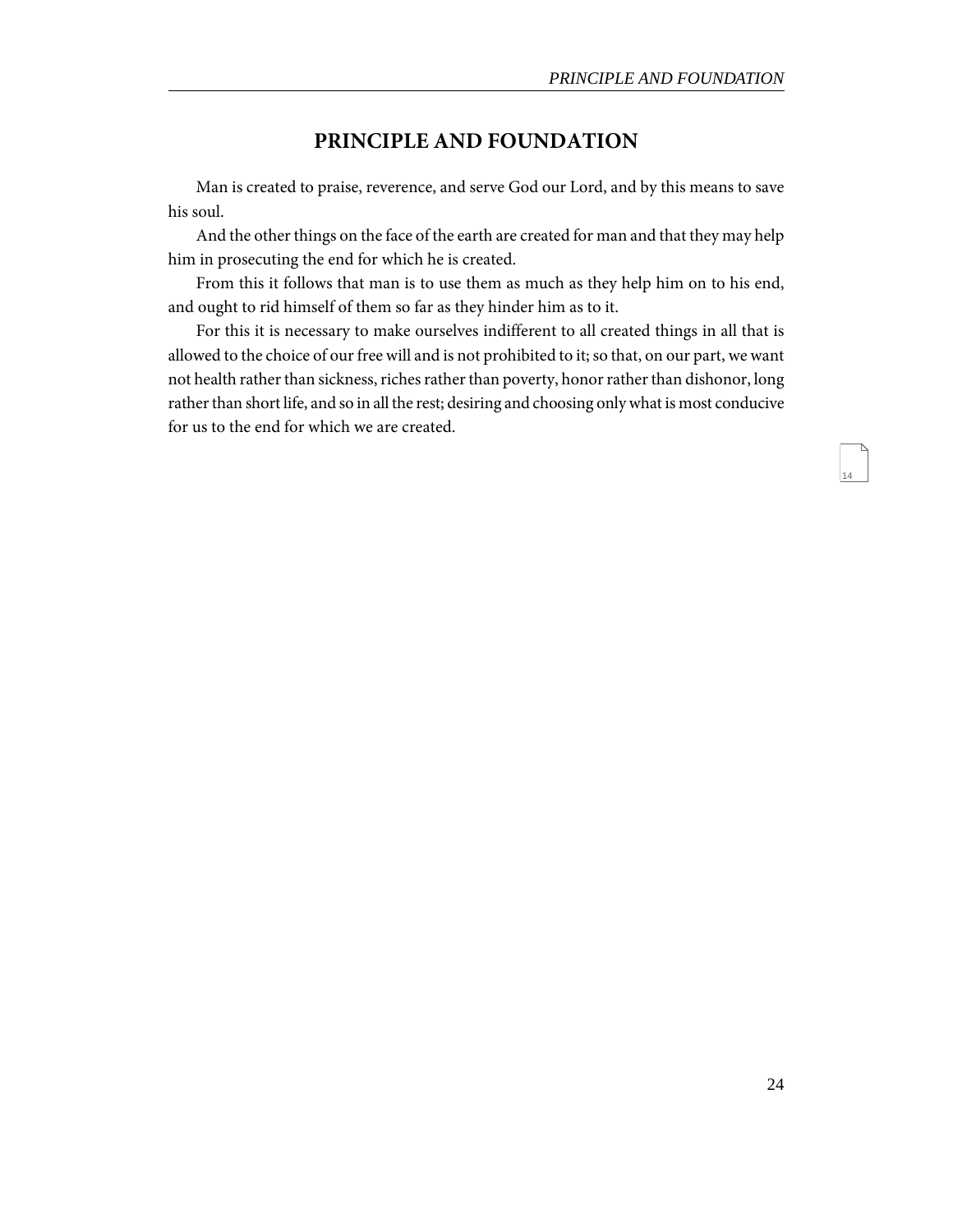#### **PARTICULAR AND DAILY EXAMEN**

<span id="page-31-0"></span>It contains in it three times, and two to examine oneself.

The first time is in the morning, immediately on rising, when one ought to propose to guard himself with diligence against that particular sin or defect which he wants to correct and amend.

The second time is after dinner, when one is to ask of God our Lord what one wants, namely, grace to remember how many times he has fallen into that particular sin or defect, and to amend himself in the future. Then let him make the first Examen, asking account of his soul of that particular thing proposed, which he wants to correct and amend. Let him go over hour by hour, or period by period, commencing at the hour he rose, and continuing up to the hour and instant of the present examen, and let him make in the first line of the G**———-** as many dots as were the times he has fallen into that particular sin or defect. Then let him resolve anew to amend himself up to the second Examen which he will make.

The third time: After supper, the second Examen will be made, in the same way, hour by hour, commencing at the first Examen and continuing up to the present (second) one, and let him make in the second line of the same G**———-** as many dots as were the times he has fallen into that particular sin or defect.

#### **FOUR ADDITIONS**

#### **FOLLOW TO RID ONESELF SOONER OF THAT PARTICULAR SIN OR DEFECT**

**First Addition**. The first Addition is that each time one falls into that particular sin or defect, let him put his hand on his breast, grieving for having fallen: which can be done even in the presence of many, without their perceiving what he is doing.

**Second Addition**. The second: As the first line of the G**———-** means the first Examen, and the second line the second Examen, let him look at night if there is amendment from the first line to the second, that is, from the first Examen to the second.

**Third Addition**. The third: To compare the second day with the first; that is, the two Examens of the present day with the other two Examens of the previous day, and see if he has amended himself from one day to the other.

**Fourth Addition**. The fourth Addition: To compare one week with another, and see if he has amended himself in the present week over the week past.

**Note**. It is to be noted that the first (large) G**———-** which follows means the Sunday: the second (smaller), the Monday: the third, the Tuesday, and so on.

G

G

G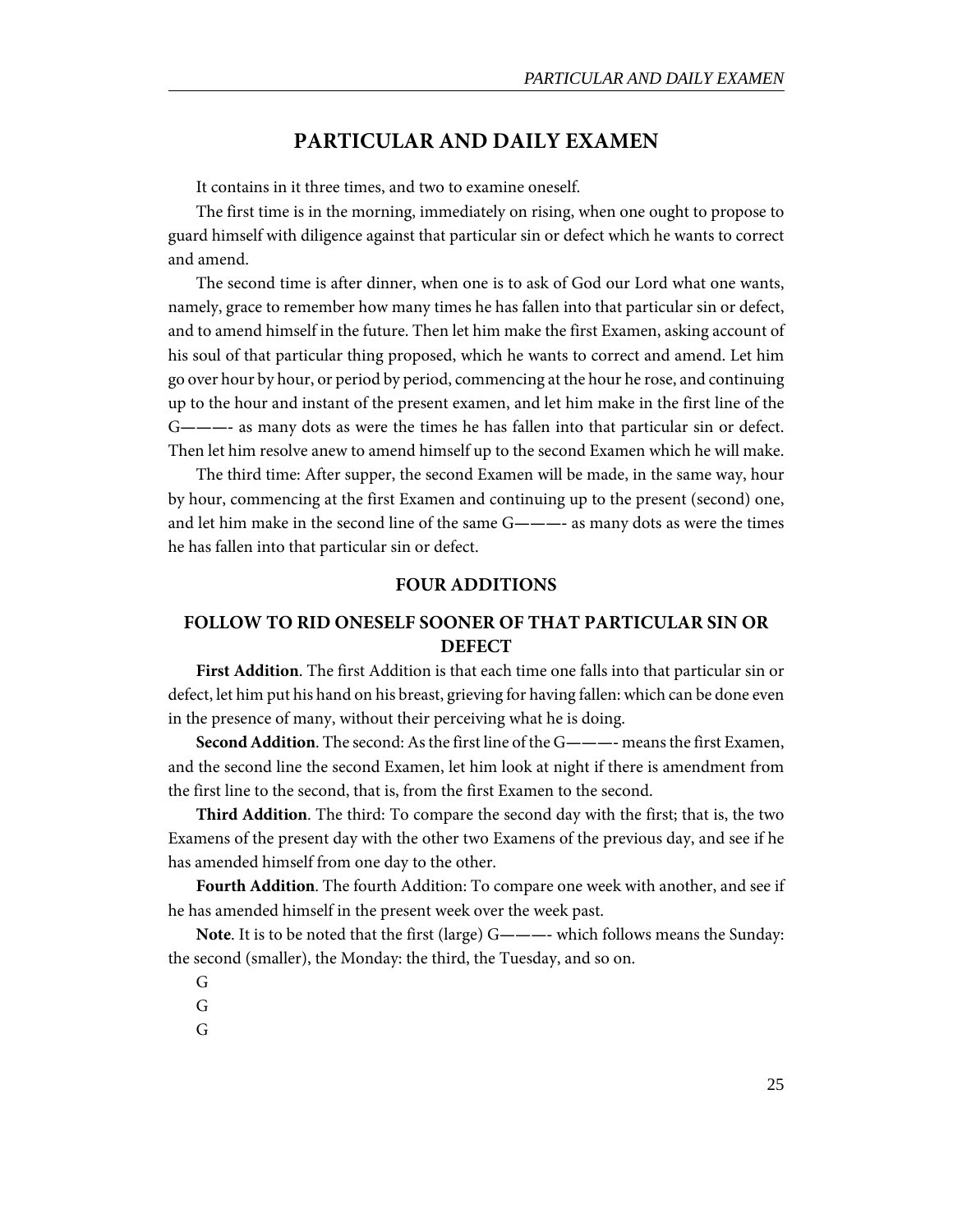G G G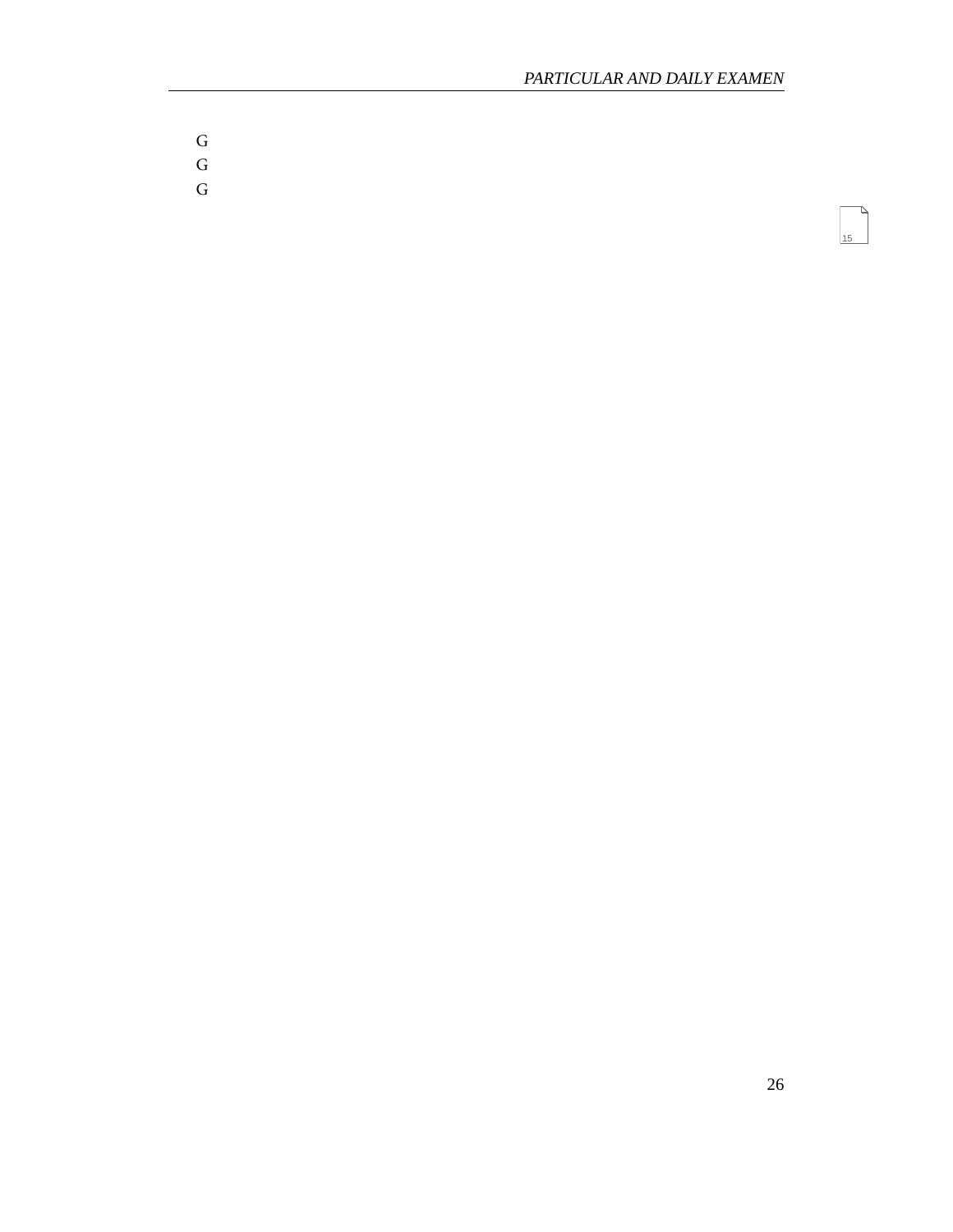### **GENERAL EXAMEN OF CONSCIENCE**

#### <span id="page-33-0"></span>**TO PURIFY ONESELF AND TO MAKE ONE'S CONFESSION BETTER**

I presuppose that there are three kinds of thoughts in me: that is, one my own, which springs from my mere liberty and will; and two others, which come from without, one from the good spirit, and the other from the bad.

#### **THOUGHT**

There are two ways of meriting in the bad thought which comes from without, namely:

**First Way**. A thought of committing a mortal sin, which thought I resist immediately and it remains conquered.

**Second Way**. The second way of meriting is: When that same bad thought comes to me and I resist it, and it returns to me again and again, and I always resist, until it is conquered.

This second way is more meritorious than the first.

A venial sin is committed when the same thought comes of sinning mortally and one gives ear to it, making some little delay, or receiving some sensual pleasure, or when there is some negligence in rejecting such thought.

There are two ways of sinning mortally:

**First Way**. The first is, when one gives consent to the bad thought, to act afterwards as he has consented, or to put it in act if he could.

**Second Way**. The second way of sinning mortally is when that sin is put in act.

This is a greater sin for three reasons: first, because of the greater time; second, because of the greater intensity; third, because of the greater harm to the two persons.

#### **WORD**

One must not swear, either by Creator or creature, if it be not with truth, necessity and reverence.

By necessity I mean, not when any truth whatever is affirmed with oath, but when it is of some importance for the good of the soul, or the body, or for temporal goods.

By reverence I mean when, in naming the Creator and Lord, one acts with consideration, so as to render Him the honor and reverence due.

It is to be noted that, though in an idle oath one sins more when he swears by the Creator than by the creature, it is more difficult to swear in the right way with truth, necessity and reverence by the creature than by the Creator, for the following reasons.

**First Reason**. The first: When we want to swear by some creature, wanting to name the creature does not make us so attentive or circumspect as to telling the truth, or as to affirming it with necessity, as would wanting to name the Lord and Creator of all things.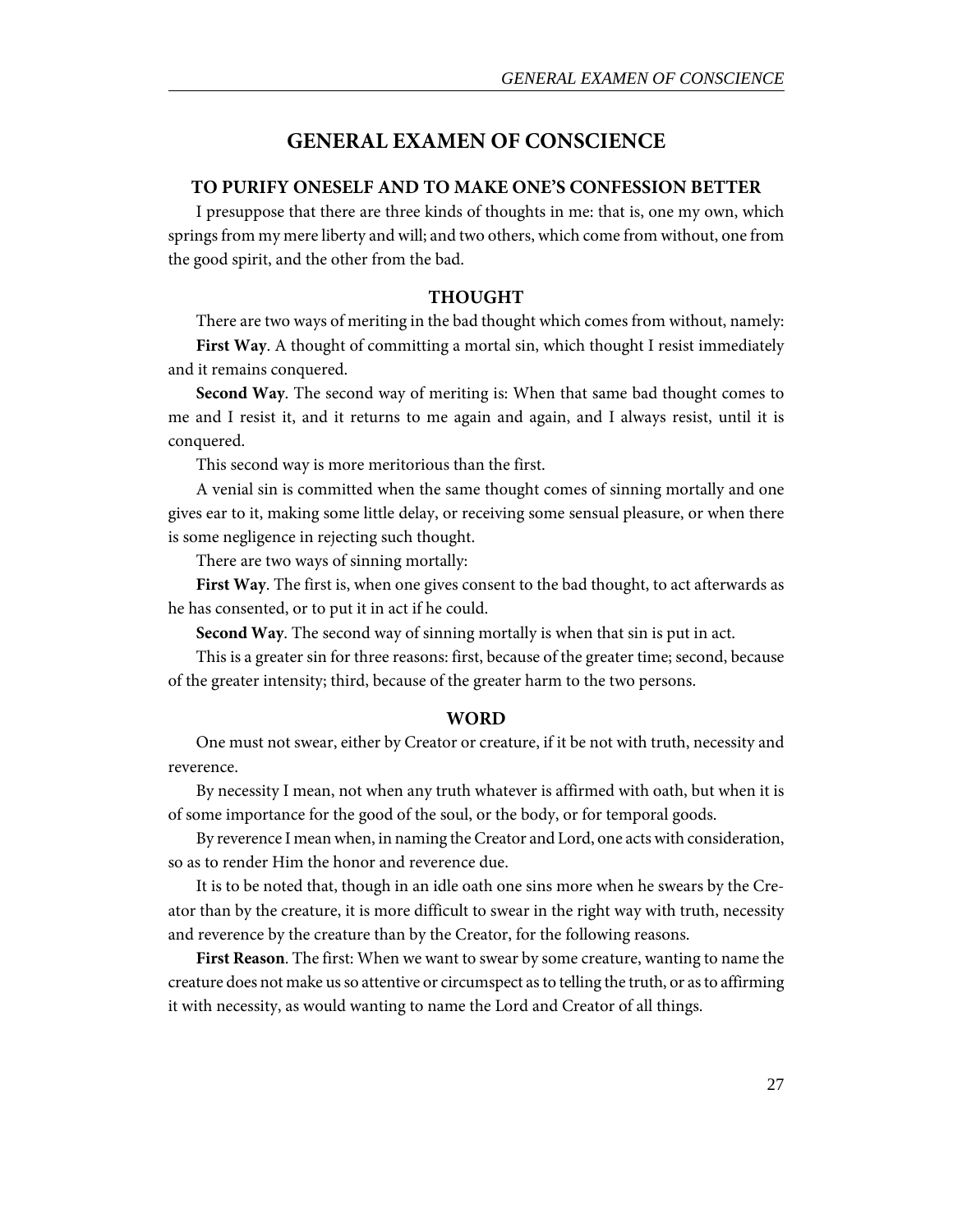**Second Reason**. The second is that in swearing by the creature it is not so easy to show reverence and respect to the Creator, as in swearing and naming the same Creator and Lord, because wanting to name God our Lord brings with it more respect and reverence than wanting to name the created thing. Therefore swearing by the creature is more allowable to the perfect than to the imperfect, because the perfect, through continued contemplation and enlightenment of intellect, consider, meditate and contemplate more that God our Lord is in every creature, according to His own essence, presence and power, and so in swearing by the creature they are more apt and prepared than the imperfect to show respect and reverence to their Creator and Lord.

**Third Reason**. The third is that in continually swearing by the creature, idolatry is to be more feared in the imperfect than in the perfect.

One must not speak an idle word. By idle word I mean one which does not benefit either me or another, and is not directed to that intention. Hence words spoken for any useful purpose, or meant to profit one's own or another's soul, the body or temporal goods, are never idle, not even if one were to speak of something foreign to one's state of life, as, for instance, if a religious speaks of wars or articles of trade; but in all that is said there is merit in directing well, and sin in directing badly, or in speaking idly.

Nothing must be said to injure another's character or to find fault, because if I reveal a mortal sin that is not public, I sin mortally; if a venial sin, venially; and if a defect, I show a defect of my own.

But if the intention is right, in two ways one can speak of the sin or fault of another:

**First Way**. The first: When the sin is public, as in the case of a public prostitute, and of a sentence given in judgment, or of a public error which is infecting the souls with whom one comes in contact.

**Second Way**. Second: When the hidden sin is revealed to some person that he may help to raise him who is in sin—supposing, however, that he has some probable conjectures or grounds for thinking that he will be able to help him.

#### **ACT**

Taking the Ten Commandments, the Precepts of the Church and the recommendations of Superiors, every act done against any of these three heads is, according to its greater or less nature, a greater or a lesser sin.

By recommendations of Superiors I mean such things as Bulls de Cruzadas and other Indulgences, as for instance for peace, granted under condition of going to Confession and receiving the Blessed Sacrament. For one commits no little sin in being the cause of others acting contrary to such pious exhortations and recommendations of our Superiors, or in doing so oneself.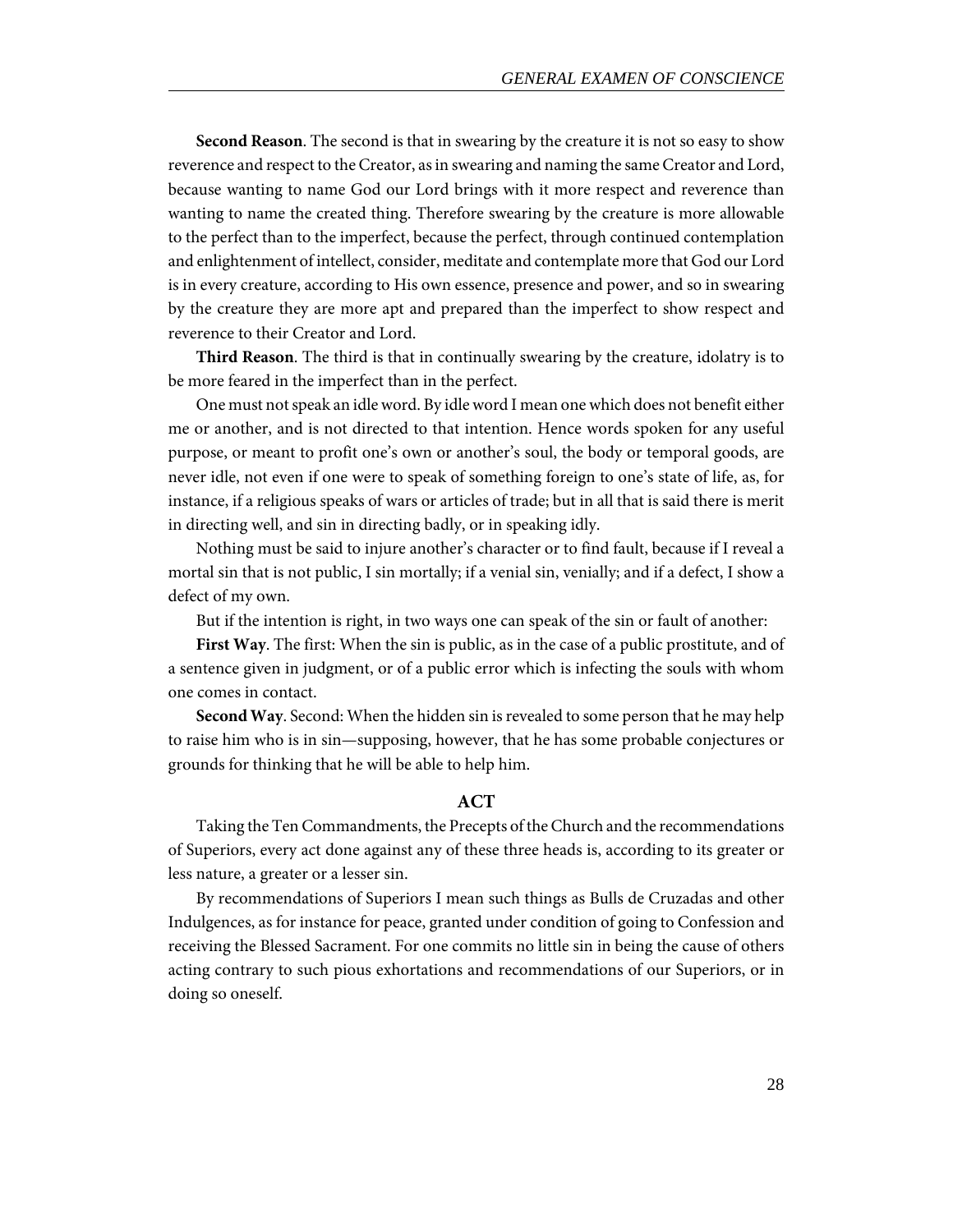#### **METHOD FOR MAKING THE GENERAL EXAMEN**

It contains in it five Points.

**First Point**. The first Point is to give thanks to God our Lord for the benefits received. **Second Point**. The second, to ask grace to know our sins and cast them out.

**Third Point**. The third, to ask account of our soul from the hour that we rose up to the present Examen, hour by hour, or period by period: and first as to thoughts, and then as to words, and then as to acts, in the same order as was mentioned in the Particular Examen.

**Fourth Point**. The fourth, to ask pardon of God our Lord for the faults. **Fifth Point**. The fifth, to purpose amendment with His grace.

Our Father.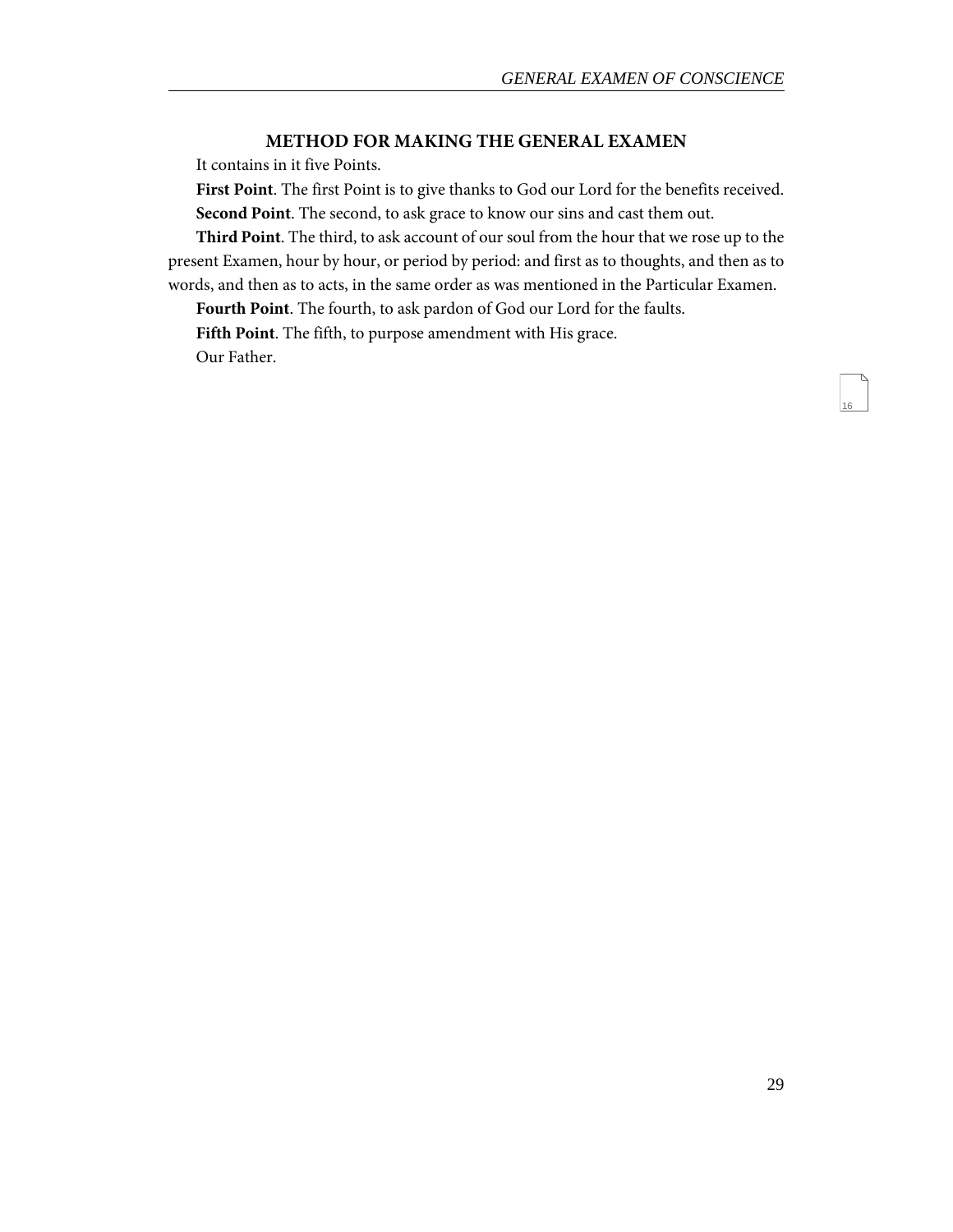## **GENERAL CONFESSION WITH COMMUNION**

Whoever, of his own accord, wants to make a General Confession, will, among many other advantages, find three in making it here.

**First**. The first: Though whoever goes to Confession every year is not obliged to make a General Confession, by making it there is greater profit and merit, because of the greater actual sorrow for all the sins and wickedness of his whole life.

**Second**. The second: In the Spiritual Exercises, sins and their malice are understood more intimately, than in the time when one was not so giving himself to interior things. Gaining now more knowledge of and sorrow for them, he will have greater profit and merit than he had before.

**Third**. The third is: In consequence, having made a better Confession and being better disposed, one finds himself in condition and prepared to receive the Blessed Sacrament: the reception of which is an aid not only not to fall into sin, but also to preserve the increase of grace.

This General Confession will be best made immediately after the Exercises of the First Week.

17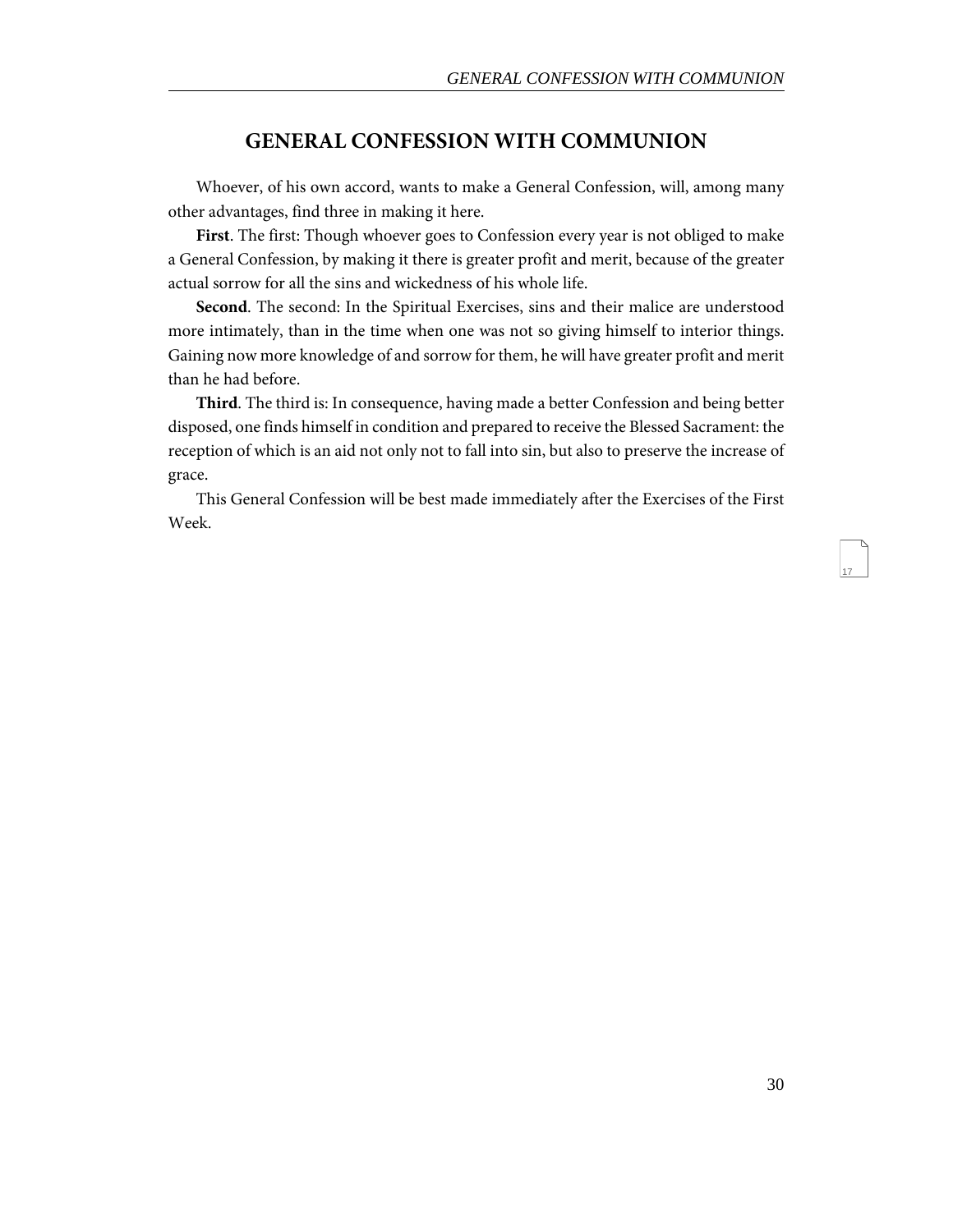## **FIRST EXERCISE**

## **IT IS A MEDITATION WITH THE THREE POWERS ON THE FIRST, THE SECOND AND THE THIRD SIN**

It contains in it, after one Preparatory Prayer and two Preludes, three chief Points and one Colloquy.

**Prayer**. The Preparatory Prayer is to ask grace of God our Lord that all my intentions, actions and operations may be directed purely to the service and praise of His Divine Majesty.

**First Prelude**. The First Prelude is a composition, seeing the place.

Here it is to be noted that, in a visible contemplation or meditation—as, for instance, when one contemplates Christ our Lord, Who is visible—the composition will be to see with the sight of the imagination the corporeal place where the thing is found which I want to contemplate. I say the corporeal place, as for instance, a Temple or Mountain where Jesus Christ or Our Lady is found, according to what I want to contemplate. In an invisible contemplation or meditation—as here on the Sins—the composition will be to see with the sight of the imagination and consider that my soul is imprisoned in this corruptible body, and all the compound in this valley, as exiled among brute beasts: I say all the compound of soul and body.

**Second Prelude**. The second is to ask God our Lord for what I want and desire.

The petition has to be according to the subject matter; that is, if the contemplation is on the Resurrection, one is to ask for joy with Christ in joy; if it is on the Passion, he is to ask for pain, tears and torment with Christ in torment.

Here it will be to ask shame and confusion at myself, seeing how many have been damned for only one mortal sin, and how many times I deserved to be condemned forever for my so many sins.

**Note**. Before all Contemplations or Meditations, there ought always to be made the Preparatory Prayer, which is not changed, and the two Preludes already mentioned, which are sometimes changed, according to the subject matter.

**First Point**. The first Point will be to bring the memory on the First Sin, which was that of the Angels, and then to bring the intellect on the same, discussing it; then the will, wanting to recall and understand all this in order to make me more ashamed and confound me more, bringing into comparison with the one sin of the Angels my so many sins, and reflecting, while they for one sin were cast into Hell, how often I have deserved it for so many.

I say to bring to memory the sin of the Angels, how they, being created in grace, not wanting to help themselves with their liberty to reverence and obey their Creator and Lord, coming to pride, were changed from grace to malice, and hurled from Heaven to Hell; and so then to discuss more in detail with the intellect: and then to move the feelings more with the will.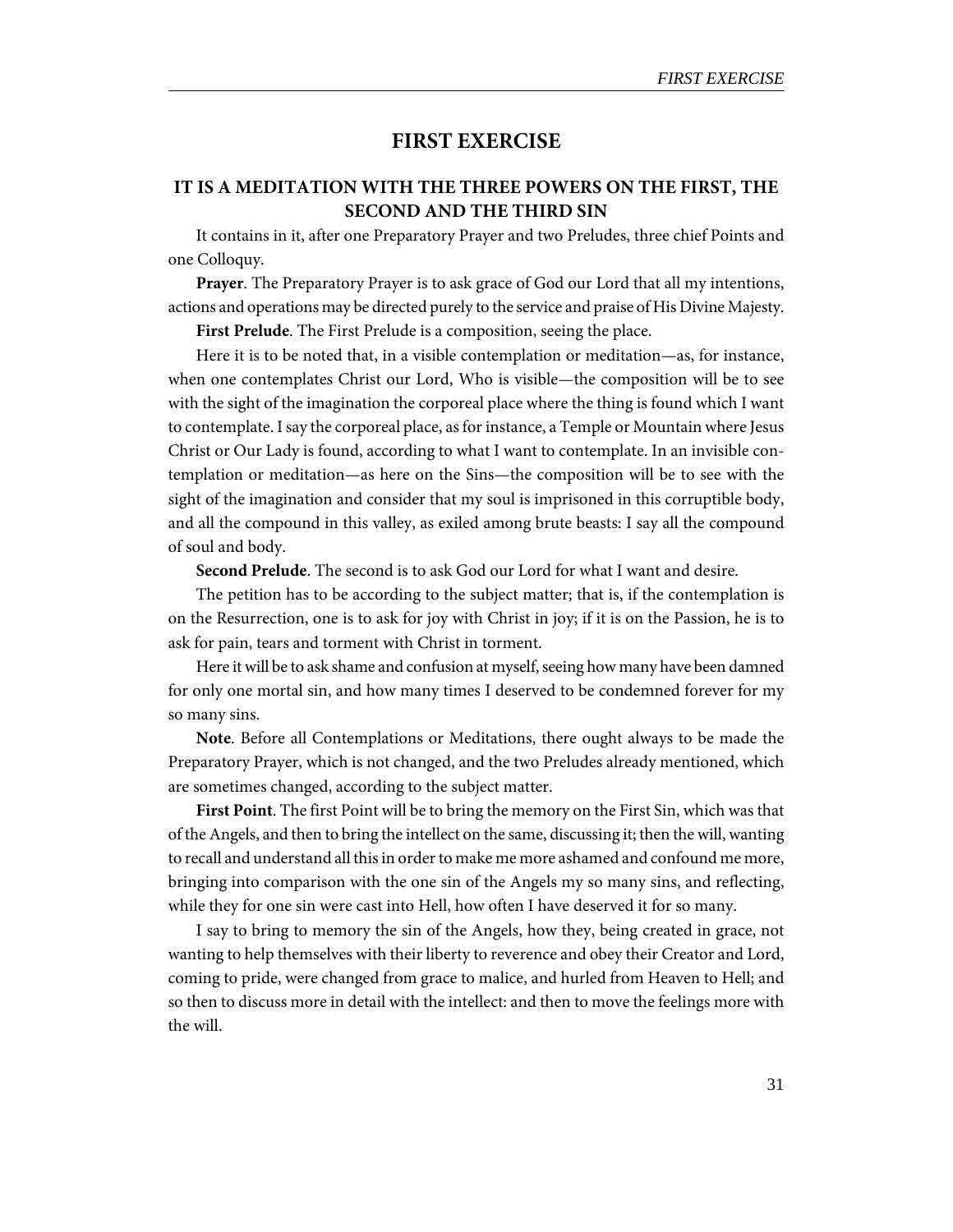**Second Point**. The second is to do the same—that is, to bring the Three Powers—on the sin of Adam and Eve, bringing to memory how on account of that sin they did penance for so long a time, and how much corruption came on the human race, so many people going the way to Hell.

I say to bring to memory the Second Sin, that of our First Parents; how after Adam was created in the field of Damascus and placed in the Terrestrial Paradise, and Eve was created from his rib, being forbidden to eat of the Tree of Knowledge, they ate and so sinned, and afterwards clothed in tunics of skins and cast from Paradise, they lived, all their life, without the original justice which they had lost, and in many labors and much penance. And then to discuss with the understanding more in detail; and to use the will as has been said.

**Third Point**. The third is likewise to do the same on the Third particular Sin of any one who for one mortal sin is gone to Hell—and many others without number, for fewer sins than I have committed.

I say to do the same on the Third particular Sin, bringing to memory the gravity and malice of the sin against one's Creator and Lord; to discuss with the understanding how in sinning and acting against the Infinite Goodness, he has been justly condemned forever; and to finish with the will as has been said.

**Colloquy**. Imagining Christ our Lord present and placed on the Cross, let me make a Colloquy, how from Creator He is come to making Himself man, and from life eternal is come to temporal death, and so to die for my sins.

Likewise, looking at myself, what I have done for Christ, what I am doing for Christ, what I ought to do for Christ.

And so, seeing Him such, and so nailed on the Cross, to go over that which will present itself.

The Colloquy is made, properly speaking, as one friend speaks to another, or as a servant to his master; now asking some grace, now blaming oneself for some misdeed, now communicating one's affairs, and asking advice in them.

And let me say an Our Father.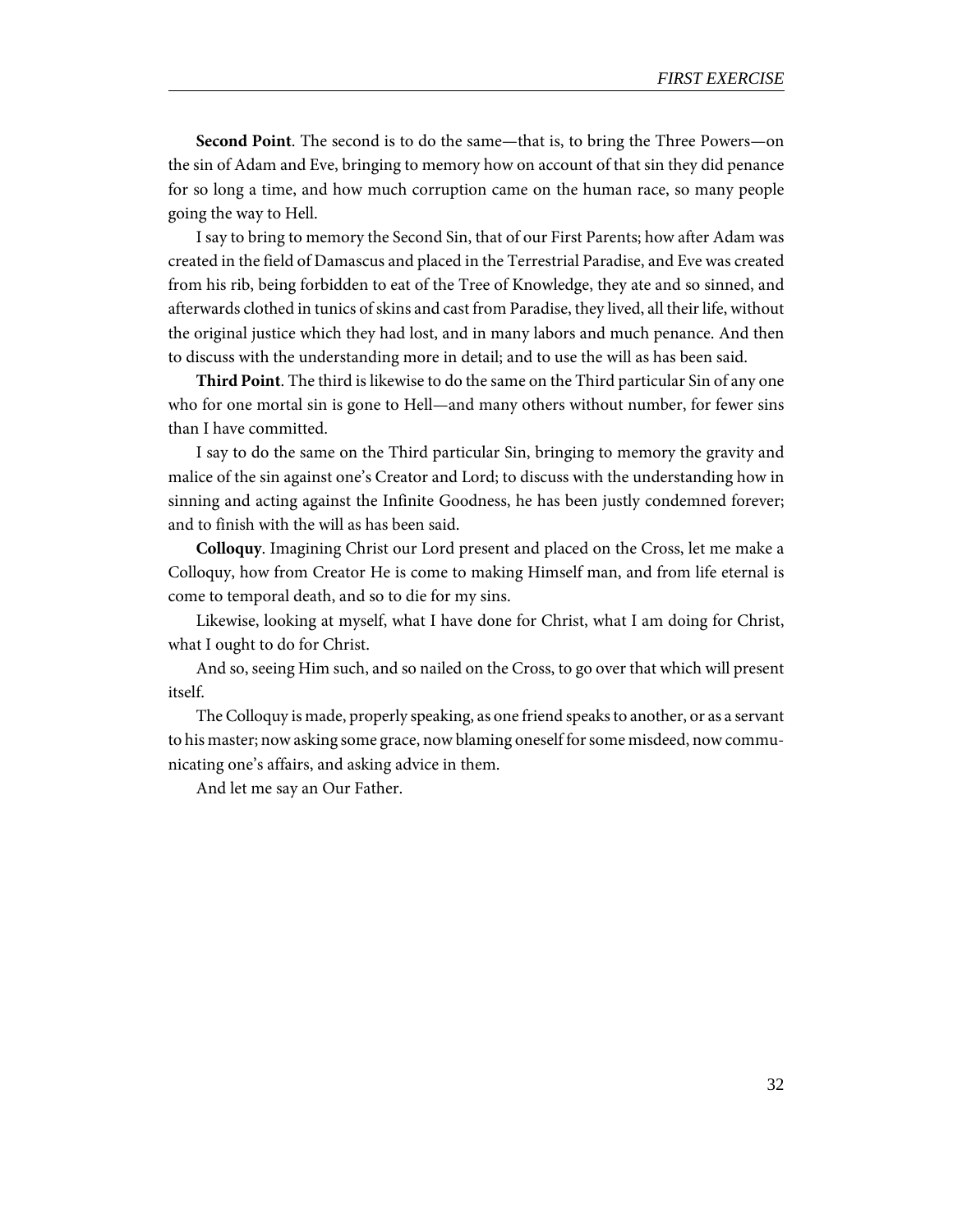## **SECOND EXERCISE**

## IT IS A MEDITATION ON THE SINS AND CONTAINS IN IT AFTER THE PREPAR-ATORY PRAYER AND TWO PRELUDES, FIVE POINTS AND ONE COLLOQUY

**Prayer**. Let the Preparatory Prayer be the same.

**First Prelude**. The First Prelude will be the same composition.

**Second Prelude**. The second is to ask for what I want. It will be here to beg a great and intense sorrow and tears for my sins.

First Point. The first Point is the statement of the sins; that is to say, to bring to memory all the sins of life, looking from year to year, or from period to period. For this three things are helpful: first, to look at the place and the house where I have lived; second, the relations I have had with others; third, the occupation in which I have lived.

**Second Point**. The second, to weigh the sins, looking at the foulness and the malice which any mortal sin committed has in it, even supposing it were not forbidden.

**Third Point**. The third, to look at who I am, lessening myself by examples:

First, how much I am in comparison to all men;

Second, what men are in comparison to all the Angels and Saints of Paradise;

Third, what all Creation is in comparison to God: (—Then I alone, what can I be?)

Fourth, to see all my bodily corruption and foulness;

Fifth, to look at myself as a sore and ulcer, from which have sprung so many sins and so many iniquities and so very vile poison.

**Fourth Point**. The fourth, to consider what God is, against Whom I have sinned, according to His attributes; comparing them with their contraries in me—His Wisdom with my ignorance; His Omnipotence with my weakness; His Justice with my iniquity; His Goodness with my malice.

**Fifth Point**. The fifth, an exclamation of wonder with deep feeling, going through all creatures, how they have left me in life and preserved me in it; the Angels, how, though they are the sword of the Divine Justice, they have endured me, and guarded me, and prayed for me; the Saints, how they have been engaged in interceding and praying for me; and the heavens, sun, moon, stars, and elements, fruits, birds, fishes and animals—and the earth, how it has not opened to swallow me up, creating new Hells for me to suffer in them forever!

**Colloquy**. Let me finish with a Colloquy of mercy, pondering and giving thanks to God our Lord that He has given me life up to now, proposing amendment, with His grace, for the future.

Our Father.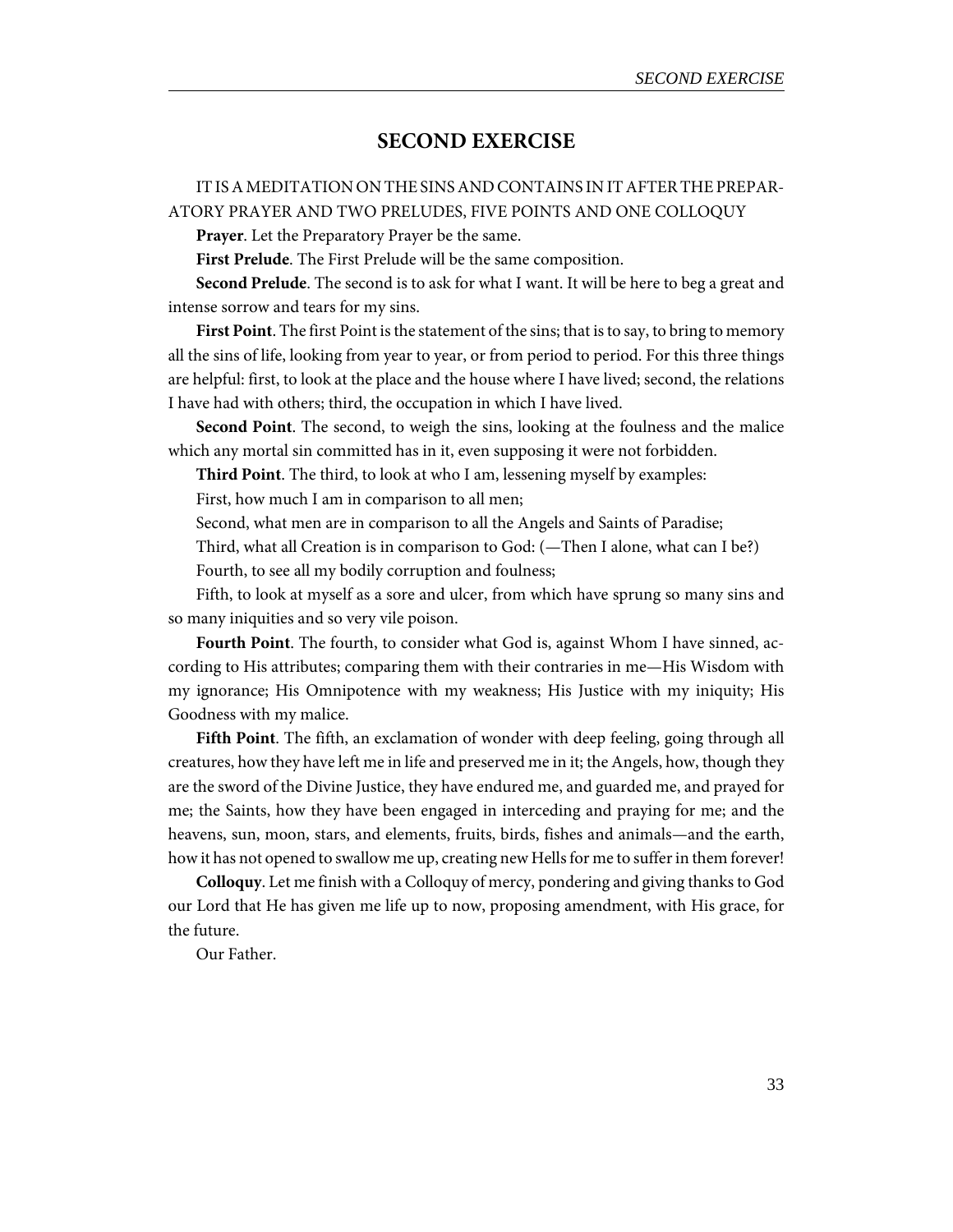## **THIRD EXERCISE**

## IT IS A REPETITION OF THE FIRST AND SECOND EXERCISE, MAKING THREE COLLOQUIES

After the Preparatory Prayer and two Preludes, it will be to repeat the First and Second Exercise, marking and dwelling on the Points in which I have felt greater consolation or desolation, or greater spiritual feeling.

After this I will make three Colloquies in the following manner:

**First Colloquy**. The first Colloquy to Our Lady, that she may get me grace from Her Son and Lord for three things: first, that I may feel an interior knowledge of my sins, and hatred of them; second, that I may feel the disorder of my actions, so that, hating them, I may correct myself and put myself in order; third, to ask knowledge of the world, in order that, hating it, I may put away from me worldly and vain things.

And with that a Hail Mary.

**Second Colloquy**. The second: The same to the Son, begging Him to get it for me from the Father.

And with that the Soul of Christ.

**Third Colloquy**. The third: The same to the Father, that the Eternal Lord Himself may grant it to me.

And with that an Our Father.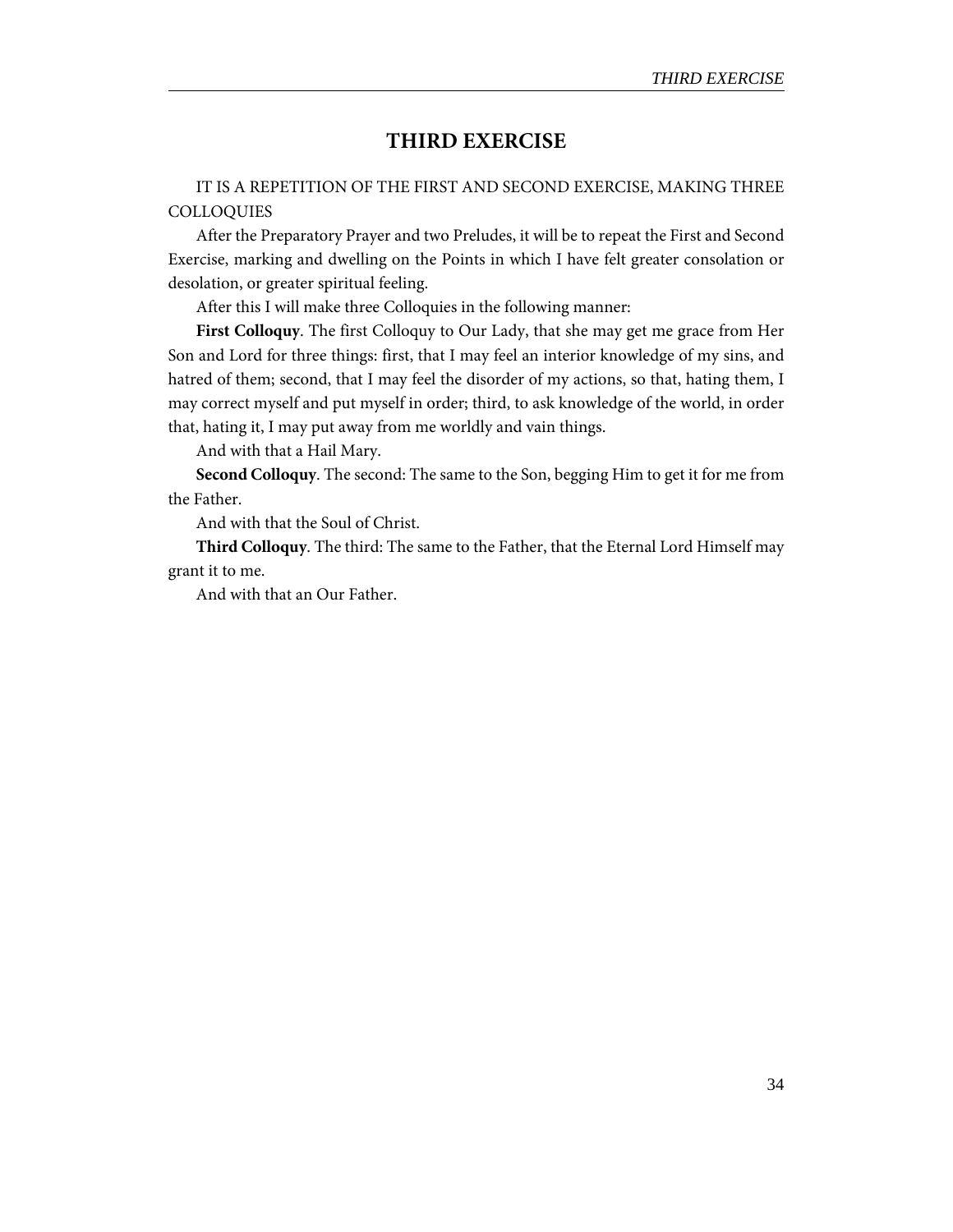## **FOURTH EXERCISE**

### **IT IS A SUMMARY OF THIS SAME THIRD**

I said a summary, that the understanding, without wandering, may assiduously go through the memory of the things contemplated in the preceding Exercises.

I will make the same three Colloquies.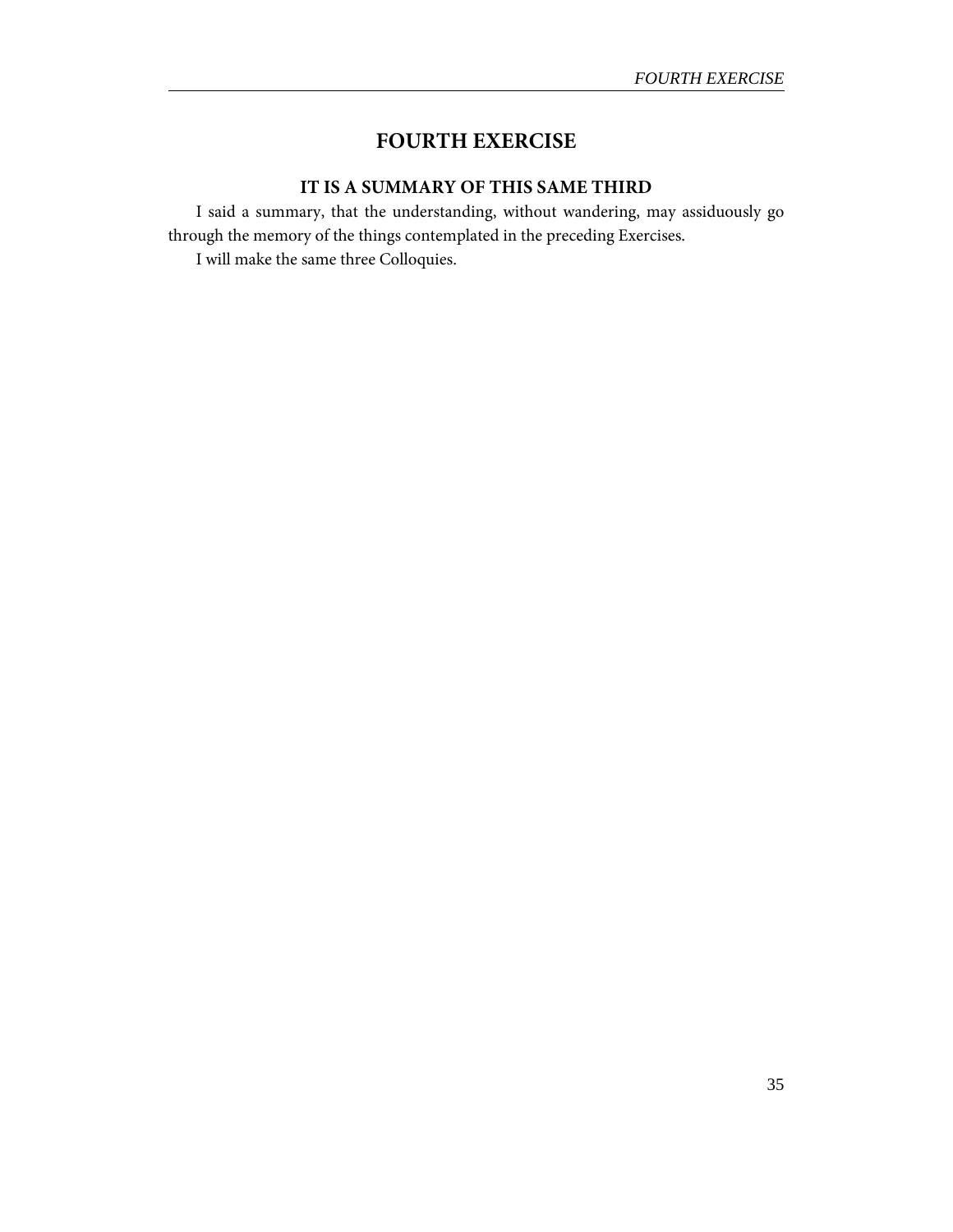## **FIFTH EXERCISE**

#### **IT IS A MEDITATION ON HELL**

It contains in it, after the Preparatory Prayer and two Preludes, five Points and one Colloquy:

**Prayer**. Let the Preparatory Prayer be the usual one.

**First Prelude**. The first Prelude is the composition, which is here to see with the sight of the imagination the length, breadth and depth of Hell.

**Second Prelude**. The second, to ask for what I want: it will be here to ask for interior sense of the pain which the damned suffer, in order that, if, through my faults, I should forget the love of the Eternal Lord, at least the fear of the pains may help me not to come into sin.

**First Point**. The first Point will be to see with the sight of the imagination the great fires, and the souls as in bodies of fire.

**Second Point**. The second, to hear with the ears wailings, howlings, cries, blasphemies against Christ our Lord and against all His Saints.

**Third Point**. The third, to smell with the smell smoke, sulphur, dregs and putrid things.

**Fourth Point**. The fourth, to taste with the taste bitter things, like tears, sadness and the worm of conscience.

**Fifth Point**. The fifth, to touch with the touch; that is to say, how the fires touch and burn the souls.

**Colloquy**. Making a Colloquy to Christ our Lord, I will bring to memory the souls that are in Hell, some because they did not believe the Coming, others because, believing, they did not act according to His Commandments; making three divisions:

**First, Second, and Third Divisions**. The first, before the Coming; the second, during His life; the third, after His life in this world; and with this I will give Him thanks that He has not let me fall into any of these divisions, ending my life.

Likewise, I will consider how up to now He has always had so great pity and mercy on me.

I will end with an Our Father.

**Note**. The first Exercise will be made at midnight; the second immediately on rising in the morning; the third, before or after Mass; in any case, before dinner; the fourth at the hour of Vespers; the fifth, an hour before supper.

This arrangement of hours, more or less, I always mean in all the four Weeks, according as his age, disposition and physical condition help the person who is exercising himself to make five Exercises or fewer.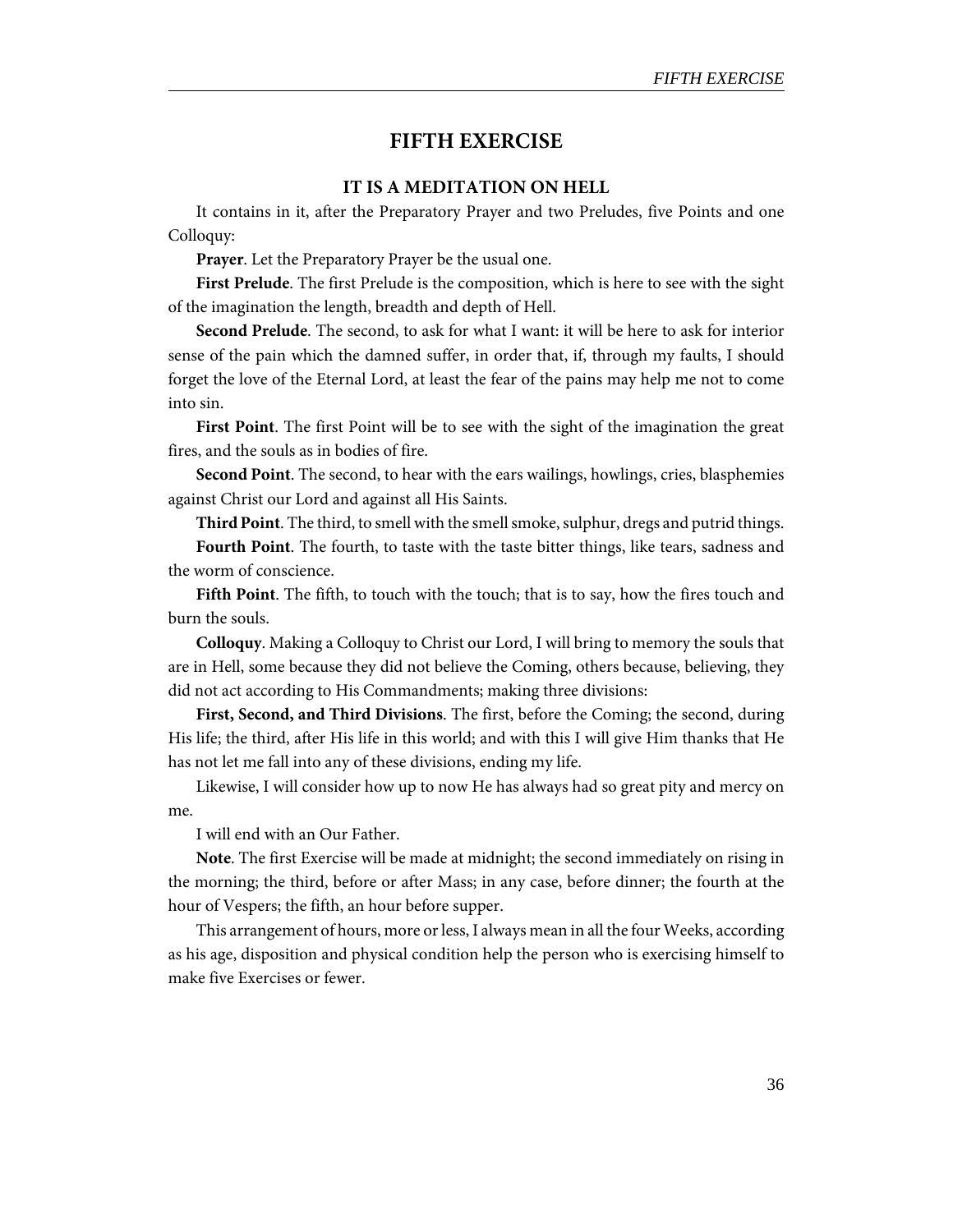## **ADDITIONS**

## **TO MAKE THE EXERCISES BETTER AND TO FIND BETTER WHAT ONE DESIRES**

**First Addition**. The first Addition is, after going to bed, just when I want to go asleep, to think, for the space of a Hail Mary, of the hour that I have to rise and for what, making a resume of the Exercise which I have to make.

**Second Addition**. The second: When I wake up, not giving place to any other thought, to turn my attention immediately to what I am going to contemplate in the first Exercise, at midnight, bringing myself to confusion for my so many sins, setting examples, as, for instance, if a knight found himself before his king and all his court, ashamed and confused at having much offended him, from whom he had first received many gifts and many favors: in the same way, in the second Exercise, making myself a great sinner and in chains; that is to say going to appear bound as in chains before the Supreme Eternal Judge; taking for an example how prisoners in chains and already deserving death, appear before their temporal judge. And I will dress with these thoughts or with others, according to the subject matter.

**Third Addition**. The third: A step or two before the place where I have to contemplate or meditate, I will put myself standing for the space of an Our Father, my intellect raised on high, considering how God our Lord is looking at me, etc.; and will make an act of reverence or humility.

**Fourth Addition**. The fourth: To enter on the contemplation now on my knees, now prostrate on the earth, now lying face upwards, now seated, now standing, always intent on seeking what I want.

We will attend to two things. The first is, that if I find what I want kneeling, I will not pass on; and if prostrate, likewise, etc. The second; in the Point in which I find what I want, there I will rest, without being anxious to pass on, until I content myself.

**Fifth Addition**. The fifth: After finishing the Exercise, I will, during the space of a quarter of an hour, seated or walking leisurely, look how it went with me in the Contemplation or Meditation; and if badly, I will look for the cause from which it proceeds, and having so seen it, will be sorry, in order to correct myself in future; and if well, I will give thanks to God our Lord, and will do in like manner another time.

**Sixth Addition**. The sixth: Not to want to think on things of pleasure or joy, such as heavenly glory, the Resurrection, etc. Because whatever consideration of joy and gladness hinders our feeling pain and grief and shedding tears for our sins: but to keep before me that I want to grieve and feel pain, bringing to memory rather Death and Judgment.

**Seventh Addition**. The seventh: For the same end, to deprive myself of all light, closing the blinds and doors while I am in the room, if it be not to recite prayers, to read and eat.

**Eighth Addition**. The eighth: Not to laugh nor say a thing provocative of laughter.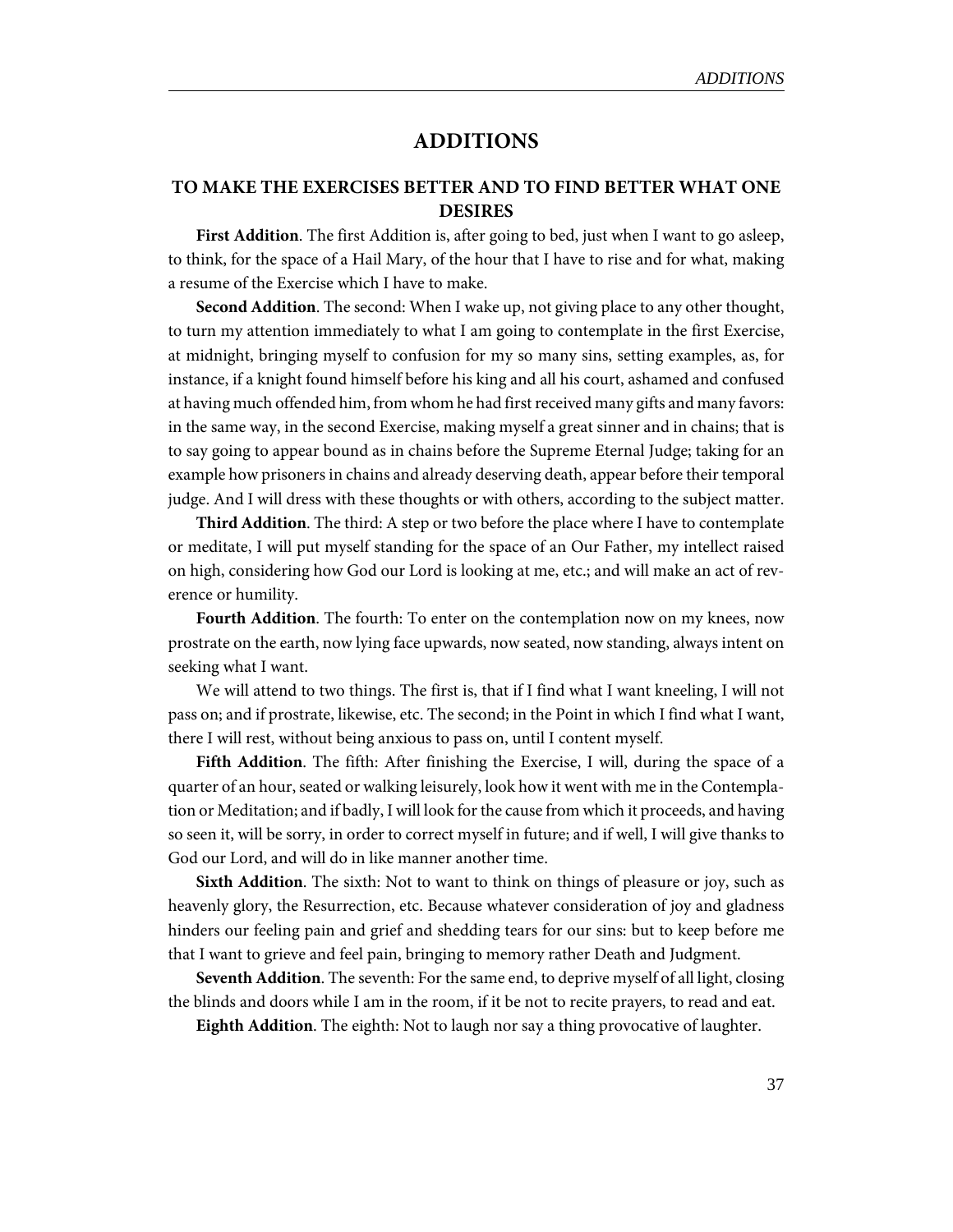**Ninth Addition**. The ninth: To restrain my sight, except in receiving or dismissing the person with whom I have spoken.

**Tenth Addition**. The tenth Addition is penance.

This is divided into interior and exterior. The interior is to grieve for one's sins, with a firm purpose of not committing them nor any others. The exterior, or fruit of the first, is chastisement for the sins committed, and is chiefly taken in three ways.

**First Way**. The first is as to eating. That is to say, when we leave off the superfluous, it is not penance, but temperance. It is penance when we leave off from the suitable; and the more and more, the greater and better—provided that the person does not injure himself, and that no notable illness follows.

**Second Way**. The second, as to the manner of sleeping. Here too it is not penance to leave off the superfluous or delicate or soft things, but it is penance when one leaves off from the suitable in the manner: and the more and more, the better—provided that the person does not injure himself and no notable illness follows. Besides, let not anything of the suitable sleep be left off, unless in order to come to the mean, if one has a bad habit of sleeping too much.

**Third Way**. The third, to chastise the flesh, that is, giving it sensible pain, which is given by wearing haircloth or cords or iron chains next to the flesh, by scourging or wounding oneself, and by other kinds of austerity.

**Note.** What appears most suitable and most secure with regard to penance is that the pain should be sensible in the flesh and not enter within the bones, so that it give pain and not illness. For this it appears to be more suitable to scourge oneself with thin cords, which give pain exteriorly, rather than in another way which would cause notable illness within.

**First Note**. The first Note is that the exterior penances are done chiefly for three ends: First, as satisfaction for the sins committed;

Second, to conquer oneself—that is, to make sensuality obey reason and all inferior parts be more subject to the superior;

Third, to seek and find some grace or gift which the person wants and desires; as, for instance, if he desires to have interior contrition for his sins, or to weep much over them, or over the pains and sufferings which Christ our Lord suffered in His Passion, or to settle some doubt in which the person finds himself.

**Second Note**. The second: It is to be noted that the first and second Addition have to be made for the Exercises of midnight and at daybreak, but not for those which will be made at other times; and the fourth Addition will never be made in church in the presence of others, but in private, as at home, etc.

**Third Note.** The third: When the person who is exercising himself does not yet find what he desires—as tears, consolations, etc.,—it often helps for him to make a change in food, in sleep and in other ways of doing penance, so that he change himself, doing penance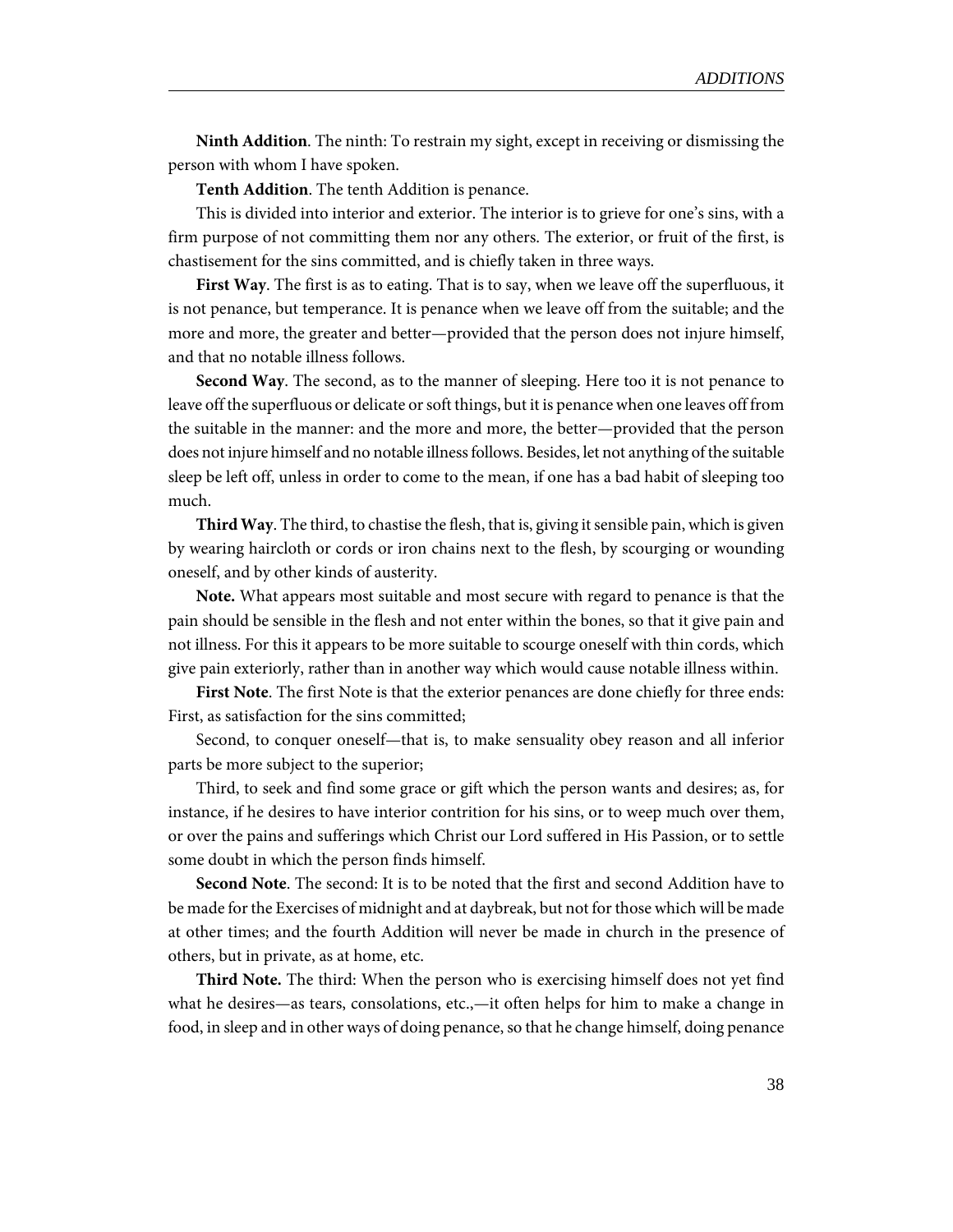18

two or three days, and two or three others not. For it suits some to do more penance and others less, and we often omit doing penance from sensual love and from an erroneous judgment that the human system will not be able to bear it without notable illness; and sometimes, on the contrary, we do too much, thinking that the body can bear it; and as God our Lord knows our nature infinitely better, often in such changes He gives each one to perceive what is suitable for him.

**Fourth Note**. The fourth: Let the Particular Examen be made to rid oneself of defects and negligences on the Exercises and Additions. And so in the Second, Third and Fourth Weeks.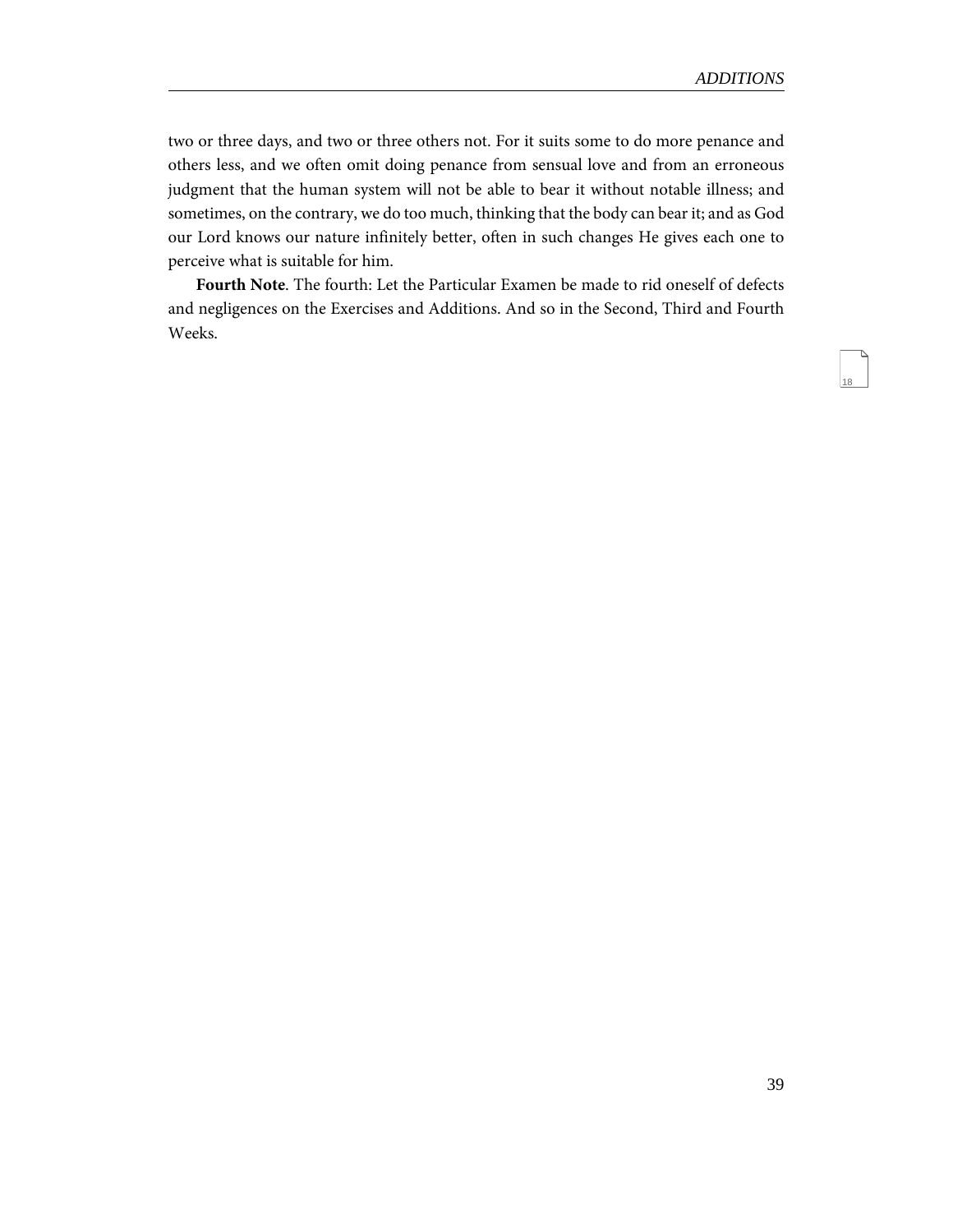19

# **SECOND WEEK**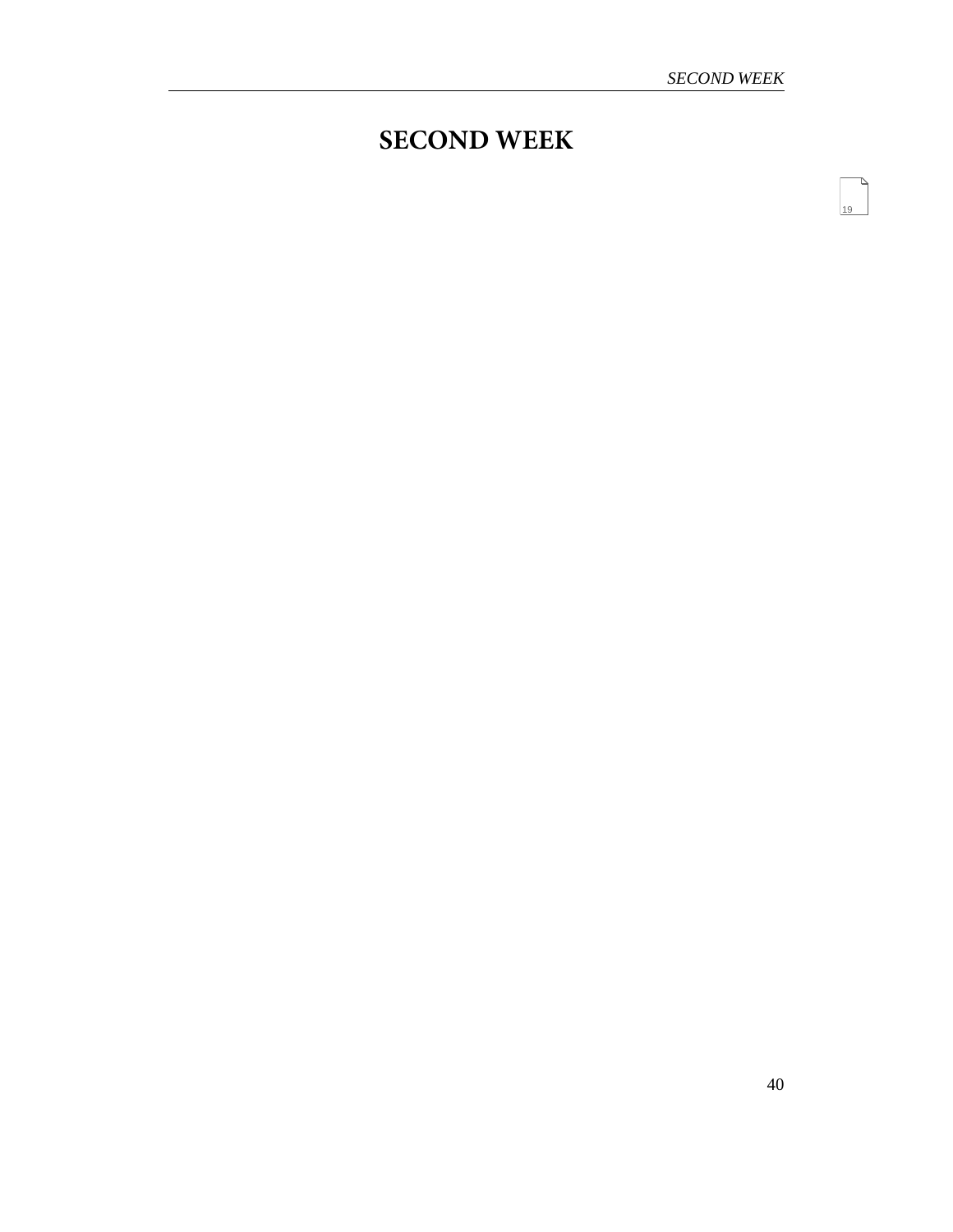## **THE CALL OF THE TEMPORAL KING**

#### **IT HELPS TO CONTEMPLATE THE LIFE OF THE KING ETERNAL**

**Prayer**. Let the Preparatory Prayer be the usual one.

**First Prelude**. The first Prelude is a composition, seeing the place: it will be here to see with the sight of the imagination, the synagogues, $^{\rm l}$  villages and towns through which Christ our Lord preached.

**Second Prelude**. The second, to ask for the grace which I want: it will be here to ask grace of our Lord that I may not be deaf to His call, but ready and diligent to fulfill His most Holy Will.

**First Point**. The first Point is, to put before me a human king chosen by God our Lord, whom all Christian princes and men reverence and obey.

**Second Point**. The second, to look how this king speaks to all his people, saying: "It is my Will to conquer all the land of unbelievers. Therefore, whoever would like to come with me is to be content to eat as I, and also to drink and dress, etc., as I: likewise he is to labor like me $^2$  in the day and watch in the night, etc., that so afterwards he may have part with me in the victory, as he has had it in the labors."

**Third Point**. The third, to consider what the good subjects ought to answer to a King so liberal and so kind, and hence, if any one did not accept the appeal of such a king, how deserving he would be of being censured by all the world, and held for a mean-spirited knight.

#### **IN PART 2**

The second part of this Exercise consists in applying the above parable of the temporal King to Christ our Lord, conformably to the three Points mentioned.

**First Point**. And as to the first Point, if we consider such a call of the temporal King to his subjects, how much more worthy of consideration is it to see Christ our Lord, King eternal, and before Him all the entire world, which and each one in particular He calls, and says: "It is My will to conquer all the world and all enemies and so to enter into the glory of My Father; therefore, whoever would like to come with Me is to labor with Me, that following Me in the pain, he may also follow Me in the glory."

**Second Point**. The second, to consider that all those who have judgment and reason will offer their entire selves to the labor.

**Third Point**. The third, those who will want to be more devoted and signalise themselves in all service of their King Eternal and universal Lord, not only will offer their persons to

<sup>1</sup> Synagogues is in the Saint's hand, replacing Temples, which is crossed out.

<sup>2</sup> It is doubtful whether these words are like me or with me.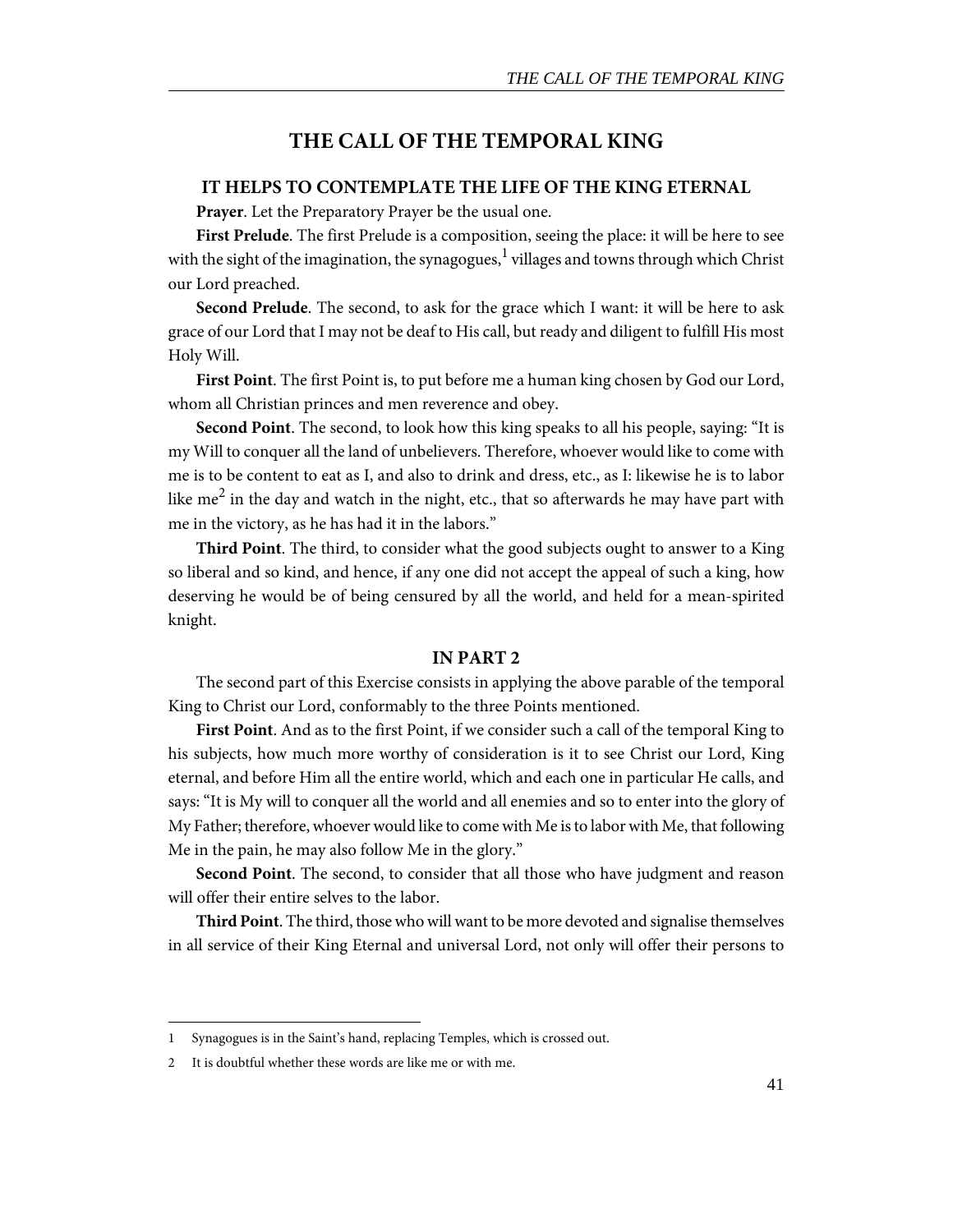the labor, but even, acting against their own sensuality and against their carnal and worldly love, will make offerings of greater value and greater importance, saying:

"Eternal Lord of all things, I make my oblation with Thy favor and help, in presence of Thy infinite Goodness and in presence of Thy glorious Mother and of all the Saints of the heavenly Court; that I want and desire, and it is my deliberate determination, if only it be Thy greater service and praise, to imitate Thee in bearing all injuries and all abuse and all poverty of spirit, and actual poverty, too, if Thy most Holy Majesty wants to choose and receive me to such life and state."

**First Note**. This Exercise will be made twice in the day; namely, in the morning on rising and an hour before dinner or before supper.

**Second Note**. For the Second Week and so on, it is very helpful to read at intervals in the books of the Imitation of Christ, or of the Gospels, and of lives of Saints.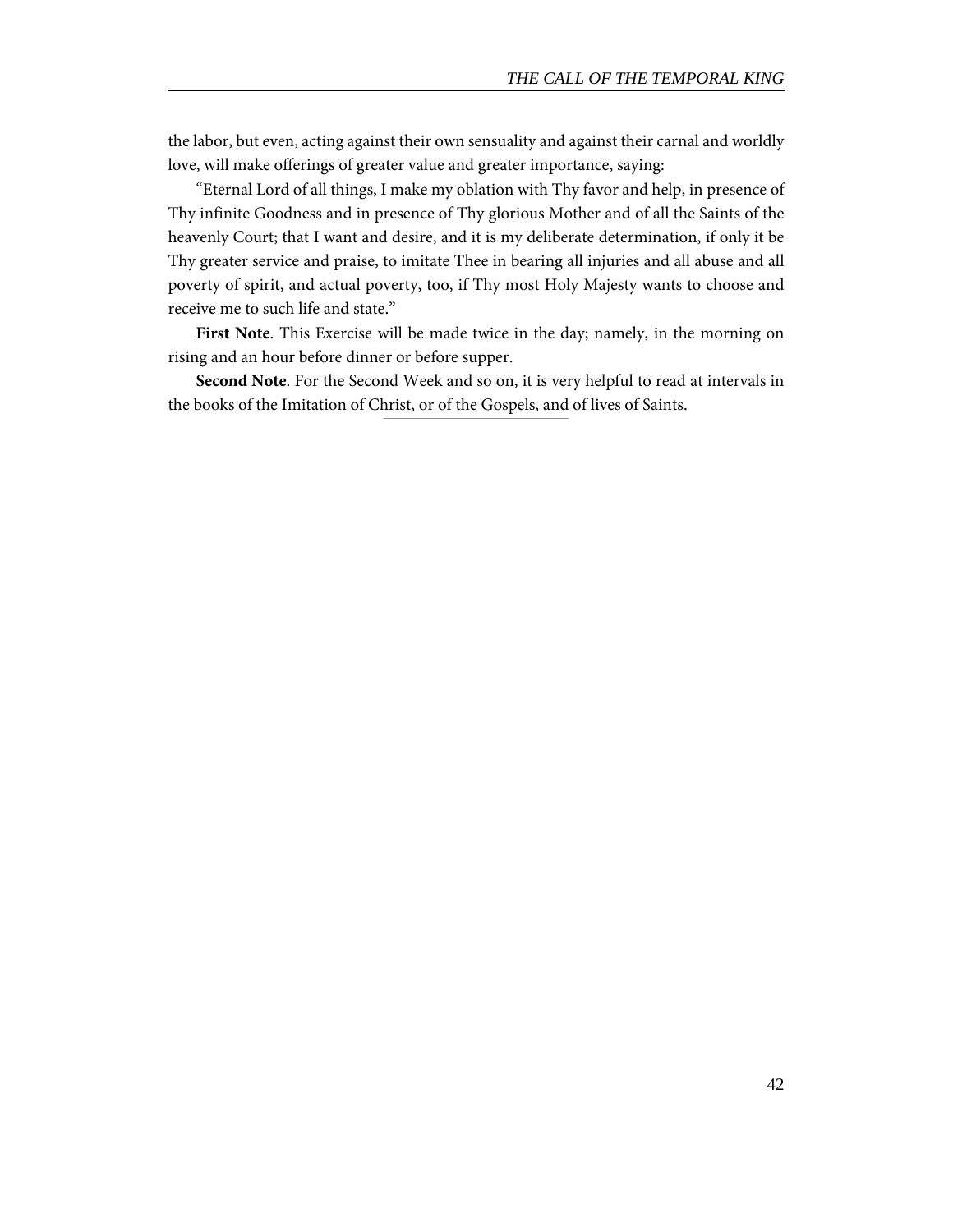#### **THE FIRST DAY AND FIRST CONTEMPLATION**

## **IT IS ON**

## **THE INCARNATION**

#### **AND CONTAINS THE PREPARATORY PRAYER,**

#### **THREE PRELUDES, THREE POINTS**

#### **AND ONE COLLOQUY**

**Prayer**. The usual Preparatory Prayer.

**First Prelude**. The first Prelude is to bring up the narrative of the thing which I have to contemplate.

Here, it is how the Three Divine Persons looked at all the plain or circuit of all the world, full of men, and how, seeing that all were going down to Hell, it is determined in Their Eternity, $^3$  that the Second Person shall become man to save the human race, and so, the fullness of times being come,  ${}^{4}$  They sent the Angel St. Gabriel to Our Lady (p. 133).

**Second Prelude**. The second, a composition, seeing the place: here it will be to see the great capacity and circuit of the world, in which are so many and such different people: then likewise, in particular, the house and rooms of Our Lady in the city of Nazareth, in the Province of Galilee.

**Third Prelude**. The third, to ask for what I want: it will be to ask for interior knowledge of the Lord, Who for me has become man, that I may more love and follow Him.

**Note.** It is well to note here that this same Preparatory Prayer, without changing it, as was said in the beginning, and the same three Preludes, are to be made in this Week and in the others following, changing the form according to the subject matter.

**First Point**. The first Point is, to see the various persons: and first those on the surface of the earth, in such variety, in dress as in actions: some white and others black; some in peace and others in war; some weeping and others laughing; some well, others ill; some being born and others dying, etc.

2. To see and consider the Three Divine Persons, as on their royal throne or seat of Their Divine Majesty, how They look on all the surface and circuit of the earth, and all the people in such blindness, and how they are dying and going down to Hell.

3. To see Our Lady, and the Angel who is saluting her, and to reflect in order to get profit from such a sight.

<sup>3</sup> In Their Eternity is in St. Ignatius' hand, replacing among Them, which is cancelled.

<sup>4</sup> And so, the fullness of times being come is in the Saint's hand, and being crossed out.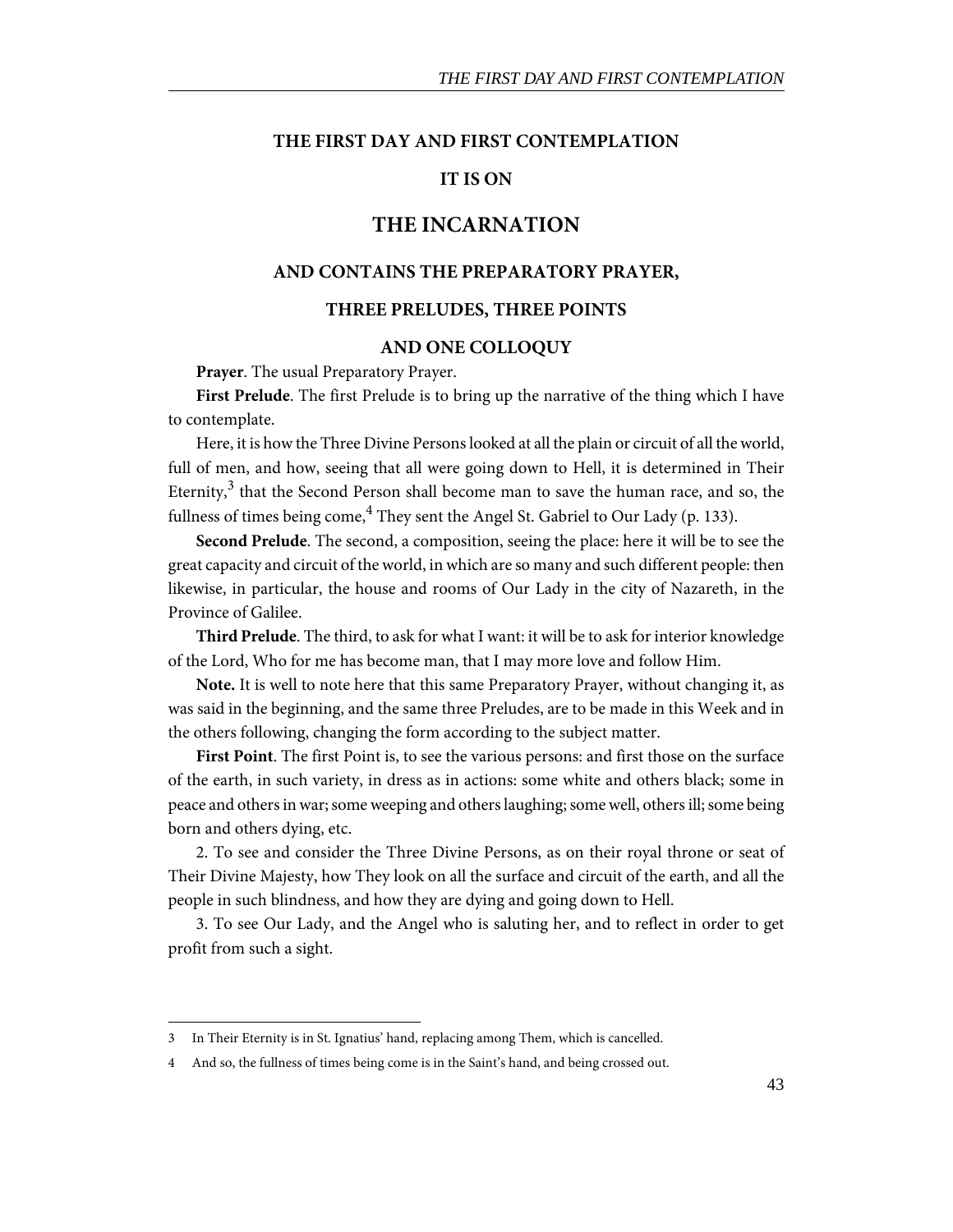**Second Point**. The second, to hear what the persons on the face of the earth are saying, that is, how they are talking with one another, how they swear and blaspheme, etc.; and likewise what the Divine Persons are saying, that is: "Let Us work the redemption of the Human race," etc.; and then what the Angel and Our Lady are saying; and to reflect then so as to draw profit from their words.

**Third Point**. The third, to look then at what the persons on the face of the earth are doing, as, for instance, killing, going to Hell etc.; likewise what the Divine Persons are doing, namely, working out the most holy Incarnation, etc.; and likewise what the Angel and Our Lady are doing, namely, the Angel doing his duty as ambassador, and Our Lady humbling herself and giving thanks to the Divine Majesty; and then to reflect in order to draw some profit from each of these things.

**Colloquy**. At the end a Colloquy is to be made, thinking what I ought to say to the Three Divine Persons, or to the Eternal Word incarnate, or to our Mother and Lady, asking according to what I feel in me, in order more to follow and imitate Our Lord, so lately incarnate.

I will say an Our Father.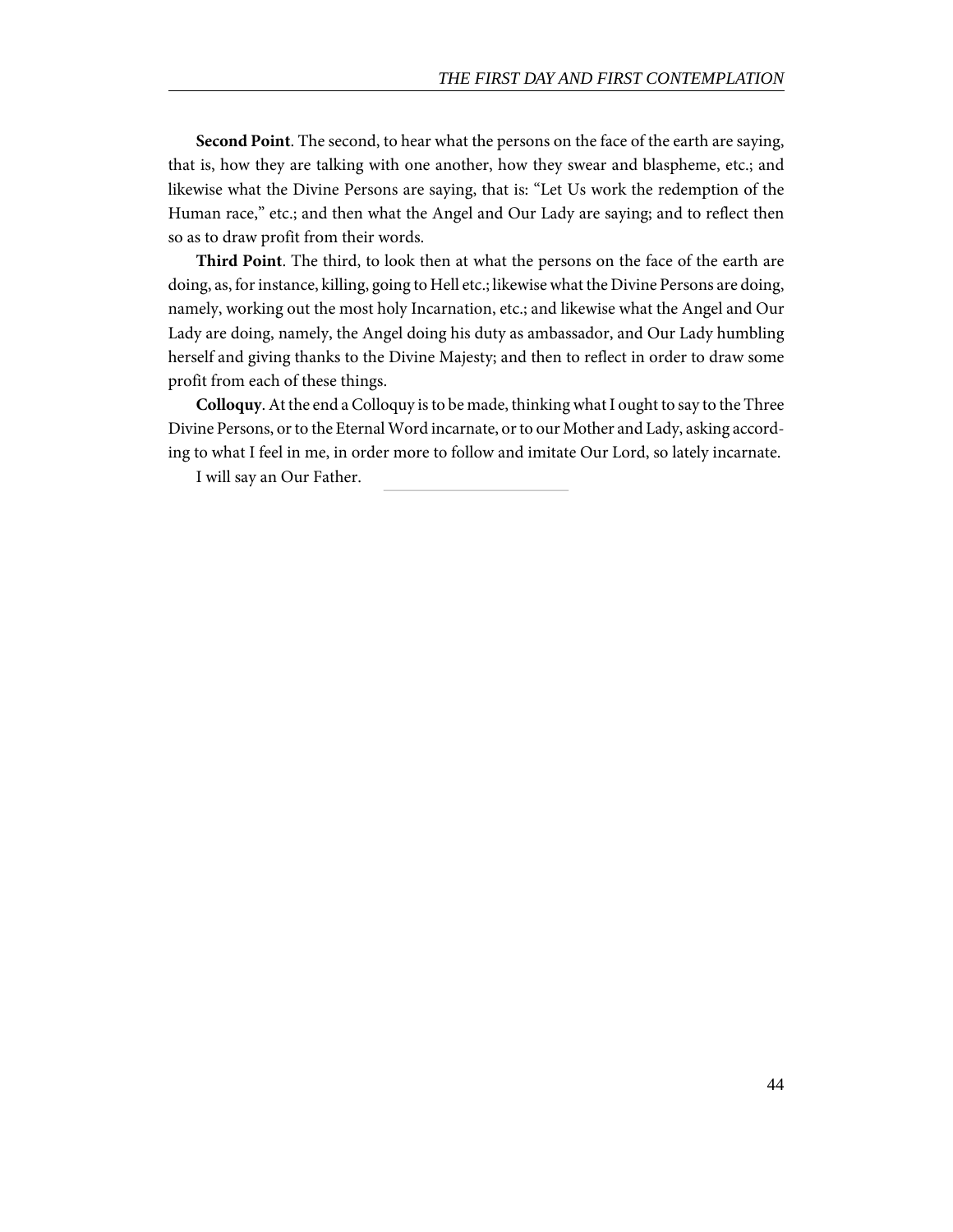#### **THE SECOND CONTEMPLATION**

#### **IS ON**

## **THE NATIVITY**

**Prayer**. The usual Preparatory Prayer.

**First Prelude**. The first Prelude is the narrative and it will be here how Our Lady went forth from Nazareth, about nine months with child, as can be piously meditated, $^5$  seated on an ass, and accompanied by Joseph and a maid, taking an ox, to go to Bethlehem to pay the tribute which Caesar imposed on all those lands (p. 135).

**Second Prelude**. The second, a composition, seeing the place. It will be here to see with the sight of the imagination the road from Nazareth to Bethlehem; considering the length and the breadth, and whether such road is level or through valleys or over hills; likewise looking at the place or cave of the Nativity,<sup>6</sup> how large, how small, how low, how high, and how it was prepared.

**Third Prelude**. The third will be the same, and in the same form, as in the preceding Contemplation.

**First Point**. The first Point is to see the persons; that is, to see Our Lady and Joseph and the maid, and, after His Birth, the Child Jesus, I making myself a poor creature and a wretch of an unworthy slave, looking at them and serving them in their needs, with all possible respect and reverence, as if I found myself present; and then to reflect on myself in order to draw some profit.

**Second Point**. The second, to look, mark and contemplate what they are saying, and, reflecting on myself, to draw some profit.

**Third Point**. The third, to look and consider what they are doing, as going a journey and laboring, that the Lord may be born in the greatest poverty; and as a termination of so many labors—of hunger, of thirst, of heat and of cold, of injuries and affronts—that He may die on the Cross; and all this for me: then reflecting, to draw some spiritual profit.

Colloquy. I will finish with a Colloquy as in the preceding Contemplation, and with an Our Father.

#### **THE THIRD CONTEMPLATION**

#### **WILL BE A REPETITION OF THE FIRST AND SECOND EXERCISE**

After the Preparatory Prayer and the three Preludes, the repetition of the first and second Exercise will be made, noting always some more principal parts, where the person has felt

<sup>5</sup> As can be piously meditated is in St. Ignatius' handwriting and is inserted before seated.

<sup>6</sup> The place or cave of the Nativity is in the Saint's hand, correcting the inn, which is crossed out.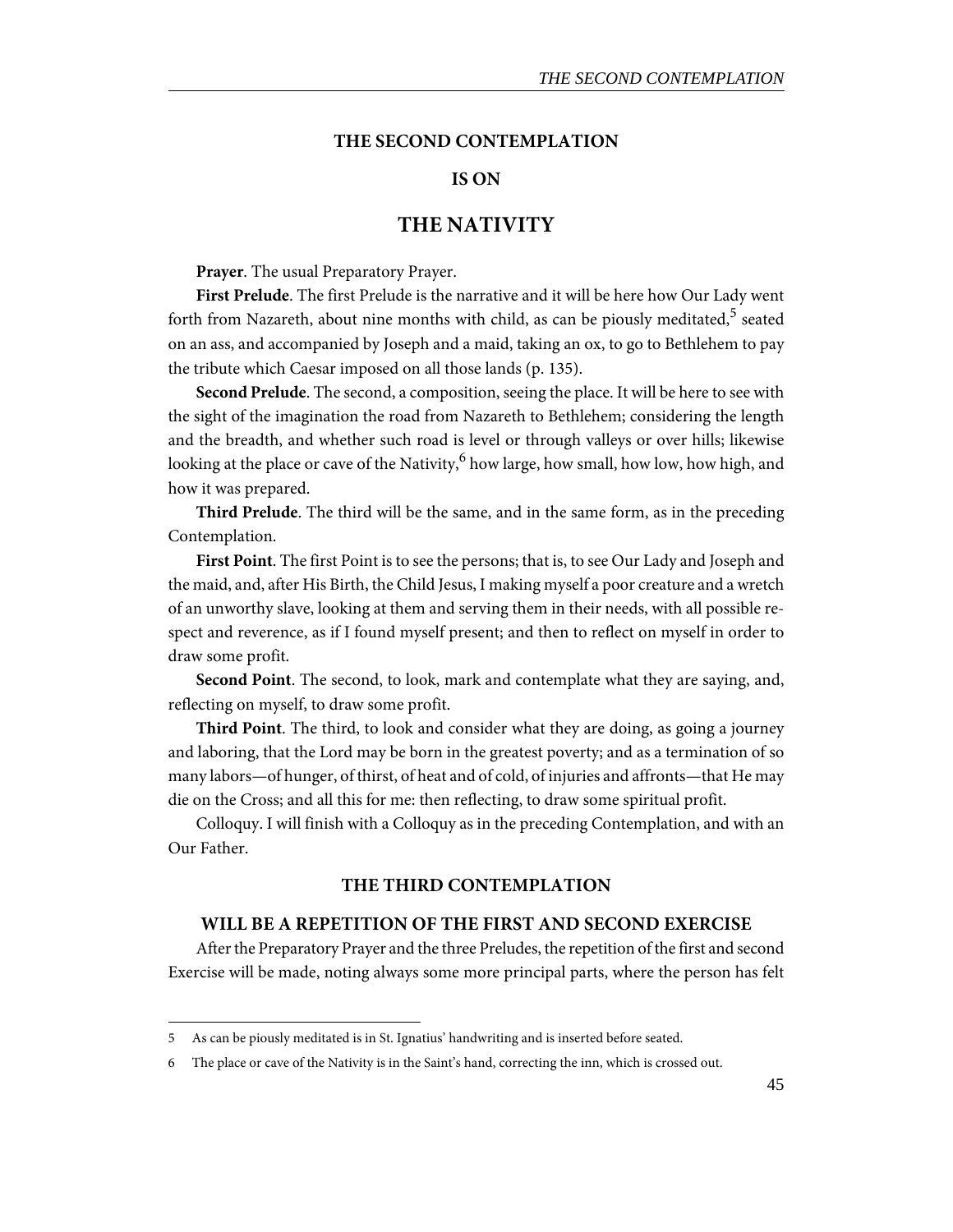some knowledge, consolation or desolation, making likewise one Colloquy at the end, and saying an Our Father.

In this repetition, and in all the following, the same order of proceeding will be taken as was taken in the repetitions of the First Week, changing the matter and keeping the form.

#### **THE FOURTH CONTEMPLATION**

#### **WILL BE A REPETITION OF THE FIRST AND SECOND**

In the same way as was done in the above-mentioned repetition.

#### **THE FIFTH CONTEMPLATION**

## **WILL BE TO BRING THE FIVE SENSES ON THE FIRST AND SECOND CONTEMPLATION**

**Prayer**. After the Preparatory Prayer and the three Preludes, it is helpful to pass the five senses of the imagination through the first and second Contemplation, in the following way:

**First Point**. The first Point is to see the persons with the sight of the imagination, meditating and contemplating in particular the details about them and drawing some profit from the sight.

**Second Point**. The second, to hear with the hearing what they are, or might be, talking about and, reflecting on oneself, to draw some profit from it.

**Third Point**. The third, to smell and to taste with the smell and the taste the infinite fragrance and sweetness of the Divinity, of the soul, and of its virtues, and of all, according to the person who is being contemplated; reflecting on oneself and drawing profit from it.

**Fourth Point**. The fourth, to touch with the touch, as for instance, to embrace and kiss the places where such persons put their feet and sit, always seeing to my drawing profit from it.

**Colloquy**. One has to finish with one Colloquy as in the first and second Contemplation, and with an Our Father.

**First Note**. The first note is to remark for all this and the other following Weeks, that I have only to read the Mystery of the Contemplation which I have immediately to make, so that at any time I read no Mystery which I have not to make that day or at that hour, in order that the consideration of one Mystery may not hinder the consideration of the other.

**Second Note**. The second: The first Exercise, on the Incarnation, will be made at midnight; the second at dawn; the third at the hour of Mass; the fourth at the hour of Vespers, and the fifth before the hour of supper, being for the space of one hour in each one of the five Exercises; and the same order will be taken in all the following.

**Third Note**. The third: It is to be remarked that if the person who is making the Exercises is old or weak, or, although strong, has become in some way less strong from the First Week, it is better for him in this Second Week, at least sometimes, not rising at midnight, to make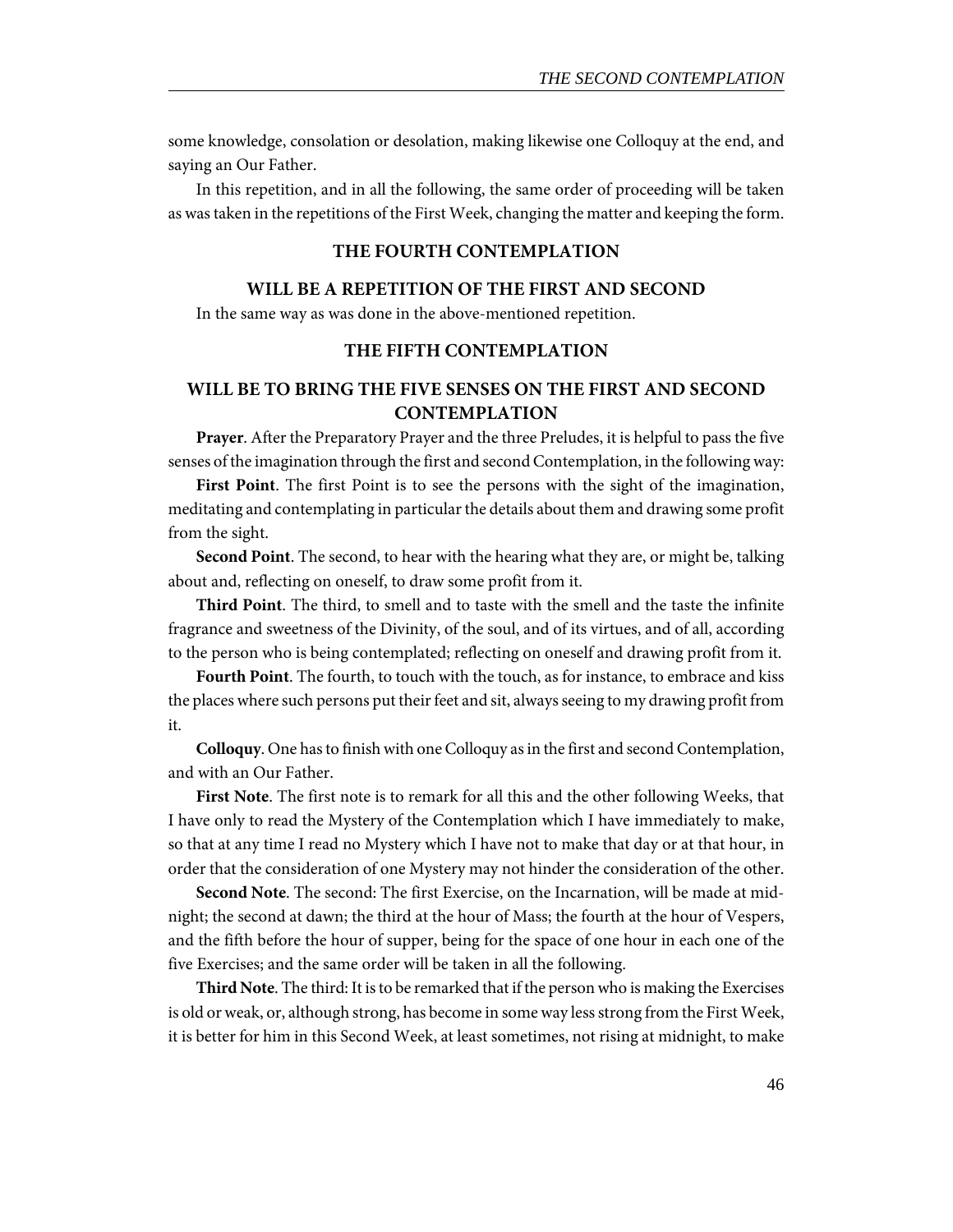one Contemplation in the morning, and another at the hour of Mass, and another before dinner, and one repetition on them at the hour of Vespers, and then the Application of the Senses before supper.

**Fourth Note**. The fourth: In this Second Week, out of all the ten Additions which were mentioned in the First Week, the second, the sixth, the seventh and in part the tenth have to be changed.

In the second it will be, immediately on waking up, to put before me the contemplation which I have to make, desiring to know more the Eternal Word incarnate, in order to serve and to follow Him more.

The sixth will be to bring frequently to memory the Life and Mysteries of Christ our Lord, from His Incarnation down to the place or Mystery which I am engaged in contemplating.

The seventh will be, that one should manage as to keeping darkness or light, making use of good weather or bad, according as he feels that it can profit and help him to find what the person desires who is exercising himself.

And in the tenth Addition, he who is exercising himself ought to manage himself according to the Mysteries which he is contemplating; because some demand penance and others not.

All the ten Additions, then, are to be made with great care.

**Fifth Note**. The fifth note: In all the Exercises, except in that of midnight and in that of the morning, the equivalent of the second Addition will be taken in the following way:—Immediately on recollecting that it is the time of the Exercise which I have to make, before I go, putting before myself where I am going and before Whom, and summarizing a little the Exercise which I have to make, and then making the third Addition, I will enter into the Exercise.

#### **THE SECOND DAY**

**Second Day**. For first and second Contemplation to take the Presentation in the Temple (p. 137) and the Flight to Egypt as into exile (p. 138), and on these two Contemplations will be made two repetitions and the Application of the Five Senses to them, in the same way as was done the preceding day.

**Note**. Sometimes, although the one who is exercising himself is strong and disposed, it helps to make a change, from this second day up to the fourth inclusively, in order better to find what he desires, taking only one Contemplation at daybreak, and another at the hour of Mass, and to repeat on them at the hour of Vespers and apply the senses before supper.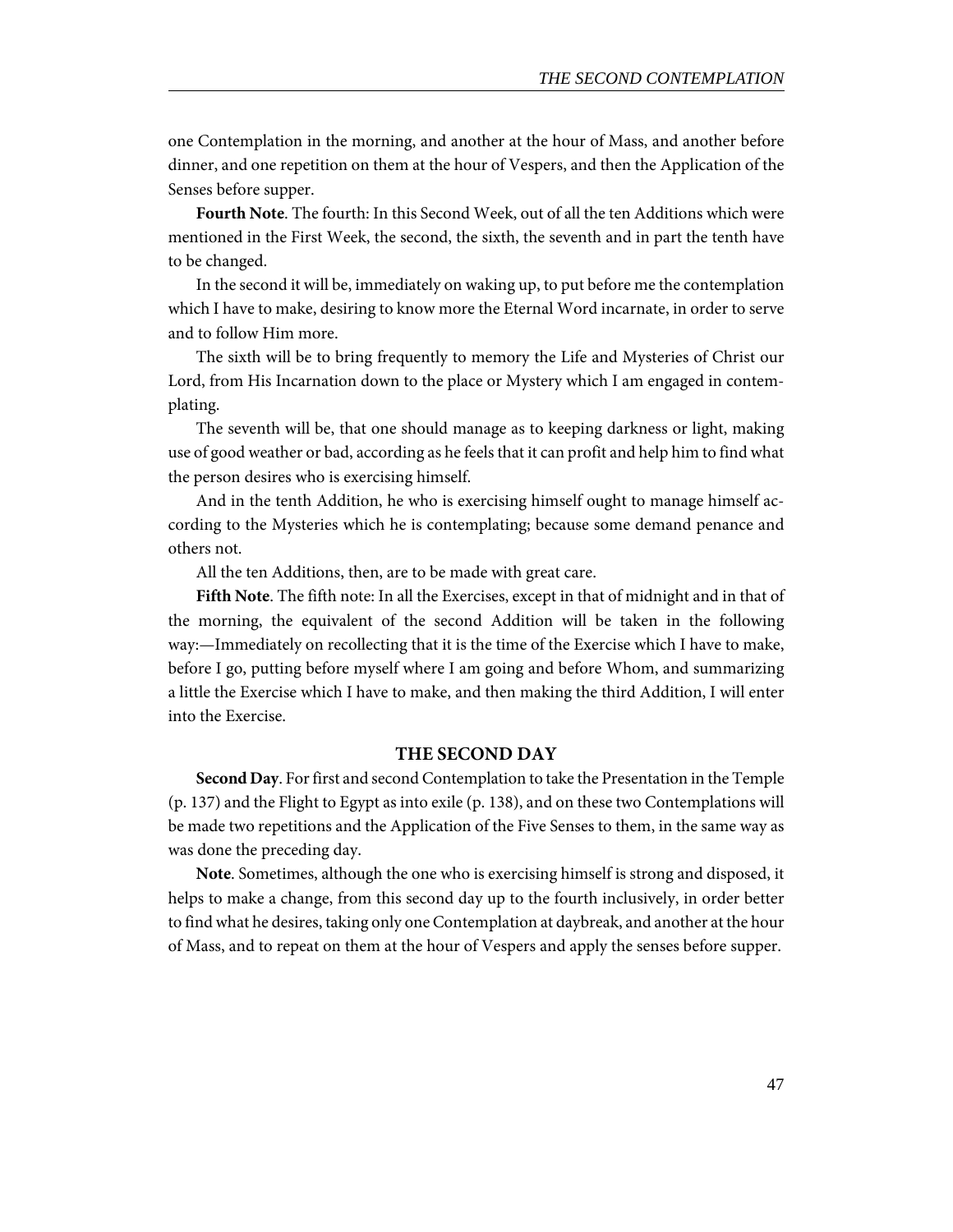## **THE THIRD DAY**

**Third Day**. How the Child Jesus was obedient to His Parents at Nazareth (p. 139), and how afterwards they found Him in the Temple (p. 140), and so then to make the two repetitions and apply the five senses.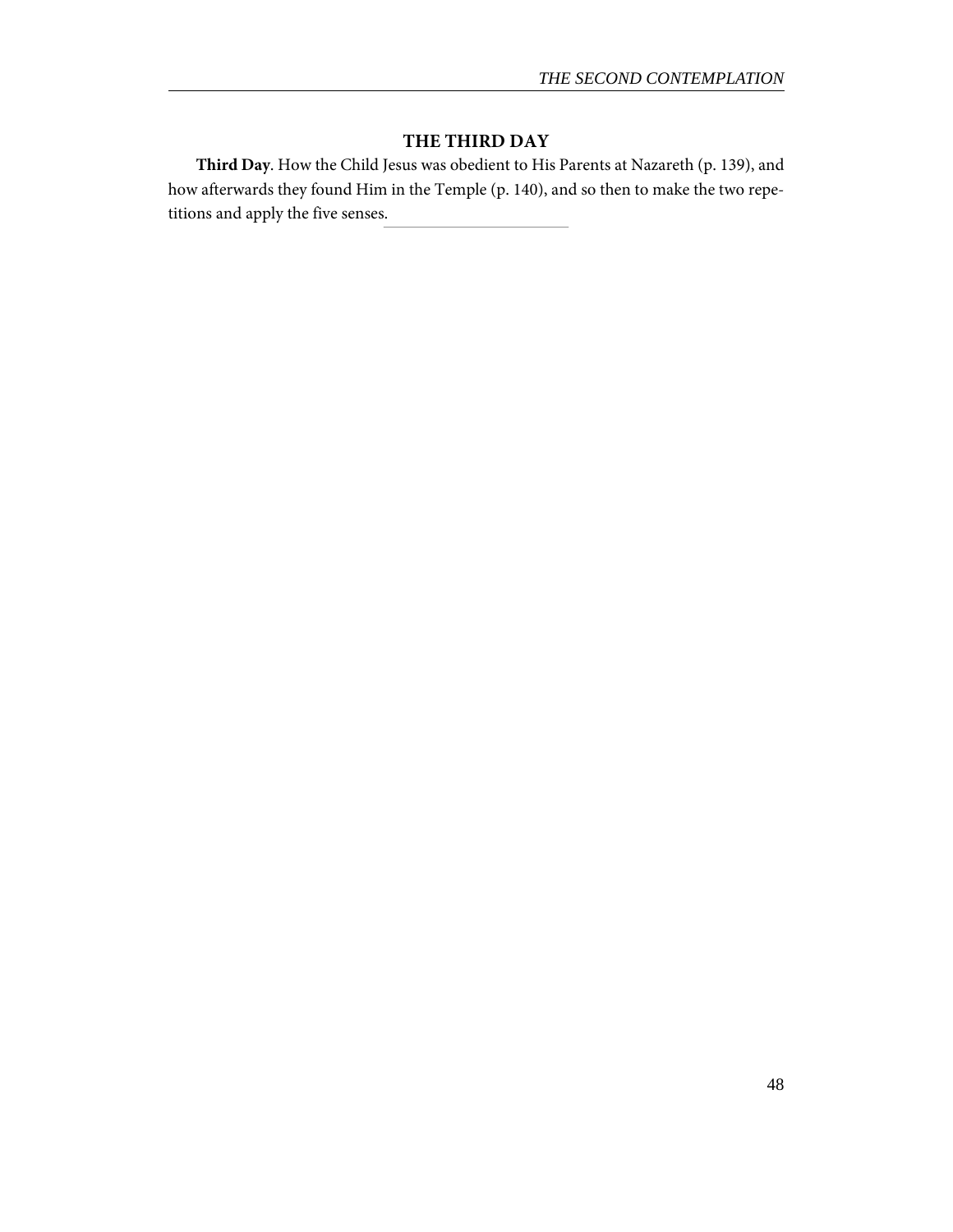## **PREAMBLE TO CONSIDER STATES**

**First Preamble**. The example which Christ our Lord, being under obedience to His parents, has given us for the first state, -- which consists in the observance of the Commandments—having been now considered; and likewise for the second,—which is that of evangelical perfection,—when He remained in the Temple, leaving His adoptive father and His natural Mother, to attend to the pure service of His eternal Father; we will begin, at the same time contemplating His life, to investigate and to ask in what life or state His Divine Majesty wants to be served by us.

And so, for some introduction of it, we will, in the first Exercise following, see the intention of Christ our Lord, and, on the contrary, that of the enemy of human nature, and how we ought to dispose ourselves in order to come to perfection in whatever state of life God our Lord would give us to choose.

20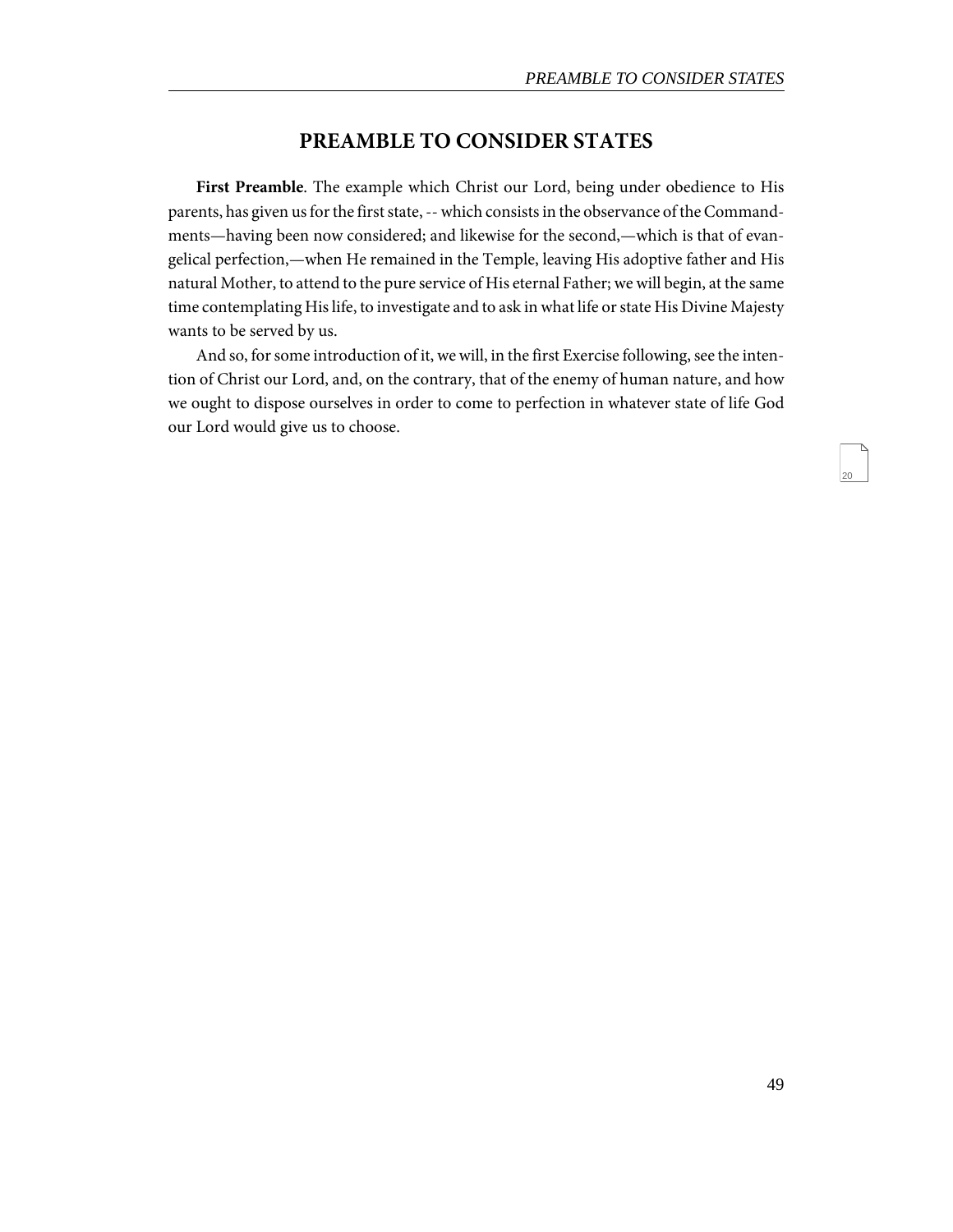#### **THE FOURTH DAY**

## **MEDITATION ON**

## **TWO STANDARDS**

The one of Christ, our Commander-in-chief and Lord; the other of Lucifer, mortal enemy of our human nature.

**Prayer**. The usual Preparatory Prayer.

**First Prelude**. The First Prelude is the narrative. It will be here how Christ calls and wants all under His standard; and Lucifer, on the contrary, under his.

**Second Prelude**. The second, a composition, seeing the place. It will be here to see a great field of all that region of Jerusalem, where the supreme Commander-in-chief of the good is Christ our Lord; another field in the region of Babylon, where the chief of the enemy is Lucifer.

**Third Prelude**. The third, to ask for what I want: and it will be here to ask for knowledge of the deceits of the bad chief and help to guard myself against them, and for knowledge of the true life which the supreme and true Captain shows and grace to imitate Him.

**First Point**. The first Point is to imagine as if the chief of all the enemy seated himself in that great field of Babylon, as in a great $^7$  chair of fire and smoke, in shape horrible and terrifying.

**Second Point**. The second, to consider how he issues a summons to innumerable demons and how he scatters them, some to one city and others to another, and so through all the world, not omitting any provinces, places, states, nor any persons in particular.

**Third Point**. The third, to consider the discourse which he makes them, and how he tells them to cast out nets and chains; that they have first to tempt with a longing for riches—as he is accustomed to do in most cases<sup>8</sup>—that men may more easily come to vain honor of the world, and then to vast pride. So that the first step shall be that of riches; the second, that of honor; the third, that of pride; and from these three steps he draws on to all the other vices.

So, on the contrary, one has to imagine as to the supreme and true Captain, Who is Christ our Lord.

**First Point**. The first Point is to consider how Christ our Lord puts Himself in a great field of that region of Jerusalem, in lowly place, beautiful and attractive.

<sup>7</sup> Great is inserted, perhaps in. the hand of St. Ignatius.

<sup>8</sup> As he is accustomed to do in most cases is inserted in the Saint's handwriting.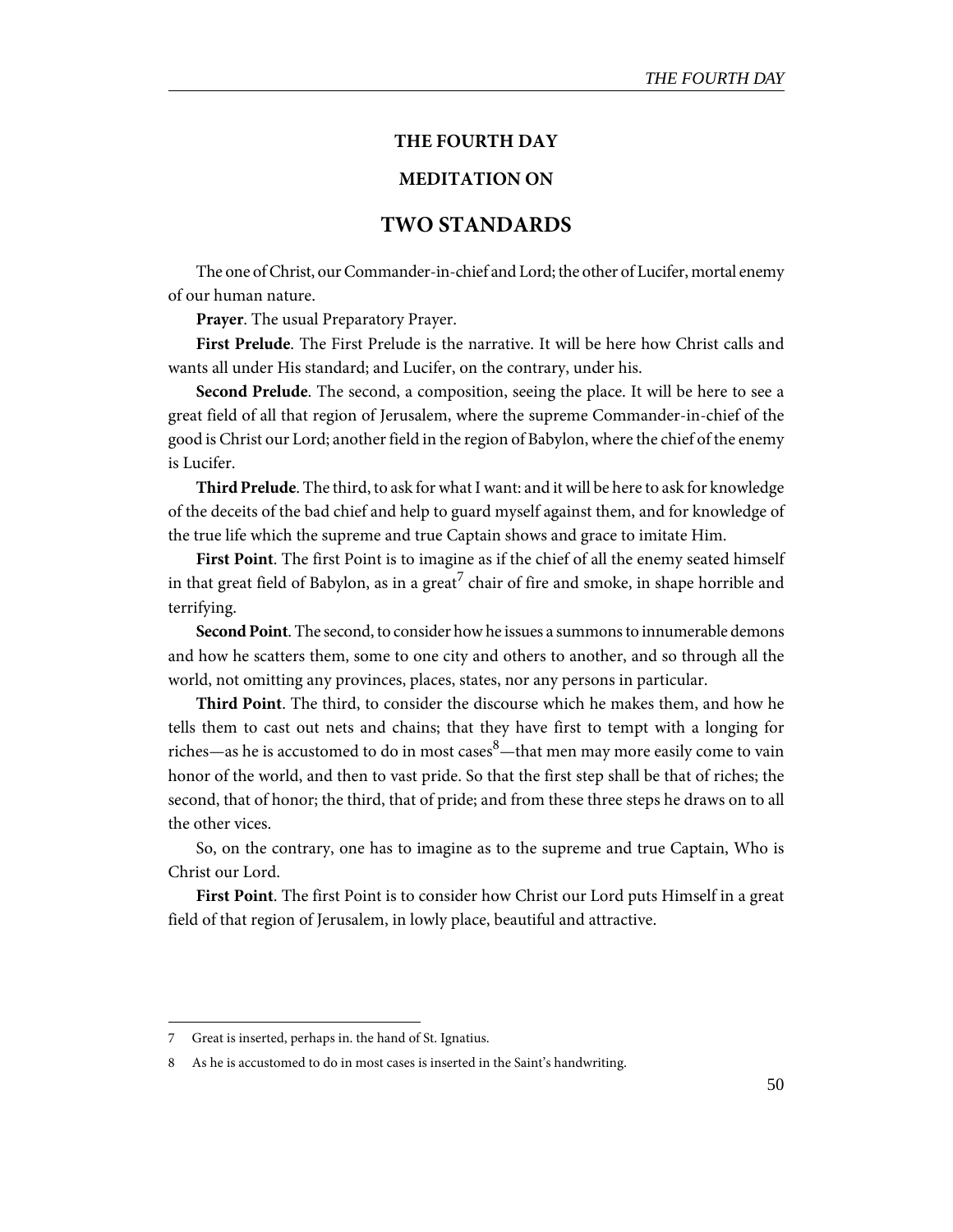**Second Point**. The second, to consider how the Lord of all the world chooses so many persons—Apostles, Disciples, etc.,—and sends them through all the world spreading His sacred doctrine through all states and conditions of persons.

**Third Point**. The third, to consider the discourse which Christ our Lord makes to all His servants and friends whom He sends on this expedition, recommending them to want to help all, by bringing them first to the highest spiritual poverty, and—if His Divine Majesty would be served and would want to choose them—no less to actual poverty; the second is to be of contumely and contempt; because from these two things humility follows. So that there are to be three steps; the first, poverty against riches; the second, contumely or contempt against worldly honor; the third, humility against pride. And from these three steps let them induce to all the other virtues.

**First Colloquy**. One Colloquy to Our Lady, that she may get me grace from Her Son and Lord that I may be received under His standard; and first in the highest spiritual poverty, and—if His Divine Majesty would be served and would want to choose and receive me—not less in actual poverty; second, in suffering contumely and injuries, to imitate Him more in them, if only I can suffer them without the sin of any person, or displeasure of His Divine Majesty; and with that a Hail Mary.

**Second Colloquy**. I will ask the same of the Son, that He may get it for me of the Father; and with that say the Soul of Christ.

**Third Colloquy**. I will ask the same of the Father, that He may grant it to me; and say an Our Father.

**Note**. This Exercise will be made at midnight and then a second time in the morning, and two repetitions of this same will be made at the hour of Mass and at the hour of Vespers, always finishing with the three Colloquies, to Our Lady, to the Son, and to the Father; and that on The Pairs which follows, at the hour before supper.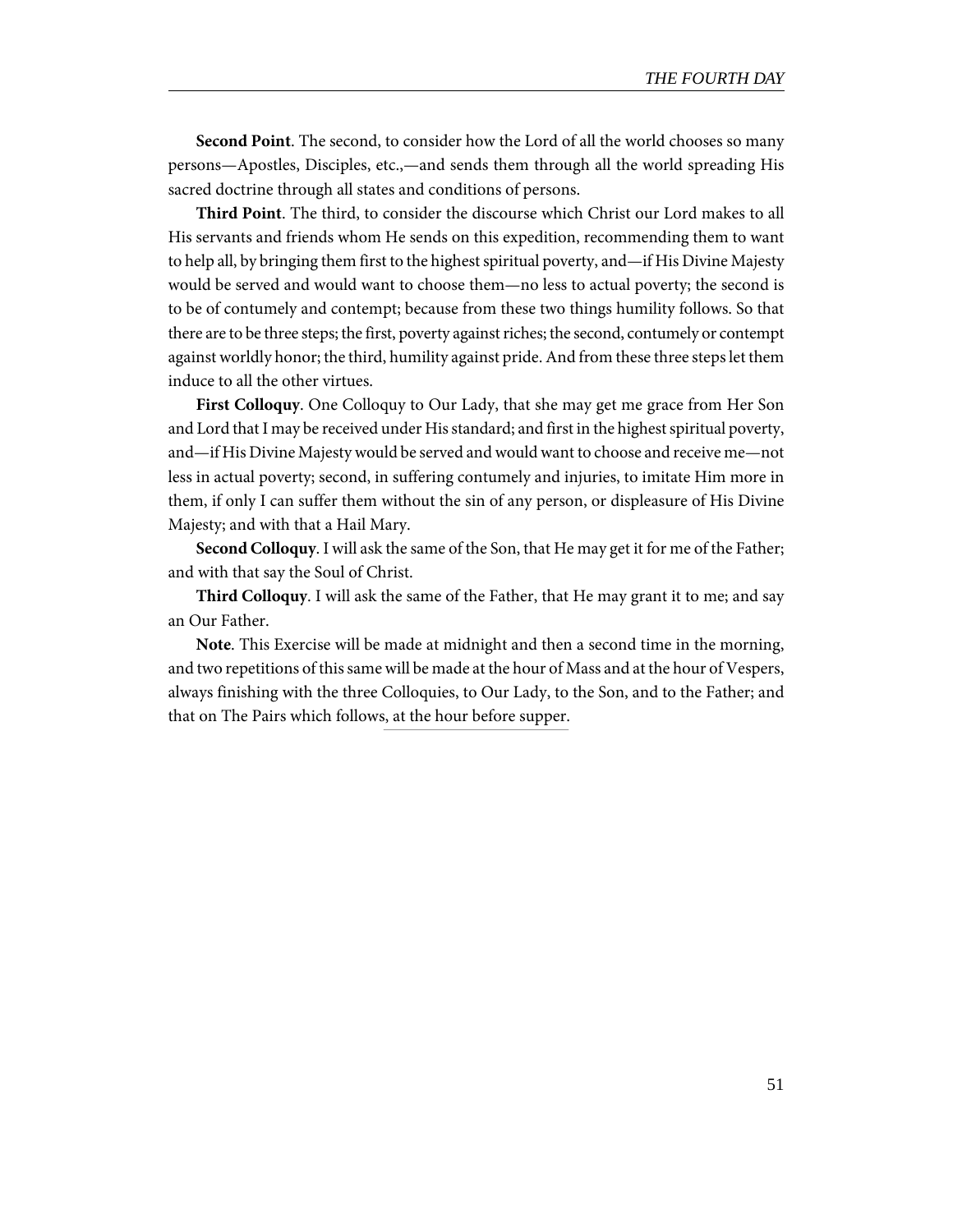#### **THE SAME FOURTH DAY LET MEDITATION BE MADE ON**

## **THREE PAIRS OF MEN**

#### **IN ORDER TO EMBRACE WHAT IS BEST**

**Prayer**. The usual Preparatory Prayer.

**First Prelude**. The first Prelude is the narrative, which is of three pairs of men, and each one of them has acquired ten thousand ducats, not solely or as they ought $^9$  for God's love, and all want to save themselves and find in peace God our Lord, ridding themselves of the weight and hindrance to it which they have in the attachment for the thing acquired.

**Second Prelude**. The second, a composition, seeing the place. It will be here to see myself, how I stand before God our Lord and all His Saints, to desire and know what is more pleasing to His Divine Goodness.

**Third Prelude**. The third, to ask for what I want. Here it will be to ask grace to choose what is more to the glory of His Divine Majesty and the salvation of my soul.

**First Pair**. The first Pair would want to rid themselves of the attachment which they have to the thing acquired, in order to find in peace God our Lord, and be able to save themselves, and they do not place the means up to the hour of death.

**Second Pair**. The second want to rid themselves of the attachment, but want so to rid themselves of it as to remain with the thing acquired, so that God should come where they want, and they do not decide to leave it in order to go to God, although it would be the best state for them

**Third Pair**. The third want to rid themselves of the attachment, but want so to rid themselves of it that they have even no liking for it, to keep the thing acquired or not to keep it, but only want to want it or not want it according as God our Lord will put in their will and as will appear to them better for the service and praise of His Divine Majesty; and meanwhile they want to reckon that they quit it all in attachment, forcing themselves not to want that or any other thing, unless only the service of God our Lord move them: so that the desire of being better able to serve God our Lord moves them to take the thing or leave it.

**Three Colloquies**. I will make the same three Colloquies which were made in the Contemplation preceding, on the Two Standards.

**Note**. It is to be noted that when we feel a tendency or repugnance against actual poverty, when we are not indifferent to poverty or riches, it is very helpful, in order to crush such disordered tendency, to ask in the Colloquies (although it be against the flesh) that the Lord

<sup>9</sup> Not solely or as they ought is a correction of not only, which is crossed out. The correction is perhaps in the handwriting of St. Ignatius.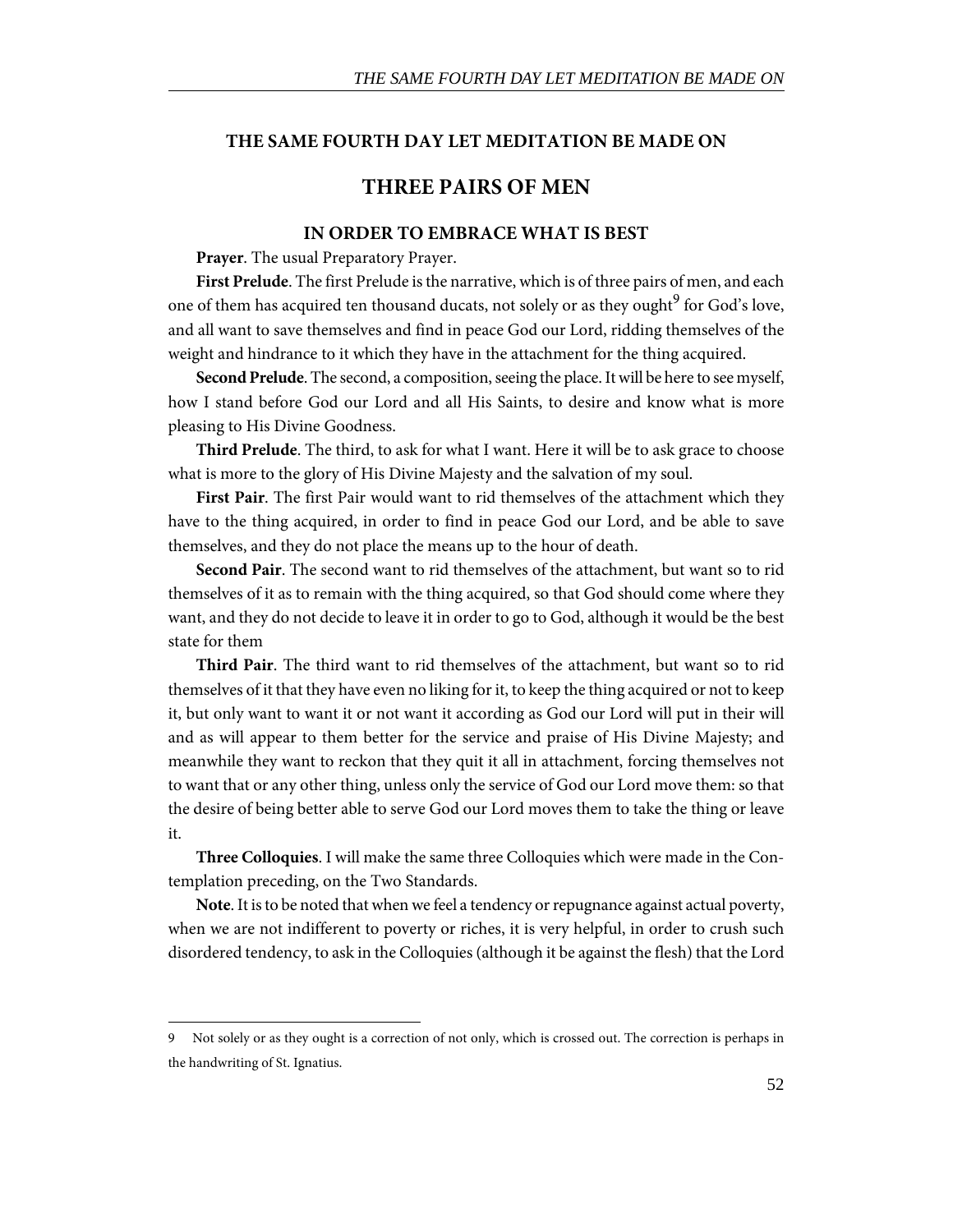should choose one to actual poverty, and that one wants, asks and begs it, if only it be the service and praise of His Divine Goodness.

#### **THE FIFTH DAY**

**Fifth Day**. Contemplation on the Departure of Christ our Lord from Nazareth to the River Jordan, and how He was baptized (p. 140).

**First Note**. This Contemplation will be made once at midnight and a second time in the morning, and two repetitions on it at the hour of Mass and Vespers, and the five senses will be applied on it before supper; in each of these five Exercises, putting first the usual Preparatory Prayer and the three Preludes, as all this was explained in the Contemplation of the Incarnation and of the Nativity; and finishing with the three Colloquies of the three Pairs, or according to the note which follows after the Pairs.

**Second Note**. The Particular Examen, after dinner and after supper, will be made on the faults and negligences about the Exercises and Additions of this day; and so in the days that follow.

#### **THE SIXTH DAY**

**Sixth Day**. Contemplation how Christ our Lord went forth from the River Jordan to the Desert inclusive, taking the same form in everything as on the fifth.

#### **THE SEVENTH DAY**

**Seventh Day**. How St. Andrew and others followed Christ our Lord (p. 142).

#### **THE EIGHTH DAY**

**Eighth Day**. On the Sermon on the Mount, which is on the Eight Beatitudes (P. 144).

#### **THE NINTH DAY**

**Ninth Day**. How Christ our Lord appeared to His disciples on the waves of the sea (p. 145).

#### **THE TENTH DAY**

**Tenth Day.** How the Lord preached in the $10^{\circ}$  Temple (p. 151).

#### **THE ELEVENTH DAY**

**Eleventh Day**. On the raising of Lazarus (p. 149).

#### **THE TWELFTH DAY**

**Twelfth Day**. On Palm Sunday (p. 151).

**First Note**. The first note is that in the Contemplations of this Second Week, according to the time each one wants to spend, or according as he gets profit, he can lengthen or

<sup>10</sup> In the is in the Saint's hand, over a word erased.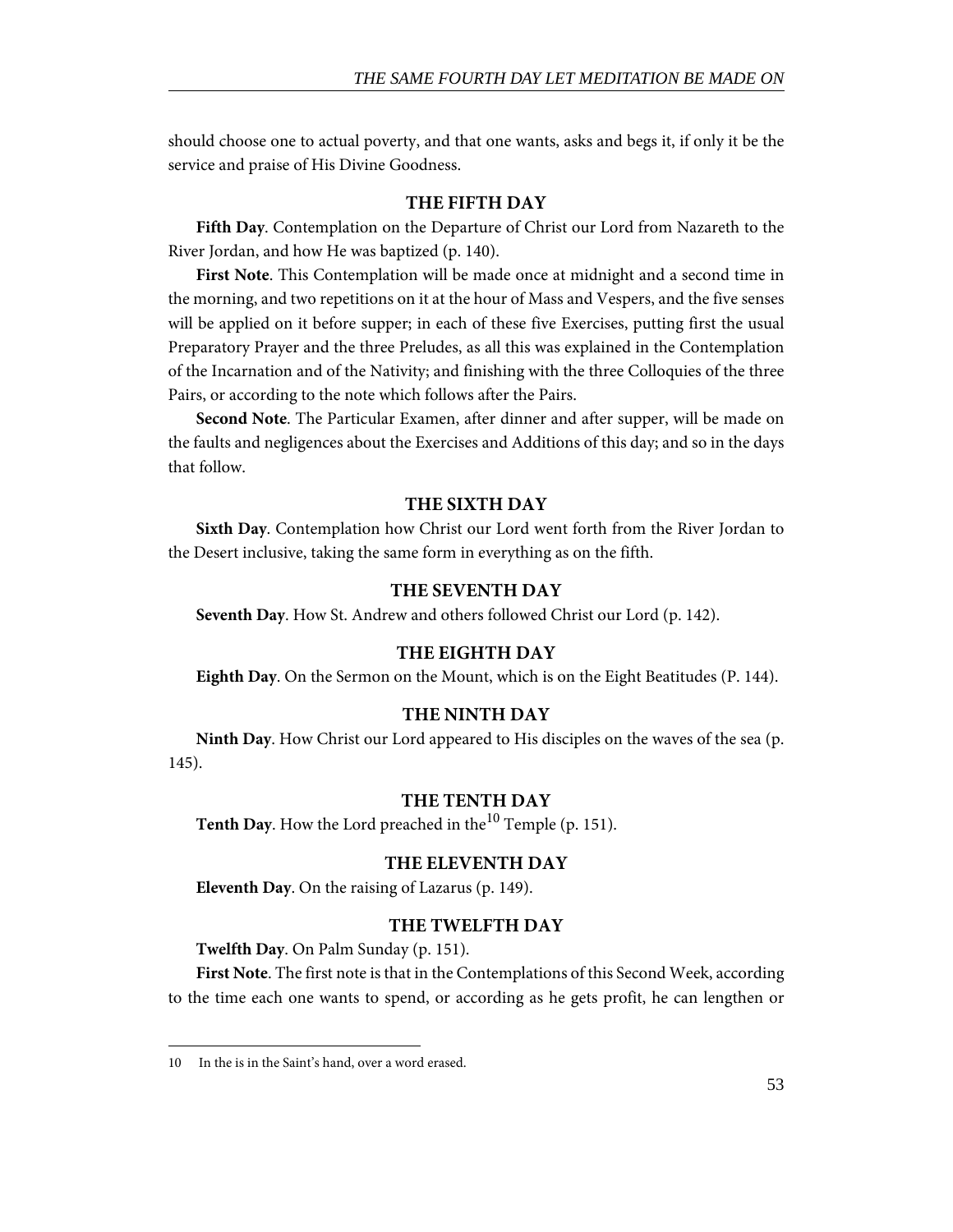shorten: if he lengthens, taking the Mysteries of the Visitation of Our Lady to St. Elizabeth, the Shepherds, the Circumcision of the Child Jesus, and the Three Kings, and so of others; and if he shortens, he can even omit some of those which are set down. Because this is to give an introduction and way to contemplate better and more completely afterwards.

**Second Note**. The second: The matter of the Elections will be begun from the Contemplation on Nazareth to the Jordan, taken inclusively, which is the fifth day, as is explained in the following.

**Third Note**. The third: Before entering on the Elections, that a man may get attachment to the true doctrine of Christ our Lord, it is very helpful to consider and mark the following three Manners of Humility, reflecting on them occasionally through all the day, and also making the Colloquies, as will be said later.

**First Humility**. The first manner of Humility is necessary for eternal salvation; namely, that I so lower and so humble myself, as much as is possible to me, that in everything I obey the law of God, so that, even if they made me lord of all the created things in this world, nor for my own temporal life, I would not be in deliberation about breaking a Commandment, whether Divine or human, which binds me under mortal sin.

**Second Humility**. The second is more perfect Humility than the first; namely, if I find myself at such a stage that I do not want, and feel no inclination to have, riches rather than poverty, to want honor rather than dishonor, to desire a long rather than a short life—the service of God our Lord and the salvation of my soul being equal; and so not for all creation, nor because they would take away my life, would I be in deliberation about committing a venial sin.

**Third Humility**. The third is most perfect Humility; namely, when—including the first and second, and the praise and glory of the Divine Majesty being equal—in order to imitate and be more actually like Christ our Lord, I want and choose poverty with Christ poor rather than riches, opprobrium with Christ replete with it rather than honors; and to desire to be rated as worthless and a fool for Christ, Who first was held as such, rather than wise or prudent in this world.

**Note**. So, it is very helpful for whoever desires to get this third Humility, to make the three already mentioned Colloquies of The Pairs, asking that Our Lord would be pleased to choose him to this third greater and better Humility, in order more to imitate and serve Him, if it be equal or greater service and praise to His Divine Majesty.

21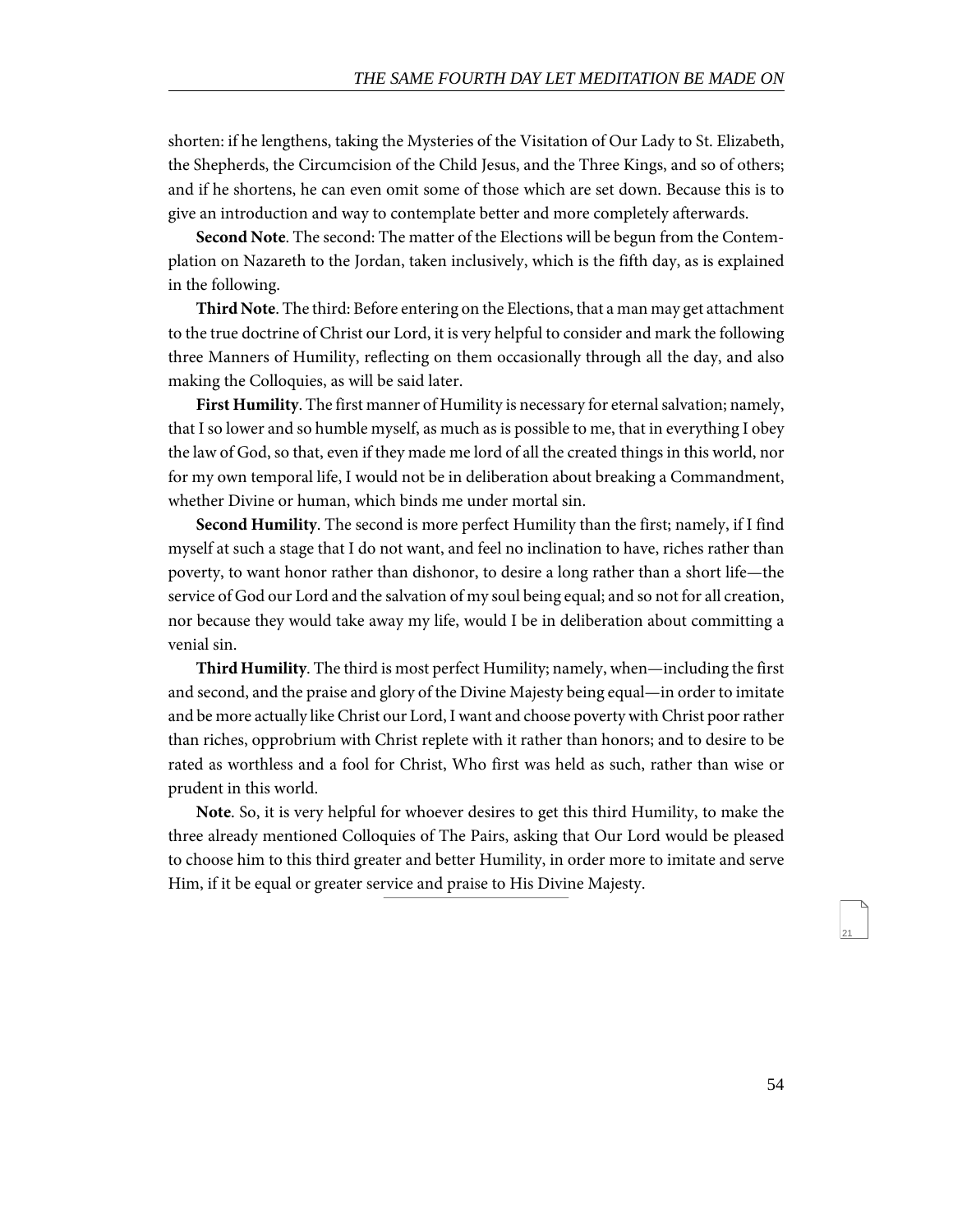## **PRELUDE FOR MAKING ELECTION**

**First Point**. In every good election, as far as depends on us, the eye of our intention ought to be simple, only looking at what we are created for, namely, the praise of God our Lord and the salvation of our soul. And so I ought to choose whatever I do, that it may help me for the end for which I am created, not ordering or bringing the end to the means, but the means to the end: as it happens that many choose first to marry—which is a means—and secondarily to serve God our Lord in the married life—which service of God is the end. So, too, there are others who first want to have benefices, and then to serve God in them. So that those do not go straight to God, but want God to come straight to their disordered tendencies, and consequently they make a means of the end, and an end of the means. So that what they had to take first, they take last; because first we have to set as our aim the wanting to serve God,—which is the end,—and secondarily, to take a benefice, or to marry, if it is more suitable to us,—which is the means for the end. So, nothing ought to move me to take such means or to deprive myself of them, except only the service and praise of God our Lord and the eternal salvation of my soul.

TO GET KNOWLEDGE AS TO WHAT MATTERS AN ELECTION OUGHT TO BE MADE ABOUT, AND IT CONTAINS FOUR POINTS AND ONE NOTE

**First Point**. The first Point: It is necessary that everything about which we want to make an election should be indifferent, or good, in itself, and should be allowed within our Holy Mother the hierarchical Church, and not bad nor opposed to her.

**Second Point**. Second: There are some things which fall under unchangeable election, such as are the priesthood, marriage, etc. There are others which fall under an election that can be changed, such as are to take benefices or leave them, to take temporal goods or rid oneself of them.

**Third Point**. Third: In the unchangeable Election which has already been once made—such as marriage, the priesthood, etc.—there is nothing more to choose, because one cannot release himself; only it is to be seen to that if one have not made his election duly and ordinately and without disordered tendencies, repenting let him see to living a good life in his election. It does not appear that this election is a Divine vocation,  $^{11}$  as being an election out of order and awry. Many err in this, setting up a perverse or bad election as a Divine<sup>12</sup> vocation; for every Divine vocation is always pure and clear, without mixture of flesh, or of any other inordinate tendency.

<sup>11</sup> It does not appear that this election is a Divine vocation is in the Saint's hand, correcting we can not say that this election is His vocation.

<sup>12</sup> Divine is added in St. Ignatius' hand.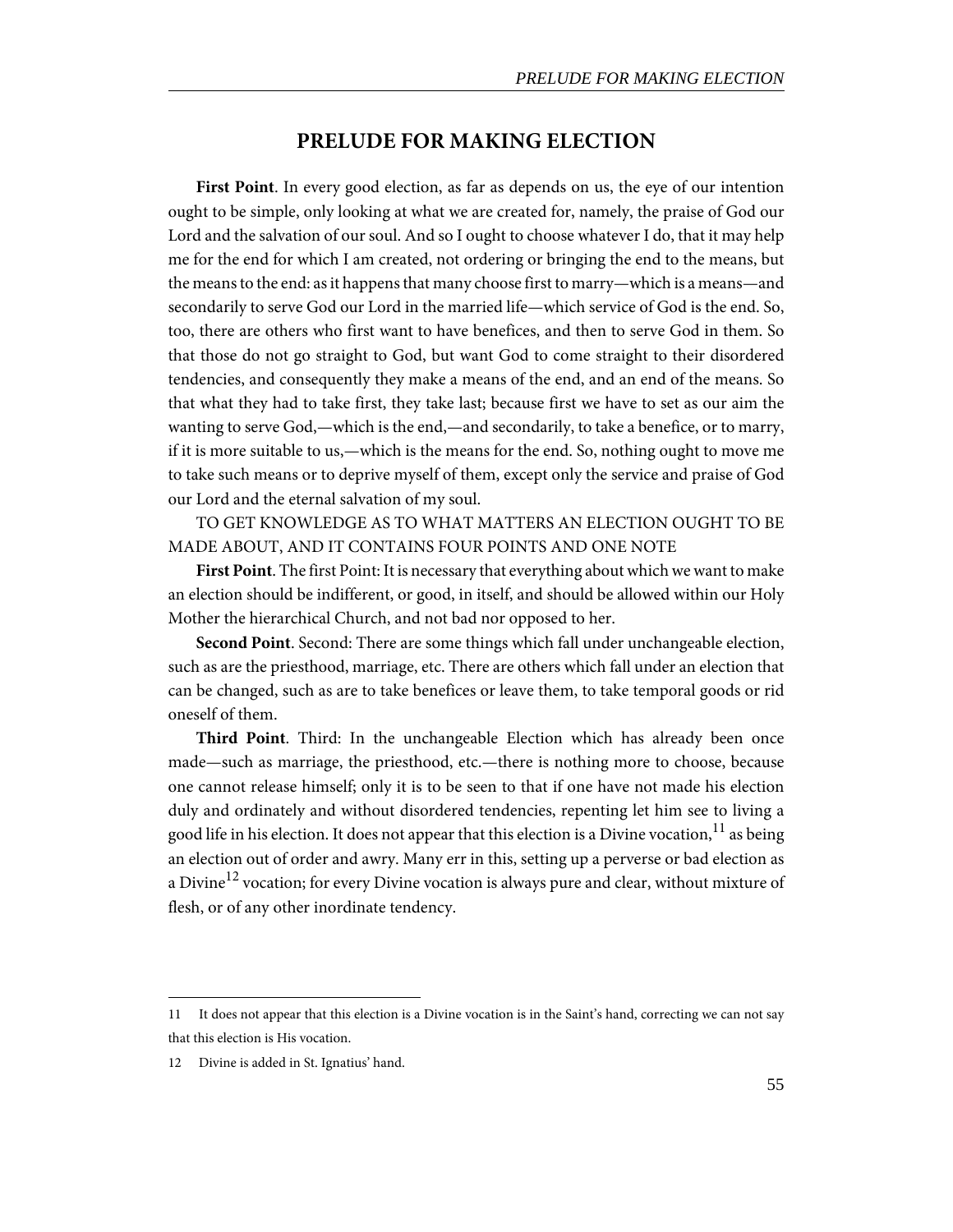**Fourth Point**. Fourth: If some one has duly and ordinately made election of things which are under election that can be changed, and has not yielded to flesh or world, there is no reason for his making election anew, but let him perfect himself as much as he can in that already chosen.

**Note**. It is to be remarked that if such election that can be changed was not made sincerely and well in order, then it helps to make the election duly, if one has a desire that fruits notable and very pleasing to God our Lord should come from him.

#### **THREE TIMES**

#### **FOR MAKING, IN ANY ONE OF THEM, A SOUND**

#### **AND GOOD ELECTION**

**First Time**. The first time is, when God our Lord so moves and attracts the will, that without doubting, or being able to doubt, such devout soul follows what is shown it, as St. Paul and St. Matthew did in following Christ our Lord.

**Second Time**. The second, when enough light and knowledge is received by experience of consolations and desolations, and by the experience of the discernment of various spirits.

**Third Time**. The third time is quiet, when one considers, first, for what man is born—namely, to praise God our Lord and save his soul—and desiring this chooses as means a life or state within the limits of the Church, in order that he may be helped in the service of his Lord and the salvation of his soul.

I said time of quiet, when the soul is not acted on by various spirits, and uses its natural powers freely and tranquilly.

If election is not made in the first or the second time, two ways follow as to this third time for making it.

#### **THE FIRST WAY**

#### **TO MAKE A SOUND AND GOOD ELECTION**

It contains six Points.

**First Point**. The first Point is to put before me the thing on which I want to make election, such as an office or benefice, either to take or leave it; or any other thing whatever which falls under an election that can be changed.

**Second Point**. Second: It is necessary to keep as aim the end for which I am created, which is to praise God our Lord and save my soul, and, this supposed, to find myself indifferent, without any inordinate propensity; so that I be not more inclined or disposed to take the thing proposed than to leave it, nor more to leave it than to take it, but find myself as in the middle of a balance, to follow what I feel to be more for the glory and praise of God our Lord and the salvation of my soul.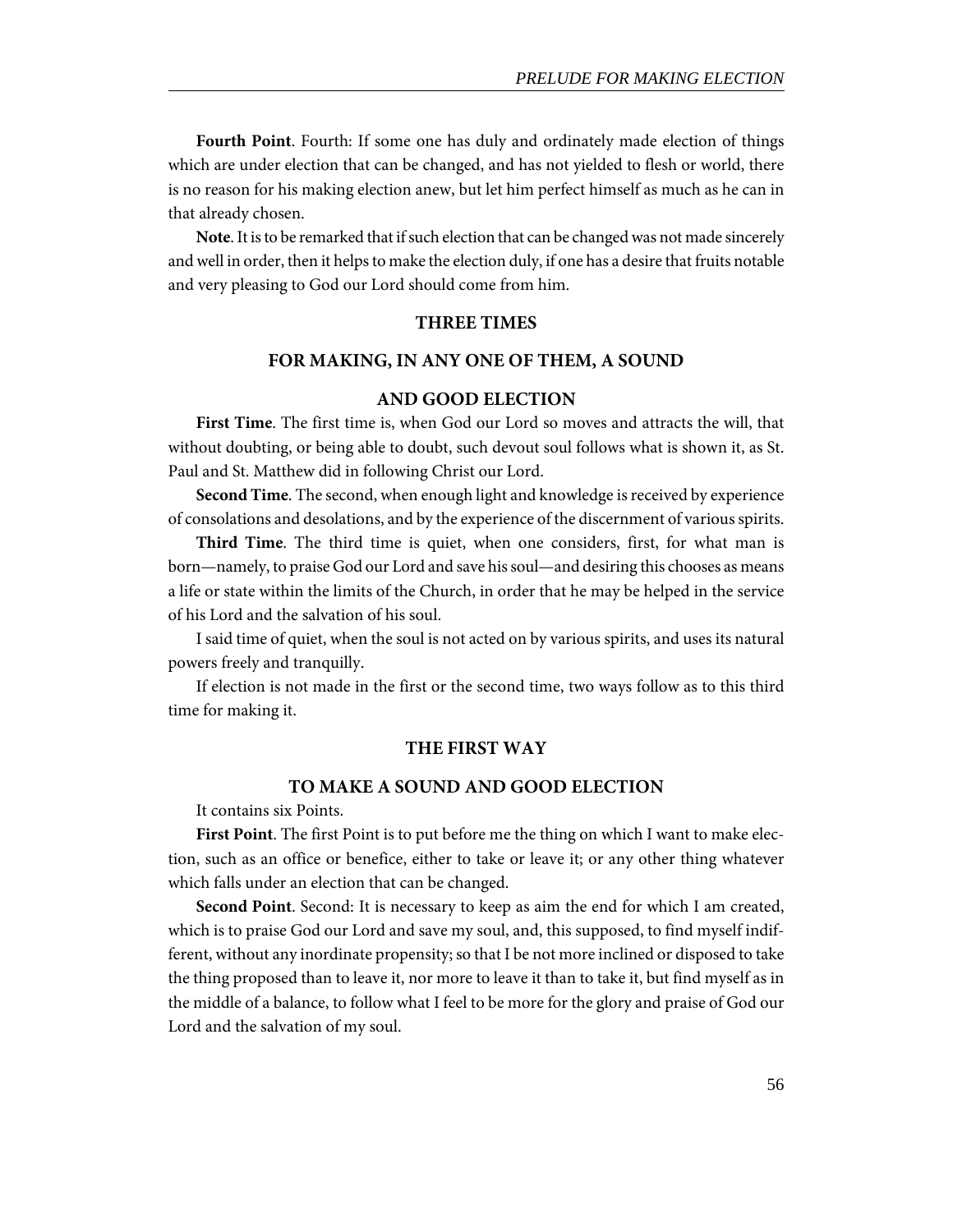**Third Point**. Third: To ask of God our Lord to be pleased to move my will and put in my soul what I ought to do regarding the thing proposed, so as to promote more His praise and glory; discussing well and faithfully with my intellect, and choosing agreeably to His most holy pleasure and will.

**Fourth Point**. Fourth: To consider, reckoning up, how many advantages and utilities follow for me from holding the proposed office or benefice for only the praise of God our Lord and the salvation of my soul, and, to consider likewise, on the contrary, the disadvantages and dangers which there are in having it. Doing the same in the second part, that is, looking at the advantages and utilities there are in not having it, and likewise, on the contrary, the disadvantages and dangers in not having the same.

**Fifth Point**. Fifth: After I have thus discussed and reckoned up on all sides about the thing proposed, to look where reason more inclines: and so, according to the greater inclination of reason, and not according to any inclination of sense, deliberation should be made on the thing proposed.

**Sixth Point**. Sixth, such election, or deliberation, made, the person who has made it ought to go with much diligence to prayer before God our Lord and offer Him such election, that His Divine Majesty may be pleased to receive and confirm it, if it is to His greater service and praise.

#### **THE SECOND WAY**

#### **TO MAKE A GOOD ANY SOUND ELECTION**

It contains four Rules and one Note.

**First Rule**. The first is that that love which moves me and makes me choose such thing should descend from above, from the love of God, so that he who chooses feel first in himself that that love, more or less, which he has for the thing which he chooses, is only for his Creator and Lord.

**Second Rule**. The second, to set before me a man whom I have never seen nor known, and  $\mathrm{I}^{13}$  desiring all his perfection, to consider what I would tell him to do and elect for the greater glory of God our Lord, and the greater perfection of his soul, and I, doing likewise, to keep the rule which I set for the other.

**Third Rule**. The third, to consider, as if I were at the point of death, the form and measure which I would then want to have kept in the way of the present election, and regulating myself by that election, let me make my decision in everything.

**Fourth Rule**. The fourth, looking and considering how I shall find myself on the Day of Judgment, to think how I would then want to have  $14$  deliberated about the present matter,

<sup>13</sup> I is added, perhaps in St. Ignatius' hand.

<sup>14</sup> To have is apparently in St. Ignatius' hand.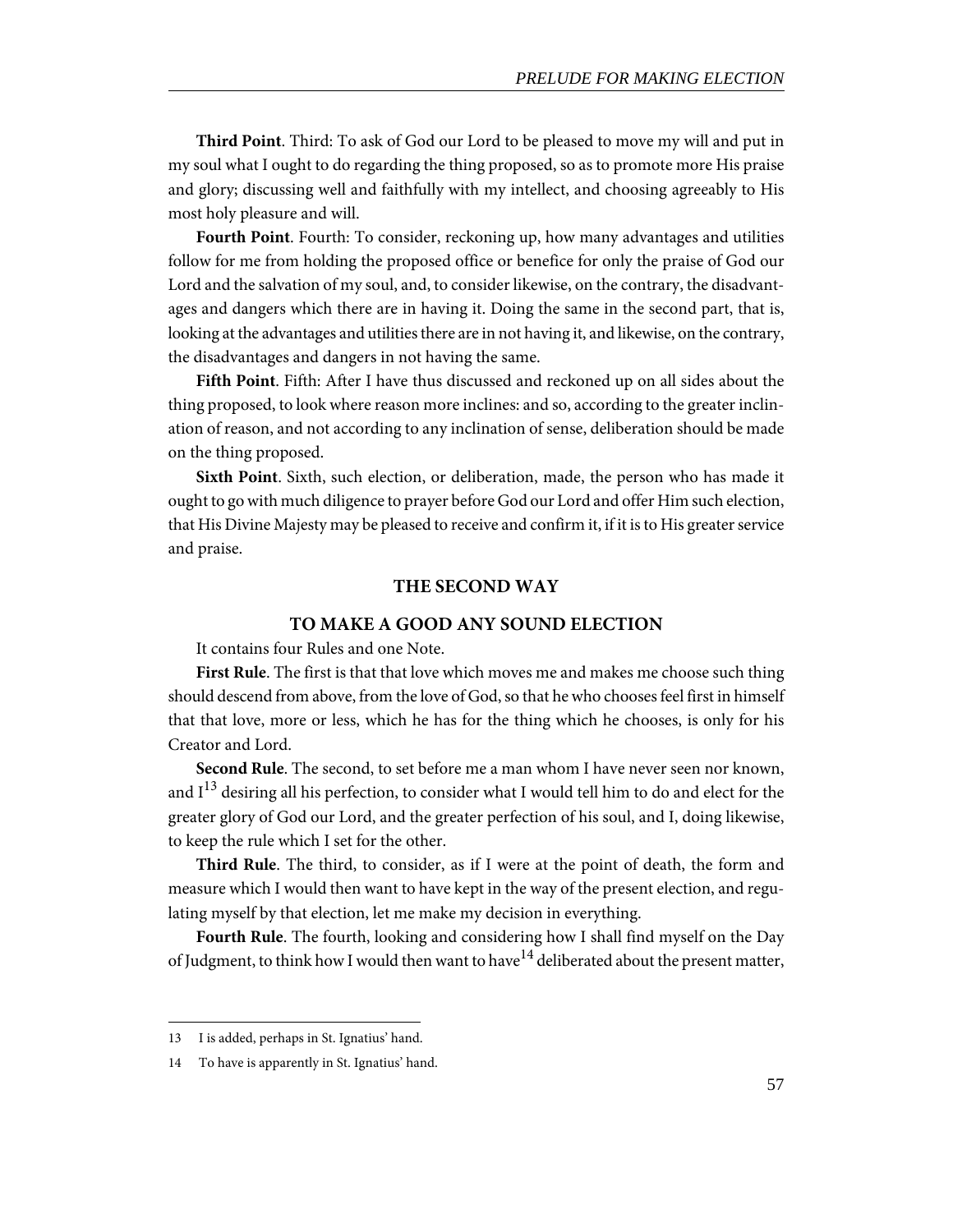and to take now the rule which I would then wish to have kept, in order that I may then find myself in entire pleasure and joy.

**Note.** The above-mentioned rules for my eternal salvation and peace having been taken, I will make my election and offering to God our Lord, conformably to the sixth Point of the First Way of making election.

#### **TO AMEND AND REFORM ONE'S OWN LIFE**

#### **AND STATE**

It is to be noted that as to those who are settled in ecclesiastical office or in matrimony—whether they abound much or not in temporal goods—when they have no opportunity or have not a very prompt will to make election about the things which fall under an election that can be changed, it is very helpful, in place of making election, to give them a form and way to amend and reform each his own life and state. That is, putting his creation, life and state for the glory and praise of God our Lord and the salvation of his own soul, to come and arrive at this end, he ought to consider much and ponder through the Exercises and Ways of Election, as has been explained, how large a house and household he ought to keep, how he ought to rule and govern it, how he ought to teach and instruct it by word and by example; likewise of his means, how much he ought to take for his household and house; and how much to dispense to the poor and to other pious objects, not wanting nor seeking any other thing except in all and through all the greater praise and glory of God our Lord.

For let each one think that he will benefit himself in all spiritual things in proportion as he goes out of his self-love, will and interest.

22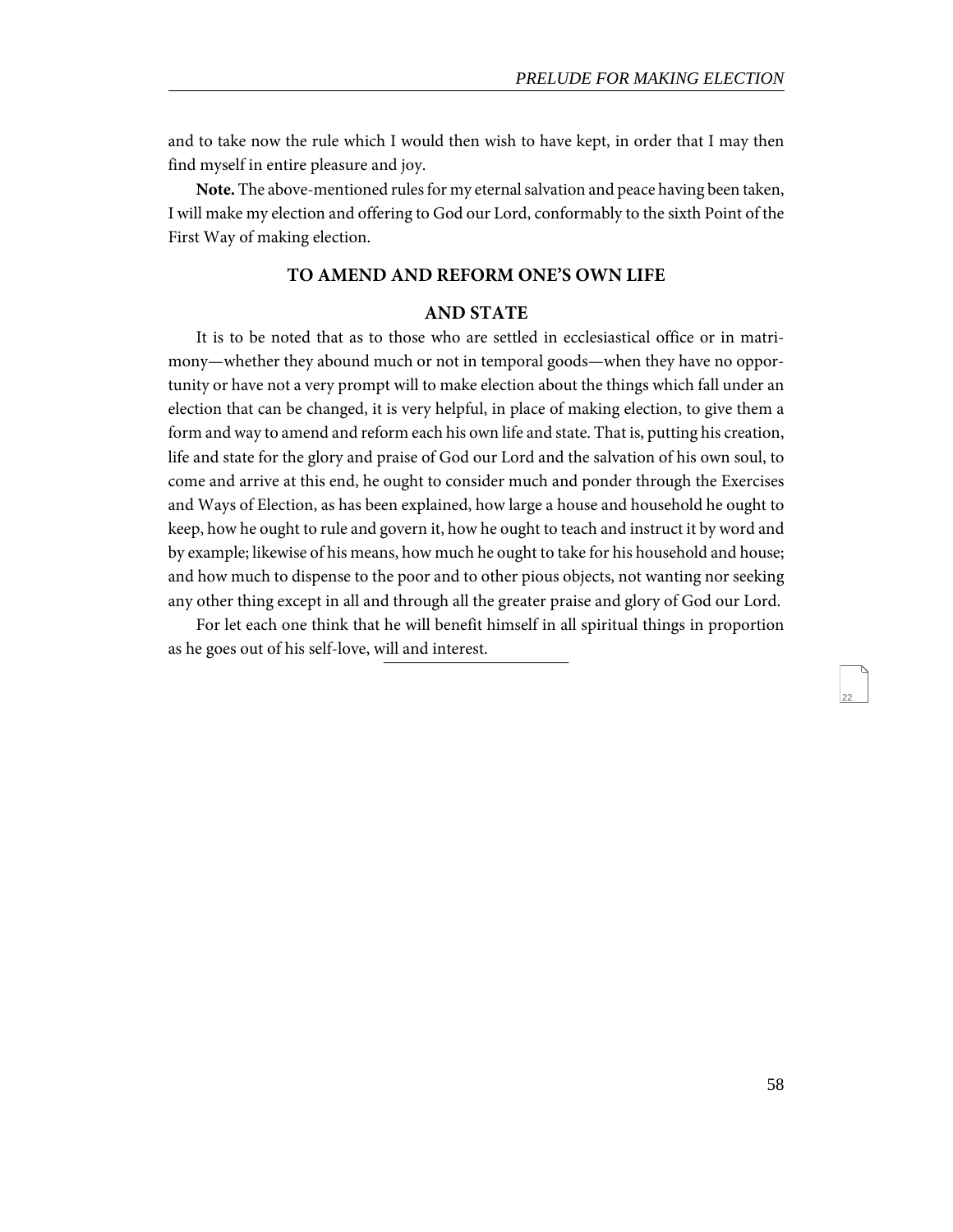23

## **THIRD WEEK**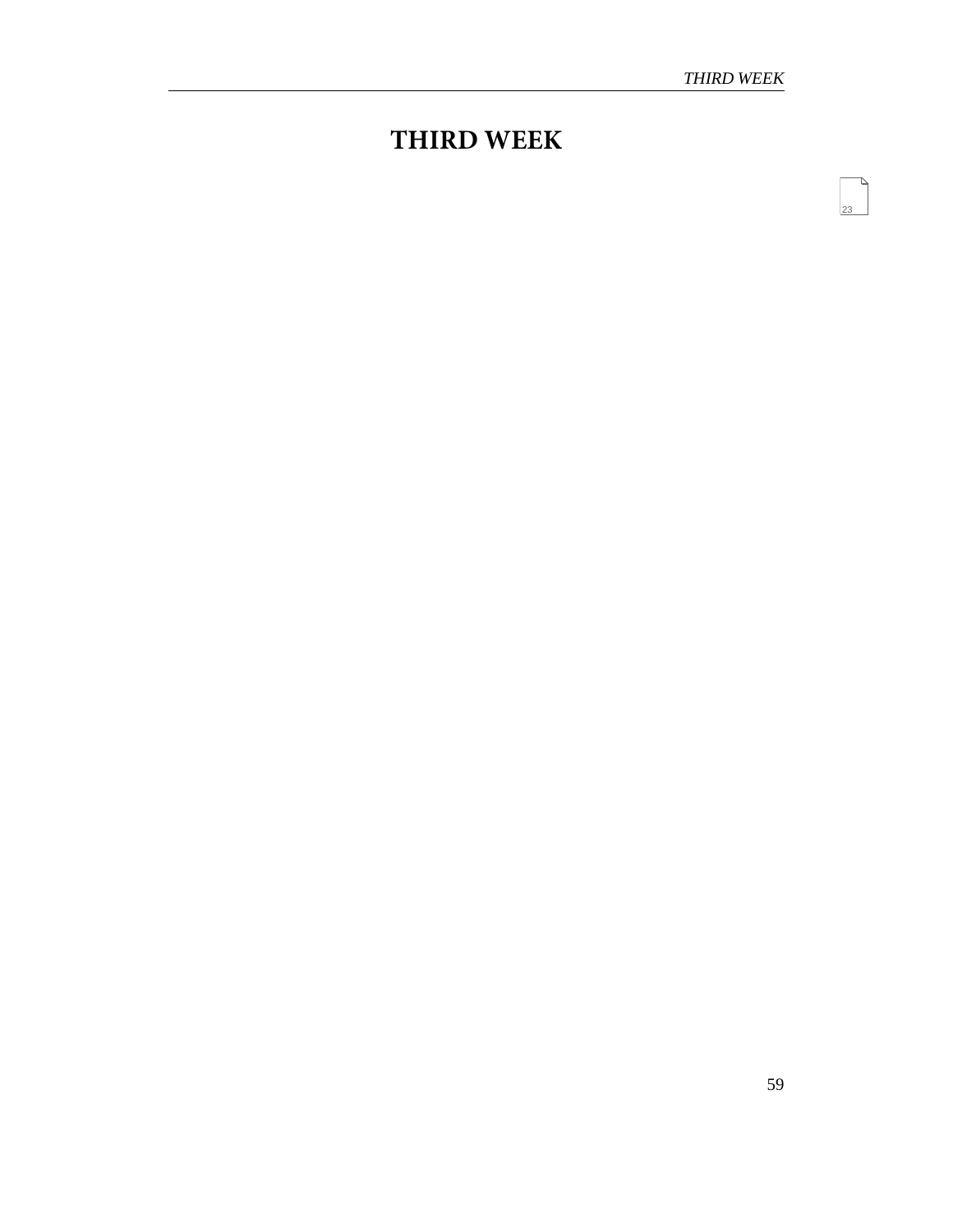#### **FIRST DAY**

# **THE FIRST CONTEMPLATION AT MIDNIGHT IS HOW CHRIST OUR LORD WENT FROM BETHANY TO JERUSALEM TO THE LAST SUPPER INCLUSIVELY**

(p. 152); and it contains the Preparatory Prayer, three Preludes, six Points and one Colloquy.

**Prayer**. The usual Preparatory Prayer.

**First Prelude**. The first Prelude is to bring to memory the narrative; which is here how Christ our Lord sent two Disciples from Bethany to Jerusalem to prepare the Supper, and then He Himself went there with the other Disciples; and how, after having eaten the Paschal Lamb, and having supped, He washed their feet and gave His most Holy Body and Precious Blood to His Disciples, and made them a discourse, after Judas went to sell his Lord.

**Second Prelude**. The second, a composition, seeing the place. It will be here to consider the road from Bethany to Jerusalem, whether broad, whether narrow, whether level, etc.; likewise the place of the Supper, whether large, whether small, whether of one kind or whether of another.

**Third Prelude**. The third, to ask for what I want. It will be here grief, feeling and confusion because for my sins the Lord is going to the Passion.

**First Point**. The first Point is to see the persons of the Supper, and, reflecting on myself, to see to drawing some profit from them.

**Second Point**. The second, to hear what they are talking about, and likewise to draw some profit from it.

**Third Point**. The third, to look at what they are doing, and draw some profit.

**Fourth Point**. The fourth, to consider that which Christ our Lord is suffering in His Humanity, $^{\rm l}$  or wants to suffer, according to the passage which is being contemplated, and here to commence with much vehemence and to force myself to grieve, be sad and weep, and so to labor through the other points which follow.

**Fifth Point**. The fifth, to consider how the Divinity hides Itself, that is, how It could destroy Its enemies and does not do it, and how It leaves the most sacred Humanity to suffer so very cruelly.

**Sixth Point**. The sixth, to consider how He suffers all this for my sins, etc.; and what I ought to do and suffer for Him.

<sup>1</sup> In His Humanity is in St. Ignatius' hand, correcting the Humanity of before Christ.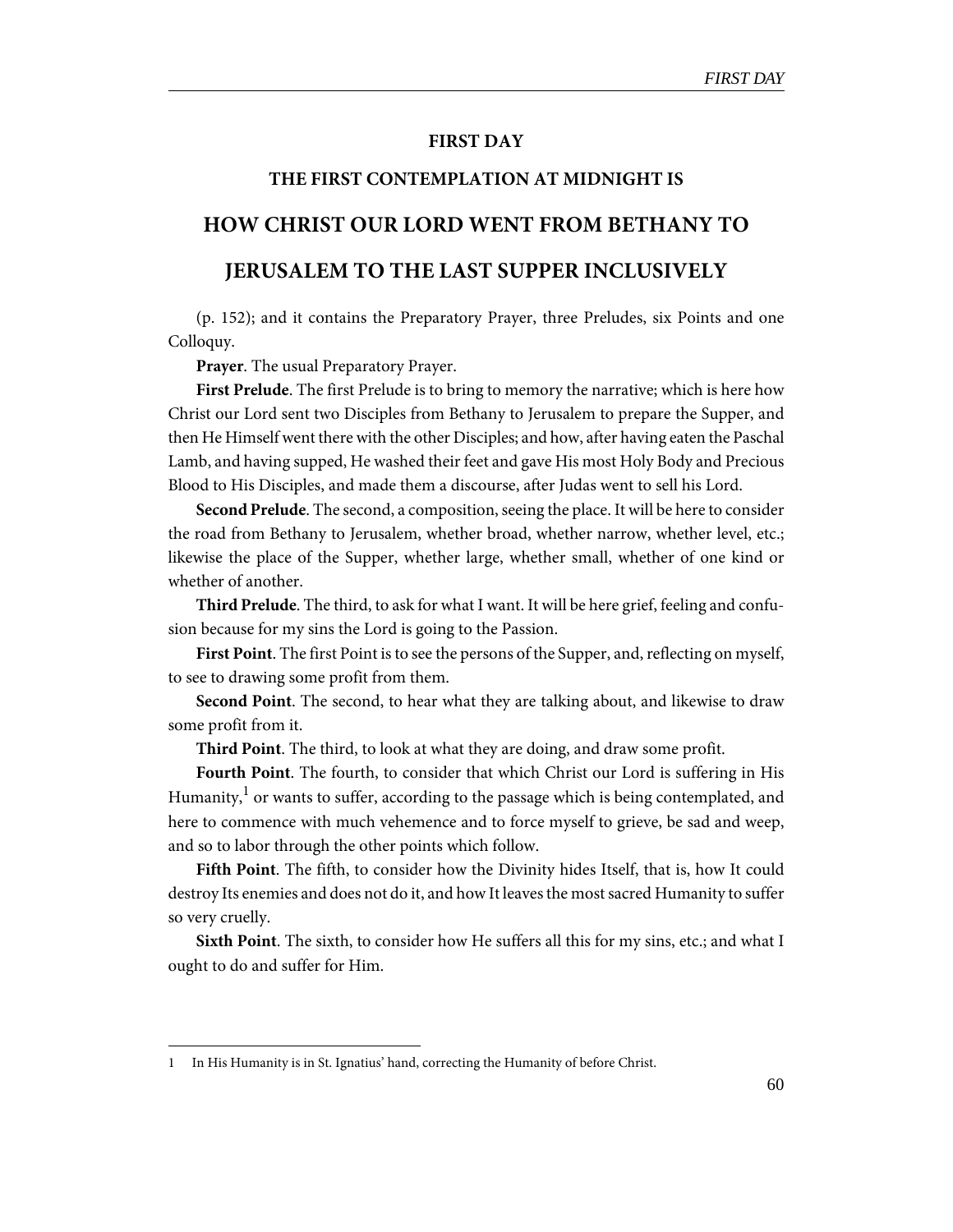**Colloquy**. I will finish with a Colloquy to Christ our Lord, and, at the end, with an Our Father.

**Note**. It is to be noted, as was explained before and in part, that in the Colloquies I ought to discuss and ask according to the subject matter, that is, according as I find myself tempted or consoled, and according as I desire to have one virtue or another, as I want to dispose of myself in one direction or another, as I want to grieve or rejoice at the thing which I am contemplating; in fine, asking that which I more efficaciously desire as to any particular things. And in this way I can make one Colloquy only, to Christ our Lord, or, if the matter or devotion move me, three Colloquies, one to the Mother, another to the Son, another to the Father, in the same form as was said in the Second Week, in the meditation of the Three Pairs, with the Note which follows The Pairs.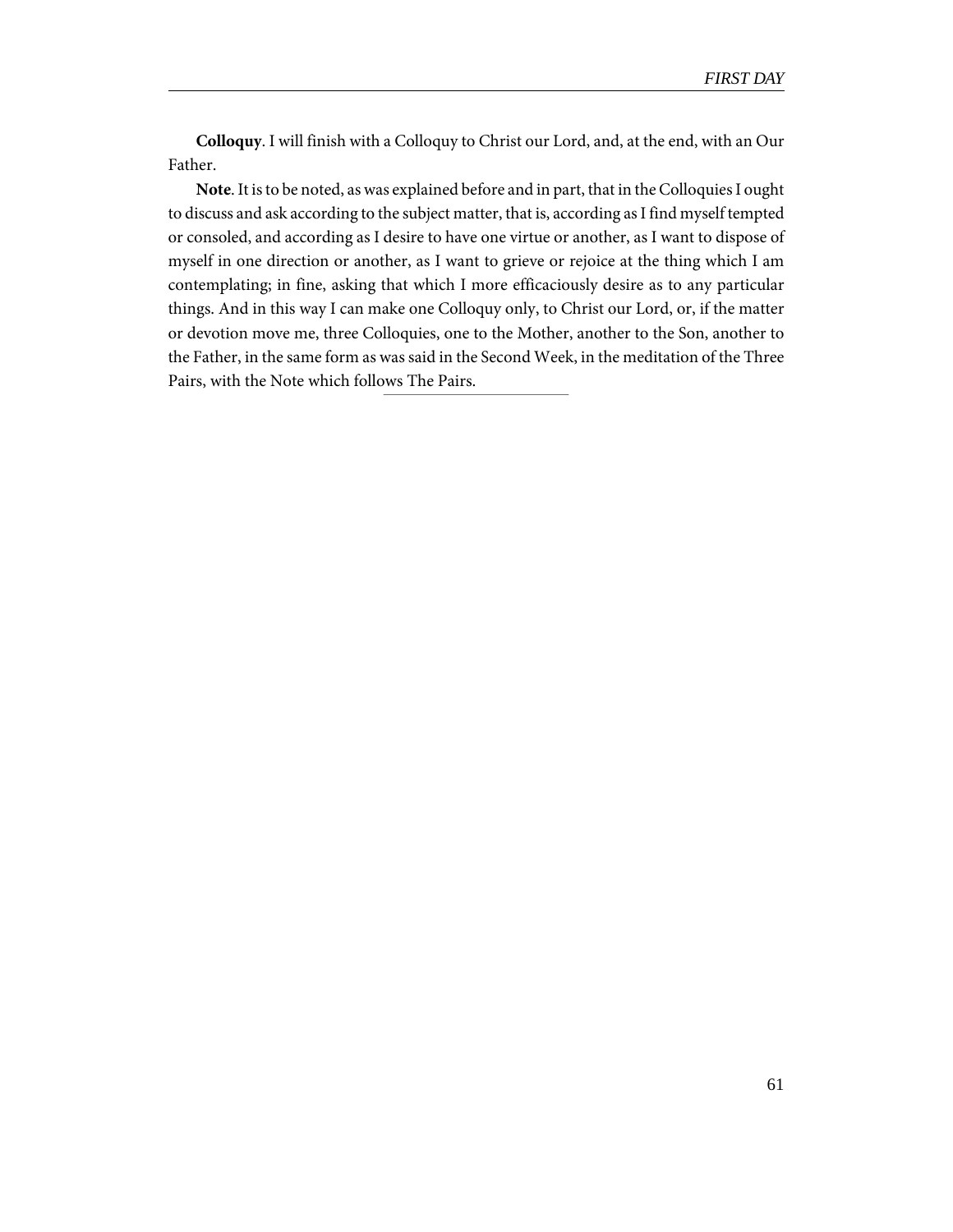#### **SECOND DAY**

#### **SECOND CONTEMPLATION**

#### **IN THE MORNING**

## **IT WILL BE**

#### **FROM THE SUPPER TO THE**

## **GARDEN INCLUSIVELY**

**Prayer**. The usual Preparatory Prayer

**First Prelude**. The first Prelude is the narrative and it will be here how Christ our Lord went down with His eleven Disciples from Mount Sion, where He made the Supper, to the Valley of Josaphat. Leaving the eight in a part of the Valley and the other three in a part of the Garden, and putting Himself in prayer, He sweats sweat as drops of blood, $^2$  and after He prayed three times to the Father and wakened His three Disciples, and after the enemies at His voice fell down, Judas giving Him the kiss of peace, and St. Peter cutting off the ear of Malchus, and Christ putting it in its place; being taken as a malefactor, they lead Him down the valley, and then up the side, to the house of Annas.

**Second Prelude**. The second is to see the place. It will be here to consider the road from Mount Sion to the Valley of Josaphat, and likewise the Garden, whether wide, whether large, whether of one kind, whether of another.

**Third Prelude**. The third is to ask for what I want. It belongs to the Passion to ask for grief with Christ in grief, anguish with Christ in anguish, tears and interior pain at such great pain which Christ suffered for me.

**First Note**. In this second Contemplation, after the Preparatory Prayer is made, with the three Preludes already mentioned, the same form of proceeding will be kept through the Points and Colloquy as was kept in the first Contemplation, on the Supper.

And at the hour of Mass and Vespers two repetitions will be made on the first and second Contemplation, and then, before supper, the senses will be applied on the two abovesaid Contemplations, always prefixing the Preparatory Prayer and the three Preludes, according to the subject matter, in the same form as was said and explained in the Second Week.

**Second Note**. According as age, disposition and physical condition help the person who is exercising himself, he will make each day the five Exercises or fewer.

**Third Note**. In this Third Week the second and sixth Additions will in part be changed.

<sup>2</sup> As drops of blood is in St. Ignatius' hand, replacing like a bloody sweat.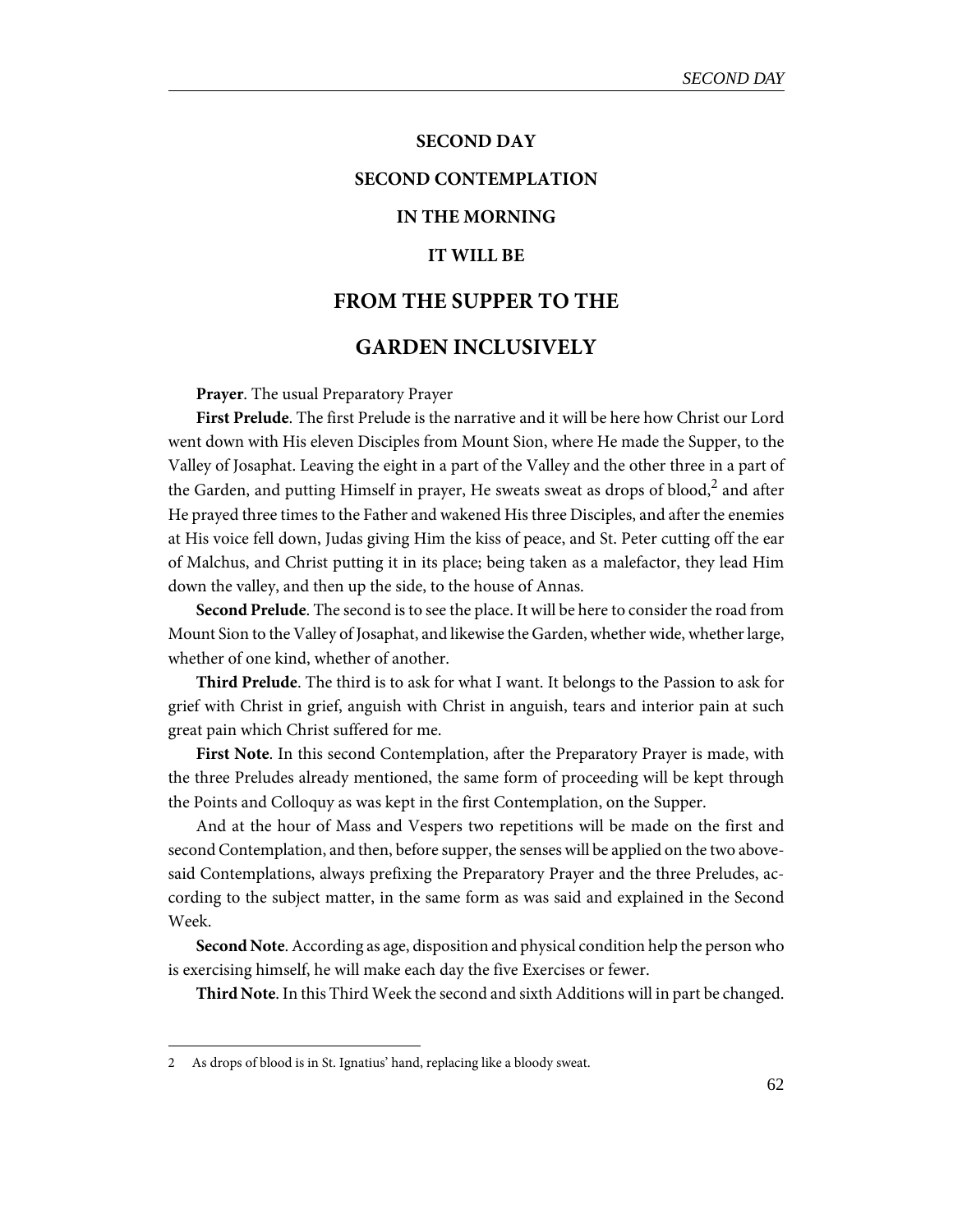The second will be, immediately on awaking, to set before me where I am going and to what, and summing up a little the contemplation which I want to make, according as the Mystery shall be, to force myself, while I am getting up and dressing, to be sad and grieve over such great grief and such great suffering of Christ our Lord.

The sixth will be changed, so as not to try to bring joyful thoughts, although good and holy, as, for instance, are those on the Resurrection and on heavenly glory, but rather to draw myself to grief and to pain and anguish, bringing to mind frequently the labors, fatigues and pains of Christ our Lord, which He suffered from the moment when He was born up to the Mystery of the Passion in which I find myself at present.

**Fourth Note**. The Particular Examen on the Exercises and present Additions, will be made as it was made in the past Week.

**Second Day**. The second day at midnight, the Contemplation will be from the Garden to the house of Annas inclusive (P. 154), and in the morning from the house of Annas to the house of Caiphas inclusive (P. 155), and then the two repetitions and the application of the senses, as has been already said.

**Third Day**. The third day, at midnight, from the house of Caiphas to Pilate, inclusive (p. 155); and in the morning, from Pilate to Herod inclusive (p. 156); and then the repetitions and senses, in the same form as has been already said.

**Fourth Day**. The fourth day, at midnight, from Herod to Pilate (p. 157), doing and contemplating up to half through the Mysteries of the same house of Pilate, and then, in the Exercise of the morning, the other Mysteries which remained of the same house; and the repetitions and the senses, as has been said.

**Fifth Day**. The fifth day, at midnight, from the house of Pilate up to the Crucifixion (p. 158), and in the morning from His being raised on the Cross until He expired (p. 158), then the two repetitions, and the senses.

**Sixth Day**. The sixth day, at midnight, from the Descent from the Cross to the Tomb, exclusive (p. 159) and in the morning from the Tomb, inclusive, to the house where Our Lady was, after her Son was buried.

**Seventh Day**. The seventh day, a Contemplation on the whole Passion together, in the Exercise of midnight and of the morning, and in place of the two repetitions and of the senses one will consider all that day, as frequently as he can, how the most holy Body of Christ our Lord remained separated and apart from the Soul: and where and how It remained buried. Likewise, one will consider the loneliness of Our Lady, whose grief and fatigue were so great: then, on the other side, the loneliness of the Disciples.

**Note**. It is to be noted that whoever wants to dwell more on the Passion, has to take in each Contemplation fewer Mysteries; that is to say, in the first Contemplation, the Supper only; in the second, the Washing of the Feet; in the third, the giving of the Blessed Sacrament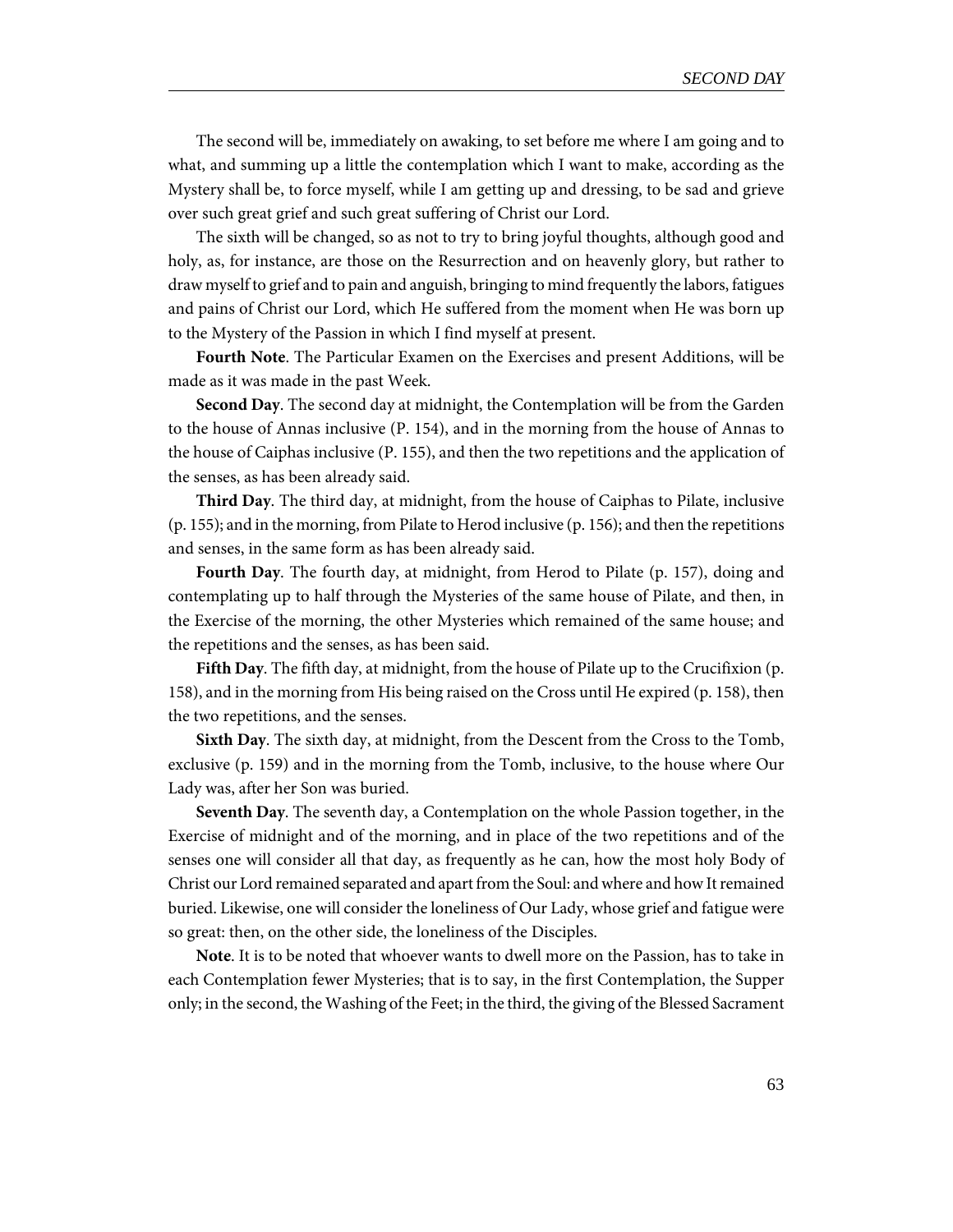24

to them; in the fourth, the discourse which Christ made to them; and so through the other Contemplations and Mysteries.

Likewise, after having finished the Passion, let him take for an entire day the half of the whole Passion, and the second day the other half, and the third day the whole Passion.

On the contrary, whoever would want to shorten more in the Passion, let him take at midnight the Supper, in the morning the Garden, at the hour of Mass the house of Annas, at the hour of Vespers the house of Caiphas, in place of the hour before supper the house of Pilate; so that, not making repetitions, nor the Application of the Senses, he make each day five distinct Exercises, and in each Exercise take a distinct Mystery of Christ our Lord. And after thus finishing the whole Passion, he can, another day, do all the Passion together in one Exercise, or in different ones, as it will seem to him that he will be better able to help himself.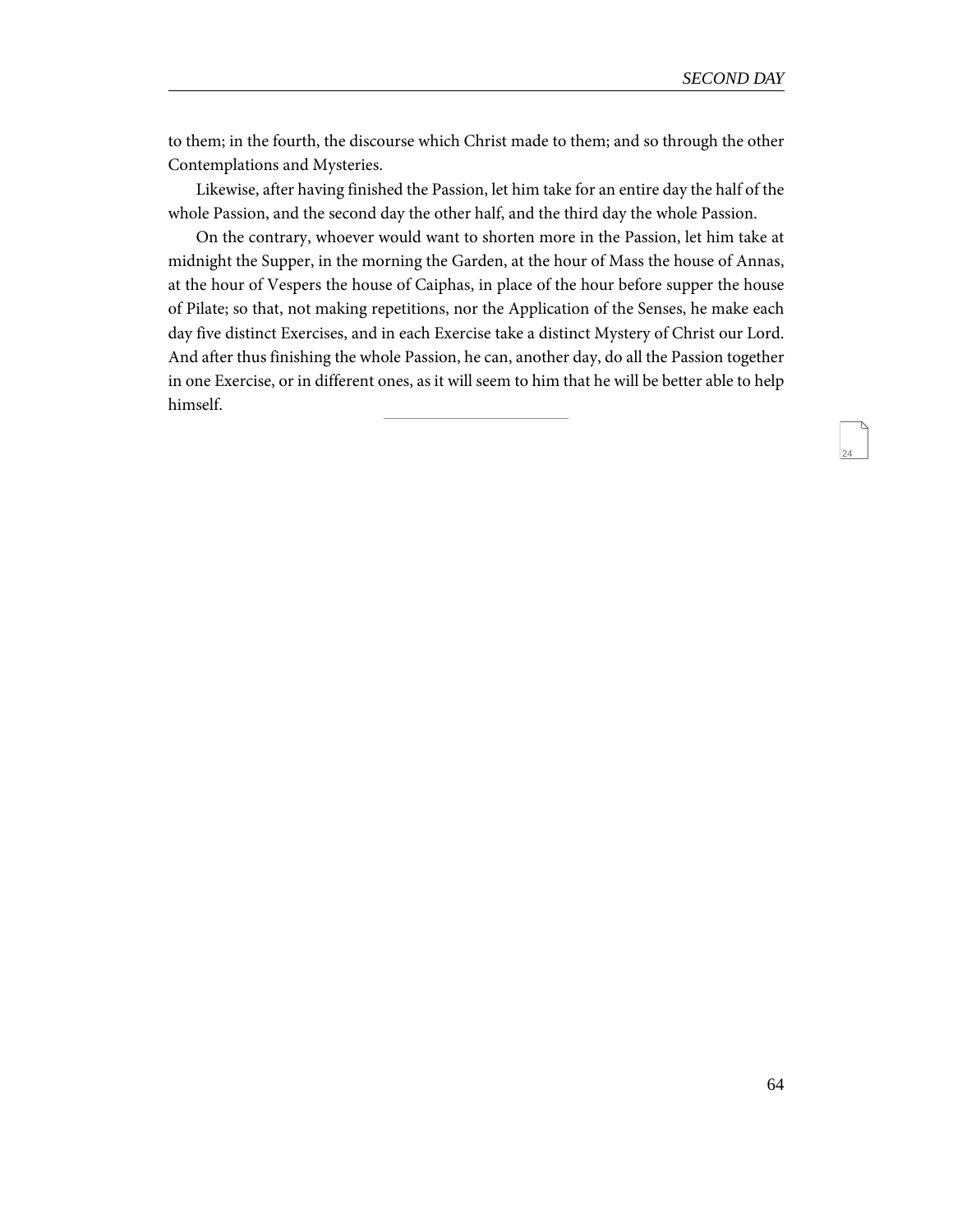#### **RULES TO PUT ONESELF IN ORDER FOR THE FUTURE**

## **AS TO EATING**

**First Rule**. The first rule is that it is well to abstain less from bread, because it is not a food as to which the appetite is used to act so inordinately, or to which temptation urges as in the case of the other foods.

**Second Rule**. The second: Abstinence appears more convenient as to drinking, than as to eating bread. So, one ought to look much what is helpful to him, in order to admit it, and what does him harm, in order to discard it.

**Third Rule**. The third: As to foods, one ought to have the greatest and most entire abstinence, because as the appetite is more ready to act inordinately, so temptation is more ready in making trial, on this head. And so abstinence in foods, to avoid disorder, can be kept in two ways, one by accustoming oneself to eat coarse foods; the other, if one takes delicate foods, by taking them in small quantity.

**Fourth Rule**. The fourth: Guarding against falling into sickness, the more a man leaves off from what is suitable, the more quickly he will reach the mean which he ought to keep in his eating and drinking; for two reasons: the first, because by so helping and disposing himself, he will many times experience more the interior knowledge, consolations and Divine inspirations to show him the mean which is proper for him; the second, because if the person sees himself in such abstinence not with so great corporal strength or disposition for the Spiritual Exercises, he will easily come to judge what is more suitable to his bodily support.

**Fifth Rule**. The fifth: While the person is eating, let him consider as if he saw Christ our Lord eating with His Apostles, and how He drinks and how He looks and how He speaks; and let him see to imitating Him. So that the principal part of the intellect shall occupy itself in the consideration of Christ our Lord, and the lesser part in the support of the body; because in this way he will get greater system and order as to how he ought to behave and manage himself.

**Sixth Rule**. The sixth: Another time, while he is eating, he can take another consideration, either on the life of Saints, or on some pious Contemplation, or on some spiritual affair which he has to do, because, being intent on such thing, he will take less delight and feeling in the corporal food.

**Seventh Rule**. The seventh: Above all, let him guard against all his soul being intent on what he is eating, and in eating let him not go hurriedly, through appetite, but be master of himself, as well in the manner of eating as in the quantity which he eats.

**Eighth Rule**. The eighth: To avoid disorder, it is very helpful, after dinner or after supper, or at another hour when one feels no appetite for eating, to decide with oneself for the coming dinner or supper, and so on, each day, the quantity which it is suitable that he should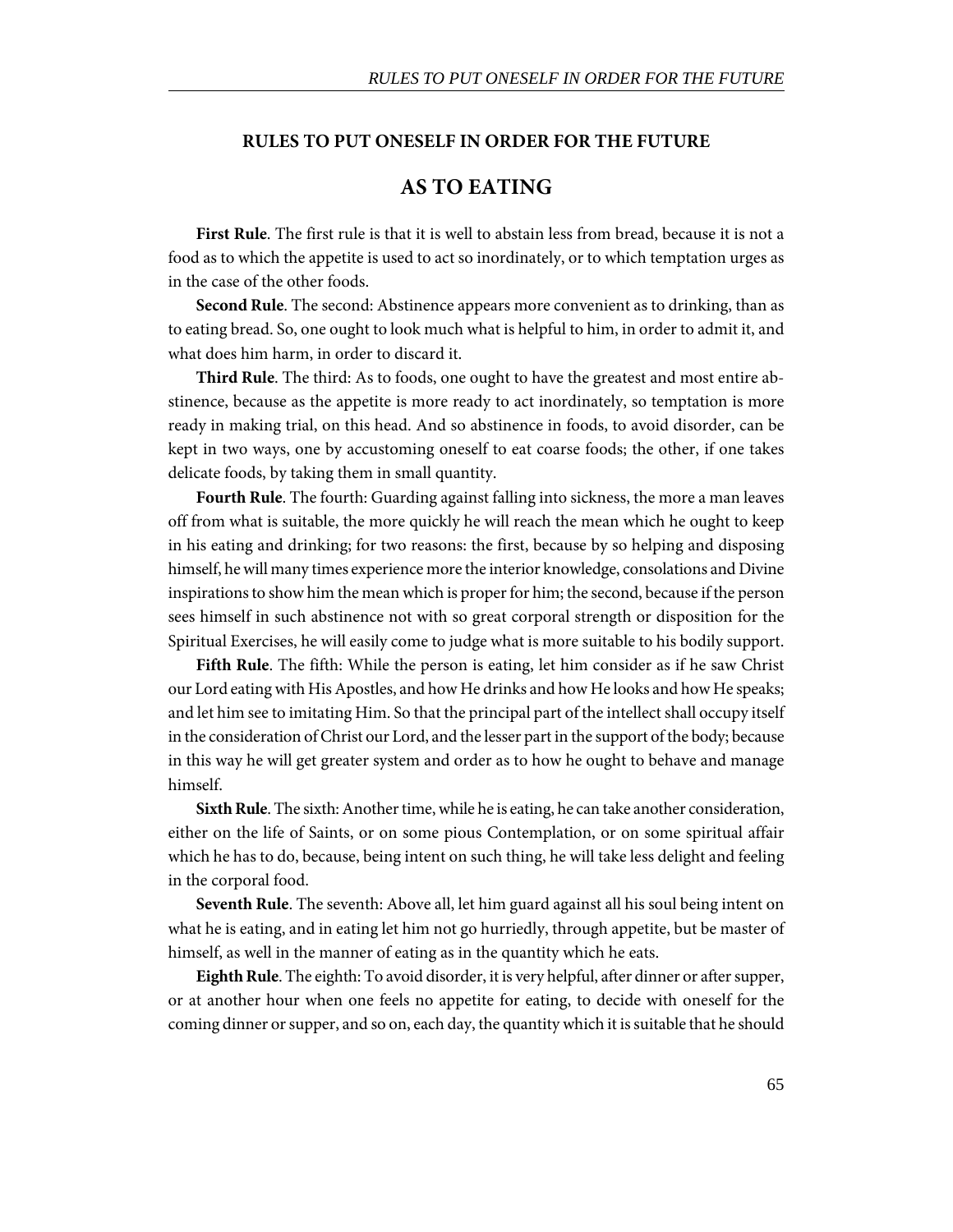eat. Beyond this let him not go because of any appetite or temptation, but rather, in order to conquer more all inordinate appetite and temptation of the enemy, if he is tempted to eat more, let him eat less.

25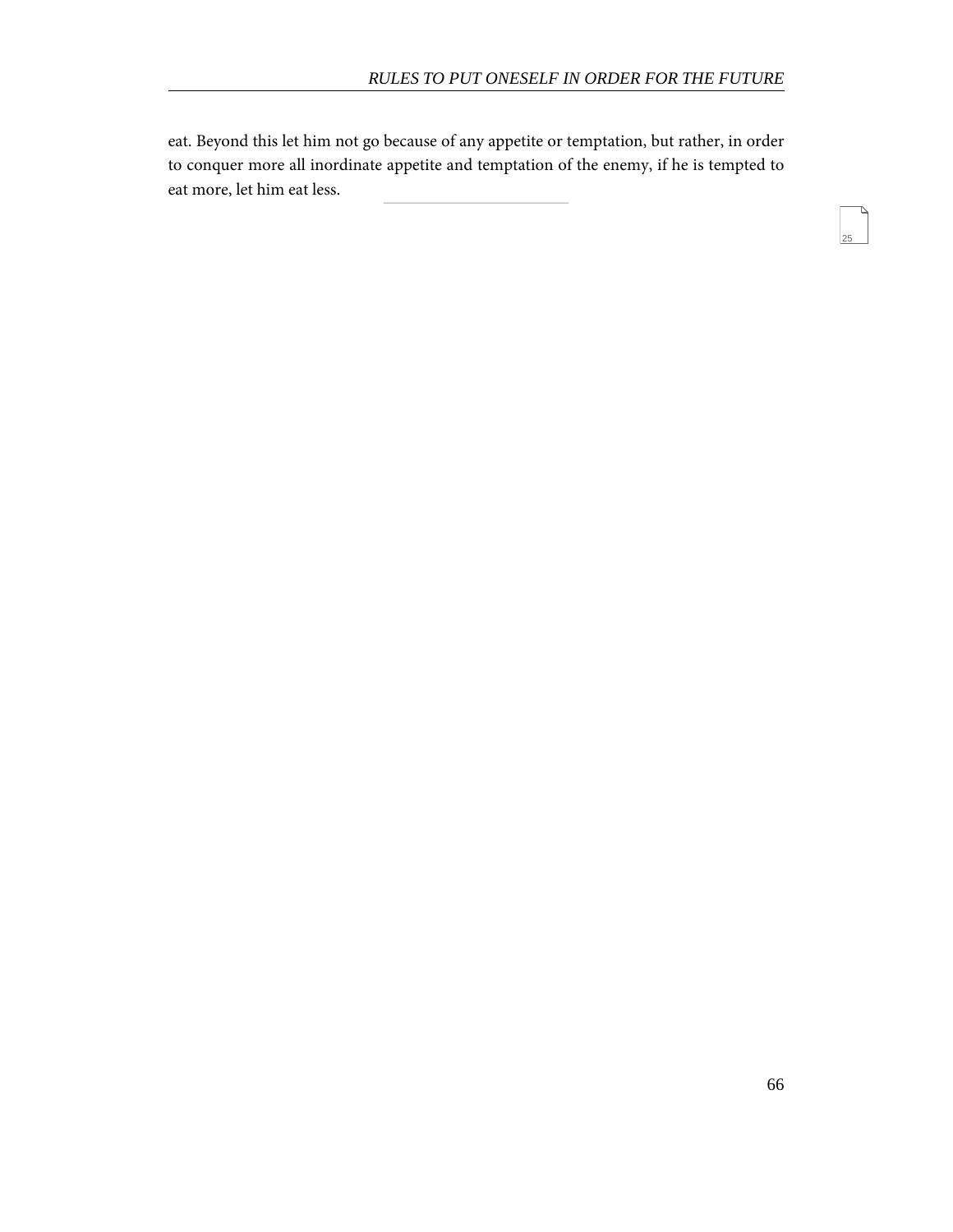# **FOURTH WEEK**

#### **THE FIRST CONTEMPLATION**

# **HOW CHRIST OUR LORD APPEARED**

#### **TO OUR LADY**

(p. 160); **Prayer**. The usual Preparatory Prayer.

**First Prelude**. The first Prelude is the narrative, which is here how, after Christ expired on the Cross, and the Body, always united with the Divinity, remained separated from the Soul, the blessed Soul, likewise united with the Divinity, went down to Hell, and taking from there the just souls, and coming to the Sepulchre and being risen, He appeared to His Blessed Mother in Body and in Soul.

**Second Prelude**. The second, a composition, seeing the place; which will be here to see the arrangement of the Holy Sepulchre and the place or house of Our Lady, looking at its parts in particular; likewise the room, the oratory, etc.

**Third Prelude**. The third, to ask for what I want, and it will be here to ask for grace to rejoice and be glad intensely at so great glory and joy of Christ our Lord.

**First Point, Second Point, and Third Point.** Let the first, second and third Points be the same usual ones which we took in the Supper of Christ our Lord.

**Fourth Point**. The fourth, to consider how the Divinity, which seemed to hide Itself in the Passion, now appears and shows Itself so marvellously in the most holy Resurrection by Its true and most holy effects.

**Fifth Point**. The fifth is to consider the office of consoling which Christ our Lord bears, and to compare how friends are accustomed to console friends.

**Colloquy**. I will finish with a Colloquy, or Colloquies, according to the subject matter, and an Our Father.

**First Note.** In the following Contemplations let one go on through all the Mysteries of the Resurrection, in the manner which follows below, up to the Ascension inclusive, taking and keeping in the rest the same form and manner in all the Week of the Resurrection which was taken in all the Week of the Passion. So that, for this first Contemplation, on the Resurrection, let one guide himself as to the Preludes according to the subject matter; and as to the five Points, let them be the same; and let the Additions which are below be the same; and so in all which remains, he can guide himself by the method of the Week of the Passion, as in repetitions, the five Senses, in shortening or lengthening the Mysteries.

**Second Note.** The second note: Commonly in this Fourth Week, it is more suitable than in the other three past to make four Exercises, and not five: the first, immediately on rising in the morning; the second, at the hour of Mass, or before dinner, in place of the first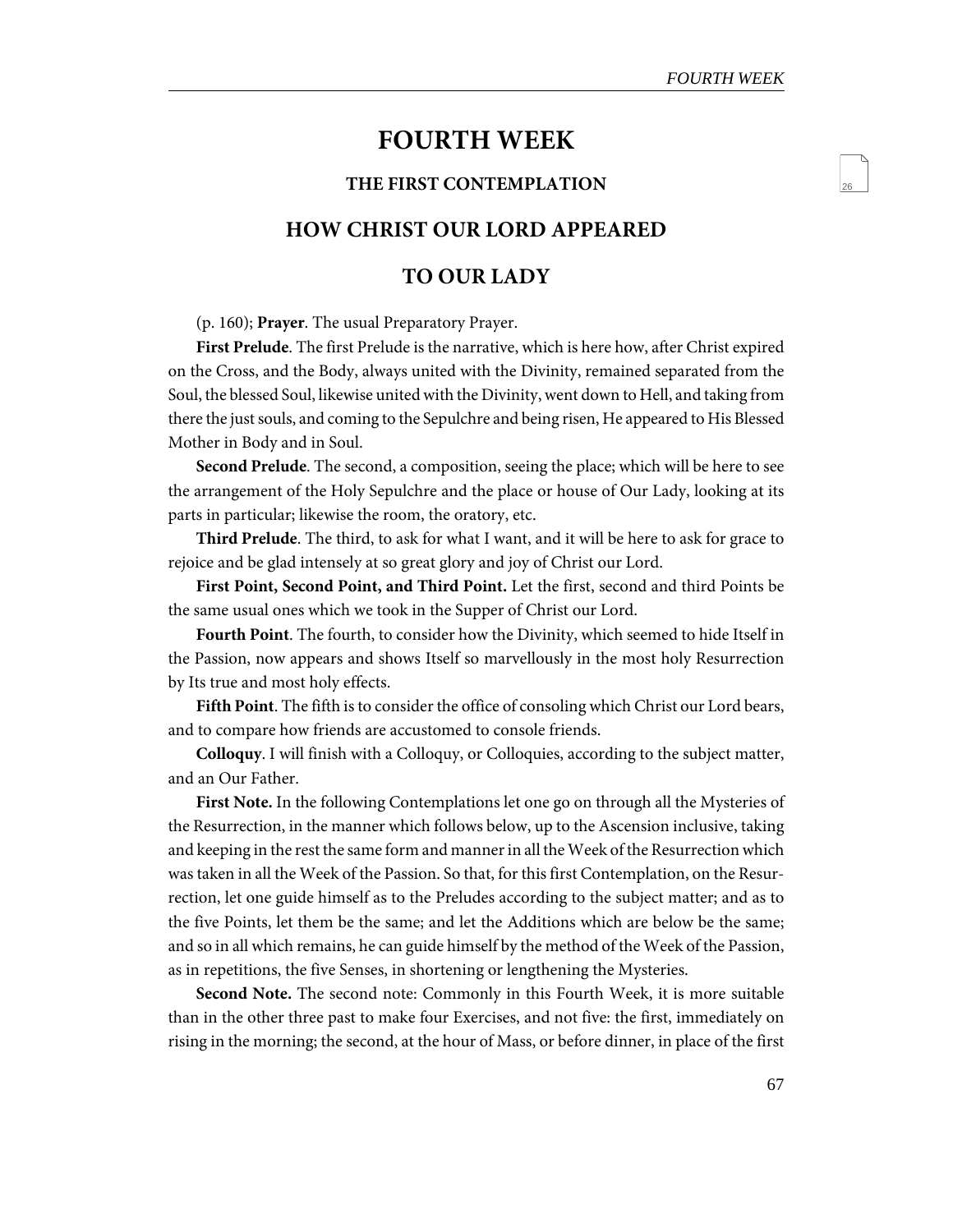repetition; the third, at the hour of Vespers, in place of the second repetition; the fourth, before supper, bringing the five Senses on the three Exercises of the same day, noting and lingering on the more principal parts, and where one has felt greater spiritual movements and relish.

**Third Note.** The third: Though in all the Contemplations so many Points were given in certain number—as three, or five, etc., the person who is contemplating can set more or fewer Points, according as he finds it better for him. For which it is very helpful, before entering on the Contemplation, to conjecture and mark in certain number the Points which he is to take.

**Fourth Note**. In this fourth week, in all the ten Additions the second, the sixth, the seventh and the tenth are to be changed.

The second will be, immediately on awaking, to put before me the Contemplation which I have to make, wanting to arouse feeling and be glad at the great joy and gladness of Christ our Lord.

The sixth, to bring to memory and think of things that move to spiritual pleasure, gladness and joy, as of heavenly glory.

The seventh, to use light or temporal comforts—as, in summer, the coolness; and in winter, the sun or heat—as far as the soul thinks or conjectures that it can help it to be joyful in its Creator and Redeemer.

The tenth: in place of penance, let one regard temperance and all moderation; except it is question of precepts of fasting or of abstinence which the Church commands; because those are always to be fulfilled, if there is no just impediment.

27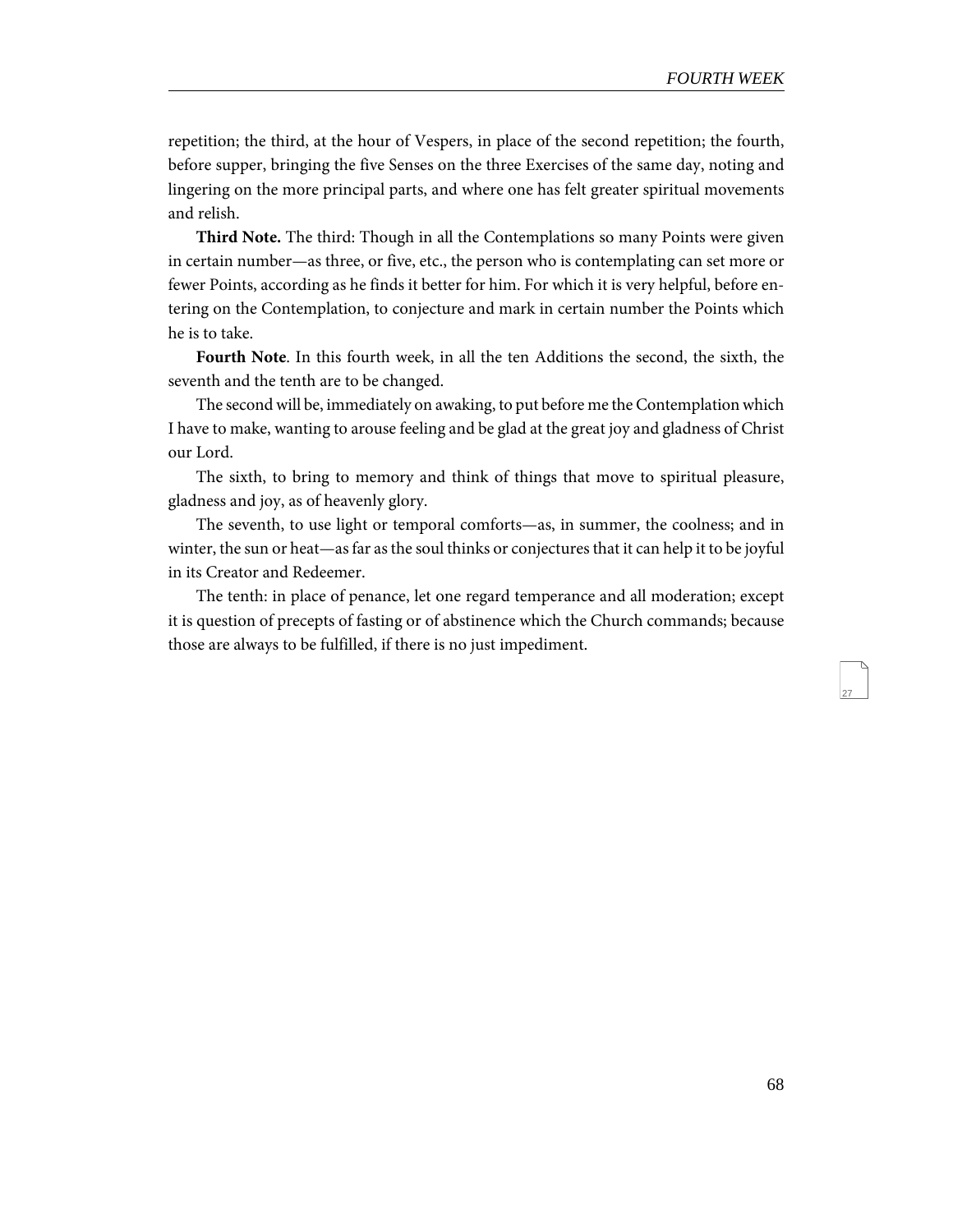# **CONTEMPLATION TO GAIN LOVE**

**Note**. First, it is well to remark two things: the first is that love ought to be put more in deeds than in words.

The second, love consists in interchange between the two parties; that is to say in the lover's giving and communicating to the beloved what he has or out of what he has or can; and so, on the contrary, the beloved to the lover. So that if the one has knowledge, he give to the one who has it not. The same of honors, of riches; and so the one to the other.

# **CONTEMPLATION TO GAIN LOVE**

**Prayer**. The usual Prayer.

**First Prelude**. The first Prelude is a composition, which is here to see how I am standing before God our Lord, and of the Angels and of the Saints interceding for me.

**Second Prelude**. The second, to ask for what I want. It will be here to ask for interior knowledge of so great good received, in order that being entirely grateful, I may be able in all to love and serve His Divine Majesty.

**First Point**. The First Point is, to bring to memory the benefits received, of Creation, Redemption and particular gifts, pondering with much feeling how much God our Lord has done for me, and how much He has given me of what He has, and then the same Lord desires to give me Himself as much as He can, according to His Divine ordination.

And with this to reflect on myself, considering with much reason and justice, what I ought on my side to offer and give to His Divine Majesty, that is to say, everything that is mine, and myself with it, as one who makes an offering with much feeling:

Take, Lord, and receive all my liberty, my memory, my intellect, and all my will—all that I have and possess. Thou gavest it to me: to Thee, Lord, I return it! All is Thine, dispose of it according to all Thy will. Give me Thy love and grace, for this is enough for me.

**Second Point**. The second, to look how God dwells in creatures, in the elements, giving them being, in the plants vegetating, in the animals feeling in them, in men giving them to understand: $^{\rm l}$  and so in me, giving me being, animating me, giving me sensation and making me to understand; $^2$  likewise making a temple of me, being created to the likeness and image of His Divine Majesty; reflecting as much on myself in the way which is said in the first Point, or in another which I feel to be better. In the same manner will be done on each Point which follows.

<sup>1</sup> Giving them to understand is an addition, very probably in St. Ignatius' hand.

<sup>2</sup> Making me to understand; likewise is in the Saint's handwriting, correcting a word erased, probably understanding.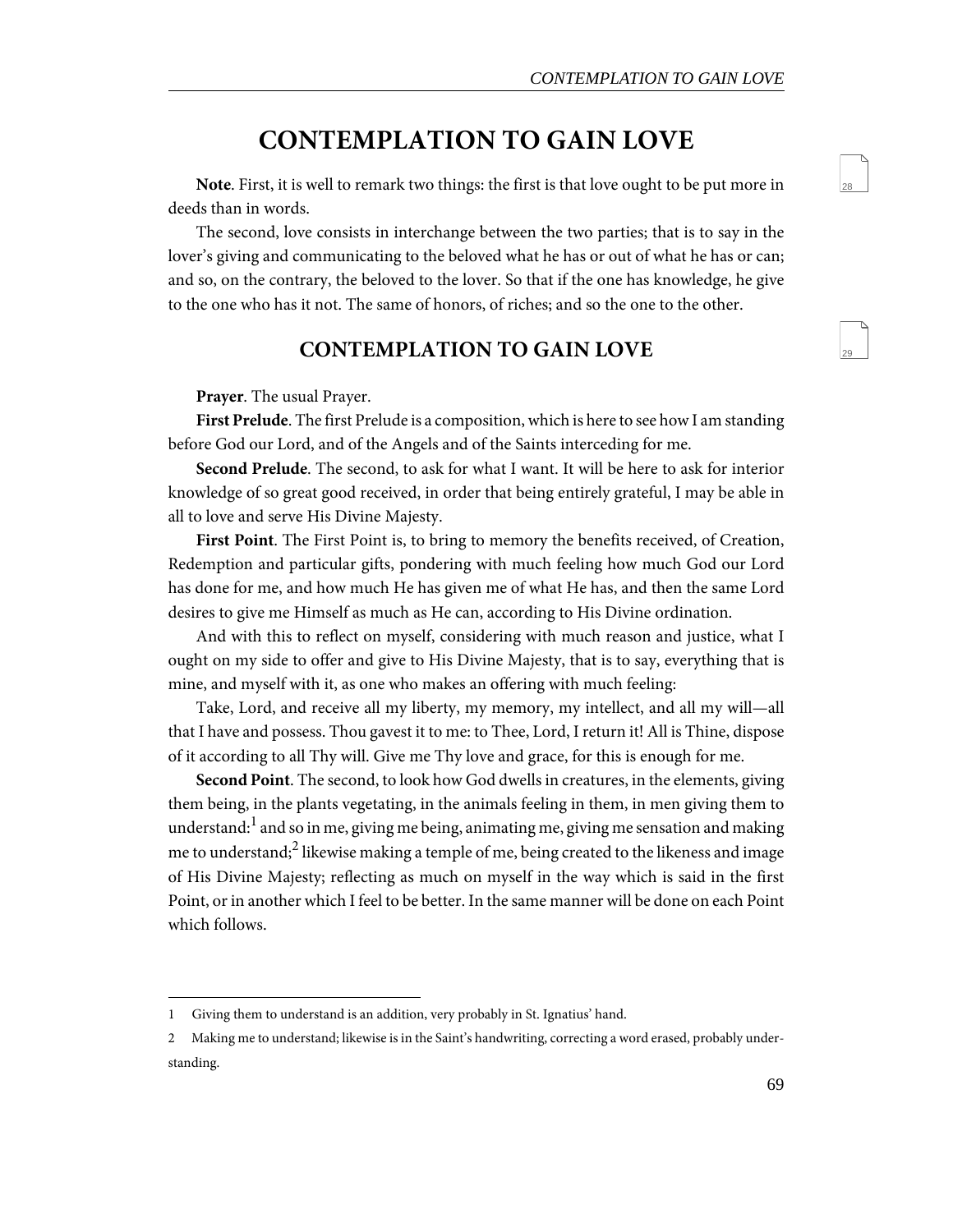**Third Point**. The third, to consider how God works and labors for me in all things created on the face of the earth—that is, behaves like one who labors—as in the heavens, elements, plants, fruits, cattle, etc., giving them being, preserving them, giving them vegetation and sensation, etc.

Then to reflect on myself.

**Fourth** Point. The fourth, to look how all the good things and gifts descend from above, as my poor power from the supreme and infinite power from above; and so justice, goodness, pity, mercy, etc.; as from the sun descend the rays, from the fountain the waters, etc.

Then to finish reflecting on myself, as has been said.

I will end with a Colloquy and an Our Father.

30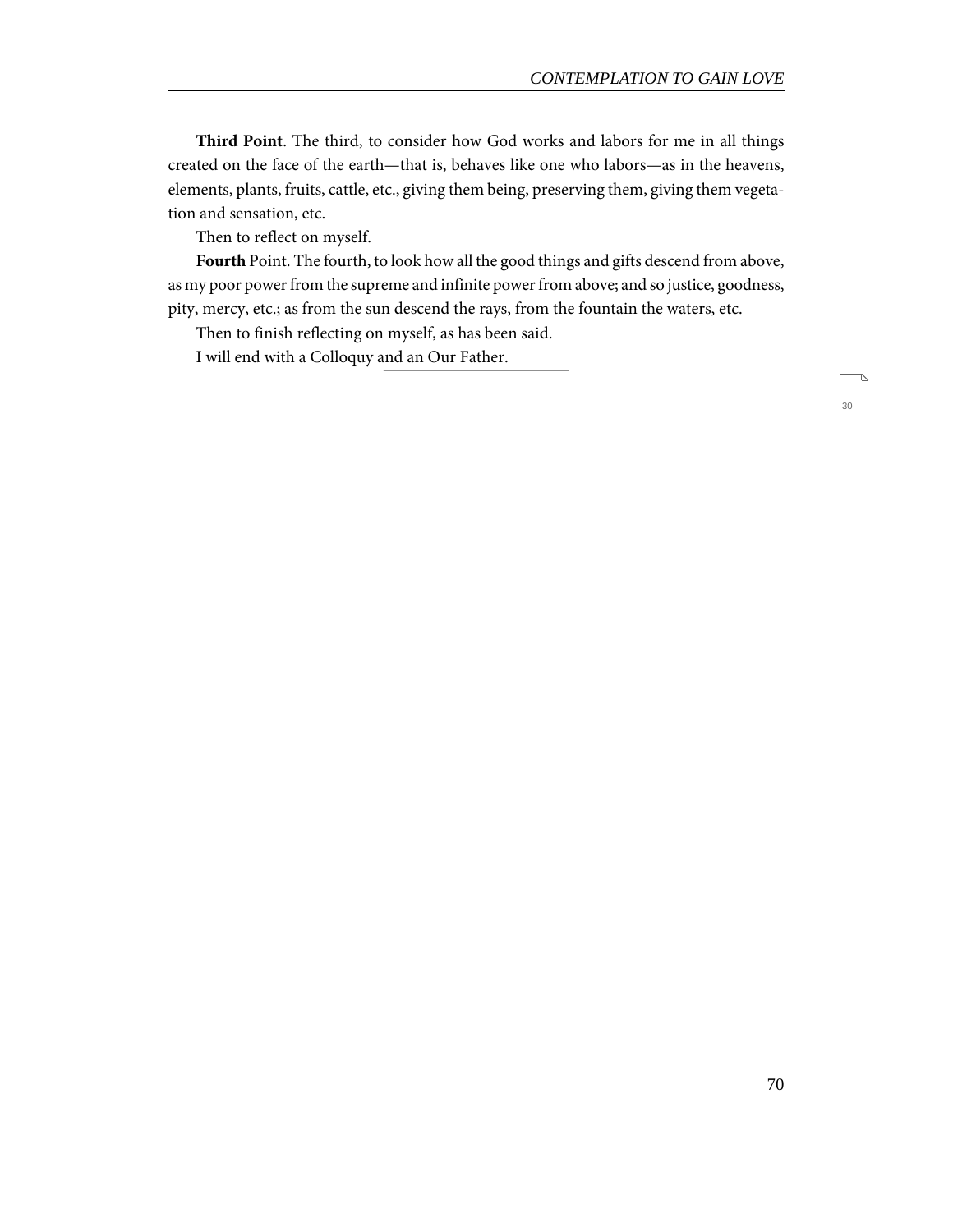# **THREE METHODS OF PRAYER**

**AND FIRST ON THE COMMANDMENTS**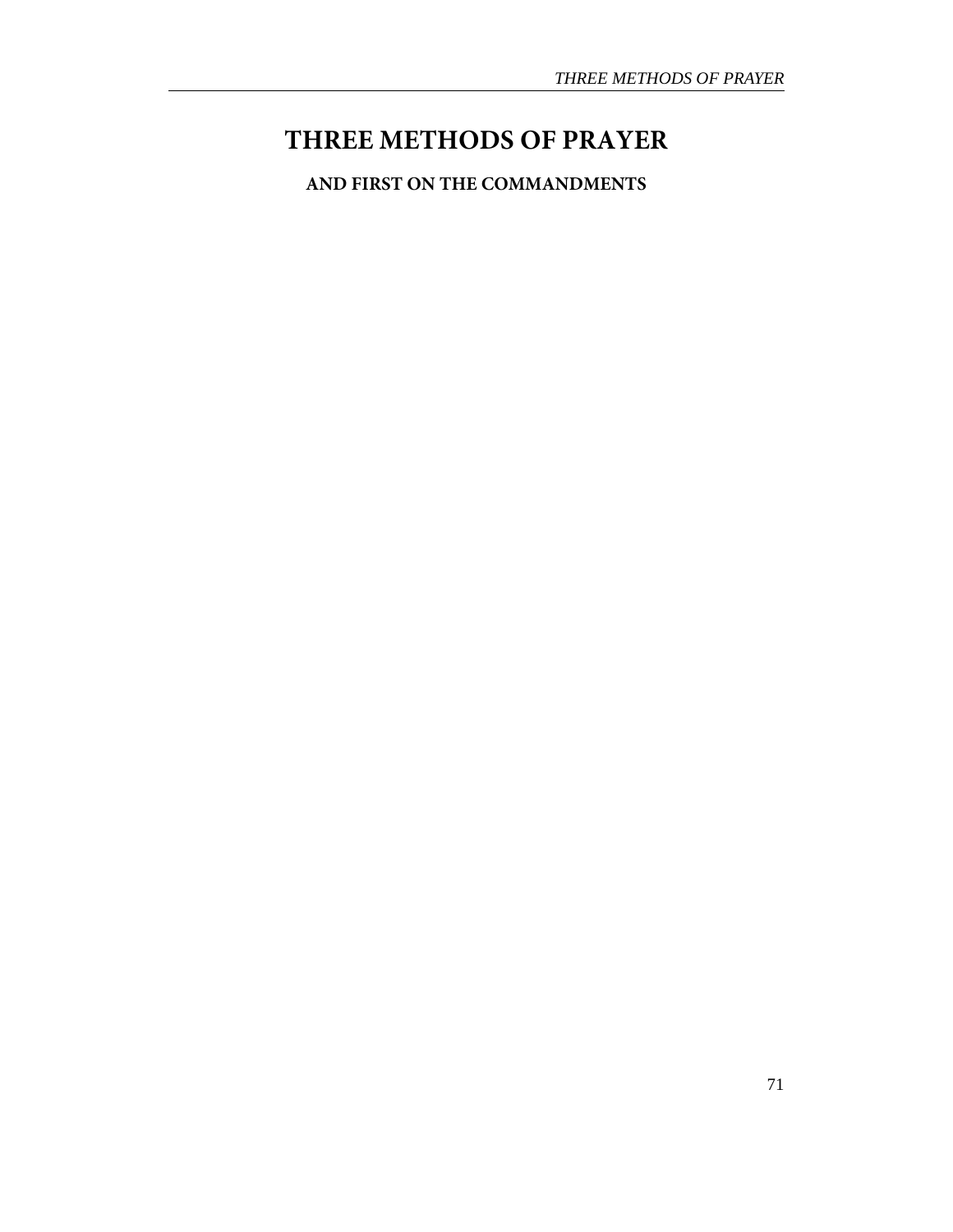## **FIRST METHOD**

The first Method of Prayer is on the Ten Commandments, and on the Seven Deadly Sins, on the Three Powers of the Soul and on the Five Bodily Senses. This method of prayer is meant more to give form, method and exercises, how the soul may prepare itself and benefit in them, and that the prayer may be acceptable, rather than to give any form or way of praying.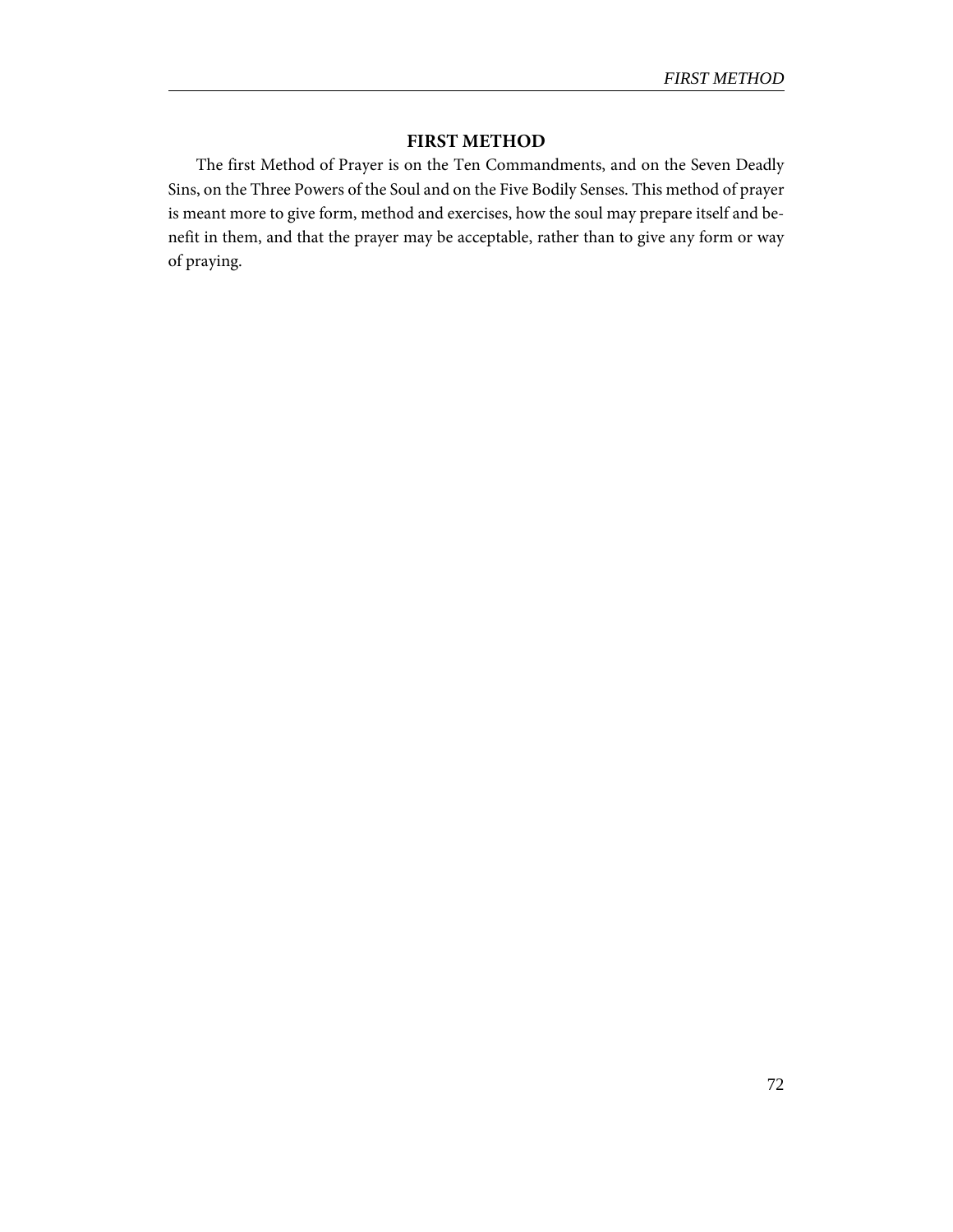#### **I. The Ten Commandments**

First let the equivalent of the second Addition of the Second Week be made; that is, before entering on the prayer, let the spirit rest a little, the person being seated or walking about, as may seem best to him, considering where he is going and to what. And this same addition will be made at the beginning of all Methods of Prayer.

**Prayer**. A Preparatory Prayer, as, for example, to ask grace of God our Lord that I may be able to know in what I have failed as to the Ten Commandments; and likewise to beg grace and help to amend in future, asking for perfect understanding of them, to keep them better and for the greater glory and praise of His Divine Majesty.

For the first Method of Prayer, it is well to consider and think on the First Commandment, how I have kept it and in what I have failed, keeping to the rule of spending the space of time one says the Our Father and the Hail Mary three times; and if in this time I find faults of mine, to ask pardon and forgiveness for them, and say an Our Father. Let this same method be followed on each one of the Ten Commandments.

**First Note**. It is to be noted that when one comes to think on a Commandment on which he finds he has no habit of sinning, it is not necessary for him to delay so much time, but according as one finds in himself that he stumbles more or less on that Commandment so he ought to keep himself more or less on the consideration and examination of it. And the same is to be observed on the Deadly Sins.

**Second Note**. After having finished the discussion already mentioned on all the Commandments, accusing myself on them and asking grace and help to amend hereafter, I am to finish with a Colloquy to God our Lord, according to the subject matter.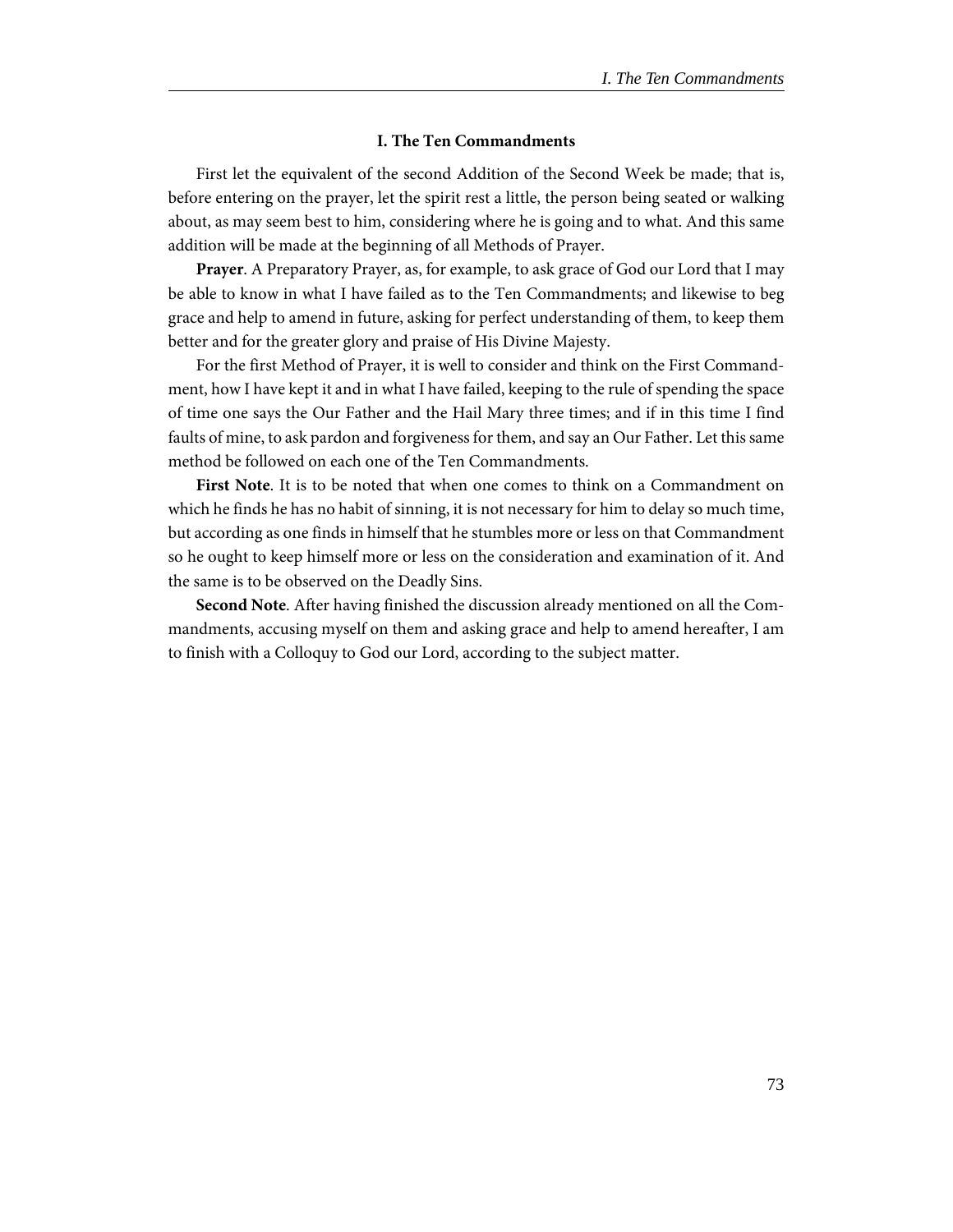#### **II. On Deadly Sins**

About the Seven Deadly Sins, after the Addition, let the Preparatory Prayer be made in the way already mentioned, only with the difference that the matter here is of sins that have to be avoided, and before of Commandments that have to be kept: and likewise let the order and rule already mentioned be kept, and the Colloquy.

In order to know better the faults committed in the Deadly Sins, let their contraries be looked at: and so, to avoid them better, let the person purpose and with holy exercises see to acquiring and keeping the seven virtues contrary to them.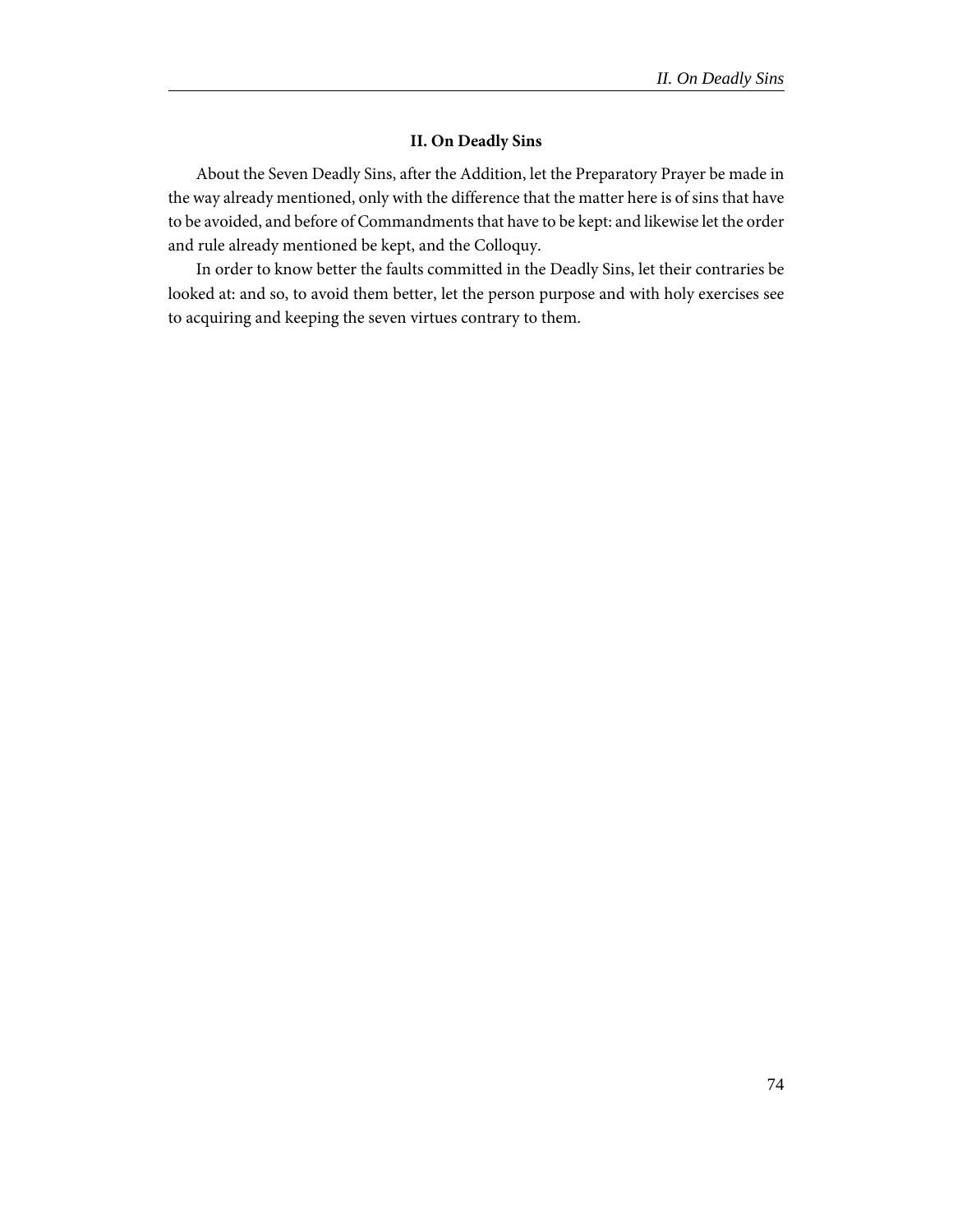#### **III. On the Powers of the Soul**

**Way**. On the three powers of the soul let the same order and rule be kept as on the Commandments, making its Addition, Preparatory Prayer and Colloquy.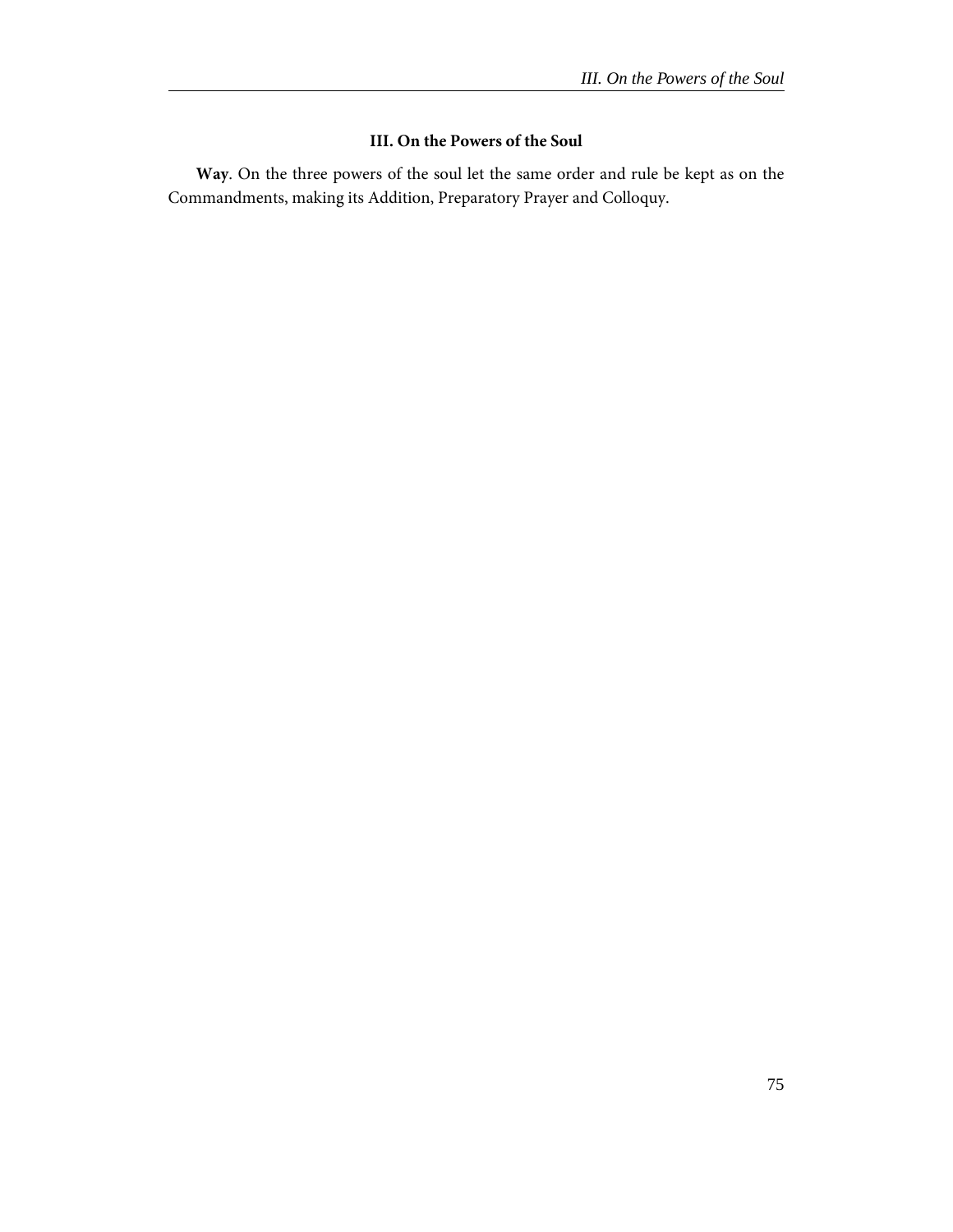#### **IV. On the Bodily Senses**

**Way**. About the five bodily senses the same order always will be kept, but changing their matter.

**Note**. Whoever wants to imitate Christ our Lord in the use of his senses, let him in the Preparatory Prayer recommend himself to His Divine Majesty, and after considering on each sense, say a Hail Mary or an Our Father.

And whoever wants to imitate Our Lady in the use of the senses, let him in the Preparatory Prayer recommend himself to her, that she may get him grace from Her Son and Lord for it; and after considering on each sense, say a Hail Mary.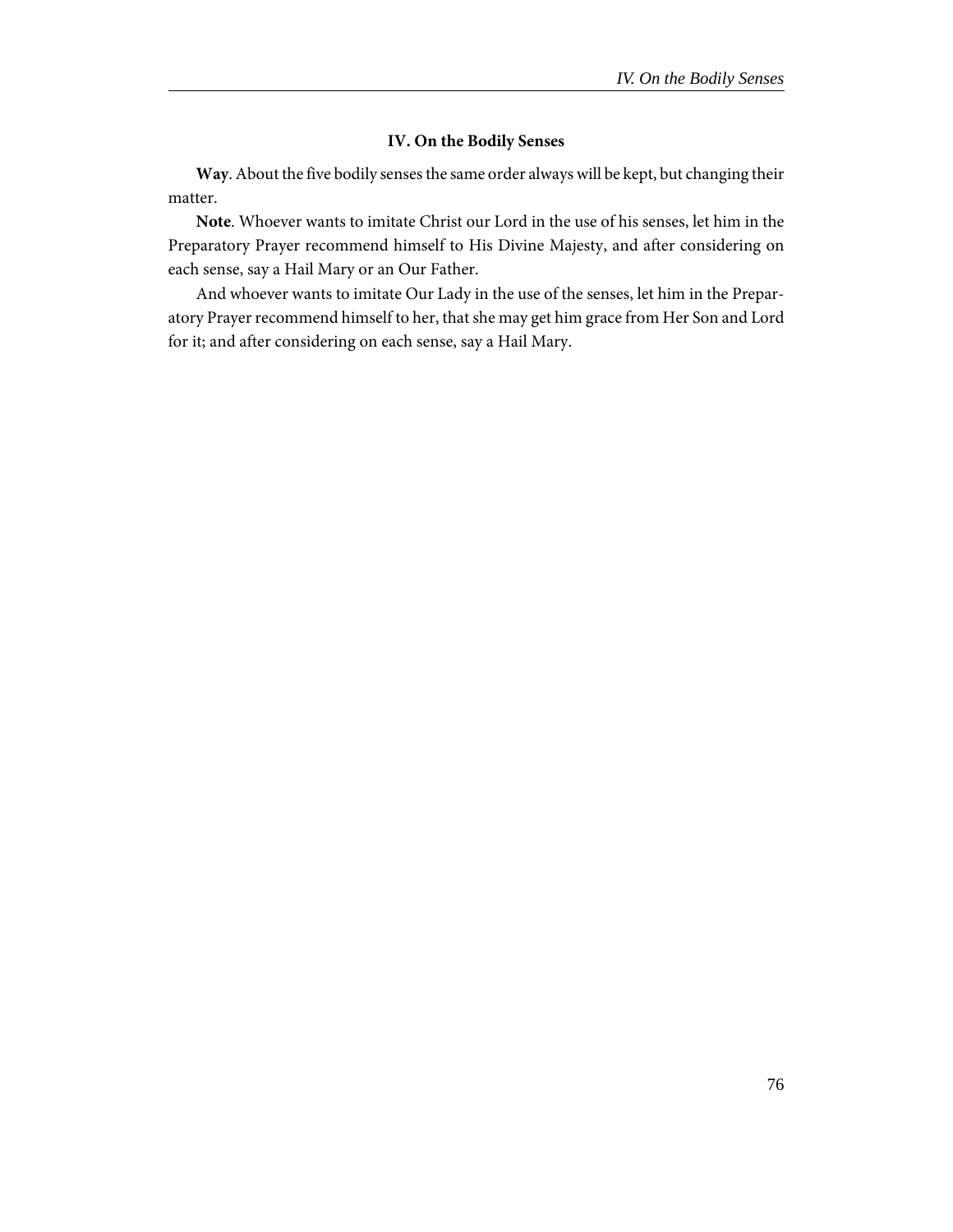#### **SECOND METHOD OF PRAYER**

It is by contemplating the meaning of each word of the Prayer.

**Addition**. The same Addition which was in the First Method of Prayer will be in this second.

**Prayer**. The Preparatory Prayer will be made according to the person to whom the prayer is addressed.

**Second Method of Prayer**. The Second Method of Prayer is that the person, kneeling or seated, according to the greater disposition in which he finds himself and as more devotion accompanies him, keeping the eyes closed or fixed on one place, without going wandering with them, says Father, and is on the consideration of this word as long as he finds meanings, comparisons, relish and consolation in considerations pertaining to such word. And let him do in the same way on each word of the Our Father, or of any other prayer which he wants to say in this way.

**First Rule**. The first Rule is that he will be an hour on the whole Our Father in the manner already mentioned. Which finished, he will say a Hail Mary, Creed, Soul of Christ, and Hail, Holy Queen, vocally or mentally, according to the usual way.

**Second Rule**. The Second Rule is that, should the person who is contemplating the Our Father find in one word, or in two, matter so good to think over, and relish and consolation, let him not care to pass on, although the hour ends on what he finds. The hour finished, he will say the rest of the Our Father in the usual way.

**Third Rule**. The third is that if on one word or two of the Our Father one has lingered for a whole hour, when he will want to come back another day to the prayer, let him say the above-mentioned word, or the two, as he is accustomed; and on the word which immediately follows let him commence to contemplate, according as was said in the second Rule.

**First Note**. It is to be noted that, the Our Father finished, in one or in many days, the same has to be done with the Hail Mary and then with the other prayers, so that for some time one is always exercising himself in one of them.

**Second Note**. The second note is that, the prayer finished, turning, in few words, to the person to whom he has prayed, let him ask for the virtues or graces of which he feels he has most need.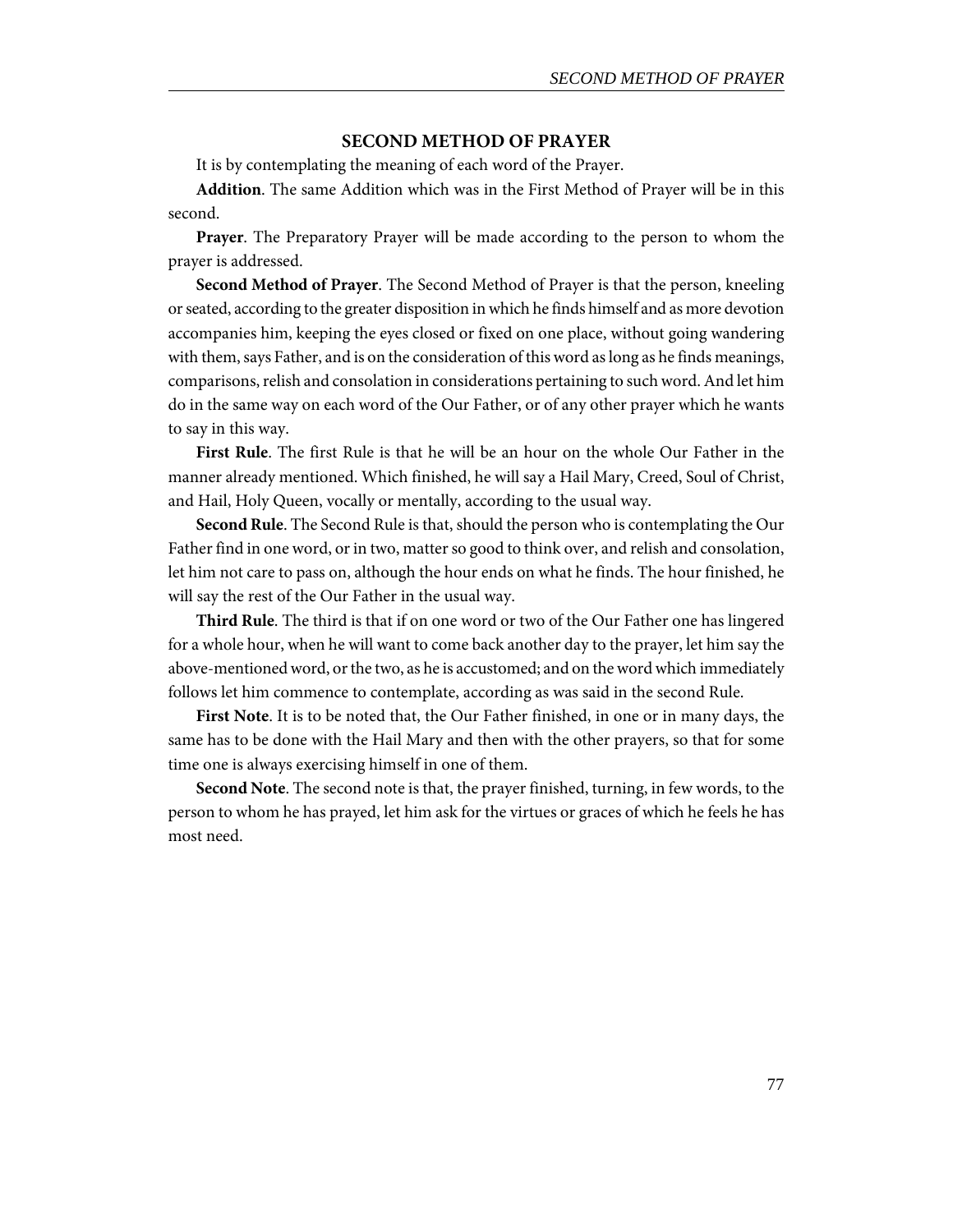#### **THIRD METHOD OF PRAYER**

It will be by rhythm.

**Addition**. The Addition will be the same as in the First and Second Methods of Prayer. **Prayer**. The Preparatory Prayer will be as in the Second Method of Prayer.

**Third Method of Prayer**. The Third Method of Prayer is that with each breath in or out, one has to pray mentally, saying one word of the Our Father, or of another prayer which is being recited: so that only one word be said between one breath and another, and while the time from one breath to another lasts, let attention be given chiefly to the meaning of such word, or to the person to whom he recites it, or to his own baseness, or to the difference from such great height to his own so great lowness. And in the same form and rule he will proceed on the other words of the Our Father; and the other prayers, that is to say, the Hail Mary, the Soul of Christ, the Creed, and the Hail, Holy Queen, he will make as he is accustomed.

**First Rule**. The First Rule is, on the other day, or at another hour, that he wants to pray, let him say the Hail Mary in rhythm, and the other prayers as he is accustomed; and so on, going through the others.

**Second Rule**. The second is that whoever wants to dwell more on the prayer by rhythm, can say all the above-mentioned prayers or part of them, keeping the same order of the breath by rhythm, as has been explained.

31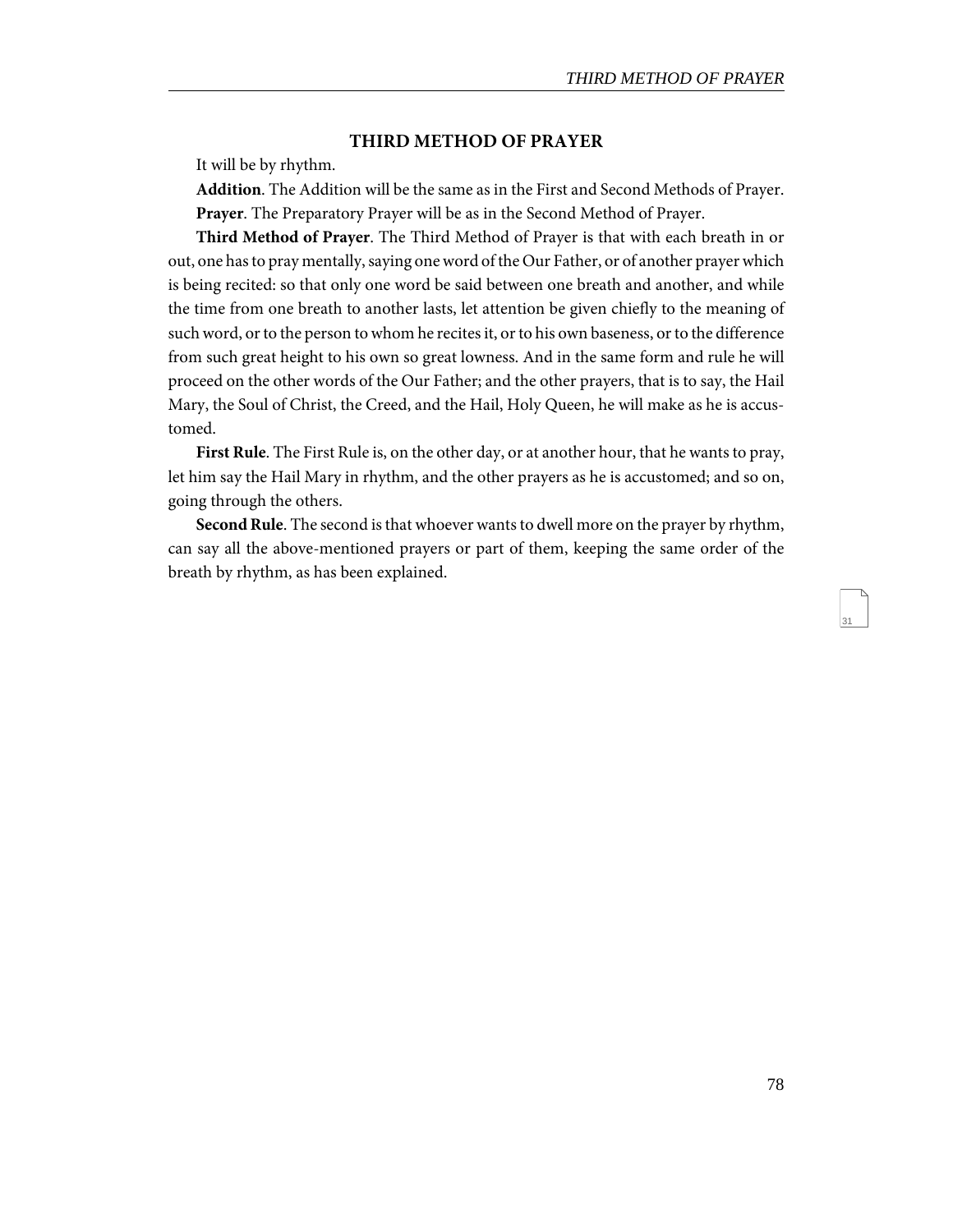# **THE MYSTERIES OF THE LIFE OF CHRIST OUR LORD**

Note. It is to be noted in all the following Mysteries, that all the words which are inclosed in parentheses $^{\rm l}$  are from the Gospel itself and not those which are outside.

And in each Mystery, for the most part, three Points will be found to meditate and contemplate on with greater ease.

<sup>1</sup> For the parentheses of the Mss. quotation marks have been substituted.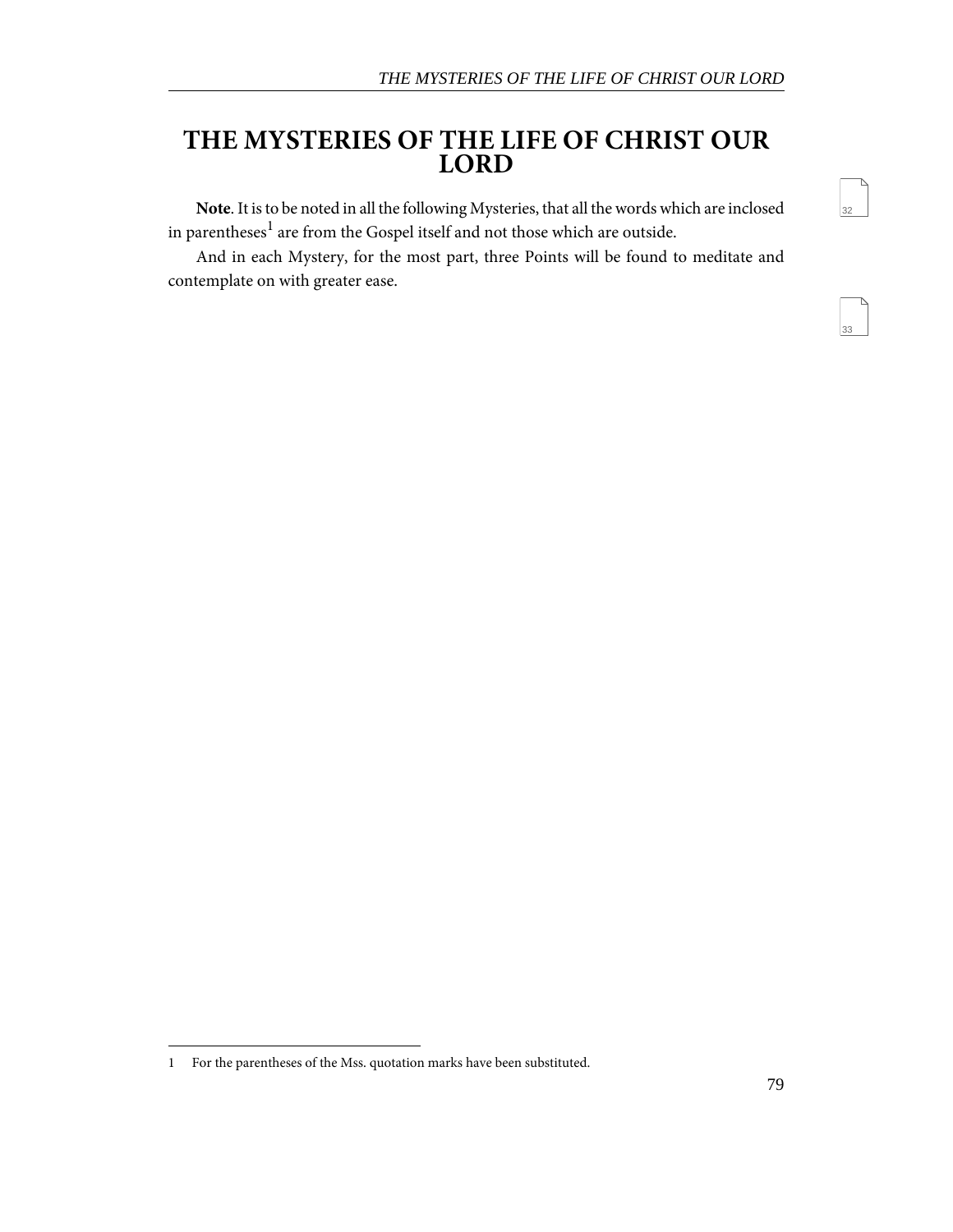#### **OF THE ANNUNCIATION OF OUR LADY**

St. Luke writes in the first Chapter [26-39].

**First Point**. The first Point is that the Angel St. Gabriel, saluting Our Lady, announced to her the Conception of Christ our Lord. "The Angel entering where Mary was, saluted her saying: 'Hail full of grace. Thou shalt conceive in thy womb and shalt bring forth a son.'"

**Second Point**. The second, the Angel confirms what he said to Our Lady, telling of the conception of St. John Baptist, saying to her: "'And behold thy cousin Elizabeth hath conceived a son in her old age.'"

**Third Point**. The third, Our Lady answered the Angel: "'Behold the handmaid of the Lord: be it done to me according to thy word!'"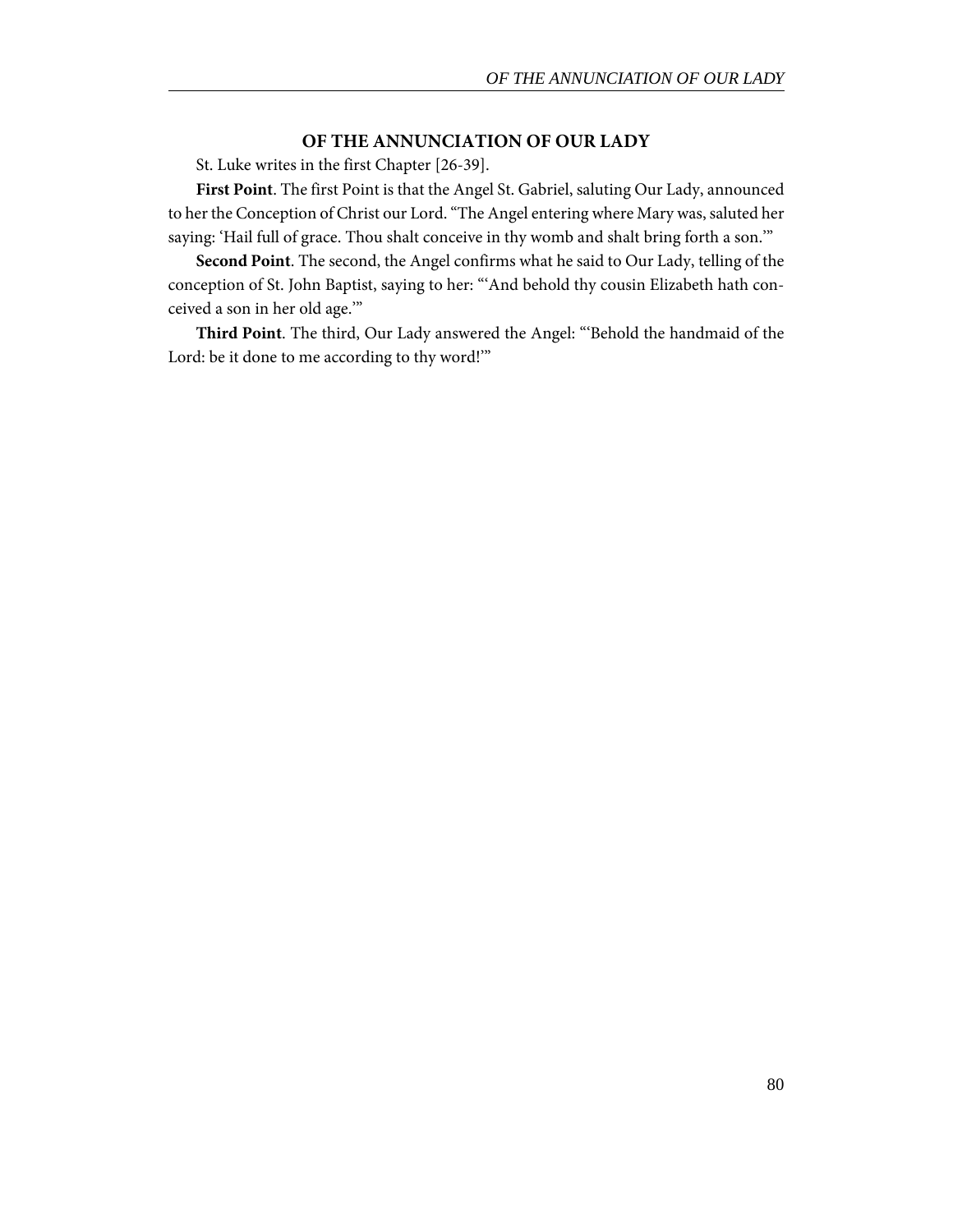#### **OF THE VISITATION OF OUR LADY TO ELIZABETH**

St. Luke speaks in the first Chapter [39-57].

**First Point**. First: As Our Lady visited Elizabeth, St. John Baptist, being in his mother's womb, felt the visitation which Our Lady made. "And when Elizabeth heard the salutation of Our Lady, the infant leaped in her womb. And Elizabeth, full of the Holy Ghost, cried out with a loud voice, and said: 'Blessed be thou among women and blessed be the fruit of thy womb!'"

**Second Point**. Second: Our Lady sings the canticle, saying: "'My soul doth magnify the Lord!'"

**Third Point**. Third: "Mary abode with Elizabeth about three months: and then she returned to her house."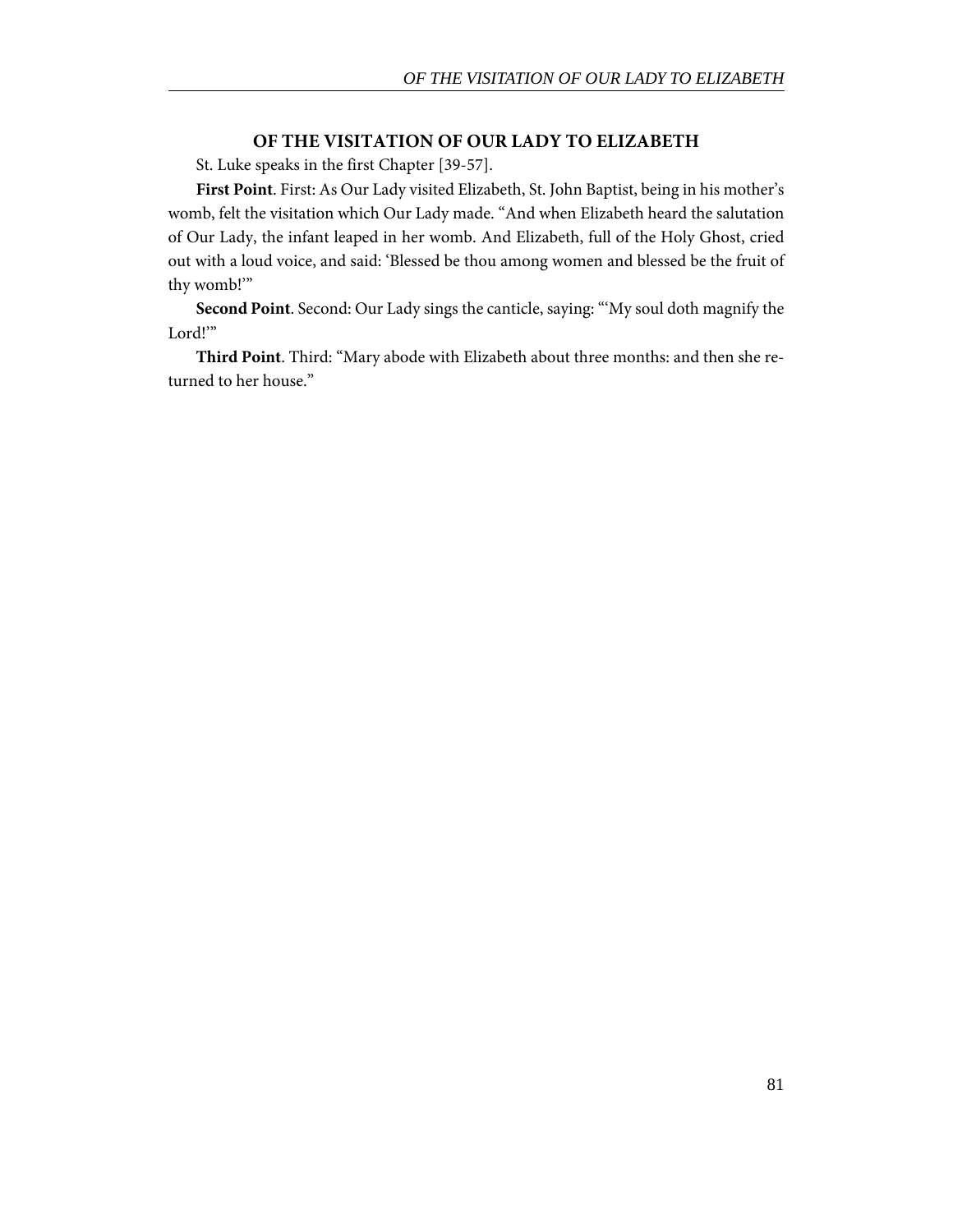#### **OF THE BIRTH OF CHRIST OUR LORD**

St. Luke speaks in the second Chapter [1-15].

**First Point**. First: Our Lady and her husband Joseph go from Nazareth to Bethlehem. "Joseph went up from Galilee to Bethlehem, to acknowledge subjection to Caesar, with Mary his spouse and wife, already with child."

**Second Point**. Second: "She brought forth her first-born Son and wrapped Him up with swaddling clothes and laid Him in the manger."

**Third Point**. Third: "There came a multitude of the heavenly army, which said: 'Glory be to God in the heavens.'"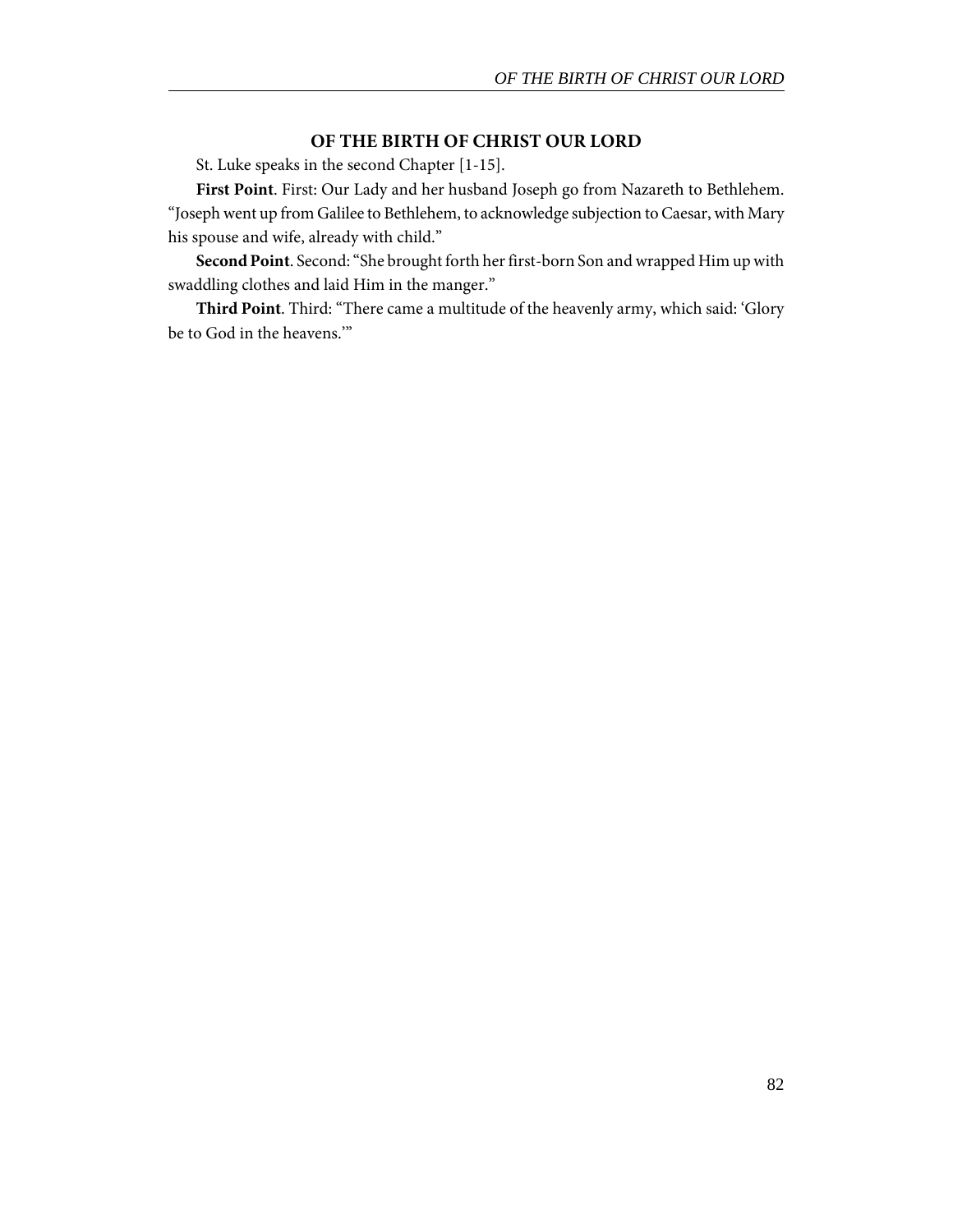#### **OF THE SHEPHERDS**

St. Luke writes in the second Chapter [8-21].

**First Point**. First: The birth of Christ our Lord is manifested to the Shepherds by the Angel. "'I manifest to you great Joy, for this day is born the Saviour of the world."'

**Second Point**. Second: The Shepherds go to Bethlehem. "They came with haste and they found Mary and Joseph, and the infant put in the manger."

**Third Point**. Third: "The Shepherds returned glorifying and praising the Lord."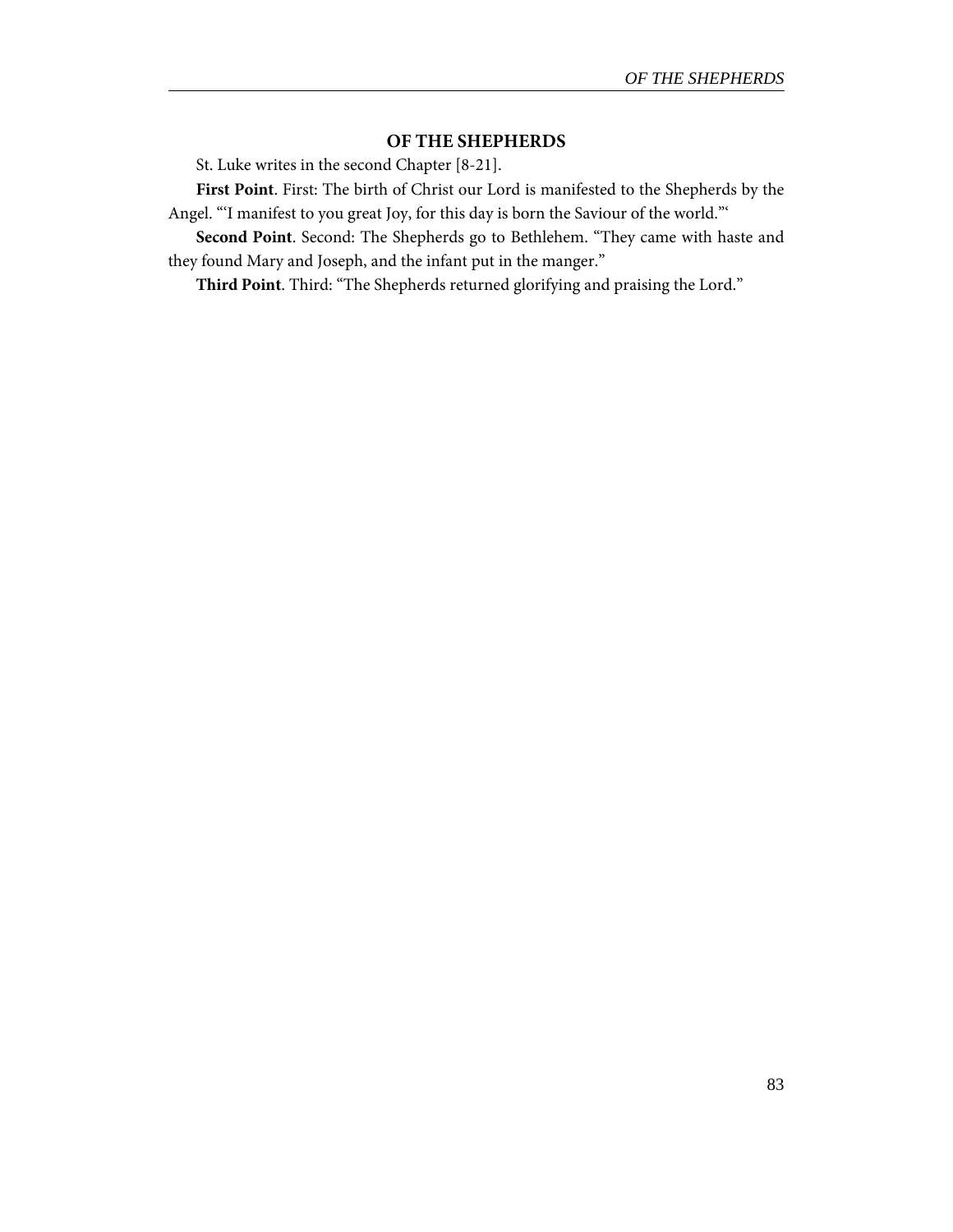#### **OF THE CIRCUMCISION**

St. Luke writes in the second Chapter [21].

**First Point**. First: They circumcised the Child Jesus.

**Second Point**. Second: "His Name was called Jesus, which was called by the Angel, before He was conceived in the womb."

**Third Point**. Third: They gave back the Child to His Mother, who had compassion for the Blood which came from her Son.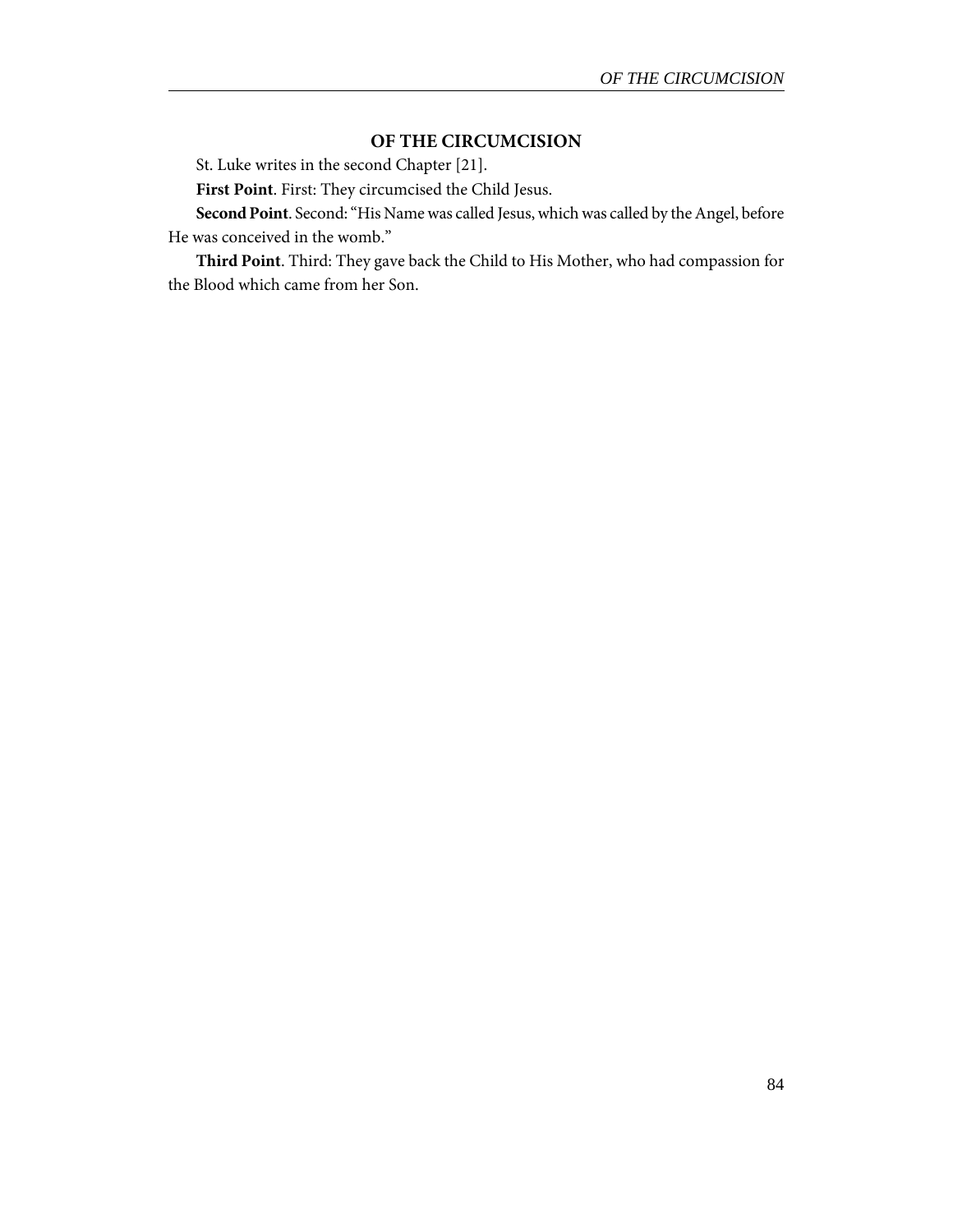#### **OF THE THREE MAGI KINGS**

St. Matthew writes in the second Chapter [1-13].

**First Point**. First: The three Magi Kings, guiding themselves by the star, came to adore Jesus, saying: "'We have seen His star in the East and are come to adore Him.'"

**Second Point**. Second: They adored Him and offered gifts to Him. "Falling down on the earth, they adored Him, and they offered Him gifts, gold, frankincense and myrrh."

**Third Point**. Third: "They received answer while sleeping that they should not return to Herod, and went back by another way to their country."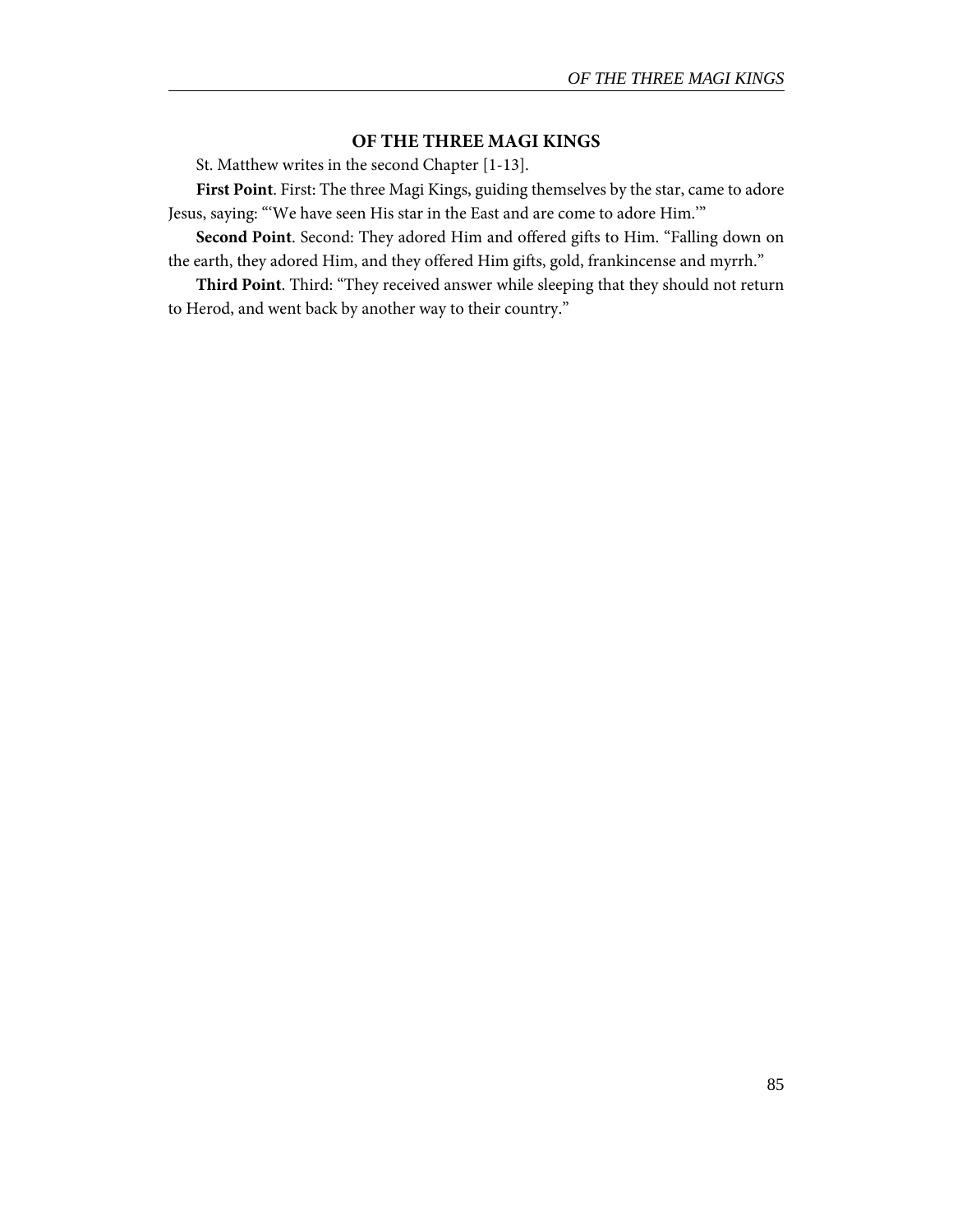# **OF THE PURIFICATION OF OUR LADY AND PRESENTATION OF THE CHILD JESUS**

St. Luke writes, Chapter 2 [23-39].

**First Point**. First: They bring the Child Jesus to the Temple, that He may be presented to the Lord as first-born; and they offer for Him "a pair of turtle doves or two young pigeons."

**Second Point**. Second: Simeon coming to the Temple "took Him into his arms" saying: "'Now Thou dost dismiss Thy servant, O Lord, in peace!'"

**Third Point**. Third: Anna "coming afterwards confessed to the Lord, and spoke of Him to all that were hoping for the redemption of Israel."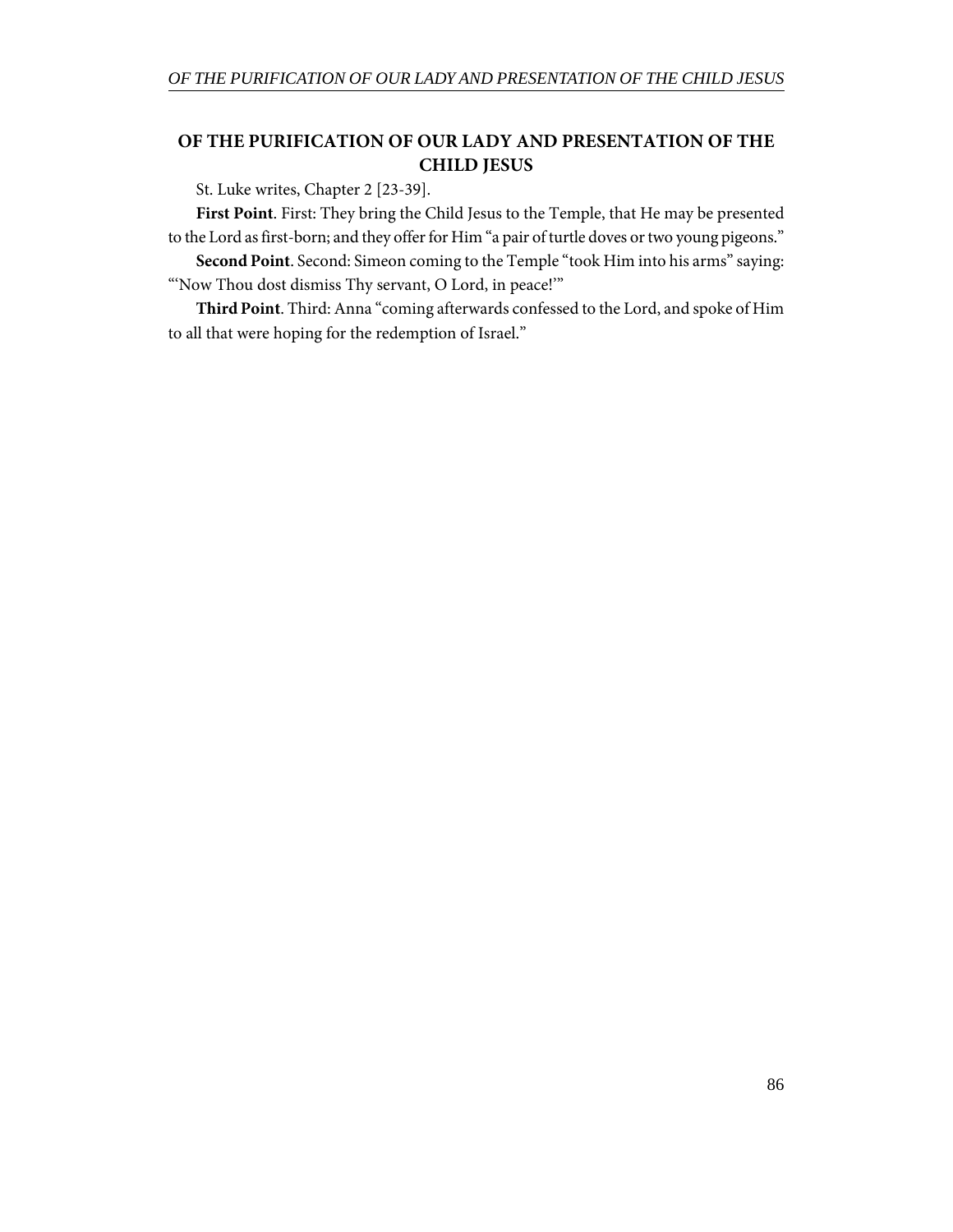#### **OF THE FLIGHT TO EGYPT**

St. Matthew writes in the second Chapter [13-16].

**First Point**. First: Herod wanted to kill the Child Jesus, and so killed the Innocents, and before their death the Angel warned Joseph to fly into Egypt: "'Arise and take the Child and His Mother, and fly to Egypt.'"

**Second Point**. Second: He departed for Egypt. "Who arising by night departed to Egypt." **Third Point**. Third: He was there until the death of Herod.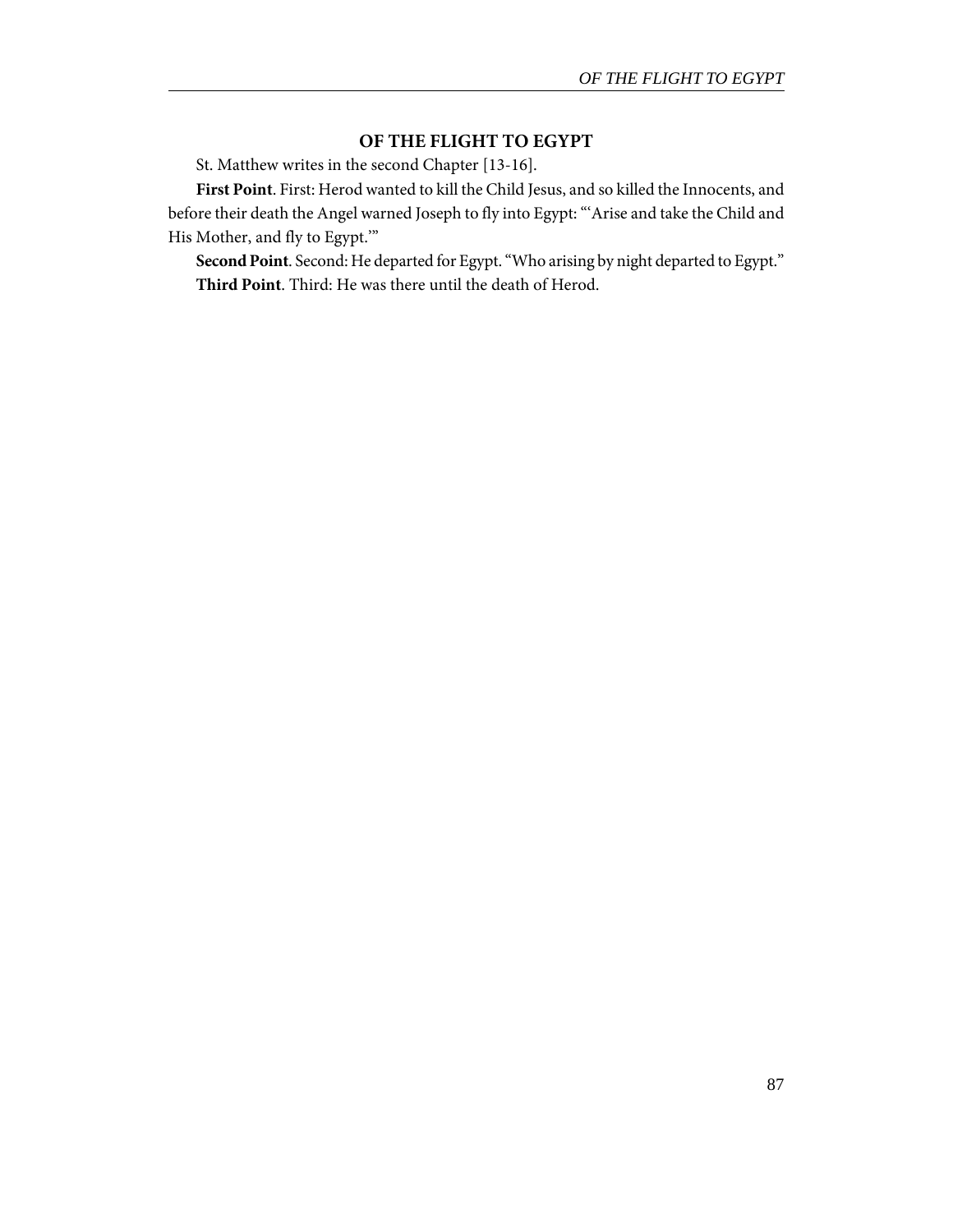#### **OF HOW CHRIST OUR LORD RETURNED FROM EGYPT**

St. Matthew writes in the second Chapter [19-23].

**First Point**. First: The Angel warns Joseph to return to Israel. "'Arise and take the Child and His Mother and go to the land of Israel.'"

**Second Point**. Second: Rising, he came to the land of Israel.

**Third Point**. Third: Because Archelaus, son of Herod, was reigning in Judea, he withdrew into Nazareth.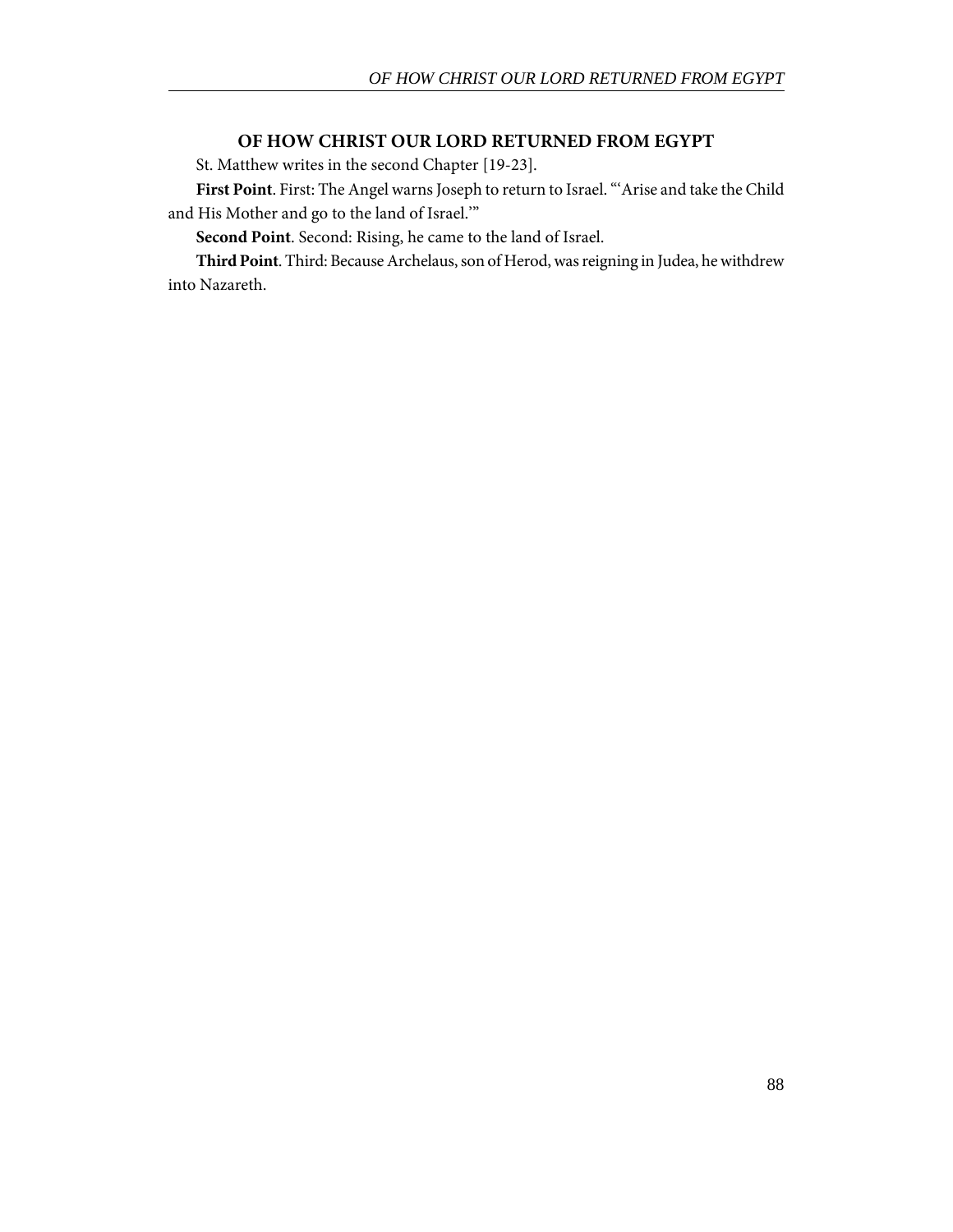#### **OF THE LIFE OF CHRIST OUR LORD FROM TWELVE TO THIRTY YEARS**

St. Luke writes in the second Chapter [51, 52].

**First Point**. First: He was obedient to His parents: "He advanced in wisdom, age and grace."

**Second Point**. Second: It appears that<sup>2</sup> He exercised the trade of carpenter, as St. Mark shows he means $^3$  in the sixth chapter. "'Perhaps this is that carpenter? '"

<sup>2</sup> It appears that is in the Saint's handwriting, inserted before He exercised.

<sup>3</sup> Shows he means is in the Saint's hand, correcting says.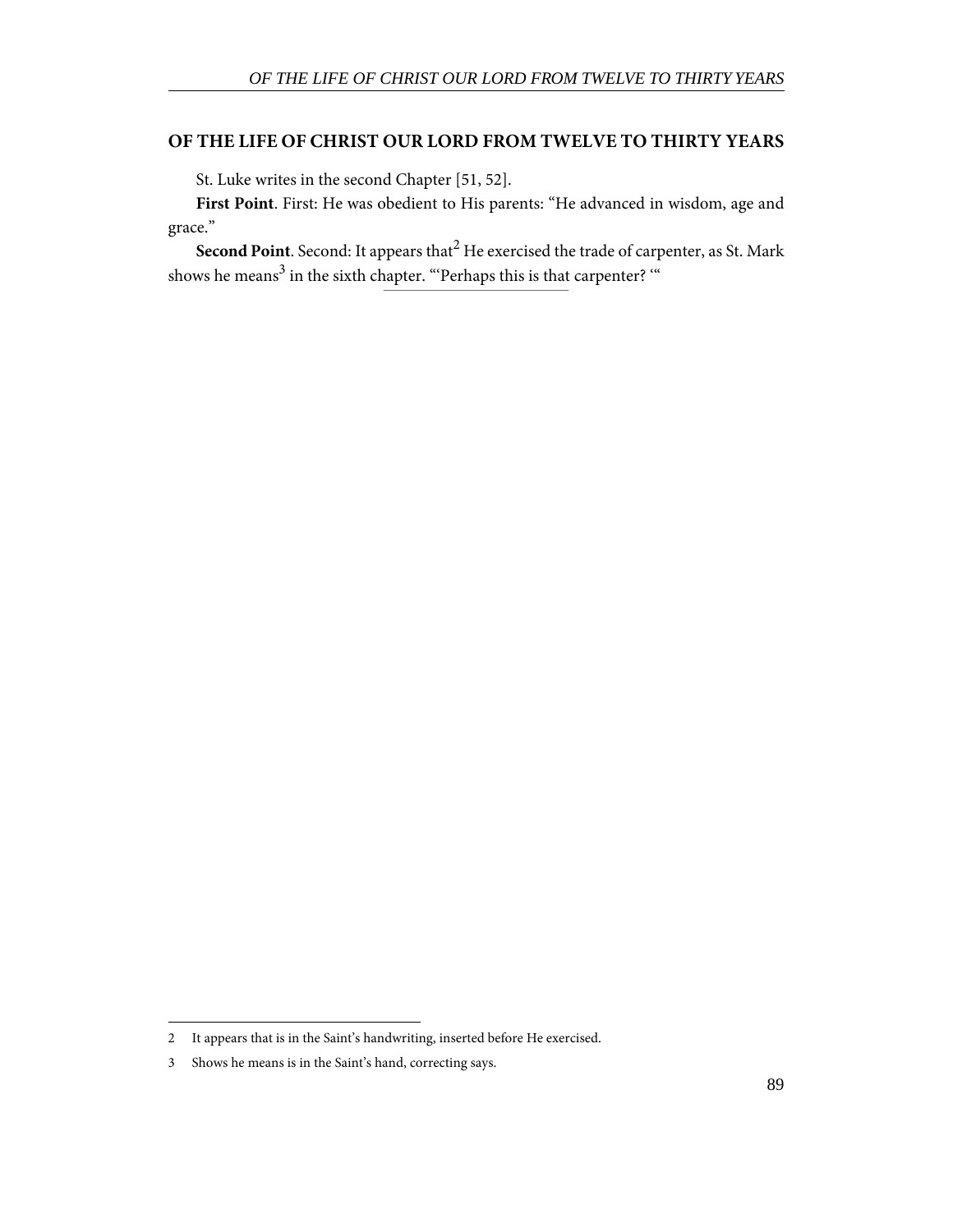#### **OF THE COMING OF CHRIST TO THE TEMPLE**

#### **WHEN HE WAS OF THE AGE OF**

# **TWELVE YEARS**

St. Luke writes in the second Chapter [42-51].

**First Point**. First: Christ our Lord, of the age of twelve years, went up from Nazareth to Jerusalem.

**Second Point**. Second: Christ our Lord remained in Jerusalem, and His parents did not know it.

**Third Point**. Third: The three days passed, they found Him disputing in the Temple, and seated in the midst of the doctors, and His parents asking Him where He had been, He answered: "'Did you not know that it behooves Me to be in the things which are My Father's?'"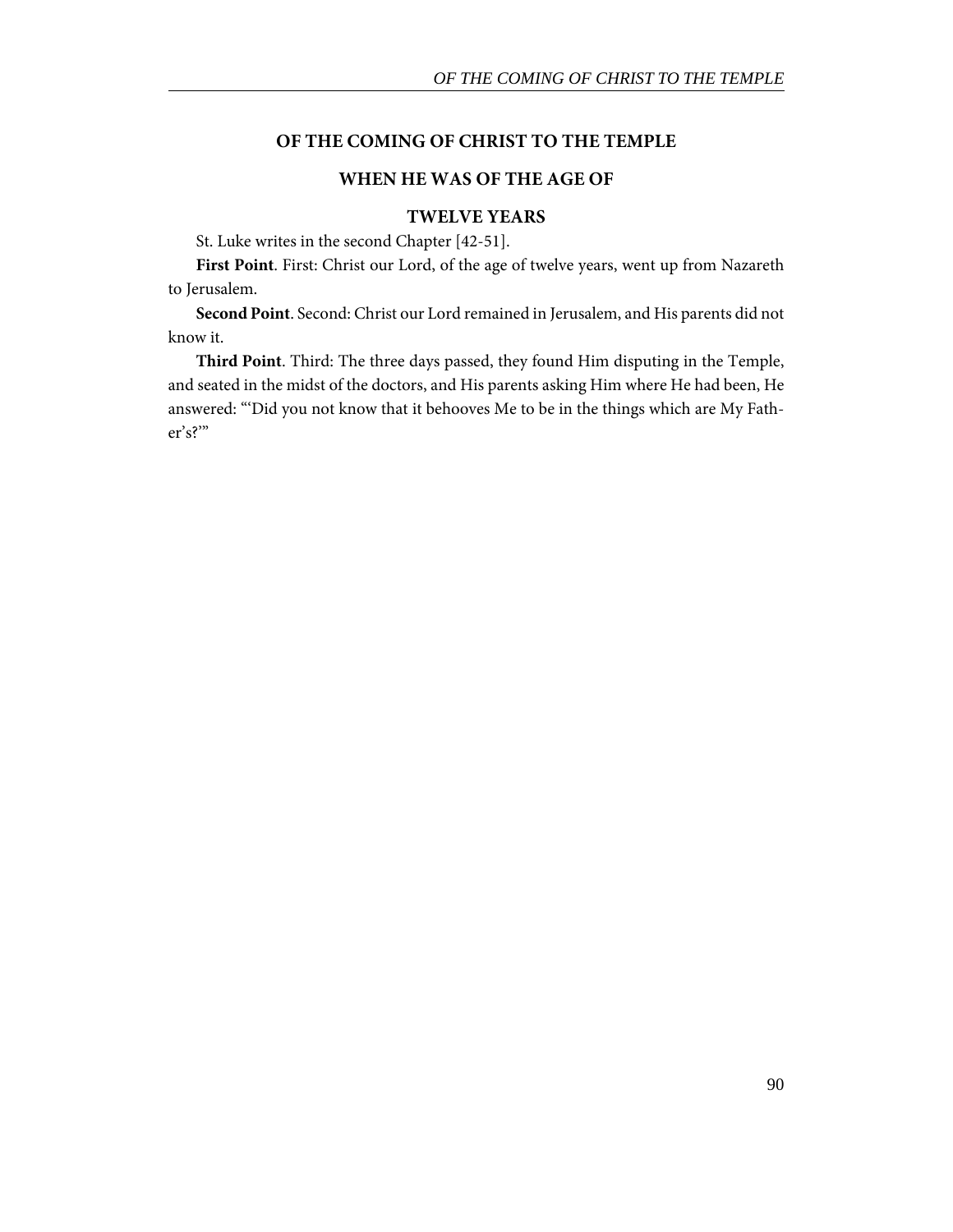#### **OF HOW CHRIST WAS BAPTIZED**

St. Matthew writes in the third Chapter [13-17].

**First Point**. First: Christ our Lord, after having taken leave of His Blessed Mother, came from Nazareth to the River Jordan, where St. John Baptist was.

**Second Point**. Second: St. John baptized Christ our Lord, and wanting to excuse himself, thinking himself unworthy of baptizing Him, Christ said to him: "Do this for the present, for so it is necessary that we fulfill all justice.'"

**Third Point.** Third: "The Holy Spirit came and the voice of the Father from heaven affirming: 'This is My beloved Son, in Whom I am well pleased.'"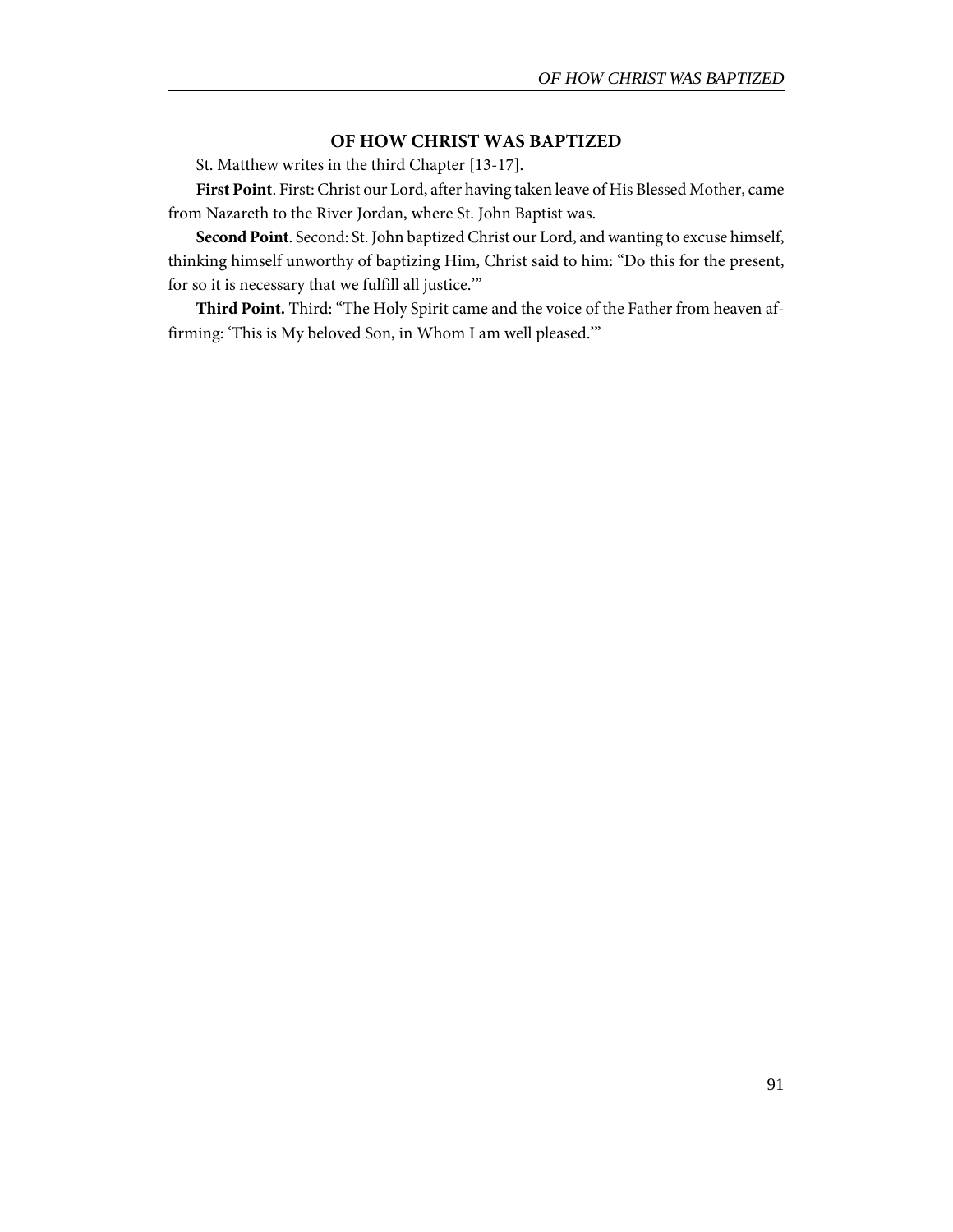#### **OF HOW CHRIST WAS TEMPTED**

St. Luke writes in the fourth Chapter [1-14] and St. Matthew fourth Chapter [1-12].

**First Point.** First: After being baptized, He went to the Desert, where He fasted forty days and forty nights.

**Second Point.** Second: He was tempted by the enemy three times. "The tempter coming to Him said to Him: 'If Thou be the Son of God, say that these stones be turned into bread.' 'Cast Thyself down from here.' 'If prostrate on the earth Thou wilt adore me, I will give Thee all this which Thou seest.'"

**Third Point.** Third: "The Angels came and ministered to Him."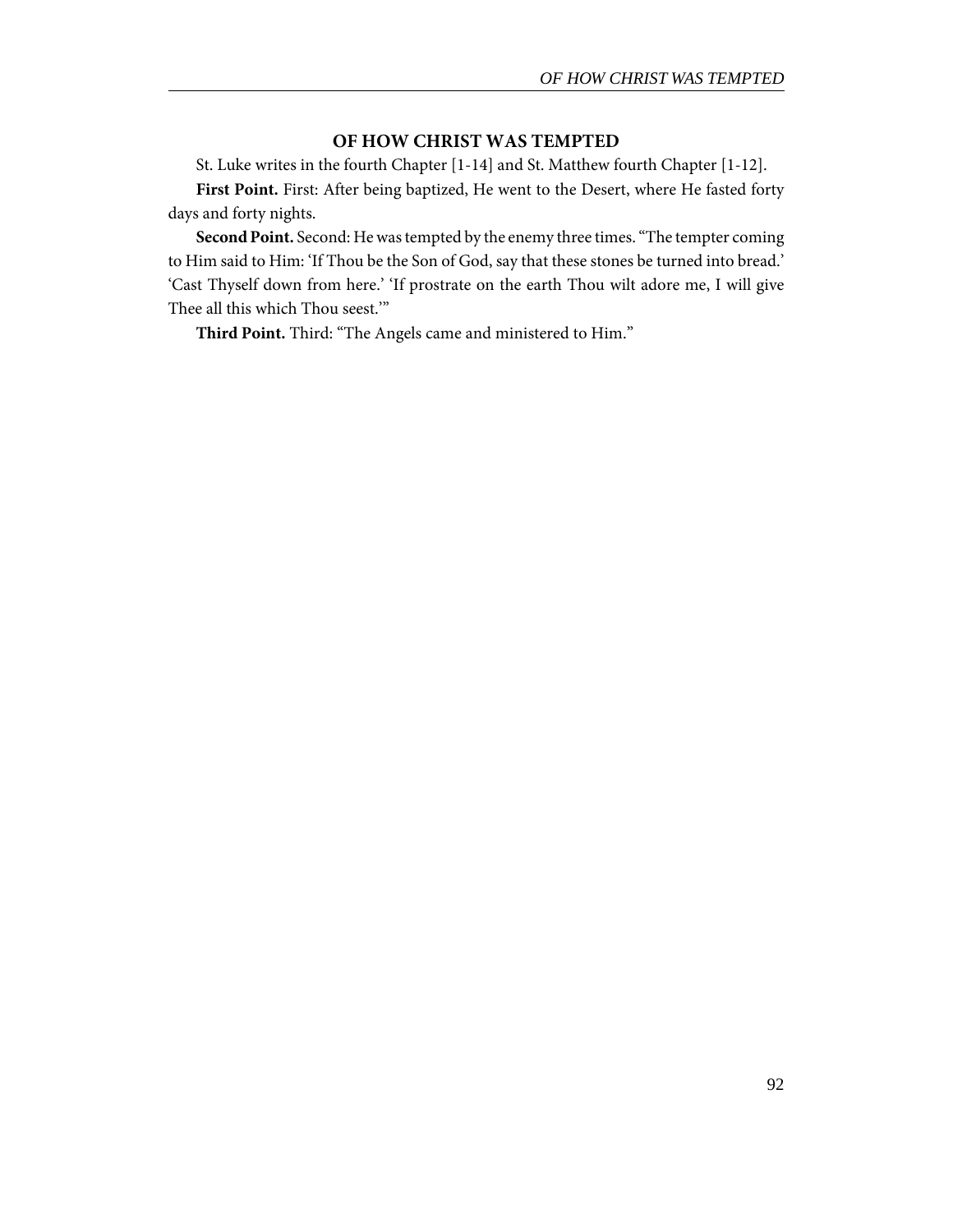#### **OF THE CALL OF THE APOSTLES**

**First Point.** First: it seems that $^4$  St. Peter and St. Andrew were called three times: first, to some knowledge; this is clear from St. John in the first Chapter: secondly, to follow Christ in some way with the purpose of returning to possess what they had left, as St. Luke says in the fifth Chapter: thirdly, to follow Christ our Lord forever, as St. Matthew says in the fourth Chapter and St. Mark in the first.

**Second Point.** Second: He called Philip, as is in the first Chapter of St. John, and Matthew as Matthew himself says in the ninth Chapter.

**Third Point.** Third: He called the other Apostles, of whose special call the Gospel does not make mention.

And three other things also would be to be considered:

The first, how the Apostles were of uneducated and low condition;

The second, the dignity to which they were so sweetly called;

The third, the gifts and graces by which they were raised above all the Fathers of the New and Old Testaments.

<sup>4</sup> It seems that is added in the hand of St. Ignatius.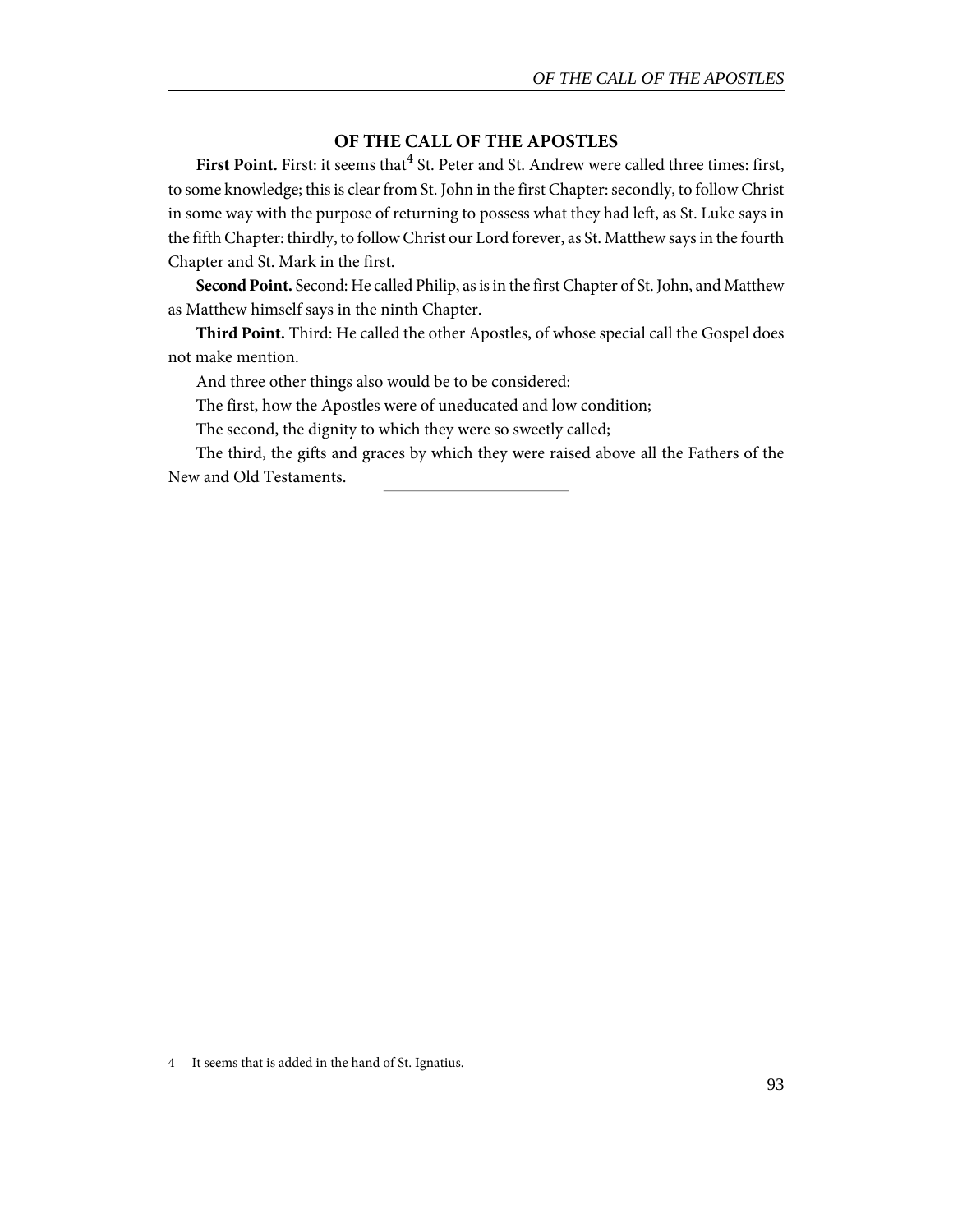# **OF THE FIRST MIRACLE**

#### **PERFORMED AT THE MARRIAGE OF CANA, GALILEE**

St. John writes Chapter 2 [1-12].

**First Point.** First: Christ our Lord was invited with His Disciples to the marriage. **Second Point.** Second: The Mother tells her Son of the failure of the wine, saying: "'They

have no wine,'"and bade the servants: "'Whatsoever He shall say to you, do ye.'"

**Third Point.** Third: "He changed the water into wine and manifested His glory, and His Disciples believed in Him."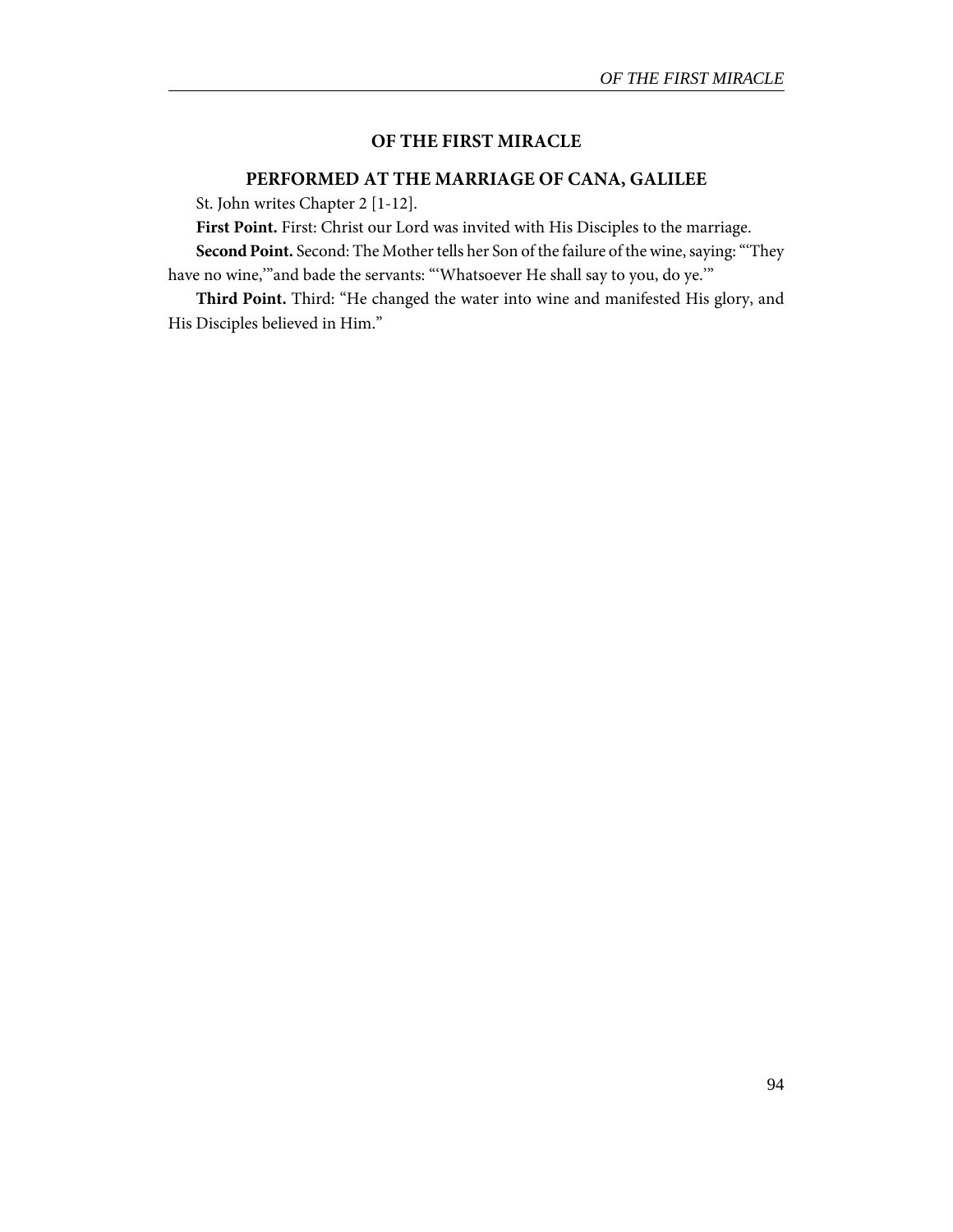# **OF HOW CHRIST CAST OUT OF THE TEMPLE**

#### **THOSE WHO WERE SELLING**

St. John writes Chapter 2 [13-18].

First Point. First: With a whip made of cords, He cast out of the Temple all those who were selling.

**Second Point.** Second: He turned over the tables and money of the rich bankers who were in the Temple.

**Third Point.** Third: To the poor who sold doves, He mildly said: "'Take these things from here, and make not My house a house of traffic.'"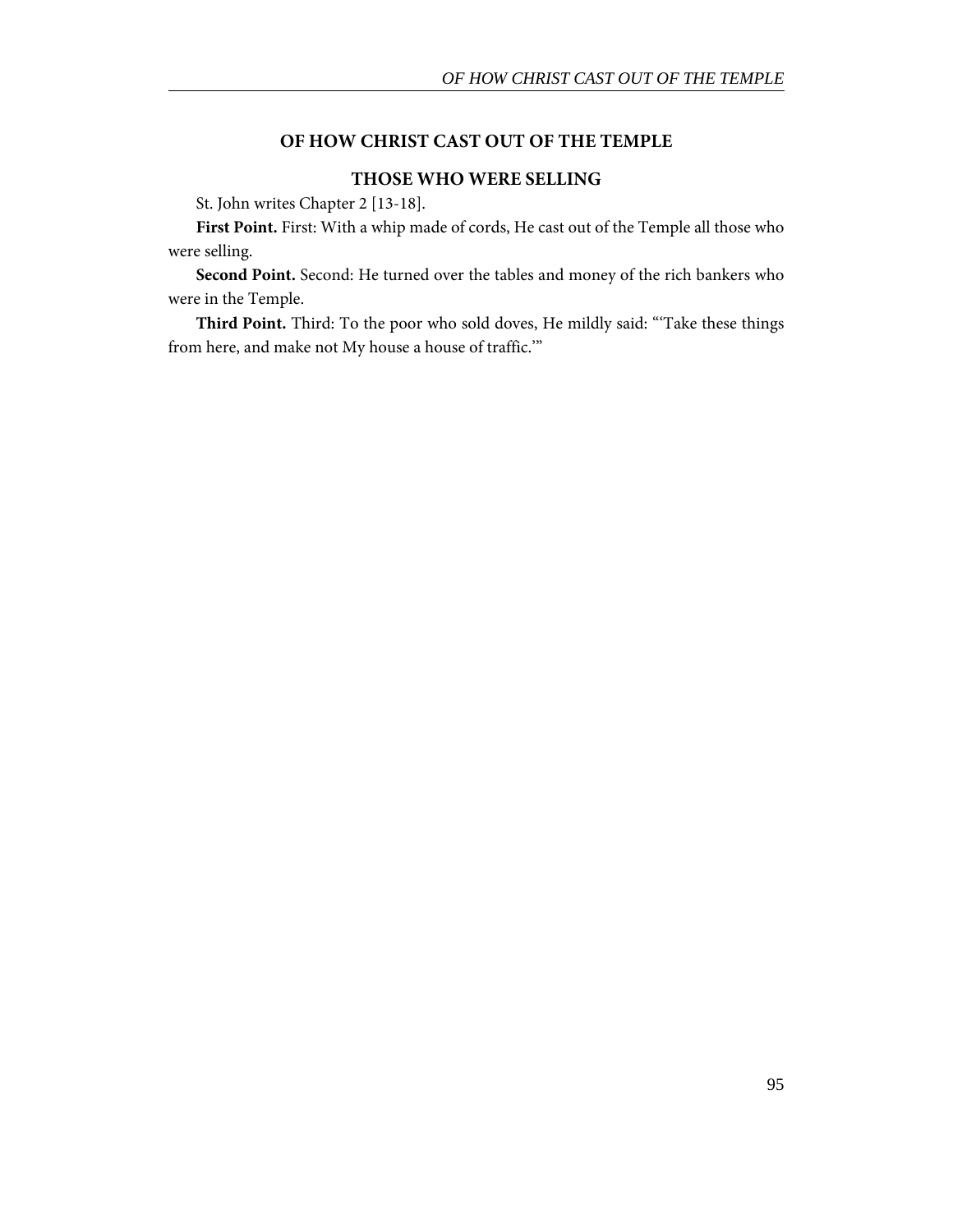#### **OF THE SERMON WHICH CHRIST MADE ON THE MOUNT**

St. Matthew writes in the fifth Chapter [1-48].

**First Point.** First: To His beloved Disciples He speaks apart about the Eight Beatitudes: "'Blessed the poor of spirit, the meek, the merciful, those who weep, those who suffer hunger and thirst for justice, the clean of heart, the peaceful, and those who suffer persecution.'"

**Second Point.** Second: He exhorts them to use their talents well: "'So let your light shine before men, that they may see your good works and glorify your Father Who is in the heavens.'"

**Third Point.** Third: He shows Himself not a transgressor, but a perfector of the law; explaining the precept of not killing, not committing fornication, not being guilty of perjury, and of loving enemies. "'I say to you that you love your enemies and do good to them that hate you.'"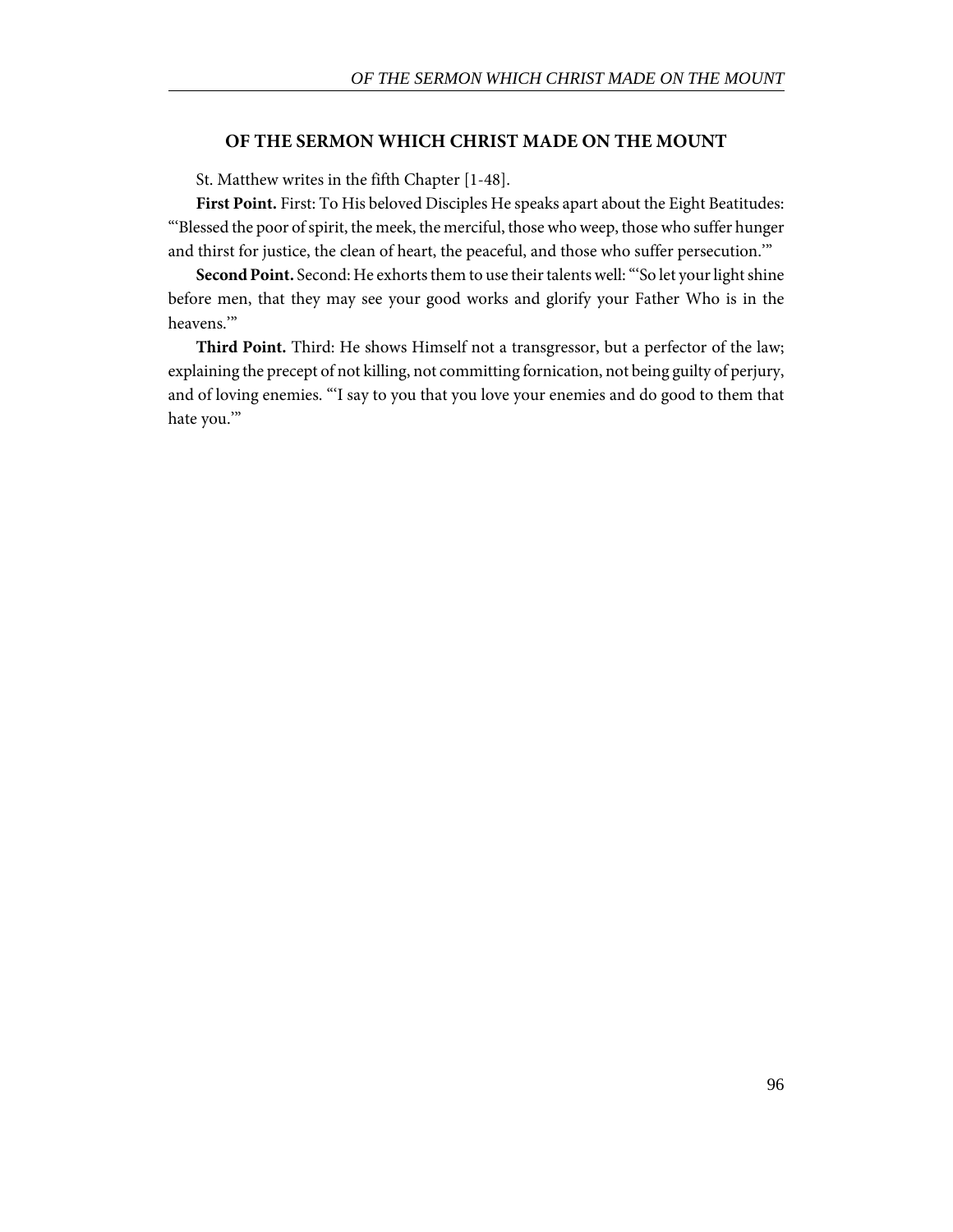#### **OF HOW CHRIST OUR LORD MADE THE TEMPEST OF THE SEA BE CALM**

St. Matthew writes Chapter 8 [23-28].

**First Point.** First: Christ our Lord being asleep at sea, a great tempest<sup>5</sup> arose.

**Second Point.** Second: His Disciples, frightened, awakened Him. Whom He reprehends for the little faith which they had, saying to them: "'What do you fear, ye of little faith!'"

**Third Point.** Third: He commanded the winds and the sea to cease: and, so ceasing, the sea became calm: at which the men wondered, saying: "'Who is this whom the wind and the sea obey?'"

<sup>5</sup> Great tempest is in St. Ignatius' hand, correcting some word erased.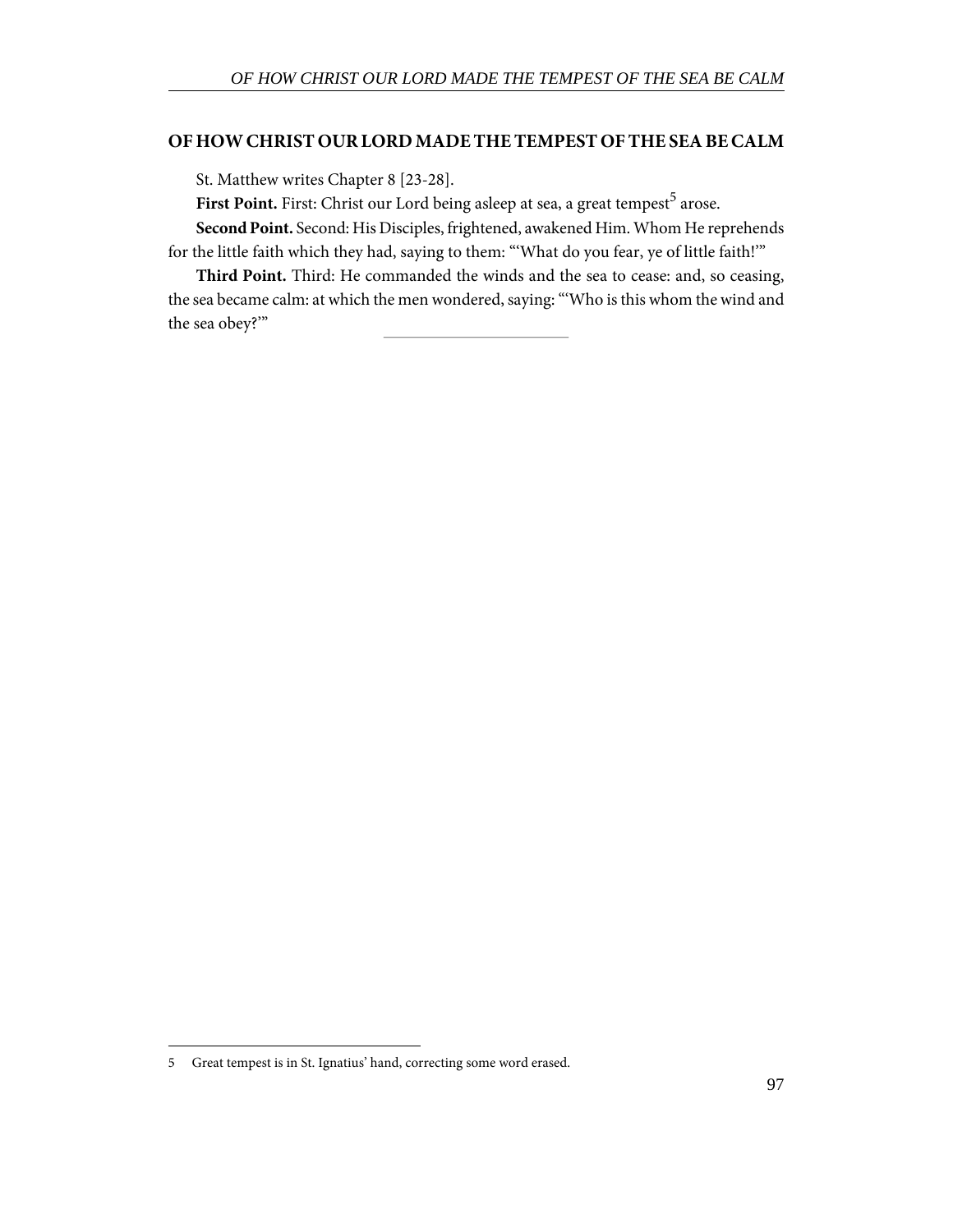#### **OF HOW CHRIST WALKED ON THE SEA**

St. Matthew writes Chapter 14 [22-34].

**First Point.** First: Christ our Lord being on the mountain, made His Disciples go to the little boat. And having dismissed the multitude, He commenced to pray alone.

**Second Point.** Second: The little boat was beaten by the waves. To which Christ came walking on the water; and the Disciples thought it was an apparition.

**Third Point.** Third: Christ saying to them: "'It is I, fear not,'" St. Peter, by His command, came to Him walking on the water. Doubting, he commenced to sink, but Christ our Lord freed him and reprehended him for his little faith, and then, as He entered into the little boat, the wind ceased.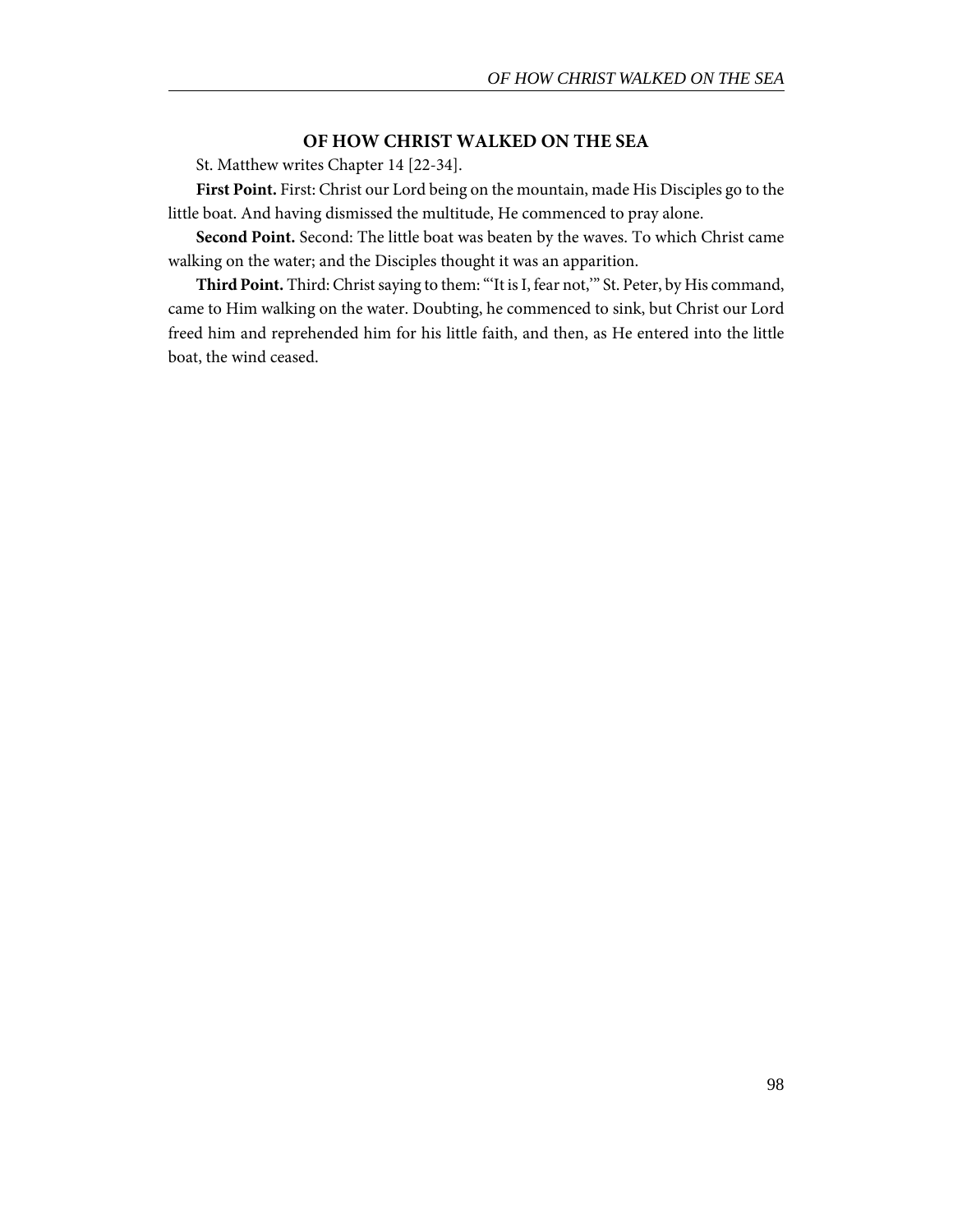#### **OF HOW THE APOSTLES WERE SENT TO PREACH**

St. Matthew writes in the tenth Chapter

**First Point.** First: Christ called His beloved Disciples and gave them power to cast out the demons from human bodies and to cure all the diseases.

**Second Point.** Second: He teaches them of prudence and patience: "'Behold, I send you as sheep in the midst of wolves. Be ye therefore wise as serpents and simple as doves.'"

**Third Point.** Third: He gives them the way to go. "'Do not want to possess gold nor silver: what you have freely received, freely give.'" And He gave them matter to preach. "'Going you shall preach, saying: 'The Kingdom of Heaven has approached.'"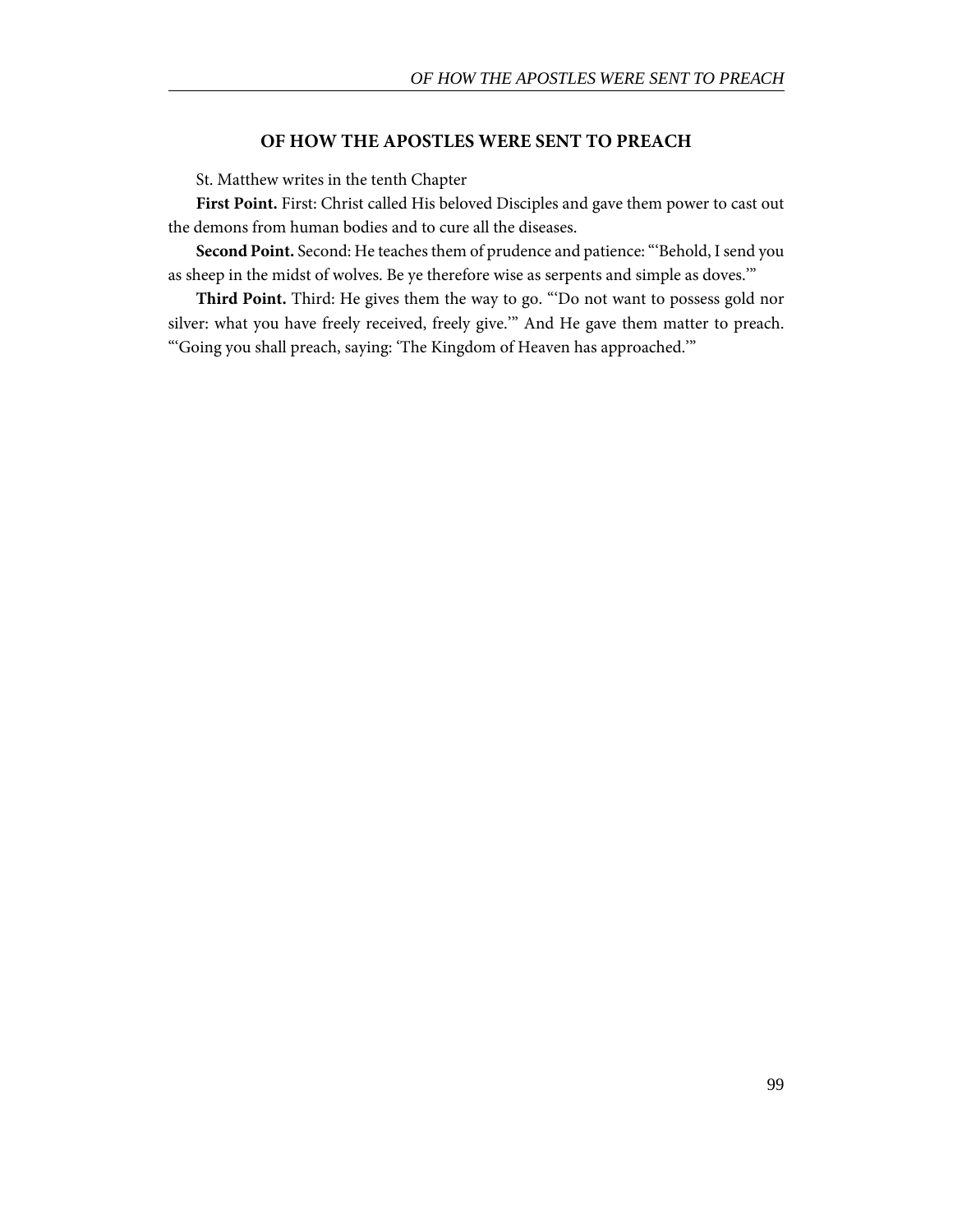# **OF THE CONVERSION OF MAGDALEN**

St. Luke writes in the seventh Chapter [36-50].

**First Point.** First: Magdalen enters where Christ our Lord is seated at the table in the house of the Pharisee. She bore a vase of alabaster full of ointment.

**Second Point.** Second: Standing behind the Lord near His feet, she commenced to wash them with tears and dried them with the hairs of her head, and kissed His feet and anointed them with ointment.

**Third Point.** Third: When the Pharisee accused Magdalen, Christ speaks in her defence, saying: "'Many sins are forgiven her because she loves much.' And He said to the woman: 'Thy faith hath made thee safe: go in peace.'"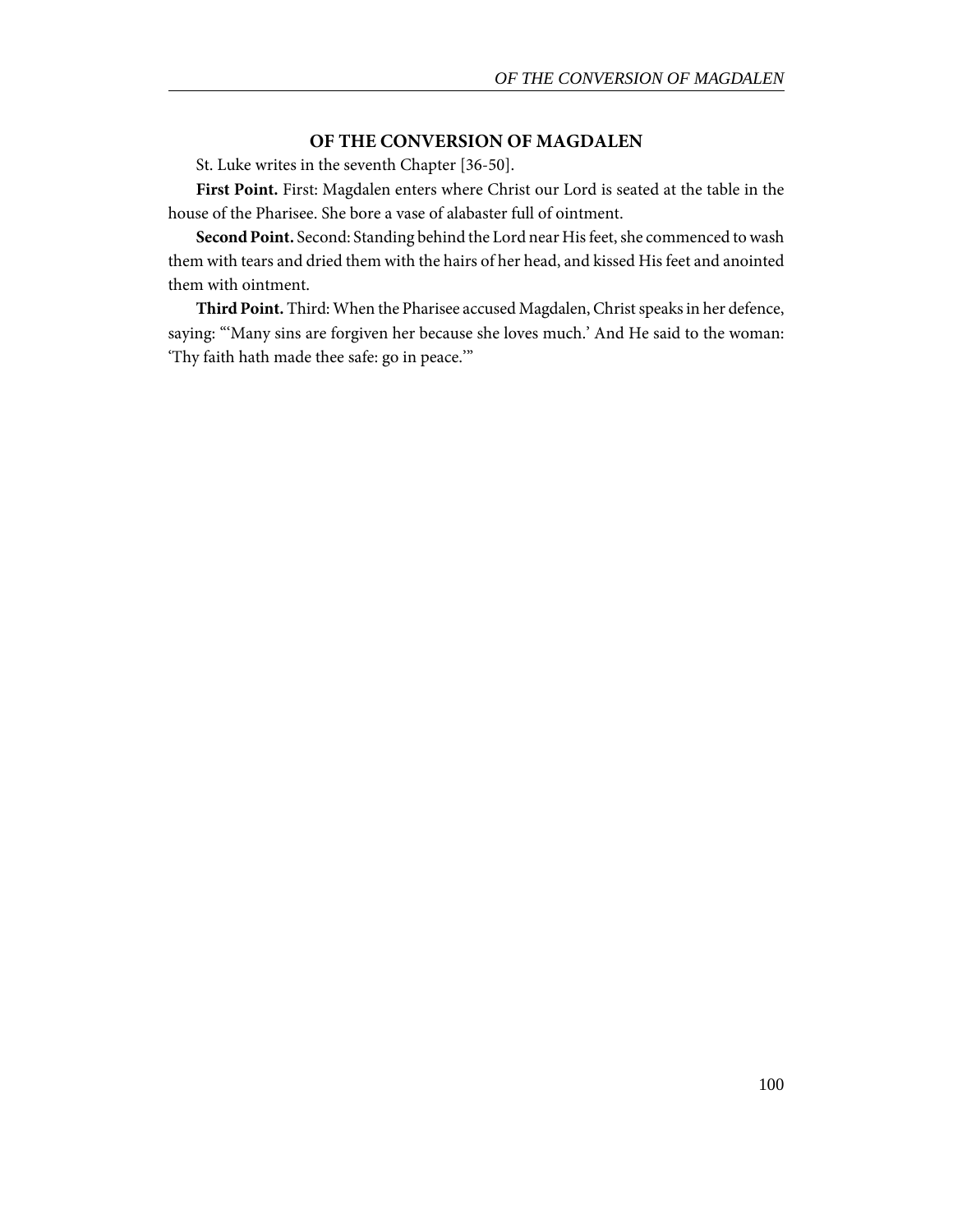#### **OF HOW CHRIST OUR LORD GAVE TO EAT FIVE THOUSAND MEN**

St. Matthew writes in the fourteenth Chapter [13-22].

**First Point.** First: The Disciples, as it was getting late, ask Christ to dismiss the multitude of men who were with Him.

**Second Point.** Second: Christ our Lord commands that they bring Him bread, and commanded that they should be seated at the table, and blessed and broke and gave the bread to His Disciples, and the Disciples to the multitude.

**Third Point.** Third: "They did eat and were filled and there were twelve baskets over."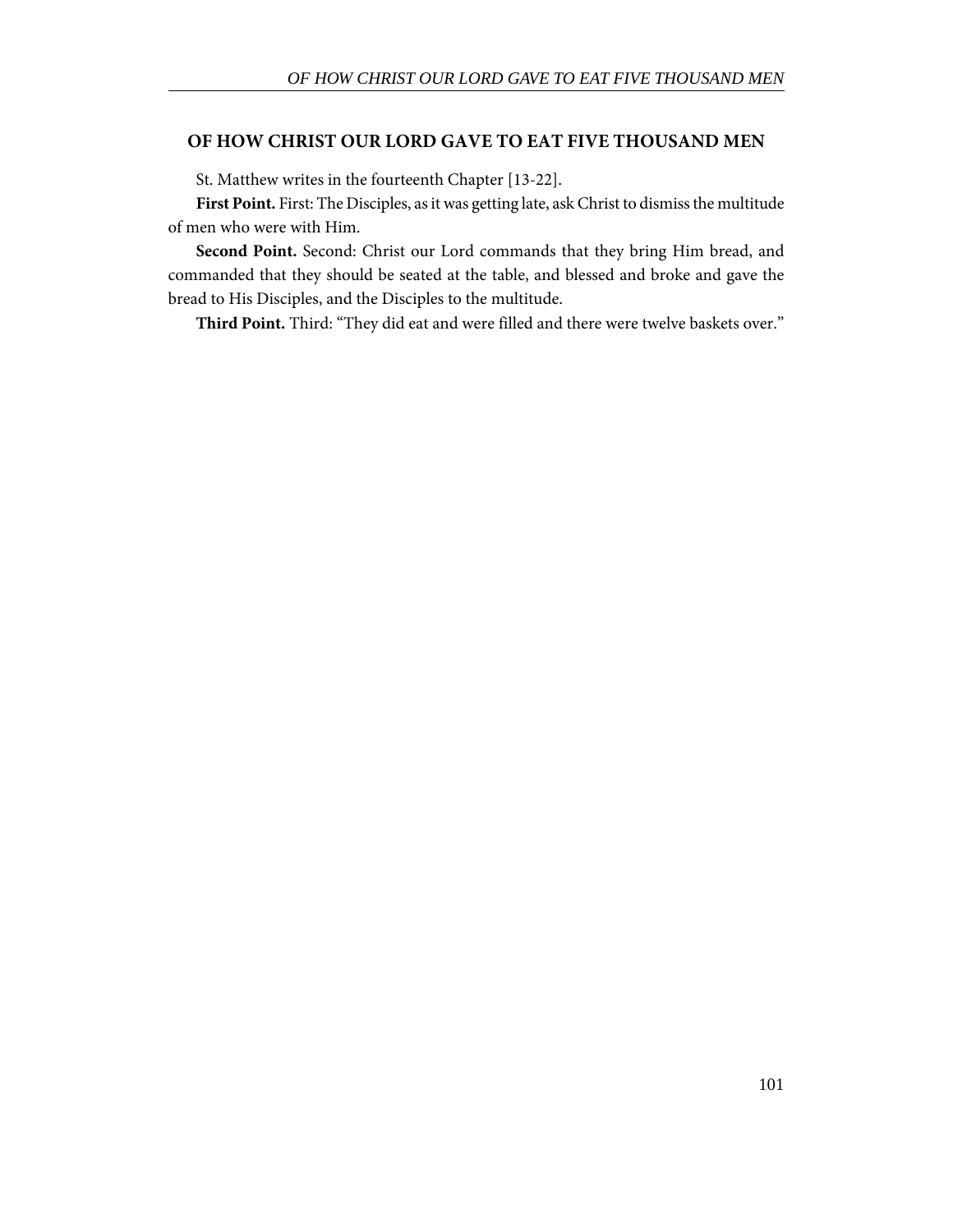## **OF THE TRANSFIGURATION OF CHRIST**

St. Matthew writes in the seventeenth Chapter [1-14].

**First Point.** First: Taking along His beloved Disciples, Peter, James, John, Christ our Lord was transfigured, and His face did shine as the sun, and His garments as the snow.

**Second Point.** Second: He was speaking with Moses and Elias.

**Third Point.** Third: St. Peter saying that they would make three tabernacles, a voice from heaven sounded, which said: "'This is My beloved Son, hear ye Him!'" When His Disciples heard this voice, they fell for fear on their faces; and Christ our Lord touched them and said to them: "' Arise and fear not. Tell this vision to no one until the Son of Man be risen.'"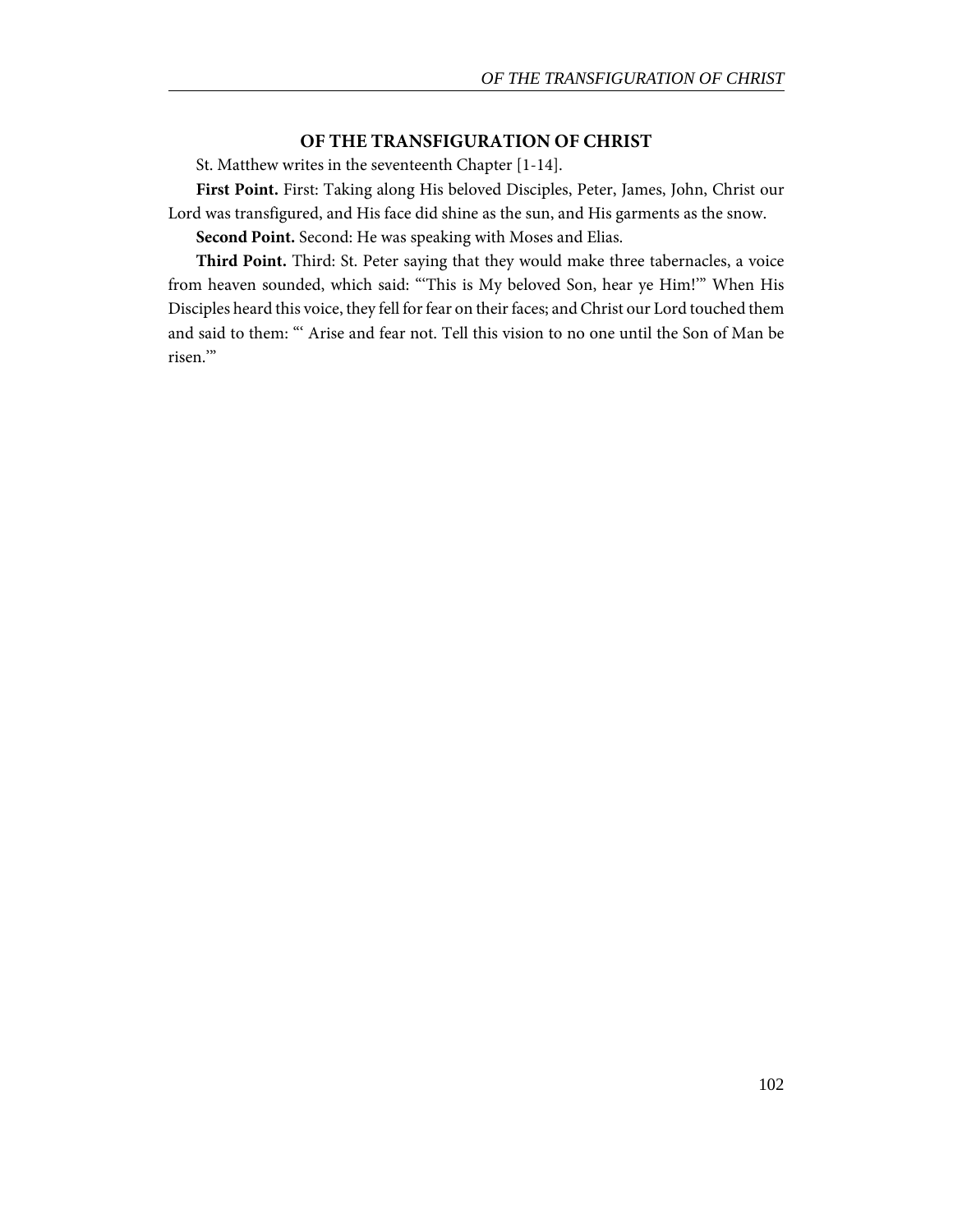#### **OF THE RESURRECTION OF LAZARUS**

John, Chapter 11 [1-46].

**First Point.** First: Martha and Mary sent word to Christ our Lord of the illness of Lazarus. Knowing it, He delayed for two days, that the miracle might be more evident.

**Second Point.** Second: Before He raises him, He asks the one and the other to believe, saying: "'I am the resurrection and life; he who believeth in Me, although he be dead, shall live.'"

**Third Point.** Third: He raises him, after having wept and prayed. And the manner of raising him was by commanding: "'Lazarus, come forth!'"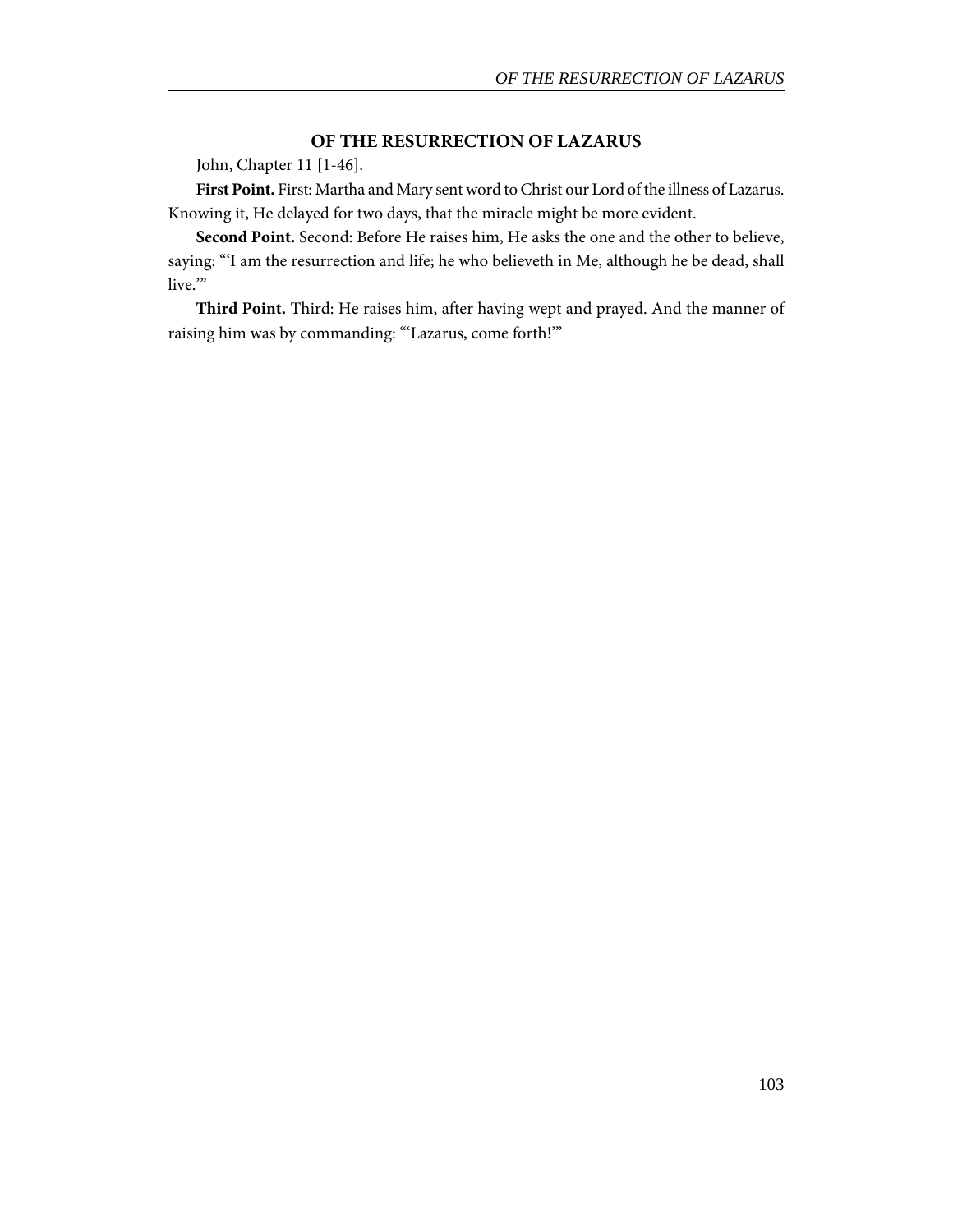#### **OF THE SUPPER AT BETHANY**

Matthew, Chapter 26 [1-14].

**First Point.** First: The Lord sups in the house of Simon the Leper, along with Lazarus. **Second Point.** Second: Mary pours the ointment on the head of Christ.

**Third Point.** Third: Judas murmurs, saying: "'For what is this waste of ointment?'" But He a second time excuses Magdalen, saying: "'Why are you troublesome to this woman? for she hath wrought a good work upon Me.'"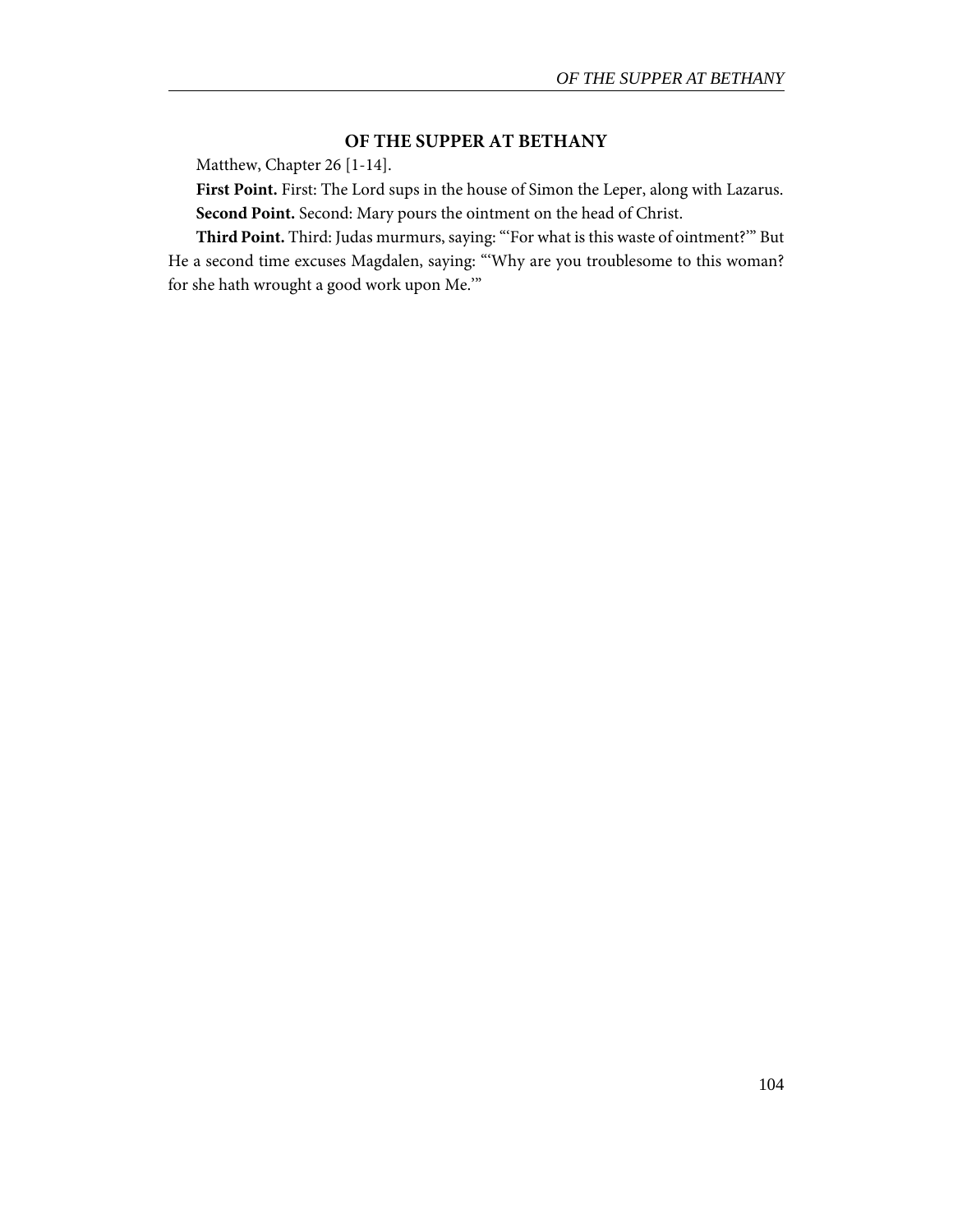## **PALM SUNDAY**

Matthew, Chapter 21 [1-12].

**First Point.** First: The Lord sends for the ass and the foal, saying: "Loose them and bring them to Me, and if any one shall say anything to you, say ye that the Lord hath need of them, and forthwith he will let them go."

**Second Point.** Second: He mounted upon the ass, which was covered with the garments of the Apostles.

**Third Point.** Third: They went out to receive Him, strewing in the way their garments and the branches of the trees, saying: "'Save us, Son of David, blessed is He that cometh in the name of the Lord: Save us in the heights!'"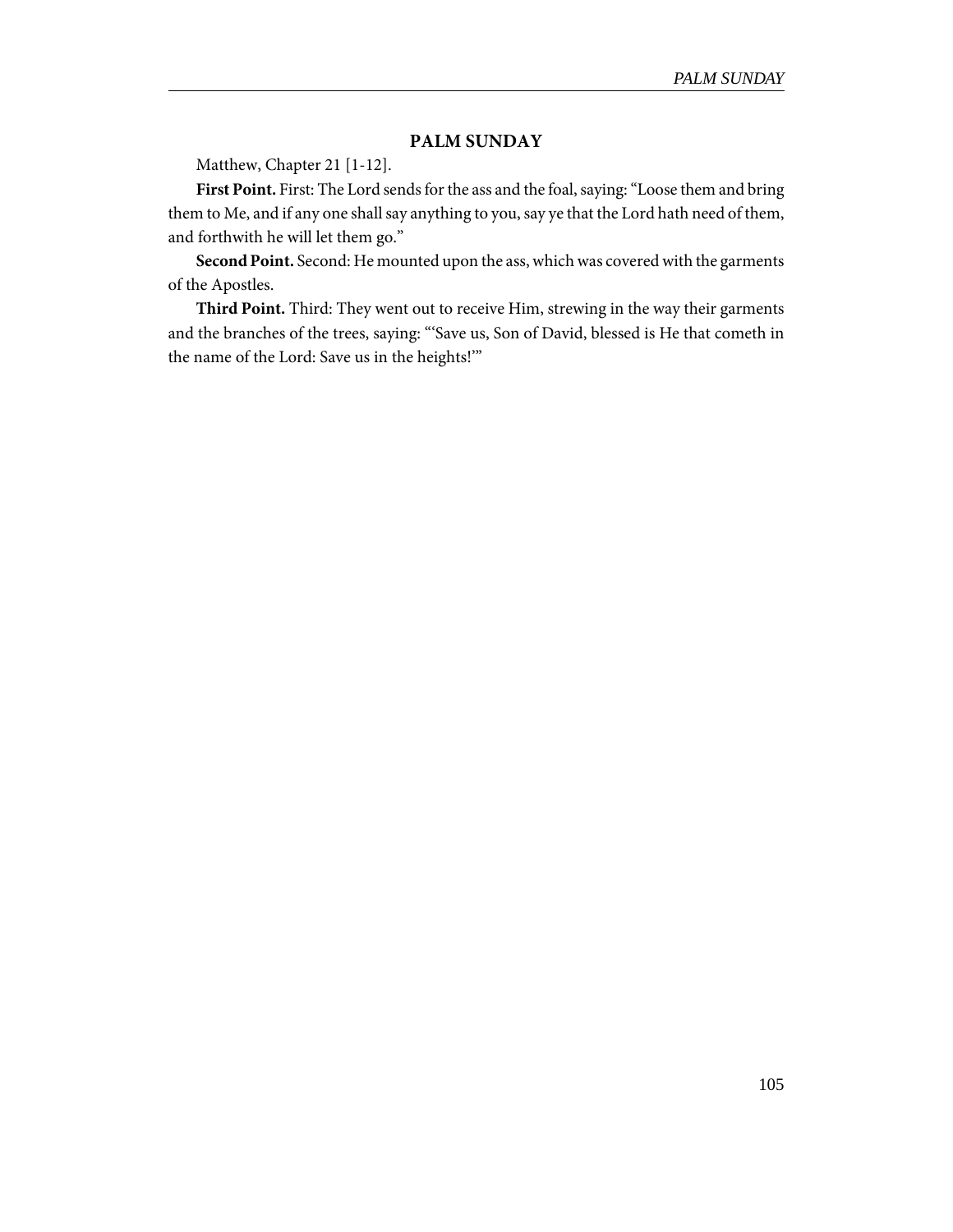## **OF THE PREACHING IN THE TEMPLE**

Luke, Chapter 19 [47, 48].

**First Point.** First: He was every day teaching in the Temple.

**Second Point.** Second: The preaching finished, since there was no one who would receive Him in Jerusalem, He used to return to Bethany.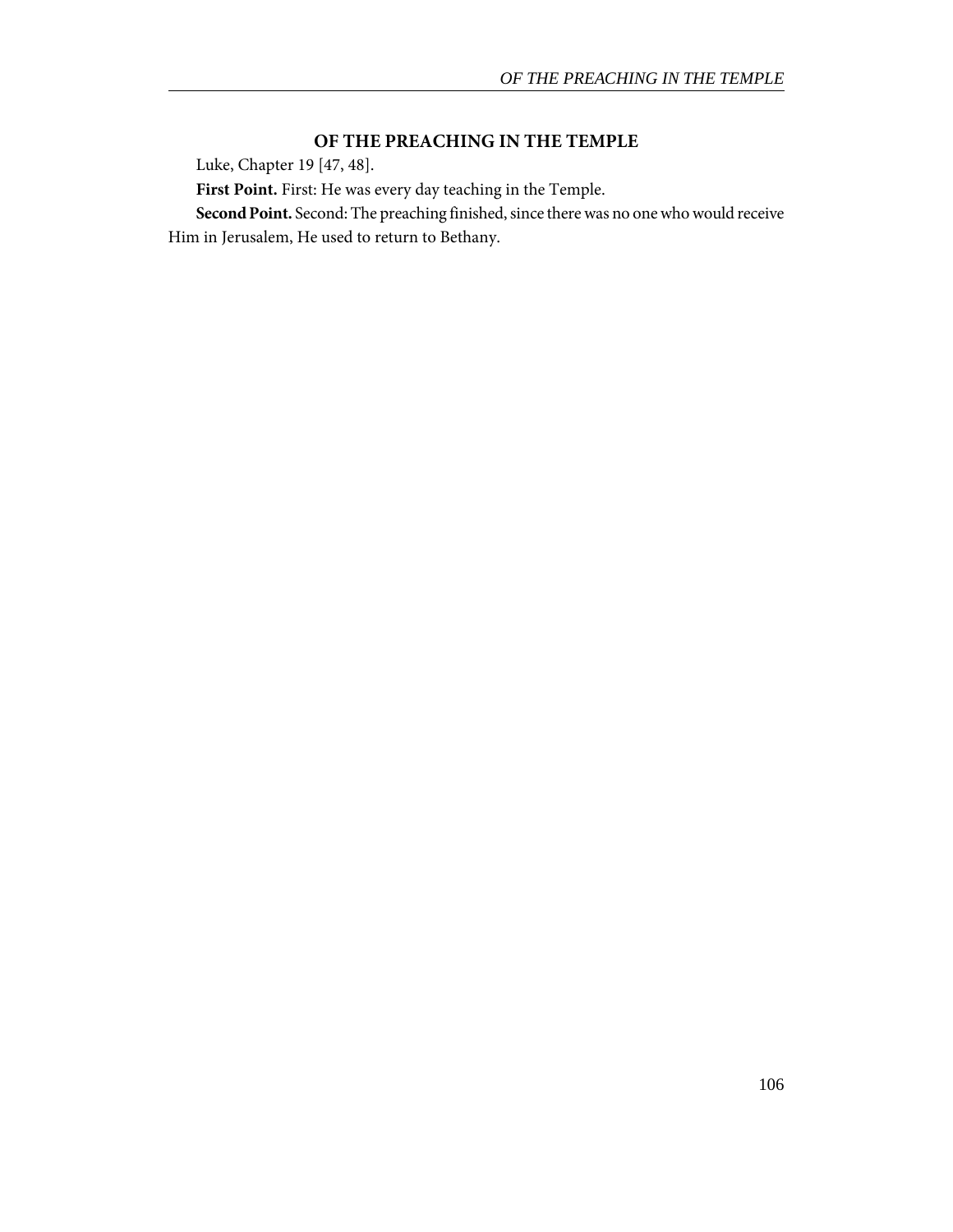#### **OF THE SUPPER**

#### [Matthew 26](http://www.ccel.org/study/Bible:Matt.26); [John 13.](http://www.ccel.org/study/Bible:John.13)

**First Point.** First: He ate the Paschal Lamb with His twelve Apostles, to whom He foretold His death. "'In truth, I say to you that one of you is to sell Me.'"

**Second Point.** Second: He washed the Disciples' feet, even those of Judas, commencing from St. Peter, who, considering the Majesty of the Lord and his own baseness, not wanting to consent, said: "Lord, dost Thou wash my feet?" But St. Peter did not know that in that He gave an example of humility, and for this He said: "'I have given you an example, that you may do as I did.'"

**Third Point.** Third: He instituted the most sacred sacrifice of the Eucharist, to be the greatest mark of His love, saying: "'Take and eat.'" The Supper finished, Judas went forth to sell Christ our Lord.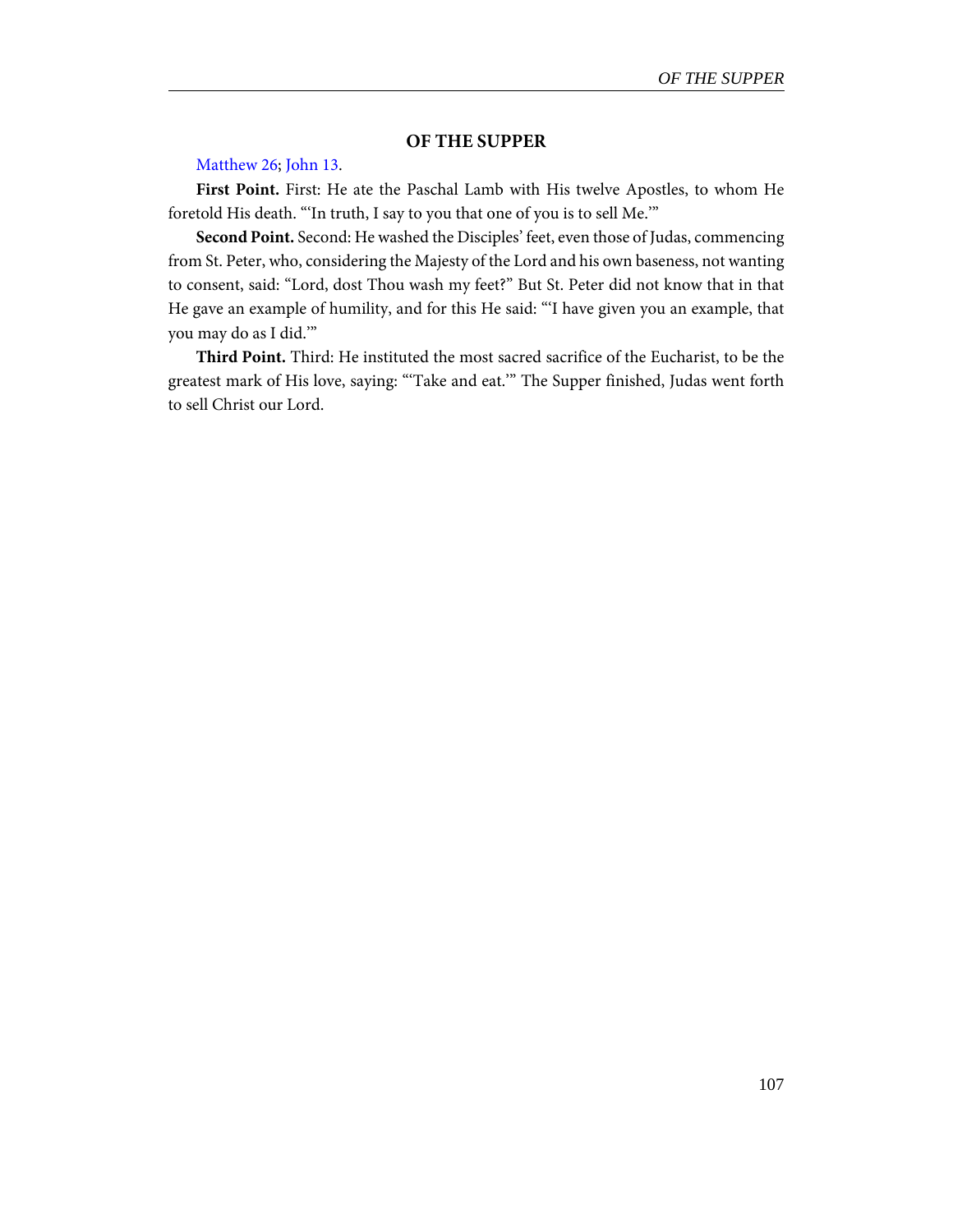## **OF THE MYSTERIES DONE FROM THE SUPPER TO THE GARDEN, INCLUSIVE**

Matthew, Chapter 26, and Mark, Chapter 14.

**First Point.** First: The Supper finished, and singing the hymn, the Lord went to Mount Olivet with His Disciples, who were full of fear; and leaving the eight in Gethsemani, He said: "'Sit ye here till I go yonder to pray.'"

**Second Point.** Second: Accompanied by St. Peter, St. James and St. John, He prayed three times to the Lord, saying: "'Father, if it be possible, let this chalice pass from Me. Nevertheless, let not My will be done, but Thine.'" And being in agony, He prayed the longer.

**Third Point.** Third: He came into such fear, that He said: "'My soul is sorrowful unto death,'" and He sweated blood so plentiful, that St. Luke says: "His sweat was as drops of blood which were running on the earth;" which supposes that the garments were already full of blood.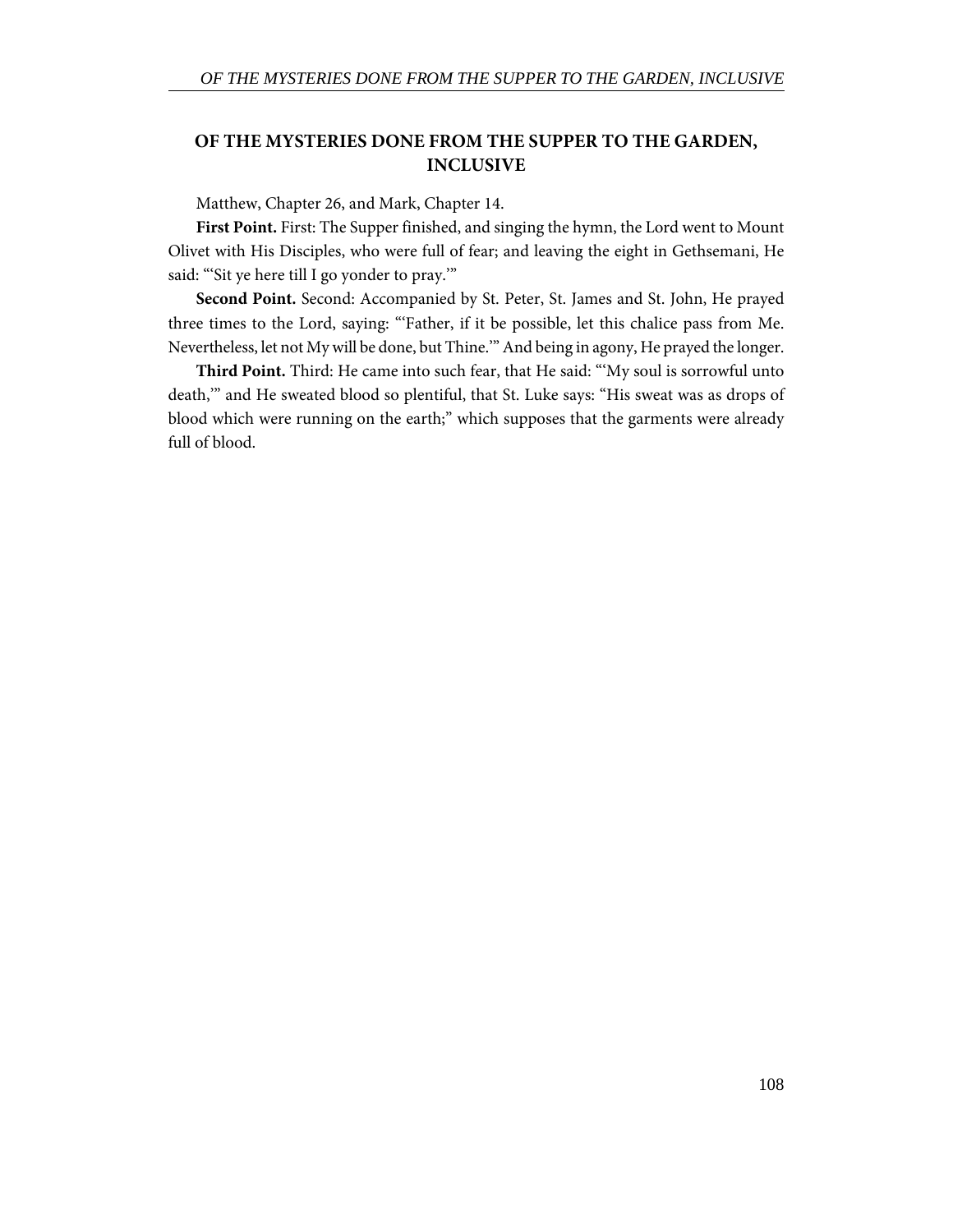## **OF THE MYSTERIES DONE FROM THE GARDEN TO THE HOUSE OF ANNAS, INCLUSIVE**

#### [Matthew 26](http://www.ccel.org/study/Bible:Matt.26), [Luke 22](http://www.ccel.org/study/Bible:Luke.22), [Mark 15.](http://www.ccel.org/study/Bible:Mark.15)

**First Point.** First: The Lord lets Himself be kissed by Judas and taken as a robber, to whom He said: "'You have come out as to a robber to apprehend Me with clubs and arms; when I was daily with you in the Temple teaching and you did not take Me."' And He saying: "'Whom seek ye?"' the enemies fell on the earth.

**Second Point.** Second: St. Peter wounded a servant of the High Priest, and the meek Lord said to Peter: "'Return thy sword into its place,'" and He healed the wound of the servant.

**Third Point.** Third: Left by His Disciples, He is taken to Annas, where St. Peter, who had followed Him from afar, denied Him once, and a blow was given Christ by one saying to Him: "'Answerest Thou the High Priest so?"'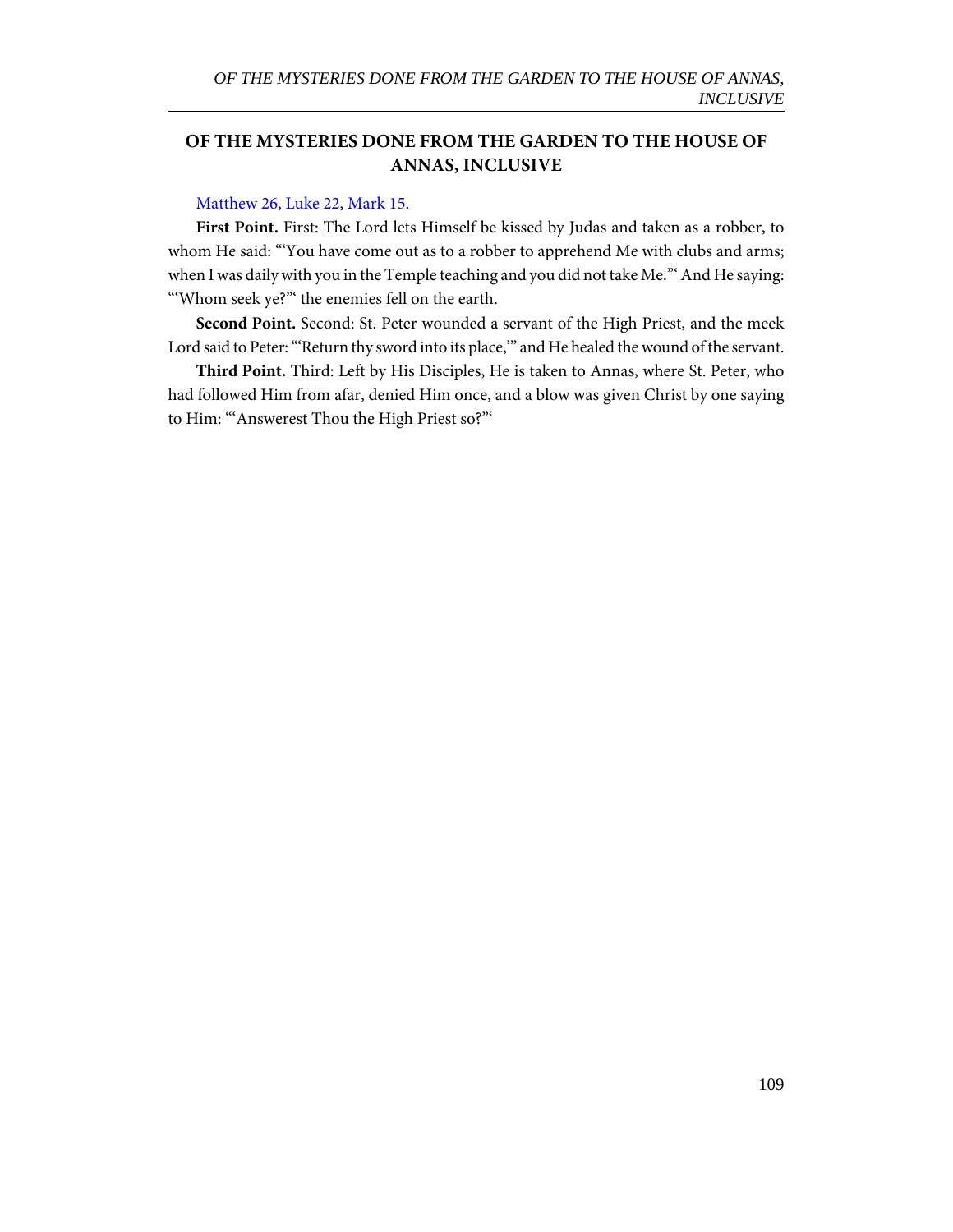# **OF THE MYSTERIES DONE FROM THE HOUSE OF ANNAS TO THE HOUSE OF CAIPHAS, INCLUSIVE**

**First Point.** First: They take Him bound from the house of Annas to the house of Caiphas, where St. Peter denied Him twice, and looked at by the Lord, going forth he wept bitterly.

**Second Point.** Second: Jesus was all that night bound.

**Third Point.** Third: Besides, those who held Him captive mocked Him and struck Him and covered His face and gave Him buffets and asked Him: "'Prophesy to us, who is he that struck Thee?'" and like things, blaspheming against Him.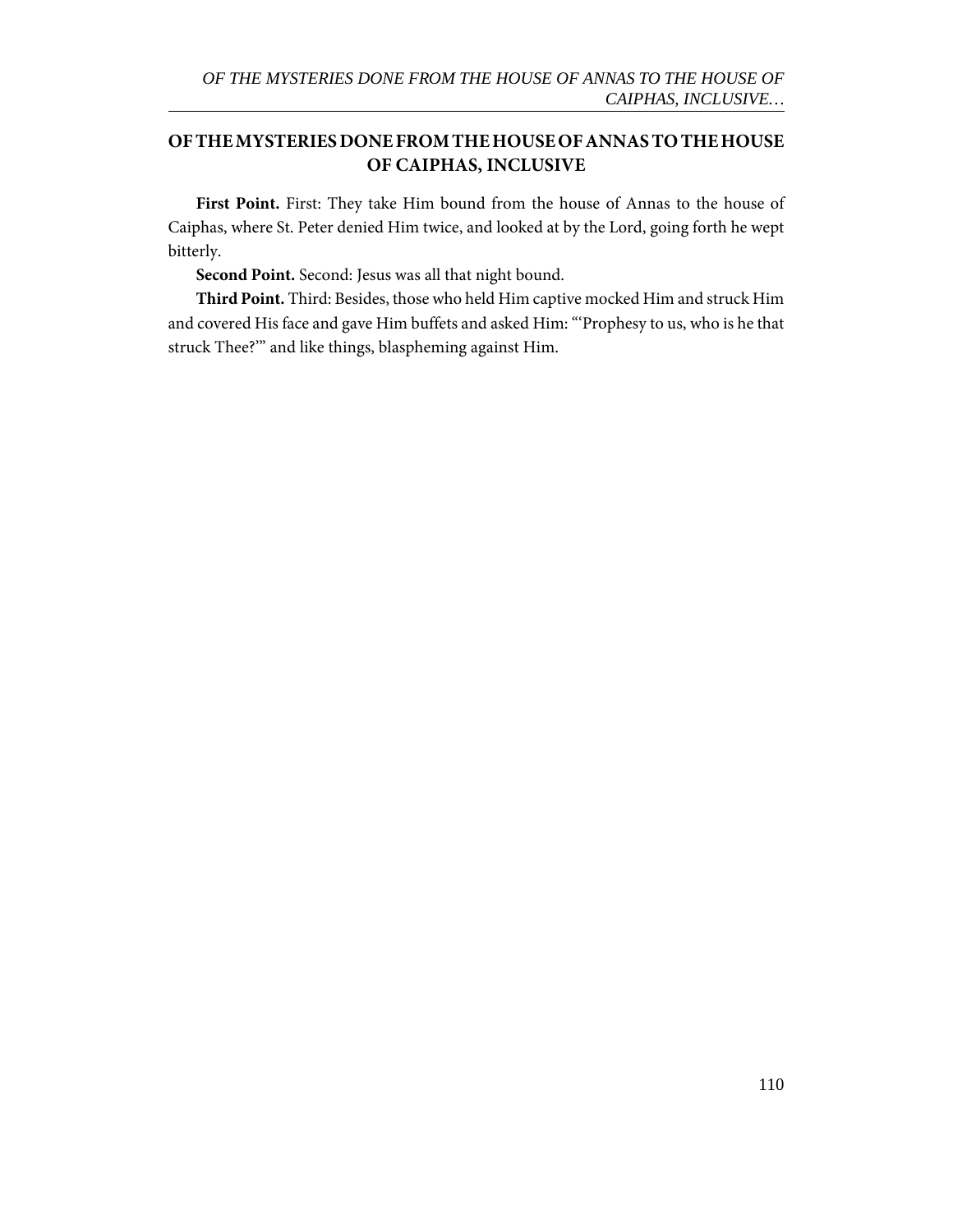# **OF THE MYSTERIES DONE FROM THE HOUSE OF CAIPHAS TO THAT OF PILATE, INCLUSIVE**

[Matthew 26](http://www.ccel.org/study/Bible:Matt.26), [Luke 23](http://www.ccel.org/study/Bible:Luke.23), [Mark 15.](http://www.ccel.org/study/Bible:Mark.15)

**First Point.** First: The whole multitude of the Jews<sup>6</sup> take Him to Pilate and accuse Him before him, saying: "'We have found that this man tried to ruin our people and forbade to pay tribute to Caesar.'"

**Second Point.** Second: Pilate, after having examined Him once and again, said: "'I find no fault.'"

**Third Point.** Third: The robber Barabbas was preferred to Him. "They all cried, saying: 'Give us not this man, but Barabbas!'"

<sup>6</sup> The whole multitude of the Jews is inserted here in the handwriting of St. Ignatius, a phrase being erased after accuse.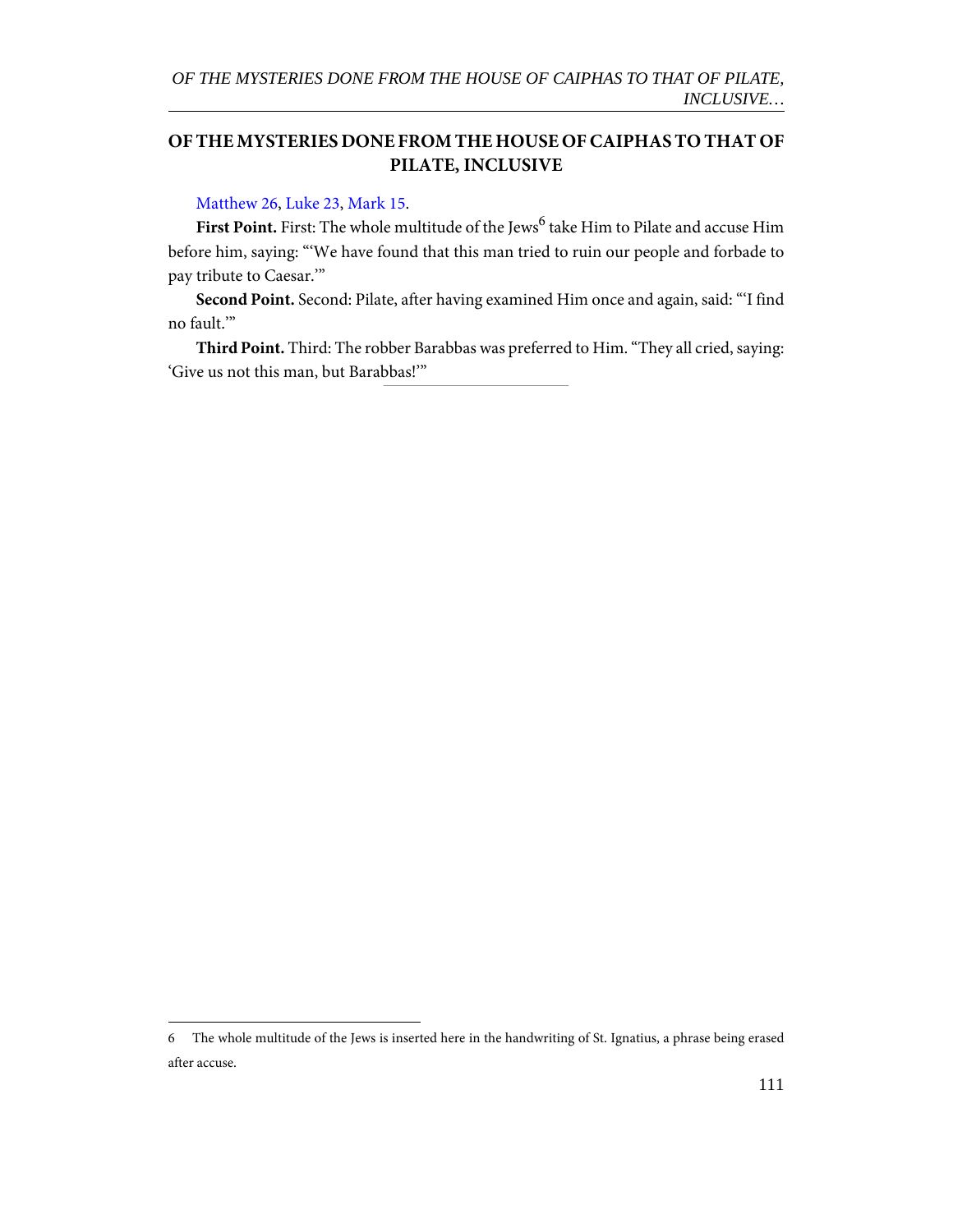## **OF THE MYSTERIES DONE FROM THE HOUSE OF PILATE TO THAT OF HEROD**

**First Point.** First: Pilate sent Jesus, a Galilean, to Herod, Tetrarch of Galilee.

**Second Point.** Second: Herod, curious, questioned Him much and He answered him nothing, although the Scribes and Priests were accusing Him constantly.

**Third Point.** Third: Herod despised Him with his army, clothing Him with a white garment.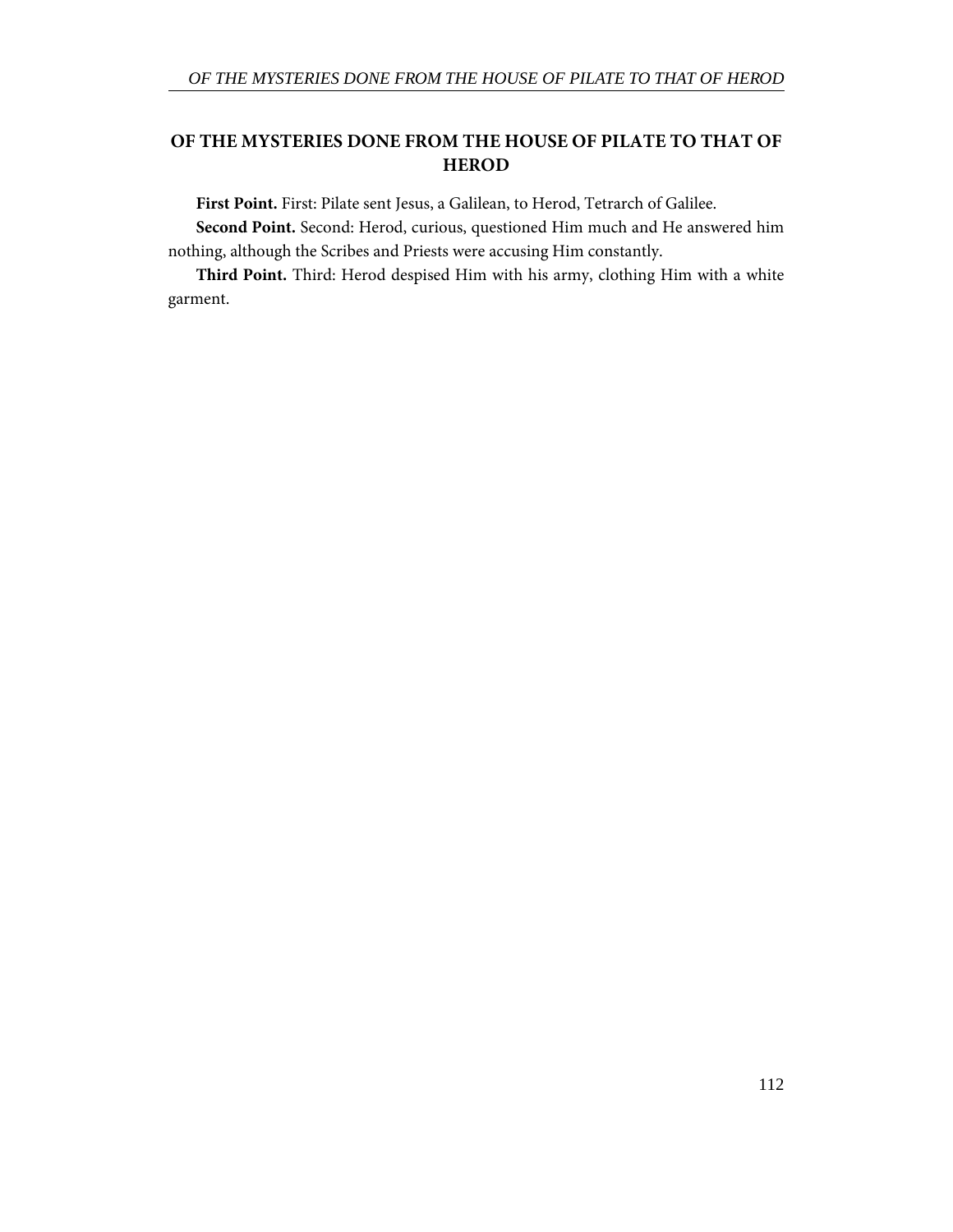## **OF THE MYSTERIES DONE FROM THE HOUSE OF HEROD TO THAT OF PILATE**

[Matthew 26](http://www.ccel.org/study/Bible:Matt.26),<sup>7</sup> [Luke 23,](http://www.ccel.org/study/Bible:Luke.23) [Mark 15](http://www.ccel.org/study/Bible:Mark.15), and [John 19](http://www.ccel.org/study/Bible:John.19).

**First Point.** First: Herod sends Him back to Pilate. By this they were made friends, who before were enemies.

**Second Point.** Second: Pilate took Jesus and scourged Him; and the soldiers made a crown of thorns and put it on His head, and they clothed Him with purple and came to Him and said: "'Hail, King of the Jews!'", and they gave Him buffets.

**Third Point.** Third: He brought Him forth in the presence of all. "Then Jesus went forth crowned with thorns and clothed with a purple garment, and Pilate said to them: 'Here is the Man!'" and when the Priests saw Him, they shouted, saying: "'Crucify, crucify Him!'"

<sup>7</sup> This should be 27.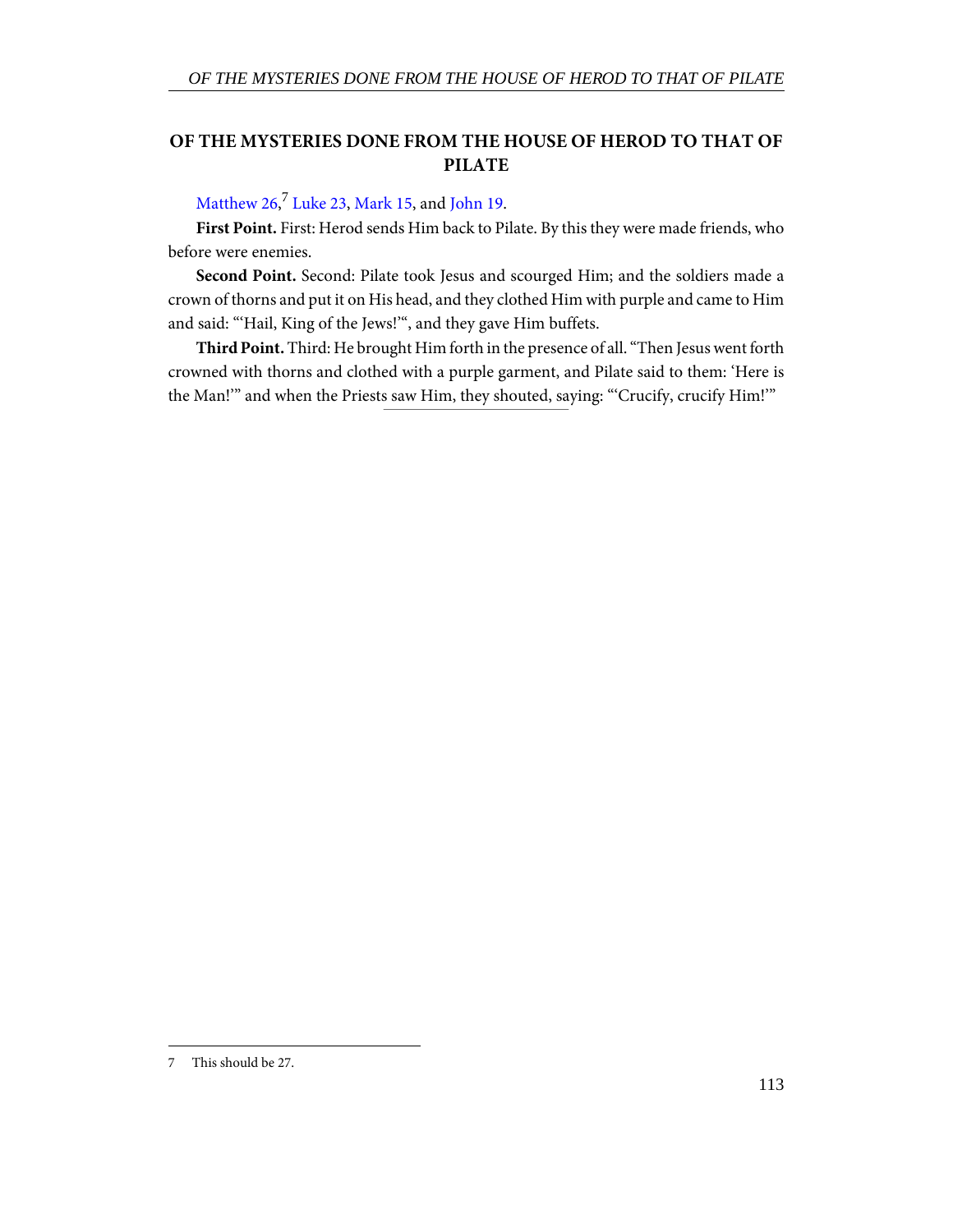# **OF THE MYSTERIES DONE FROM THE HOUSE OF PILATE TO THE CROSS, INCLUSIVE**

[John 19](http://www.ccel.org/study/Bible:John.19) [15-20].

**First Point.** First: Pilate, seated as judge, delivered Jesus to them to crucify Him, after the Jews had denied Him for king, saying: "'We have no king but Caesar!'"

**Second Point.** Second: He took the Cross on His shoulders and not being able to carry it, Simon of Cyrene was constrained to carry it after Jesus.

**Third Point.** Third: They crucified Him between two thieves, setting this title: "Jesus of Nazareth, King of the Jews."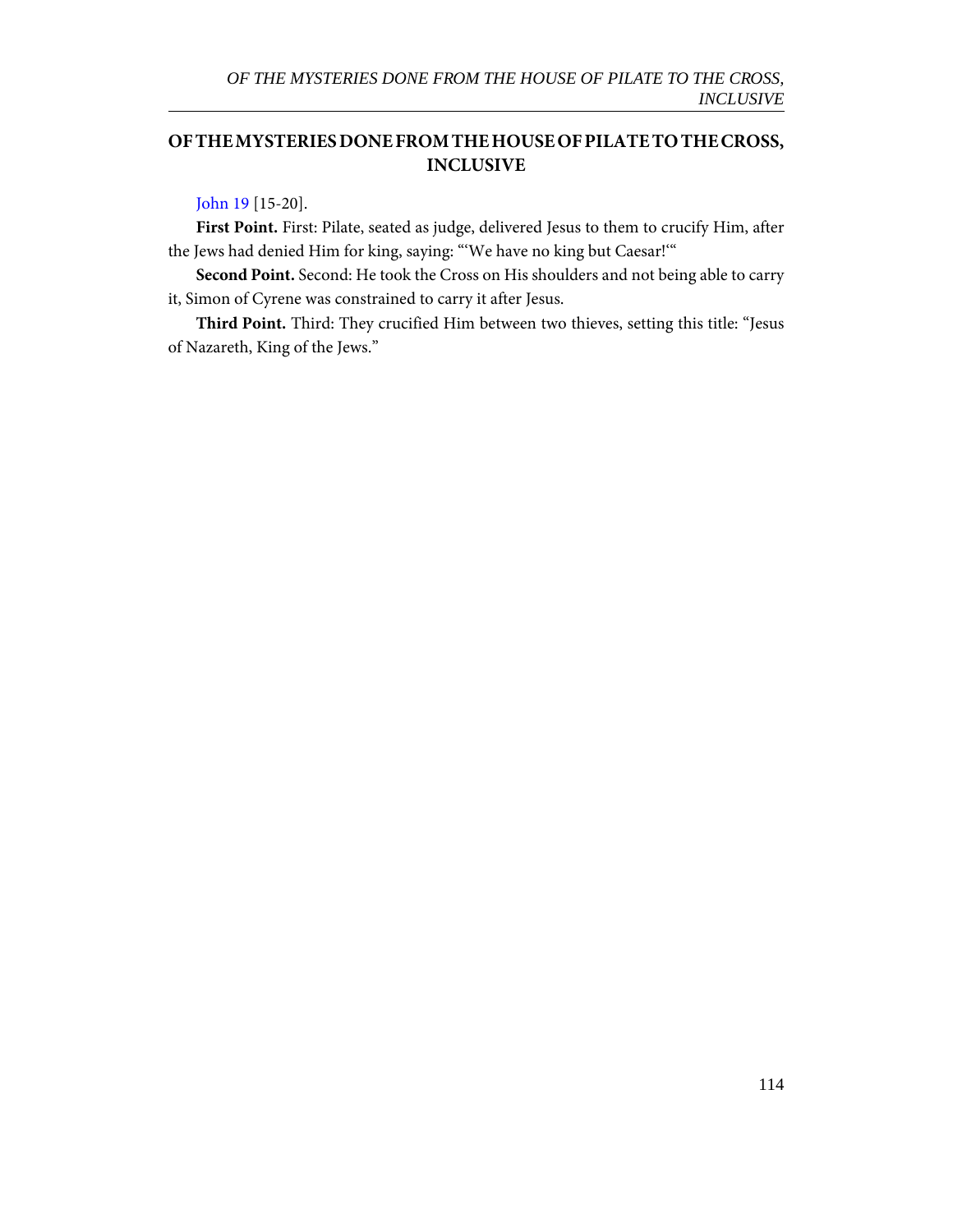#### **OF THE MYSTERIES ON THE CROSS**

[John 19](http://www.ccel.org/study/Bible:John.19) [25-37].

**First Point.** First: He spoke seven words on the Cross: He prayed for those who were crucifying Him; He pardoned the thief; He recommended St. John to His Mother and His Mother to St. John; He said with a loud voice: "'I thirst,'" and they gave Him gall and vinegar; He said that He was abandoned; He said: "It is consummated"; He said: "Father, into Thy hands I commend My spirit!"

**Second Point.** Second: The sun was darkened, the stones broken, the graves opened, the veil of the Temple was rent in two from above below.<sup>8</sup>

**Third Point.** Third: They blaspheme Him, saying: "'Thou wert He who destroyest the Temple of God; come down from the Cross."' His garments were divided; His side, struck with the lance, sent forth water and blood.

<sup>8</sup> Rent in two from above below is in St. Ignatius' handwriting, correcting torn in pieces, which is crossed out.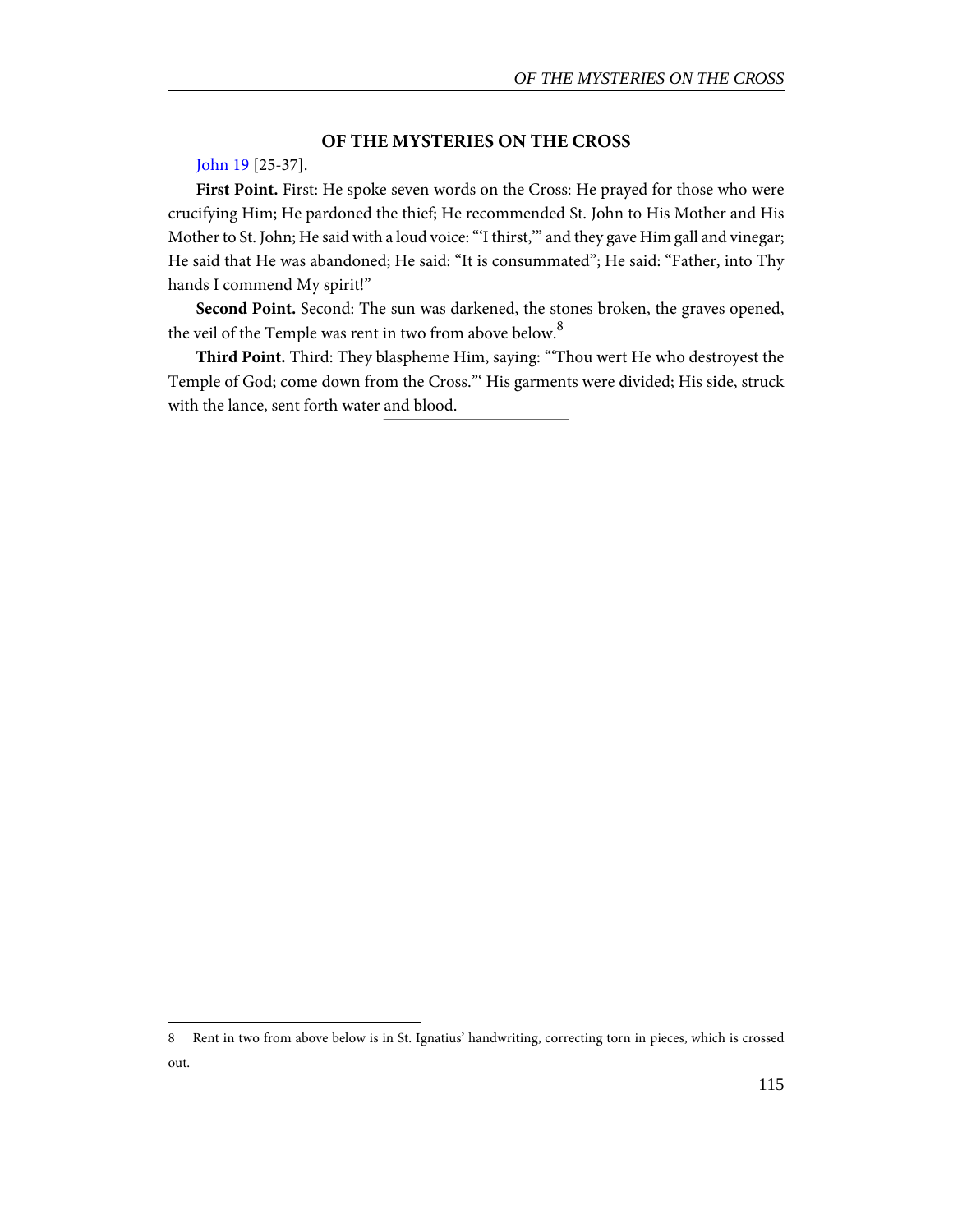## **OF THE MYSTERIES FROM THE CROSS TO THE SEPULCHRE, INCLUSIVE**

lbidem.

**First Point.** First: He was let down from the Cross by Joseph and Nicodemus, in presence of His sorrowful Mother.

**Second Point.** Second: The Body was carried to the Sepulchre and anointed and buried. **Third Point.** Third: Guards were set.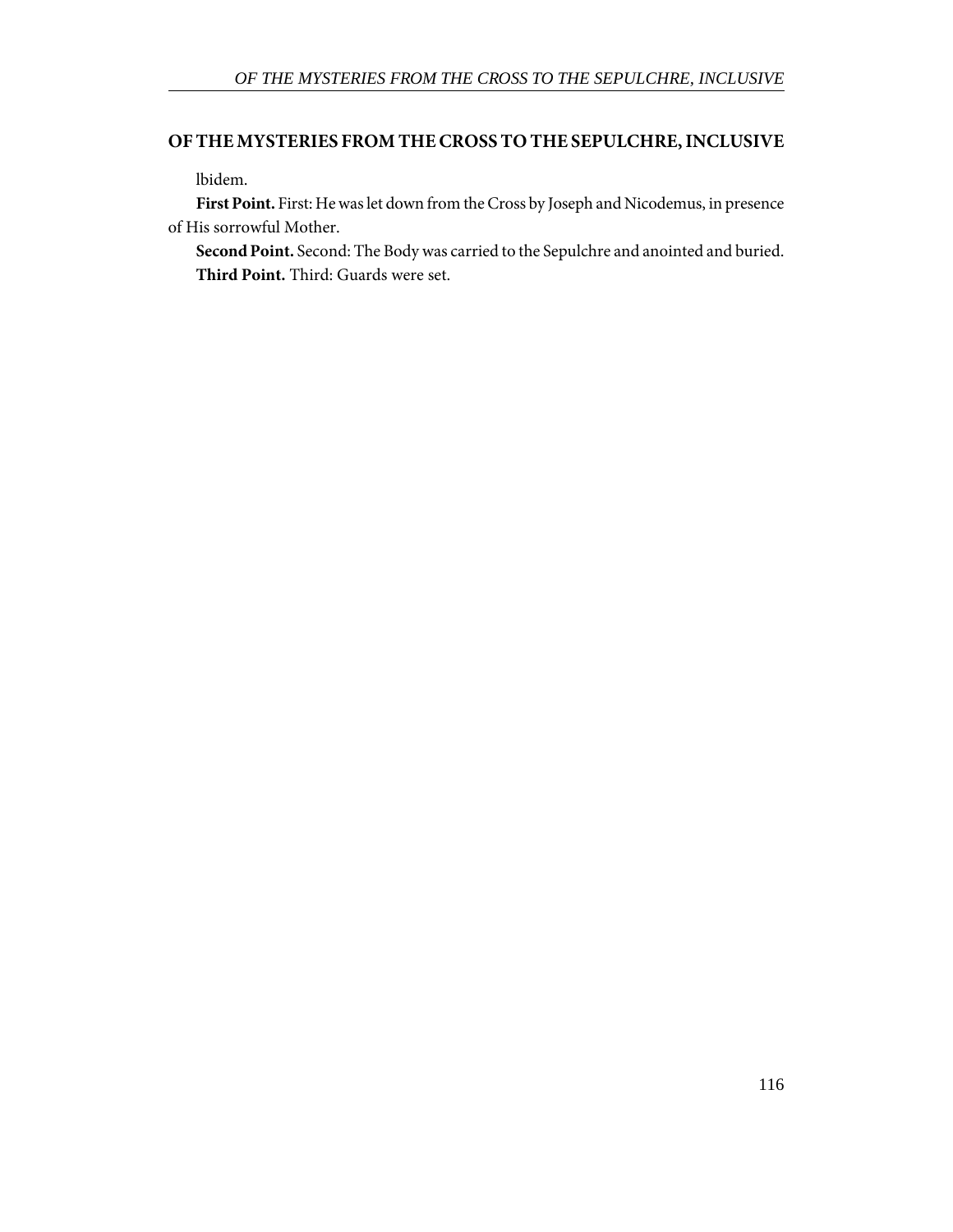## **OF THE RESURRECTION OF CHRIST OUR LORD OF HIS FIRST APPARITION**

**First Point.** First: He appeared to the Virgin Mary. This, although it is not said in Scripture, is included in saying that He appeared to so many others, because Scripture supposes that we have understanding, $^9$  as it is written: "'Are you also without understanding?"'

<sup>9</sup> Understanding is added, apparently in St. Ignatius' hand.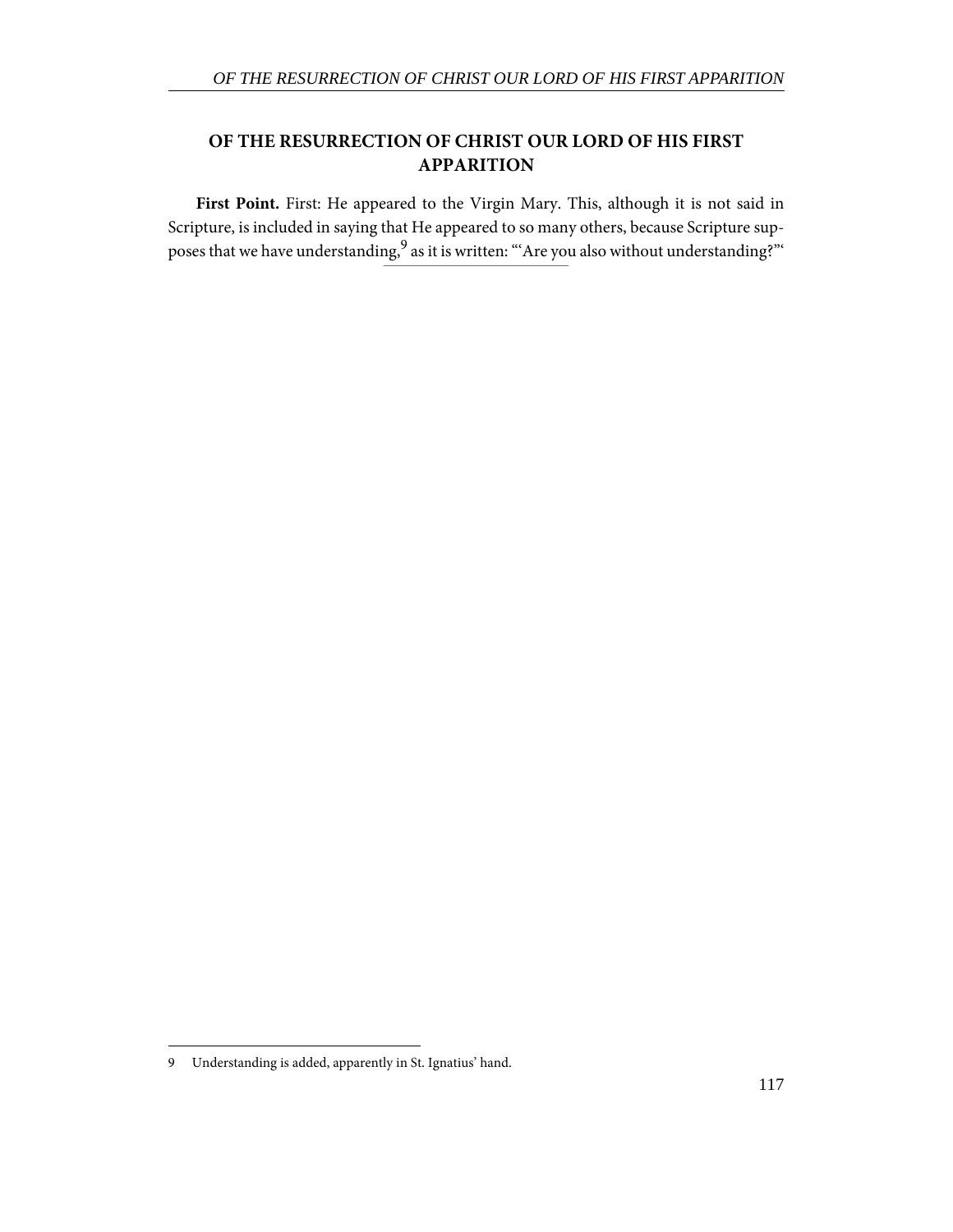## **OF THE SECOND APPARITION**

Mark, Chapter 16 [9].

First Point. First: Mary Magdalen, Mary, the mother of James, and Salome come very<sup>10</sup> early to the Sepulchre saying: "'Who shall lift for us the stone from the door of the Sepulchre?'"

**Second Point.** Second: They see the stone lifted, and the Angel, who says: "'You seek Jesus of Nazareth. He is already risen, He is not here.'"

**Third Point.** Third: He appeared to Mary, who remained about the Sepulchre after the others had gone.

<sup>10</sup> Very is added, perhaps in St. Ignatius' hand.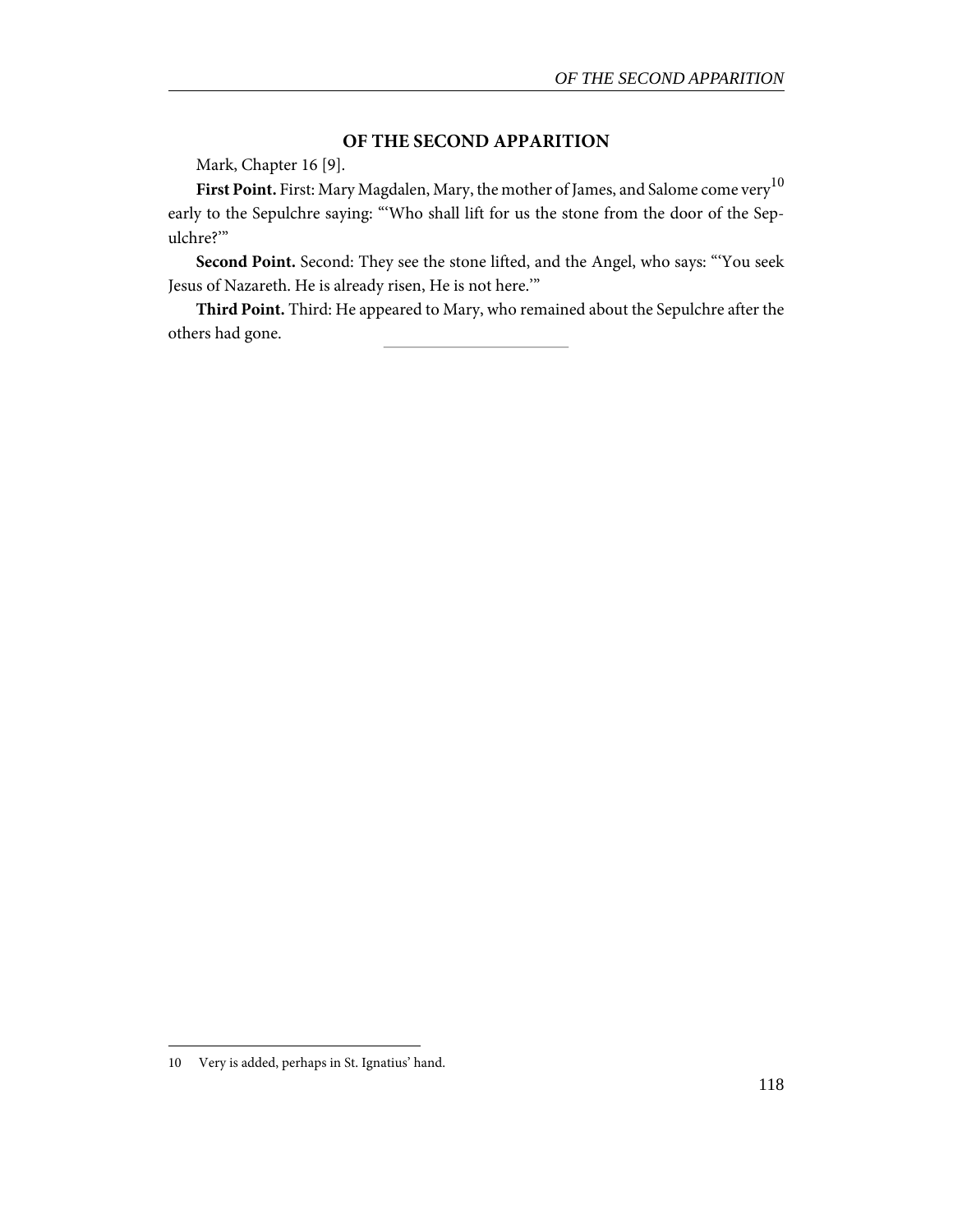#### **OF THE THIRD APPARITION**

St. Matthew, last Chapter.

**First Point.** First: These Maries go from the Sepulchre with fear and joy, wanting to announce to the Disciples the Resurrection of the Lord.

**Second Point.** Second: Christ our Lord appeared to them on the way, saying to them: "Hail:" and they approached and threw themselves at His feet and adored Him.

**Third Point.** Third: Jesus says to them: "'Fear not! Go and tell My brethren that they go into Galilee, for there they shall see Me.'"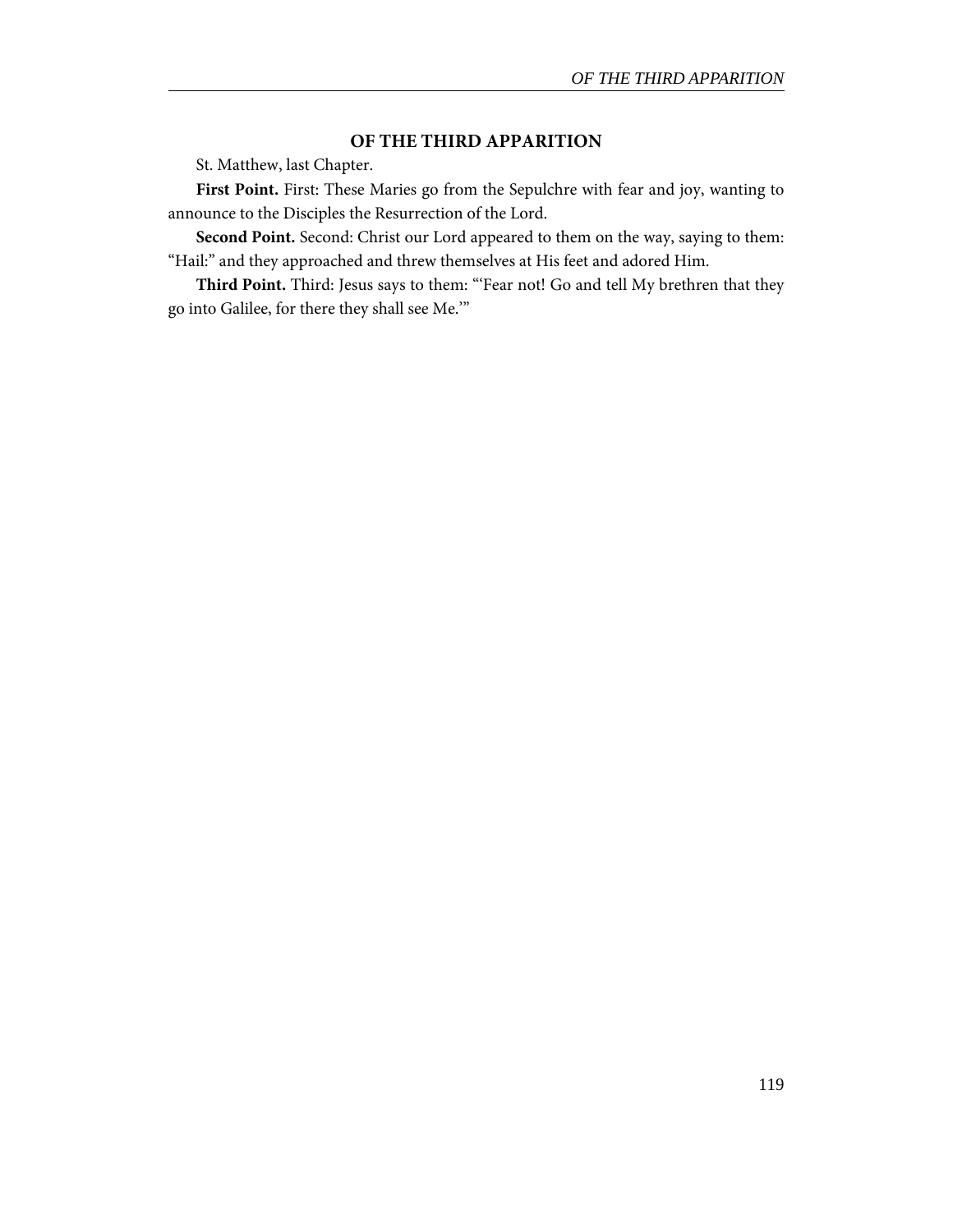## **OF THE FOURTH APPARITION**

Last Chapter of Luke [12, 34].

**First Point.** First: Having heard from the women that Christ was risen, St. Peter went quickly to the Sepulchre.

**Second Point.** Second: Entering into the Sepulchre, he saw only the cloths with which the Body of Christ our Lord had been covered, and nothing else.

**Third Point.** Third: As St. Peter was thinking of these things, Christ appeared to Him, and therefore the Apostles said: "'Truly the Lord has risen and appeared to Simon.'"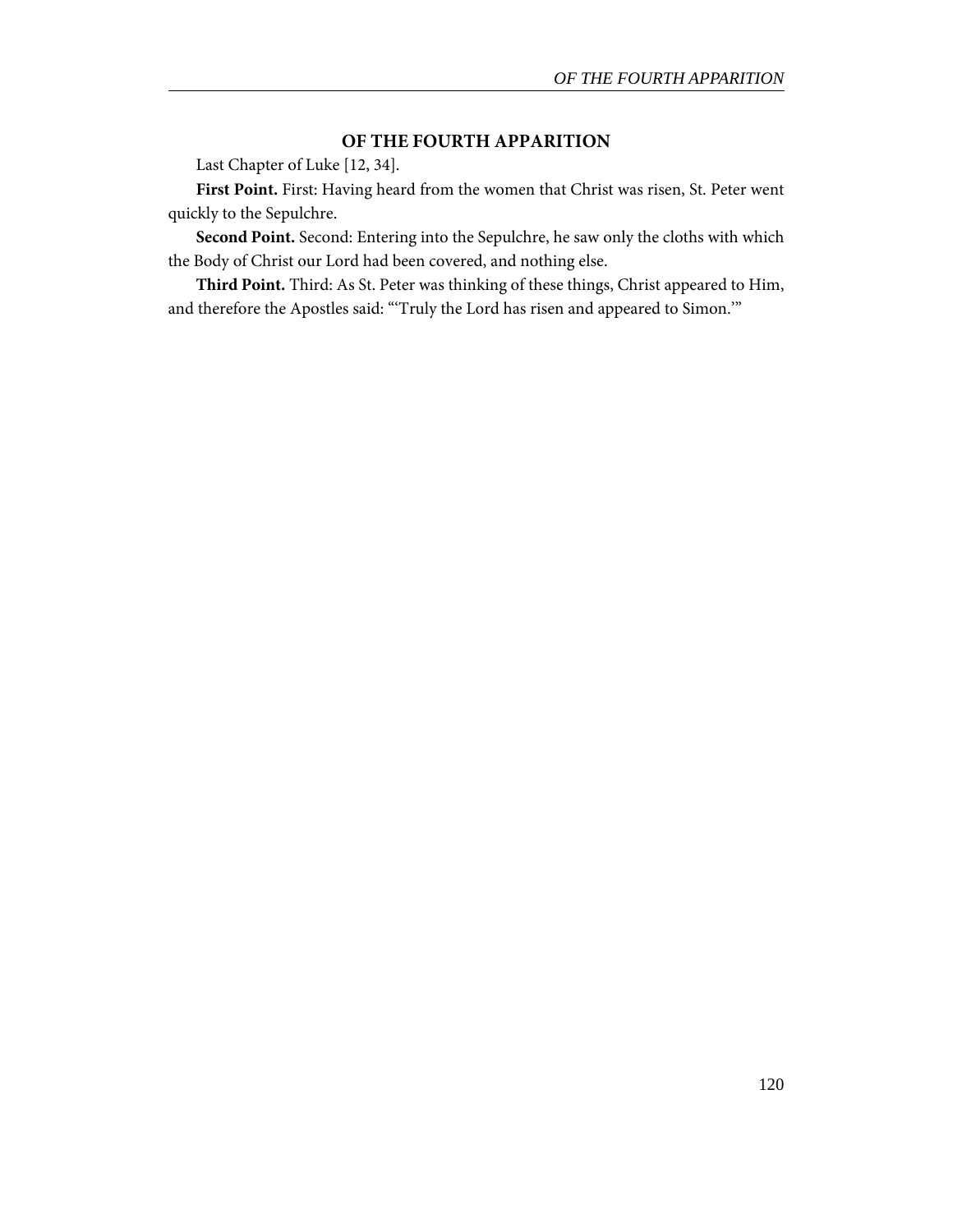## **OF THE FIFTH APPARITION**

In the last Chapter of St. Luke.

**First Point.** First: He appeared to the Disciples who were going to Emmaus, talking of Christ.

**Second Point.** Second: He reproves them, showing by the Scriptures that Christ had to die and rise again: "'O foolish and slow of heart to believe all that the Prophets have spoken! Was it not necessary that Christ should suffer and so enter into His glory?"

**Third Point.** Third: At their prayer, He lingers there, and was with them until, in giving them Communion, He disappeared. And they, returning, told the Disciples how they had known Him in the Communion.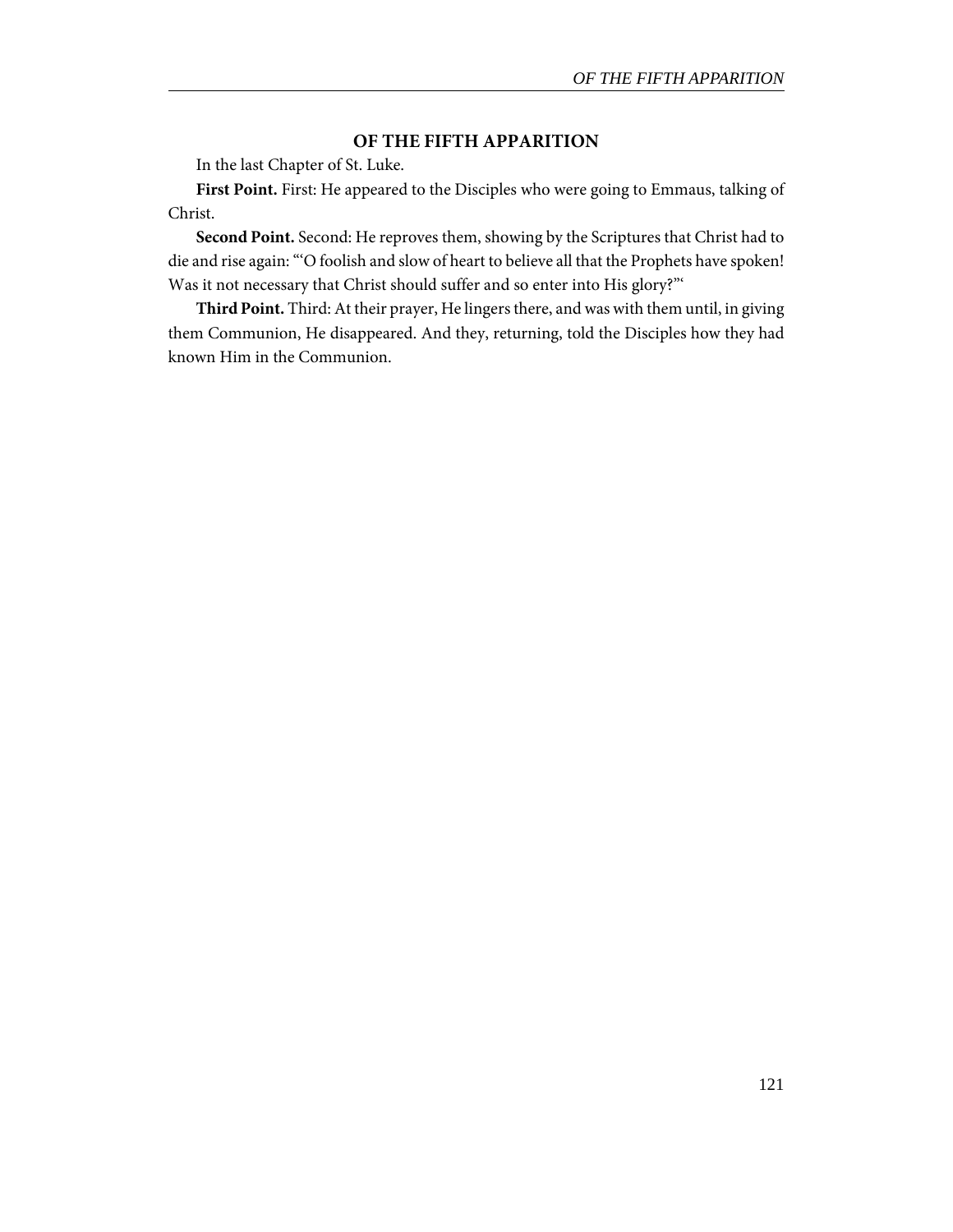## **OF THE SIXTH APPARITION**

John, Chapter 20 [19-24].

**First Point.** First: The Disciples, except St. Thomas, were gathered together for fear of the Jews.

**Second Point.** Second: Jesus appeared to them, the doors being shut, and being in the midst of them, He says: "'Peace be with you!'"

**Third Point.** Third: He gives them the Holy Ghost, saying to them: "'Receive ye the Holy Ghost: to those whose sins you shall forgive, to them they shall be forgiven.'"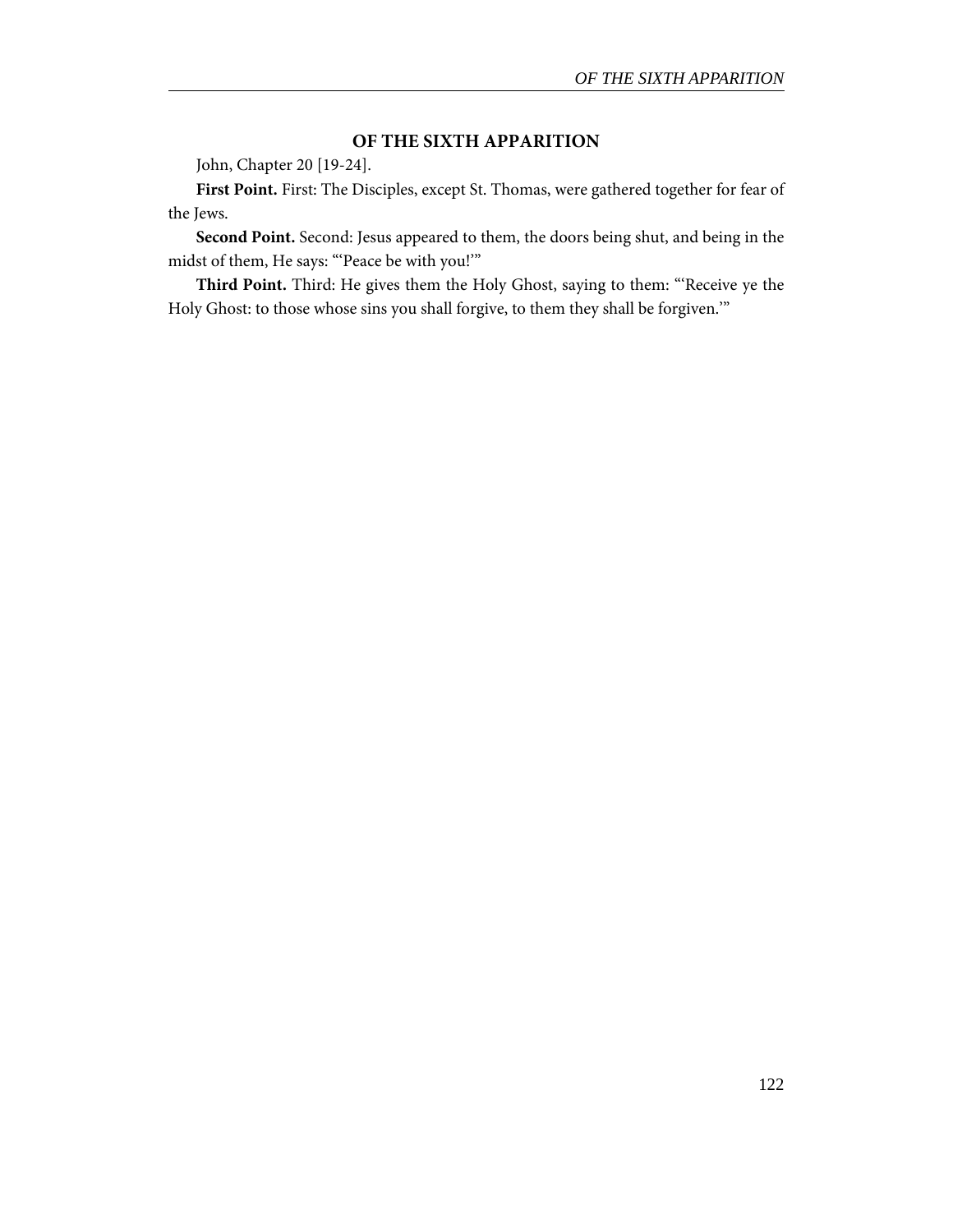#### **THE SEVENTH APPARITION**

[John 20](http://www.ccel.org/study/Bible:John.20) [24-30].

**First Point.** First: St. Thomas, incredulous because he was absent from the preceding apparition, says: "If I do not see Him, I will not believe."

**Second Point.** Second: Jesus appears to them eight days from that, the doors being shut, and says to St. Thomas: "'Put here thy finger and see the truth; and be not incredulous, but believing.'"

**Third Point.** Third: St. Thomas believed, saying: "'My Lord and my God!" Christ said to him: "'Blessed are those who have not seen and have believed.'"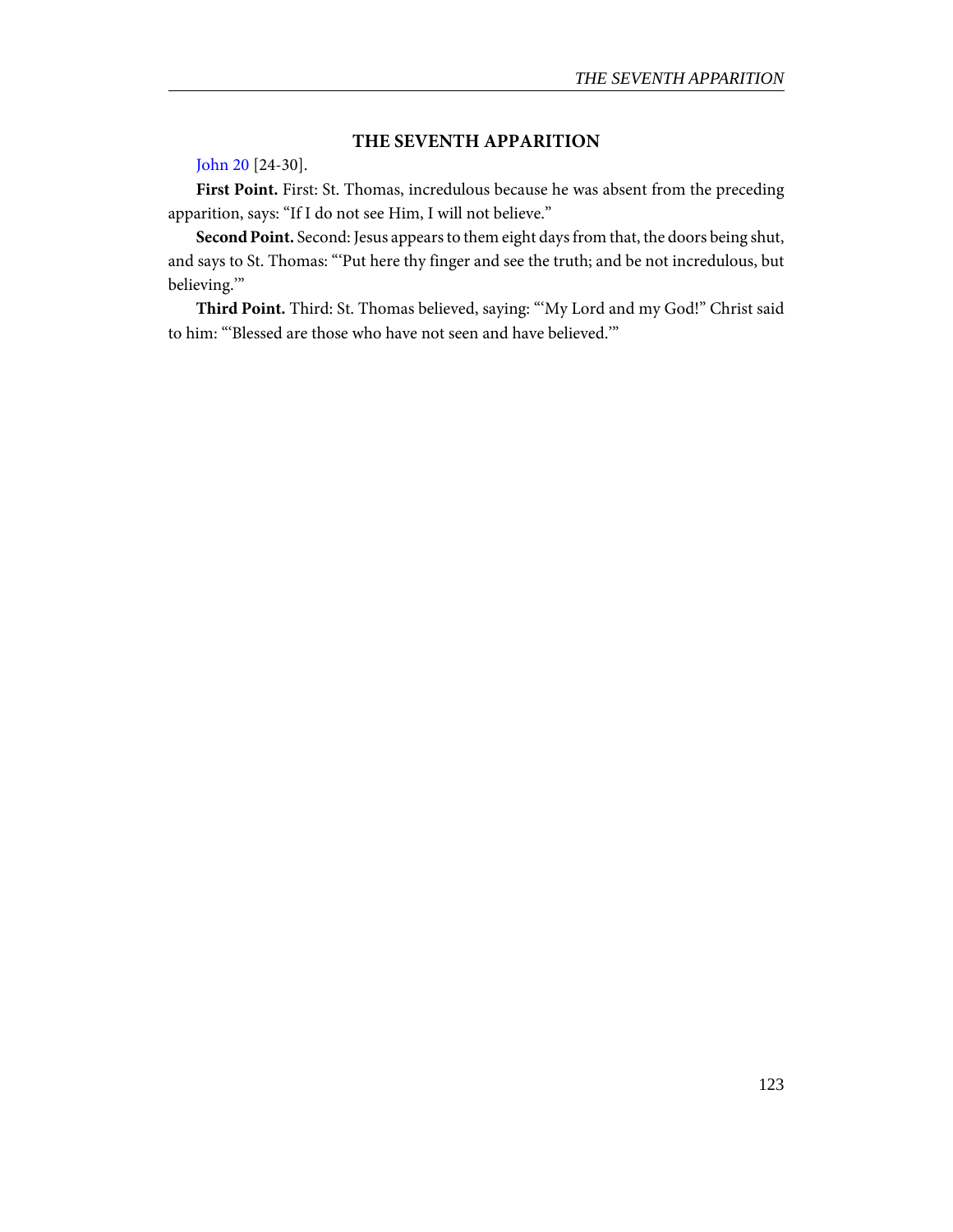#### **OF THE EIGHTH APPARITION**

John, last Chapter [1-24].

First Point. First: Jesus appears to seven of His Disciples<sup>11</sup> who were fishing, and had taken nothing all night; and spreading the net by His command, "They were not able to draw it out for the multitude of the fishes."

**Second Point.** Second: By this miracle St. John knew Him and said to St. Peter: "'It is the Lord!'" He cast himself into the sea and came to Christ.

**Third Point.** Third: He gave them to eat part of a fish roasted, and a comb of honey,<sup>12</sup> and recommended the sheep to St. Peter, having first examined him three times on charity, and says to him: "'Feed My sheep! '"

#### **OF THE NINTH APPARITION**

Matthew, last Chapter [16-end].

**First Point.** First: The Disciples, by command of the Lord, go to Mt. Thabor.

**Second Point.** Second: Christ appears to them and says: "'All power is given to Me in heaven and on earth.'"

**Third Point.** Third: He sent them through all the world to preach, saying: "'Go and teach ye all nations, baptizing them in the name of the Father and of the Son and of the Holy Ghost.'"

<sup>11</sup> Of His Disciples is in the handwriting of St. Ignatius: replacing a word erased.

<sup>12</sup> These words are in St. [Luke 24, 42](http://www.ccel.org/study/Bible:Luke.24 Bible:Luke.42).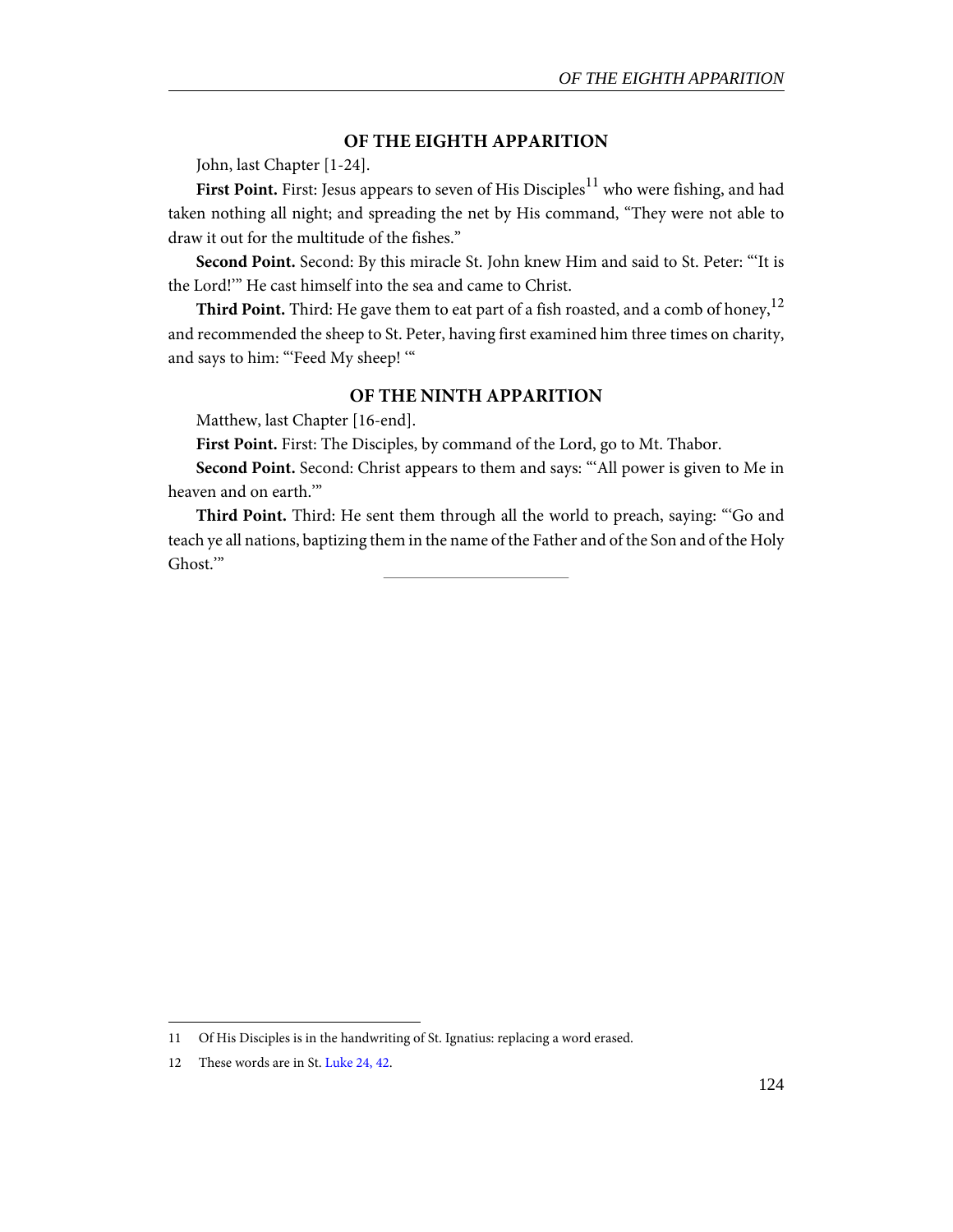# **OF THE TENTH APPARITION**

In the First Epistle to the Corinthians, Chapter 15 [7]. "Afterwards He was seen by more than five hundred brethren together."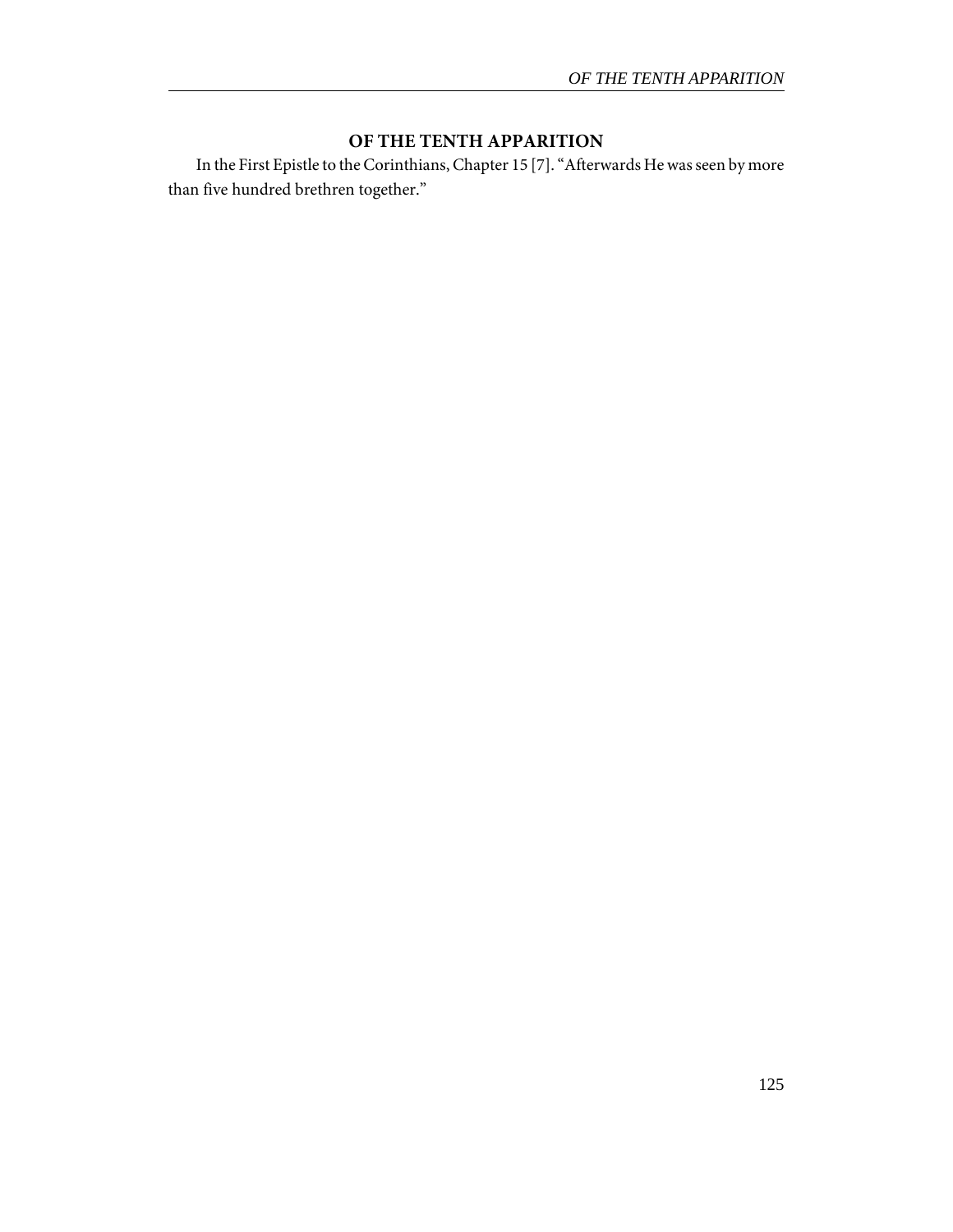# **OF THE ELEVENTH APPARITION**

In the First Epistle to the Corinthians, Chapter 15 [7]. "Afterwards He appeared to St. James."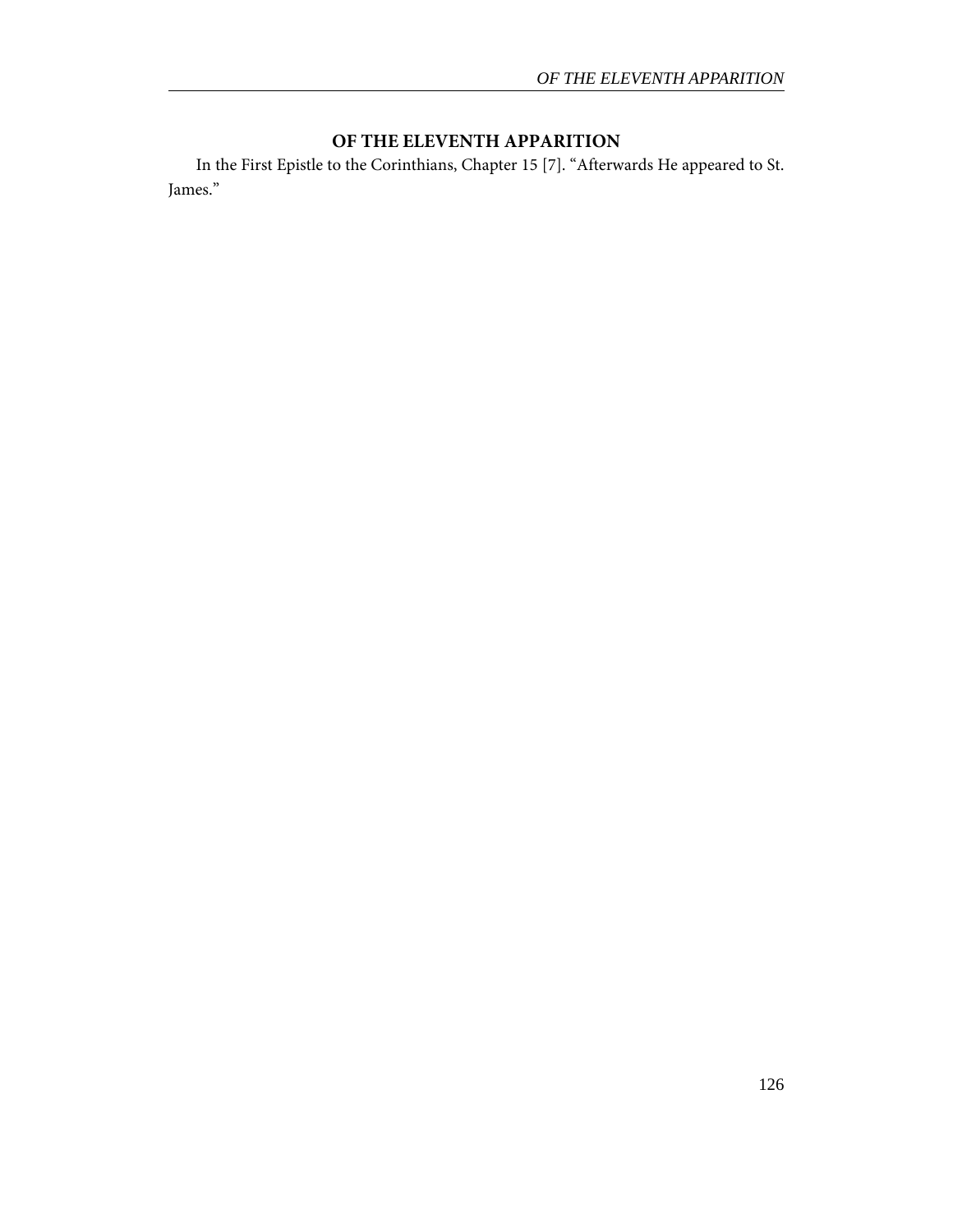# **OF THE TWELFTH APPARITION**

He appeared to Joseph of Arimathea, as is piously meditated and is read in the lives of the Saints.<sup>13</sup>

<sup>13</sup> Is piously meditated and is read in the lives of the Saints is in the hand of St. Ignatius, replacing words which were apparently says the Gospel of Judea.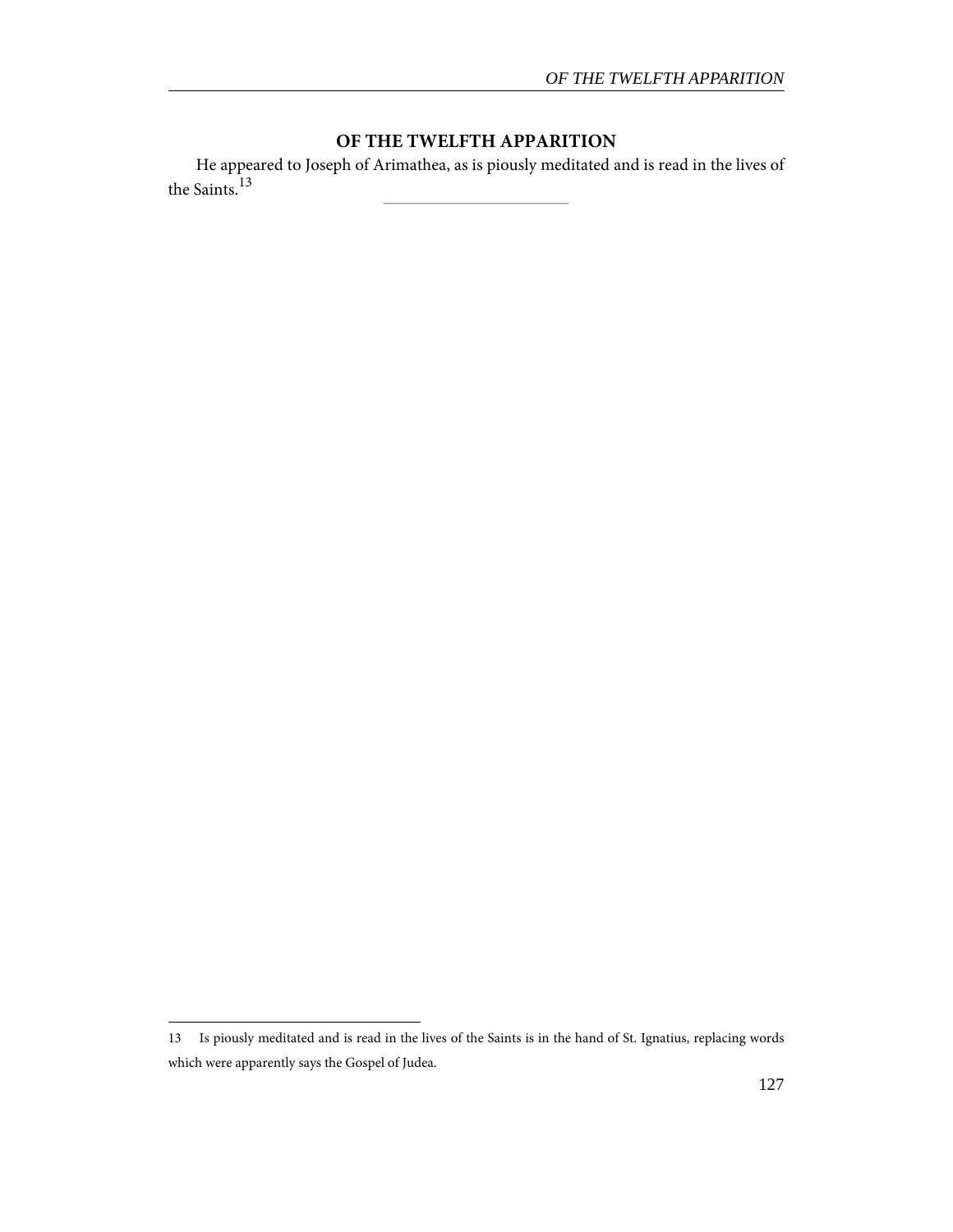#### **OF THE THIRTEENTH APPARITION**

First Epistle to the Corinthians, Chapter 15 [8]. He appeared to St. Paul after the Ascension. "'Last of all, He appeared to me, as one born out of due time.'"

He appeared also in soul to the Holy Fathers of Limbo, and after taking them out and having taken His Body again, He appeared to the Disciples many times, and dealt with them.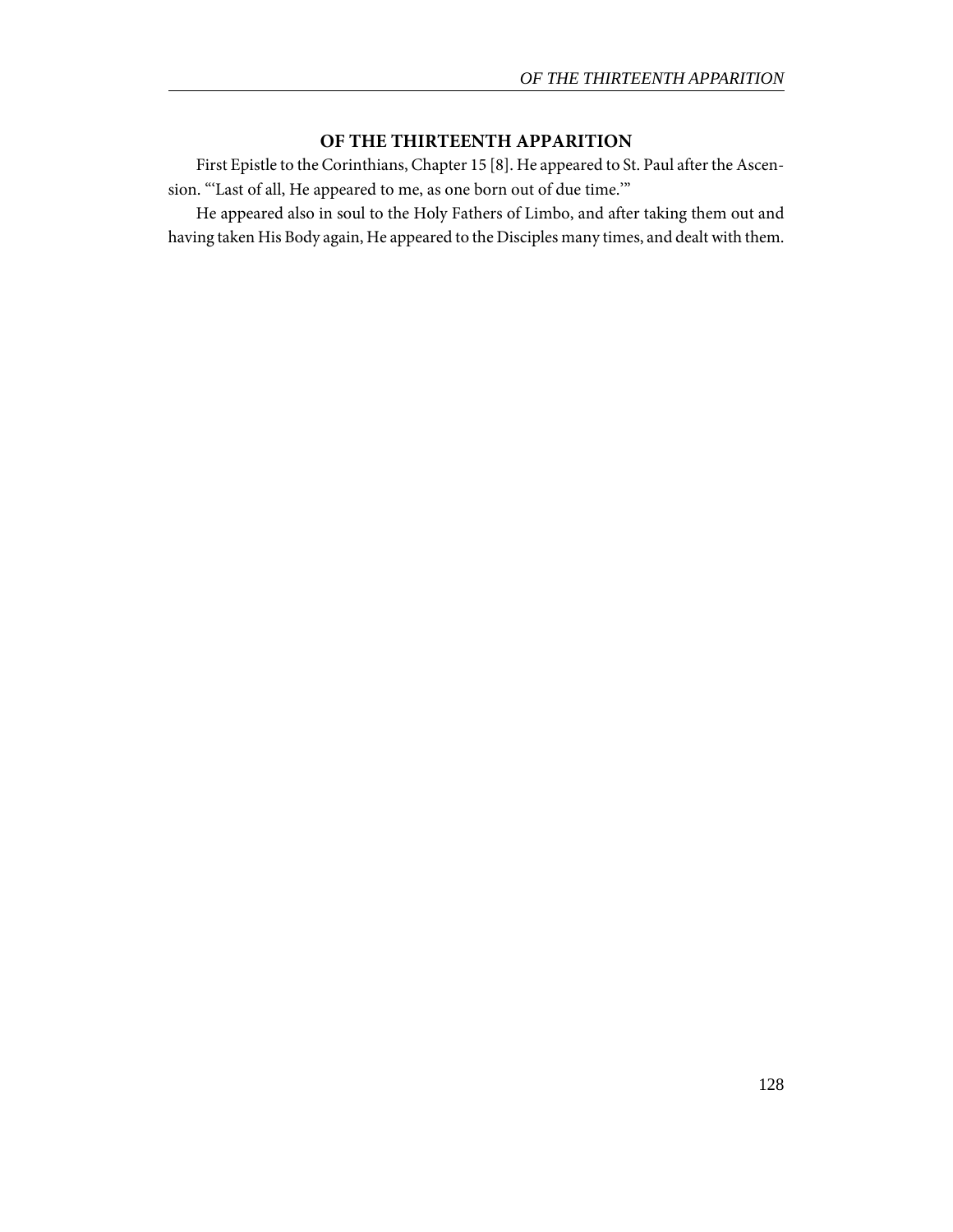# **OF THE ASCENSION OF CHRIST OUR LORD**

## [Acts 1](http://www.ccel.org/study/Bible:Acts.1) [1-12].

**First Point.** First: After He appeared for the space of forty days to the Apostles, giving many arguments and doing many signs, and speaking of the kingdom of God, He bade them await in Jerusalem the Holy Ghost promised.

**Second Point.** Second: He brought them out to Mt. Olivet, and in their presence He was raised up and a cloud made Him disappear from their eyes.

**Third Point.** Third: They looking to heaven, the Angels say to them: "'Men of Galilee, why stand you looking to heaven? This Jesus, Who is taken from your eyes to heaven, shall so come as you saw Him go into heaven.'"

34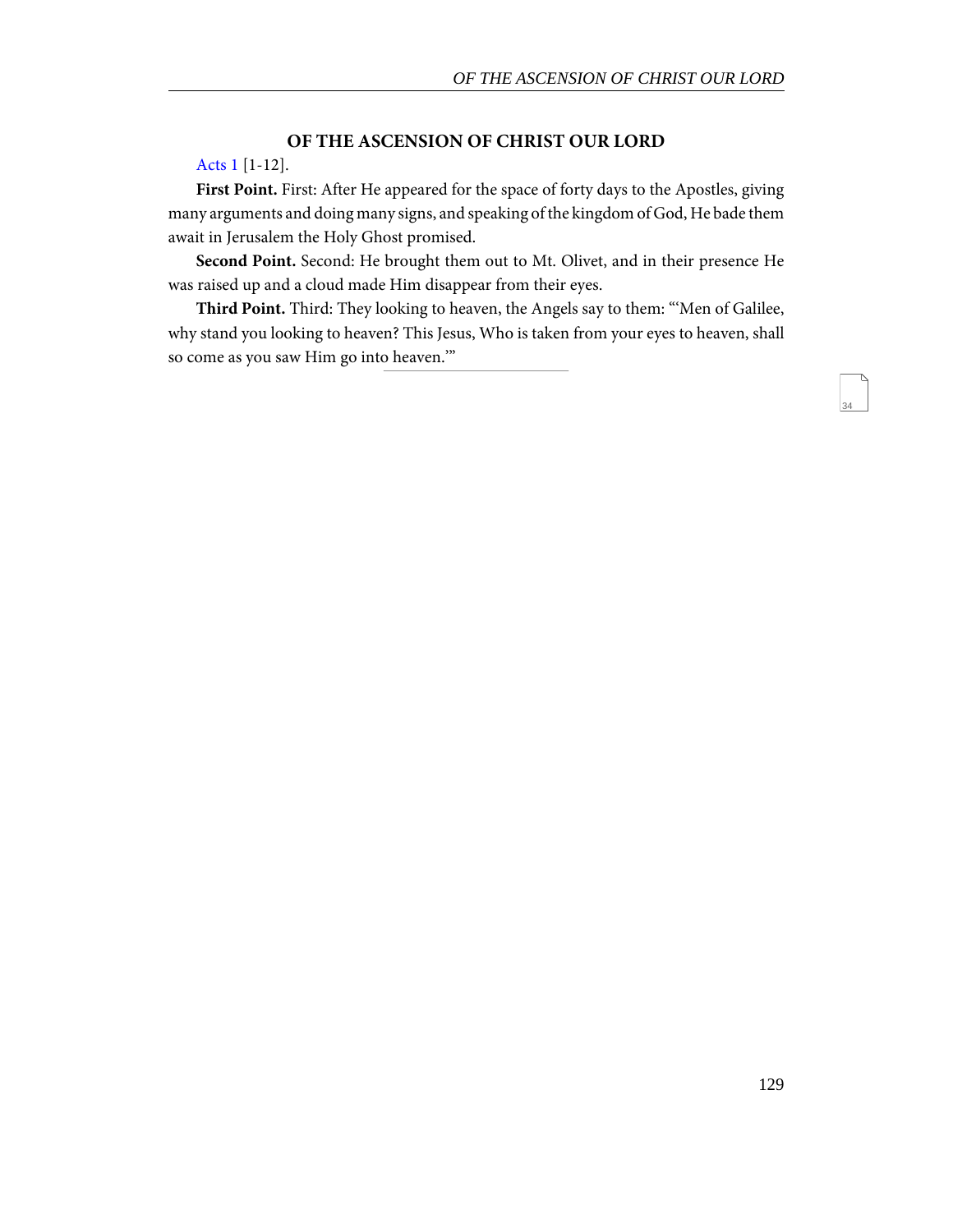# **RULES**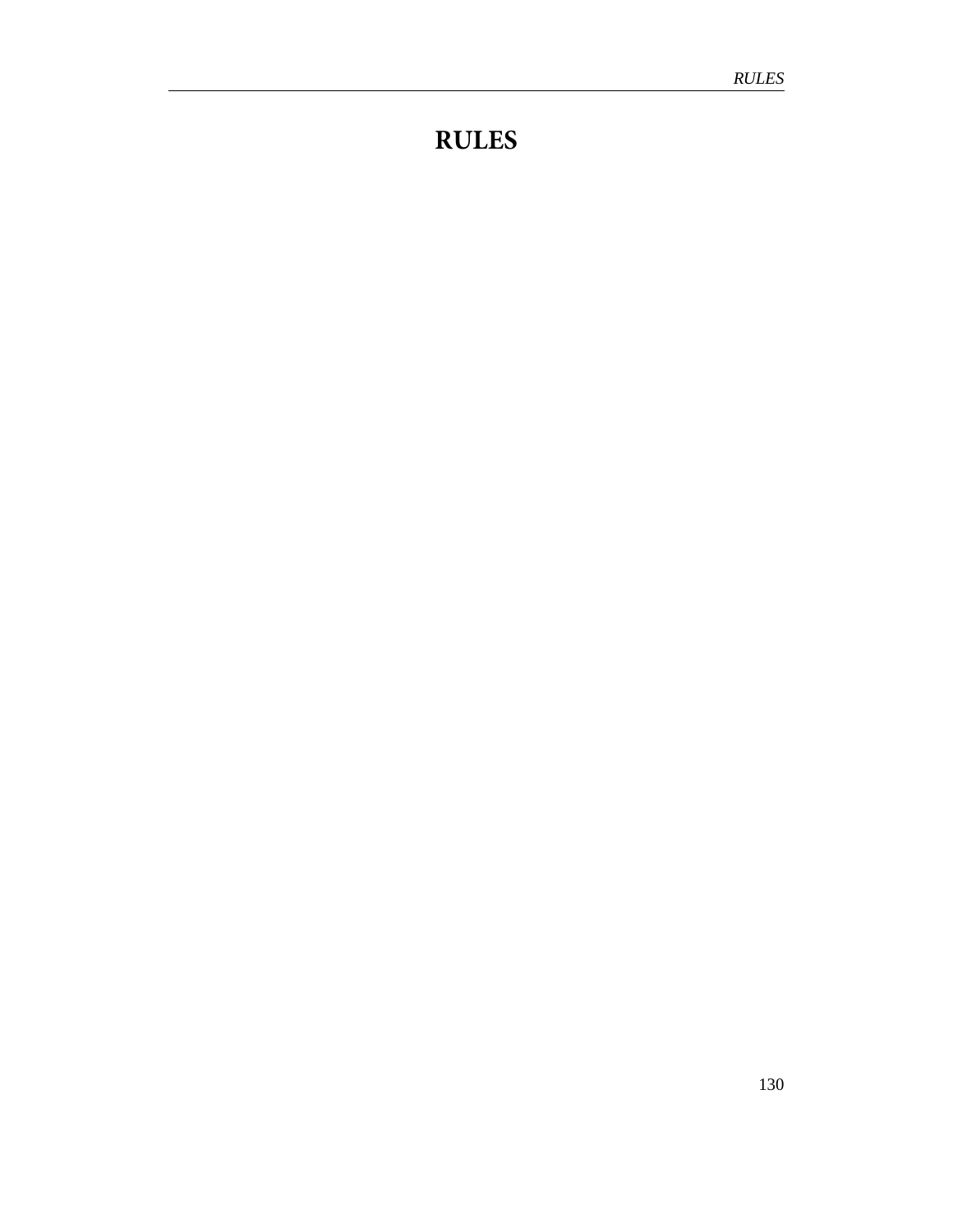# **FOR PERCEIVING AND KNOWING IN SOME MANNER THE DIFFERENT MOVEMENTS WHICH ARE CAUSED IN THE SOUL**

#### **THE GOOD, TO RECEIVE THEM, AND THE BAD**

#### **TO REJECT THEM. AND THEY ARE MORE**

#### **PROPER FOR THE FIRST WEEK.**

**First Rule**. The first Rule: In the persons who go from mortal sin to mortal sin, the enemy is commonly used to propose to them apparent pleasures, making them imagine sensual delights and pleasures in order to hold them more and make them grow in their vices and sins. In these persons the good spirit uses the opposite method, pricking them and biting their consciences through the process of reason.

**Second Rule**. The second: In the persons who are going on intensely cleansing their sins and rising from good to better in the service of God our Lord, it is the method contrary to that in the first Rule, for then it is the way of the evil spirit to bite, sadden and put obstacles, disquieting with false reasons, that one may not go on; and it is proper to the good to give courage and strength, consolations, tears, inspirations and quiet, easing, and putting away all obstacles, that one may go on in well doing.

**Third Rule**. The third: Of Spiritual Consolation. I call it consolation when some interior movement in the soul is caused, through which the soul comes to be inflamed with love of its Creator and Lord; and when it can in consequence love no created thing on the face of the earth in itself, but in the Creator of them all.

Likewise, when it sheds tears that move to love of its Lord, whether out of sorrow for one's sins, or for the Passion of Christ our Lord, or because of other things directly connected with His service and praise.

Finally, I call consolation every increase of hope, faith and charity, and all interior joy which calls and attracts to heavenly things and to the salvation of one's soul, quieting it and giving it peace in its Creator and Lord.

**Fourth Rule**. The fourth: Of Spiritual Desolation. I call desolation all the contrary of the third $^{\rm l}$  rule, such as darkness $^{\rm 2}$  of soul, disturbance in it, movement to things low and earthly, the unquiet of different agitations and temptations, moving to want of confidence, without hope, without love, when one finds oneself all lazy, tepid, sad, and as if separated from his Creator and Lord. Because, as consolation is contrary to desolation, in the same way the thoughts which come from consolation are contrary to the thoughts which come from desolation.

<sup>1</sup> Third is in the Saint's hand, replacing first.

<sup>2</sup> Darkness is perhaps in the Saint's handwriting, replacing blindness.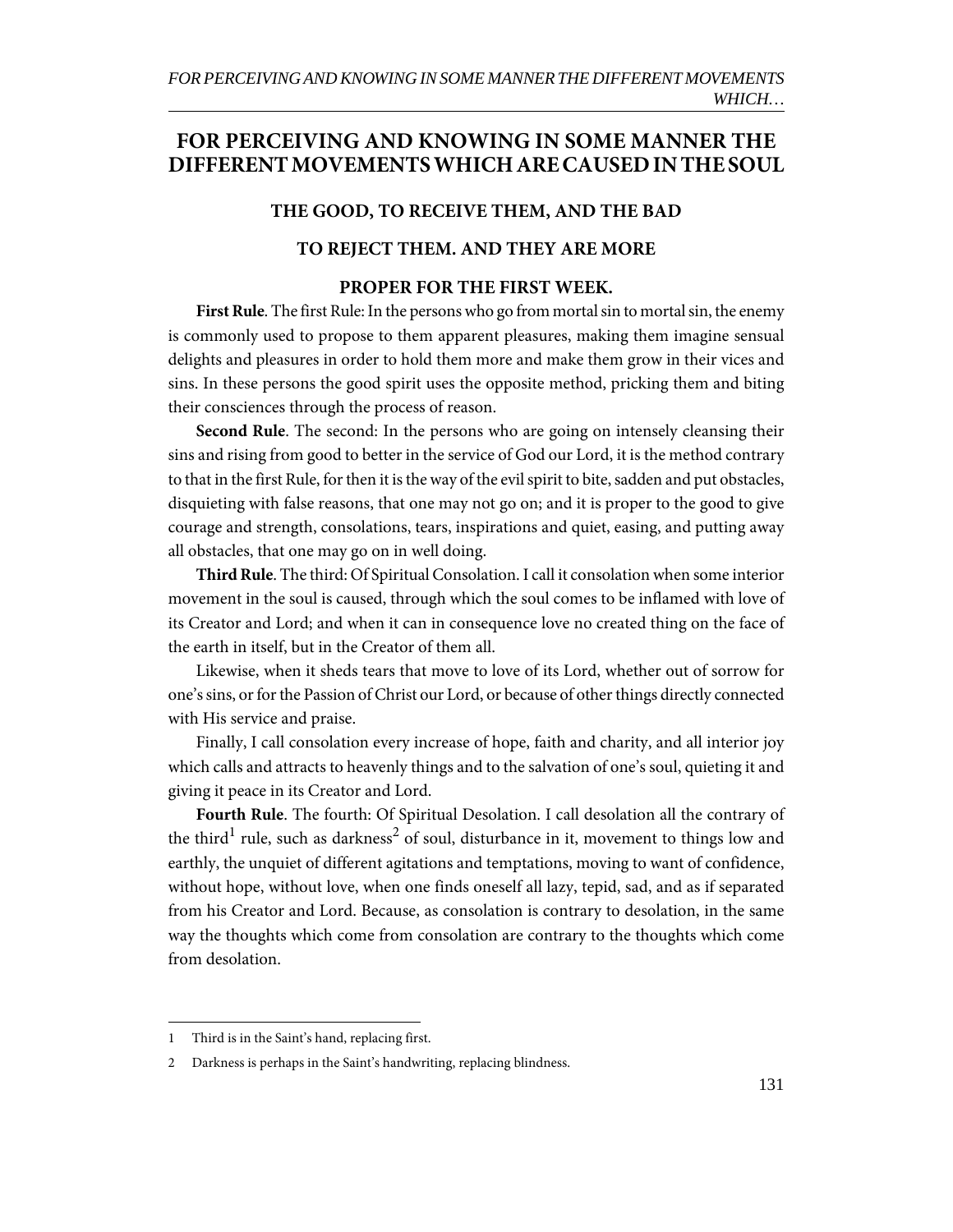**Fifth Rule**. The fifth: In time of desolation never to make a change; but to be firm and constant in the resolutions and determination in which one was the day preceding such desolation, or in the determination in which he was in the preceding consolation. Because, as in consolation it is rather the good spirit who guides and counsels us, so in desolation it is the bad, with whose counsels we cannot take a course to decide rightly.

**Sixth Rule**. The sixth: Although in desolation we ought not to change our first resolutions, it is very helpful intensely to change ourselves against the same desolation, as by insisting more on prayer, meditation, on much examination, and by giving ourselves more scope in some suitable way of doing penance.

**Seventh Rule**. The seventh: Let him who is in desolation consider how the Lord has left him in trial in his natural powers, in order to resist the different agitations and temptations of the enemy; since he can with the Divine help, which always remains to him, though he does not clearly perceive it: because the Lord has taken from him his great fervor, great love and intense grace, leaving him, however, grace enough for eternal salvation.

**Eighth Rule**. The eighth: Let him who is in desolation labor to be in patience, which is contrary to the vexations which come to him: and let him think that he will soon be consoled, employing against the desolation the devices, as is said in the sixth Rule.<sup>3</sup>

**Ninth Rule**. The ninth: There are three principal reasons why we find ourselves desolate.

The first is, because of our being tepid, lazy or negligent in our spiritual exercises; and so through our faults, spiritual consolation withdraws from us.

The second, to try us and see how much we are and how much we let ourselves out in His service and praise without such great pay of consolation and great graces.

The third, to give us true acquaintance and knowledge, that we may interiorly feel that it is not ours to get or keep great devotion, intense love, tears, or any other spiritual consolation, but that all is the gift and grace of God our Lord, and that we may not build a nest in a thing not ours, raising our intellect into some pride or vainglory, attributing to us devotion or the other things of the spiritual consolation.

**Tenth Rule**. The tenth: Let him who is in consolation think how he will be in the desolation which will come after, taking new strength for then.

**Eleventh Rule**. The eleventh: Let him who is consoled see to humbling himself and lowering himself as much as he can, thinking how little he is able for in the time of desolation without such grace or consolation.

On the contrary, let him who is in desolation think that he can do much with the grace sufficient to resist all his enemies, taking strength in his Creator and Lord.

**Twelfth Rule**. The twelfth: The enemy acts like a woman, in being weak against vigor and strong of will. Because, as it is the way of the woman when she is quarrelling with some

<sup>3</sup> Sixth Rule is in the handwriting of St. Ignatius, replacing fourth Rule.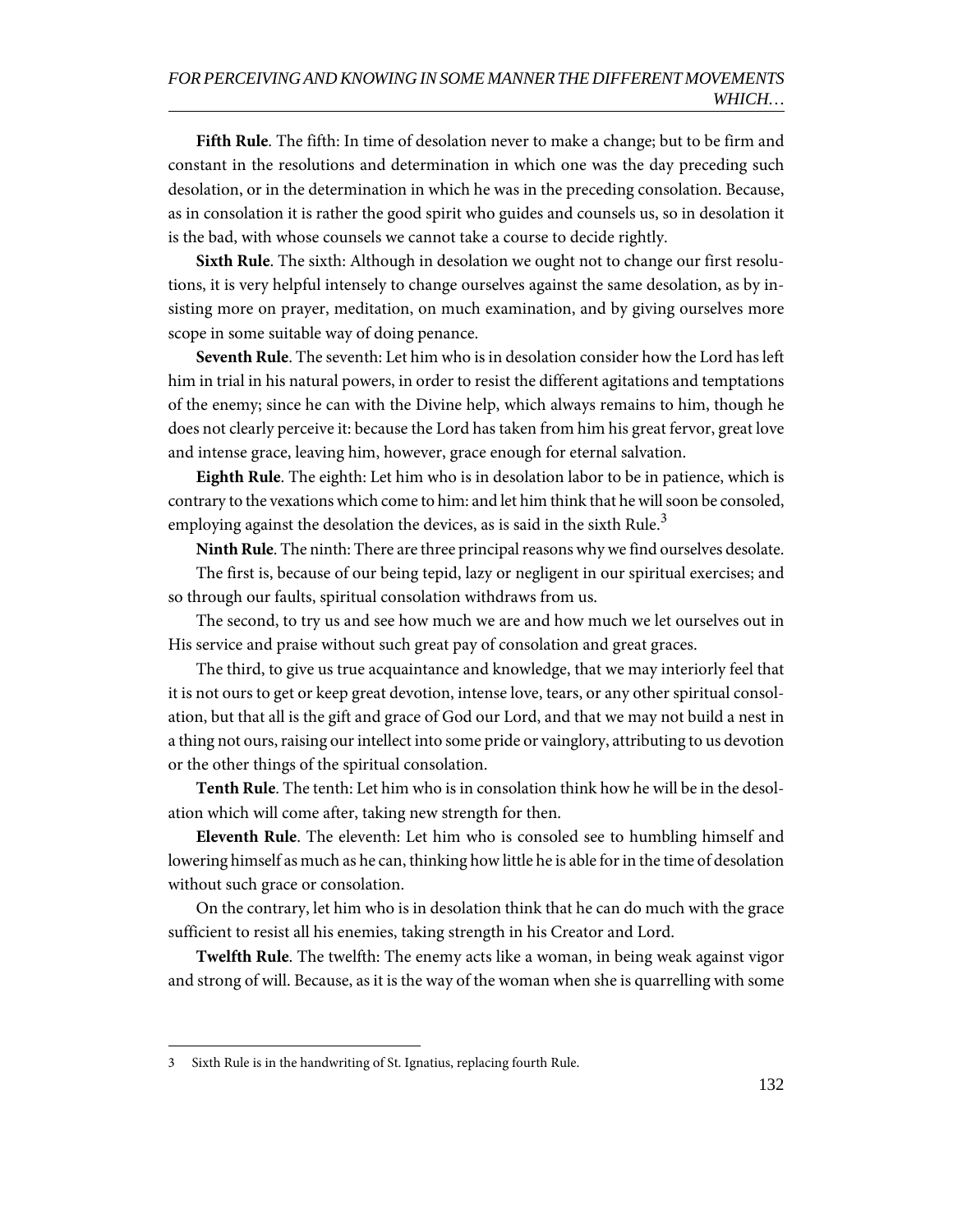man to lose heart, taking flight when the man shows her much courage: and on the contrary, if the man, losing heart, begins to fly, the wrath, revenge, and ferocity of the woman is very great, and so without bounds; in the same manner, it is the way of the enemy to weaken and lose heart, his temptations taking flight, when the person who is exercising himself in spiritual things opposes a bold front against the temptations of the enemy, doing diametrically the opposite. And on the contrary, if the person who is exercising himself commences to have fear and lose heart in suffering the temptations, there is no beast so wild on the face of the earth as the enemy of human nature in following out his damnable intention with so great malice.

**Thirteenth Rule**. The thirteenth: Likewise, he acts as a licentious lover in wanting to be secret and not revealed. For, as the licentious man who, speaking for an evil purpose, solicits a daughter of a good father or a wife of a good husband, wants his words and persuasions to be secret, and the contrary displeases him much, when the daughter reveals to her father or the wife to her husband his licentious words and depraved intention, because he easily gathers that he will not be able to succeed with the undertaking begun: in the same way, when the enemy of human nature brings his wiles and persuasions to the just soul, he wants and desires that they be received and kept in secret; but when one reveals them to his good Confessor or to another spiritual person that knows his deceits and evil ends, it is very grievous to him, because he gathers, from his manifest deceits being discovered, that he will not be able to succeed with his wickedness begun.

**Fourteenth Rule**. The fourteenth: Likewise, he behaves as a chief bent on conquering and robbing what he desires: for, as a captain and chief of the army, pitching his camp, and looking at the forces or defences of a stronghold, attacks it on the weakest side, in like manner the enemy of human nature, roaming about, looks in turn at all our virtues, theological, cardinal and moral; and where he finds us weakest and most in need for our eternal salvation, there he attacks us and aims at taking us.

35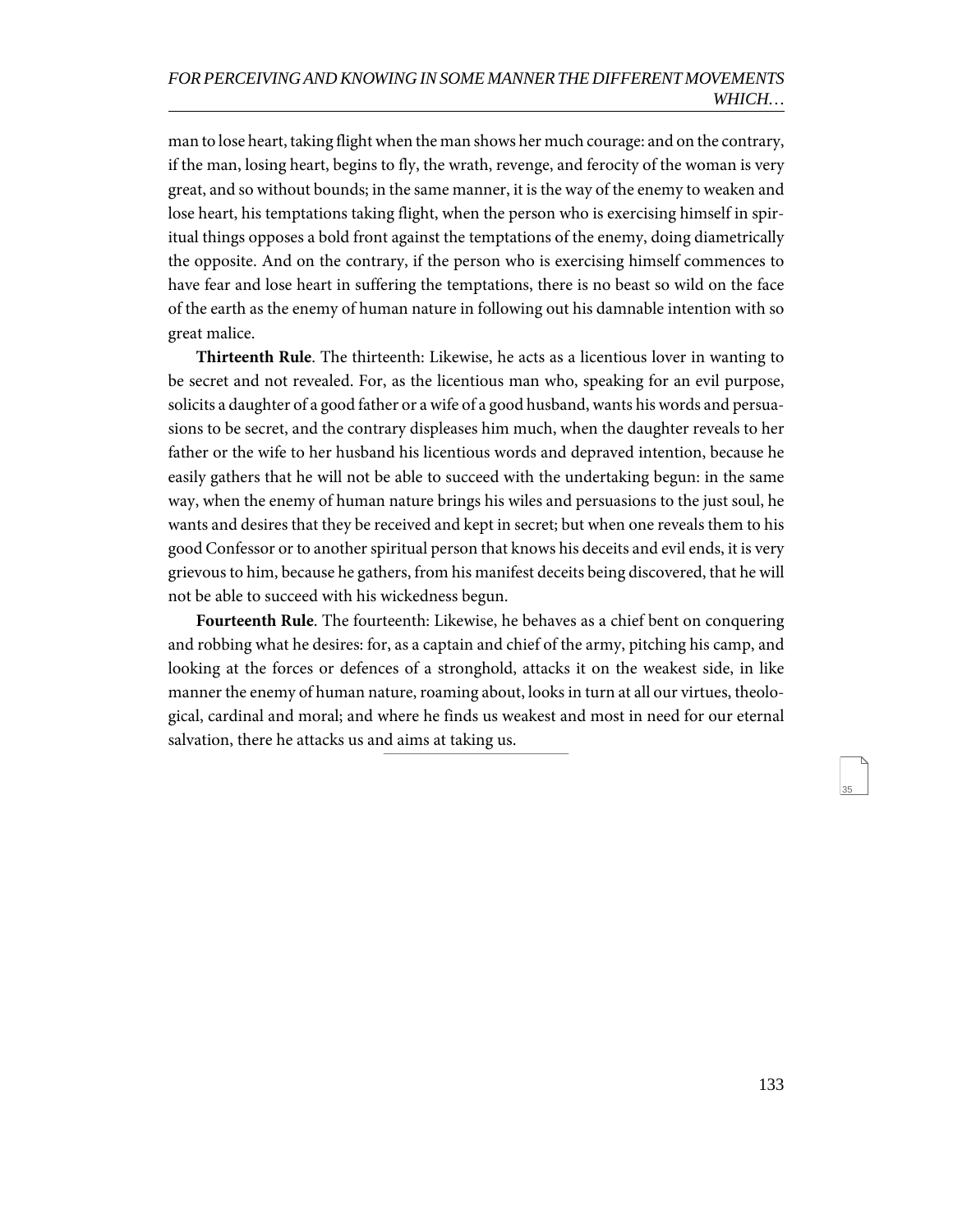## **RULES FOR THE SAME EFFECT WITH GREATER DISCERNMENT OF SPIRITS**

#### **AND THEY HELP MORE FOR THE SECOND WEEK**

**First Rule**. The first: It is proper to God and to His Angels in their movements to give true spiritual gladness and joy, taking away all sadness and disturbance which the enemy brings on. Of this latter it is proper to fight against the spiritual gladness and consolation, bringing apparent reasons, subtleties and continual fallacies.

**Second Rule**. The second: It belongs to God our Lord to give consolation to the soul without preceding cause, for it is the property of the Creator to enter, go out and cause movements in the soul, bringing it all into love of His Divine Majesty. I say without cause: without any previous sense or knowledge of any object through which such consolation would come, through one's acts of understanding and will.

**Third Rule**. The third: With cause, as well the good Angel as the bad can console the soul, for contrary ends: the good Angel for the profit of the soul, that it may grow and rise from good to better, and the evil Angel, for the contrary, and later on to draw it to his damnable intention and wickedness.

**Fourth Rule**. The fourth: It is proper to the evil Angel, who forms himself under the appearance of an angel of light, to enter with the devout soul and go out with himself: that is to say, to bring good and holy thoughts, conformable to such just soul, and then little by little he aims at coming out drawing the soul to his covert deceits and perverse intentions.

**Fifth Rule**. The fifth: We ought to note well the course of the thoughts, and if the beginning, middle and end is all good, inclined to all good, it is a sign of the good Angel; but if in the course of the thoughts which he brings it ends in something bad, of a distracting tendency, or less good than what the soul had previously proposed to do, or if it weakens it or disquiets or disturbs the soul, taking away its peace, tranquillity and quiet, which it had before, it is a clear sign that it proceeds from the evil spirit, enemy of our profit and eternal salvation.

**Sixth Rule**. The sixth: When the enemy of human nature has been perceived and known by his serpent's tail and the bad end to which he leads on, it helps the person who was tempted by him, to look immediately at the course of the good thoughts which he brought him at their beginning, and how little by little he aimed at making him descend from the spiritual sweetness and joy in which he was, so far as to bring him to his depraved intention; in order that with this experience, known and noted, the person may be able to guard for the future against his usual deceits.

**Seventh Rule**. The seventh: In those who go on from good to better, the good Angel touches such soul sweetly, lightly and gently, like a drop of water which enters into a sponge;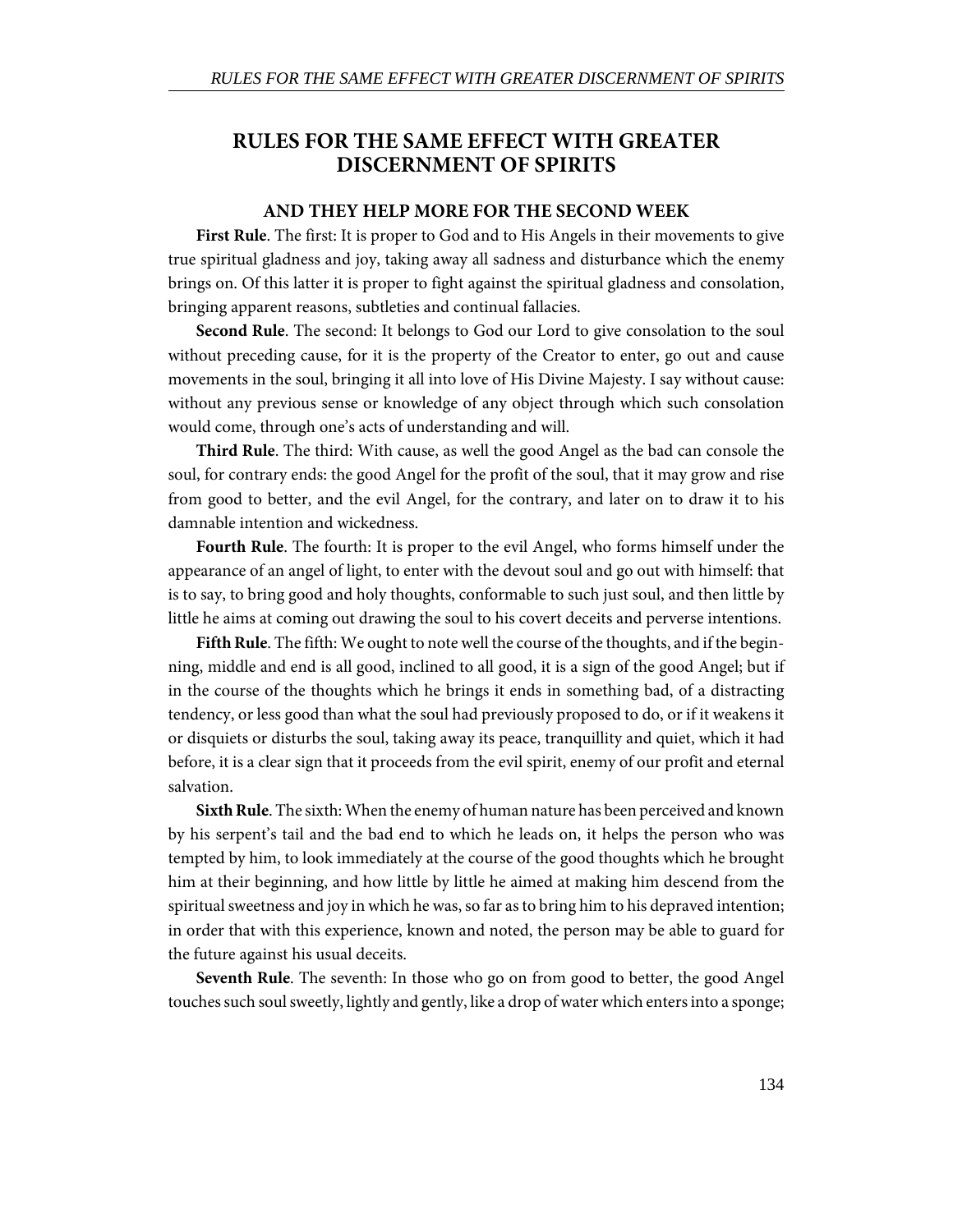and the evil touches it sharply and with noise and disquiet, as when the drop of water falls on the stone.

And the above-said spirits touch in a contrary way those who go on from bad to worse.

The reason of this is that the disposition of the soul is contrary or like to the said Angels. Because, when it is contrary, they enter perceptibly with clatter and noise; and when it is like, they enter with silence as into their own home, through the open door.

**Eighth Rule**. The eighth: When the consolation is without cause, although there be no deceit in it, as being of God our Lord alone, as was said; still the spiritual person to whom God gives such consolation, ought, with much vigilance and attention, to look at and distinguish the time itself of such actual consolation from the following, in which the soul remains warm and favored with the favor and remnants of the consolation past; for often in this second time, through one's own course of habits and the consequences of the concepts and judgments, or through the good spirit or through the bad, he forms various resolutions and opinions which are not given immediately by God our Lord, and therefore they have need to be very well examined before entire credit is given them, or they are put into effect.

36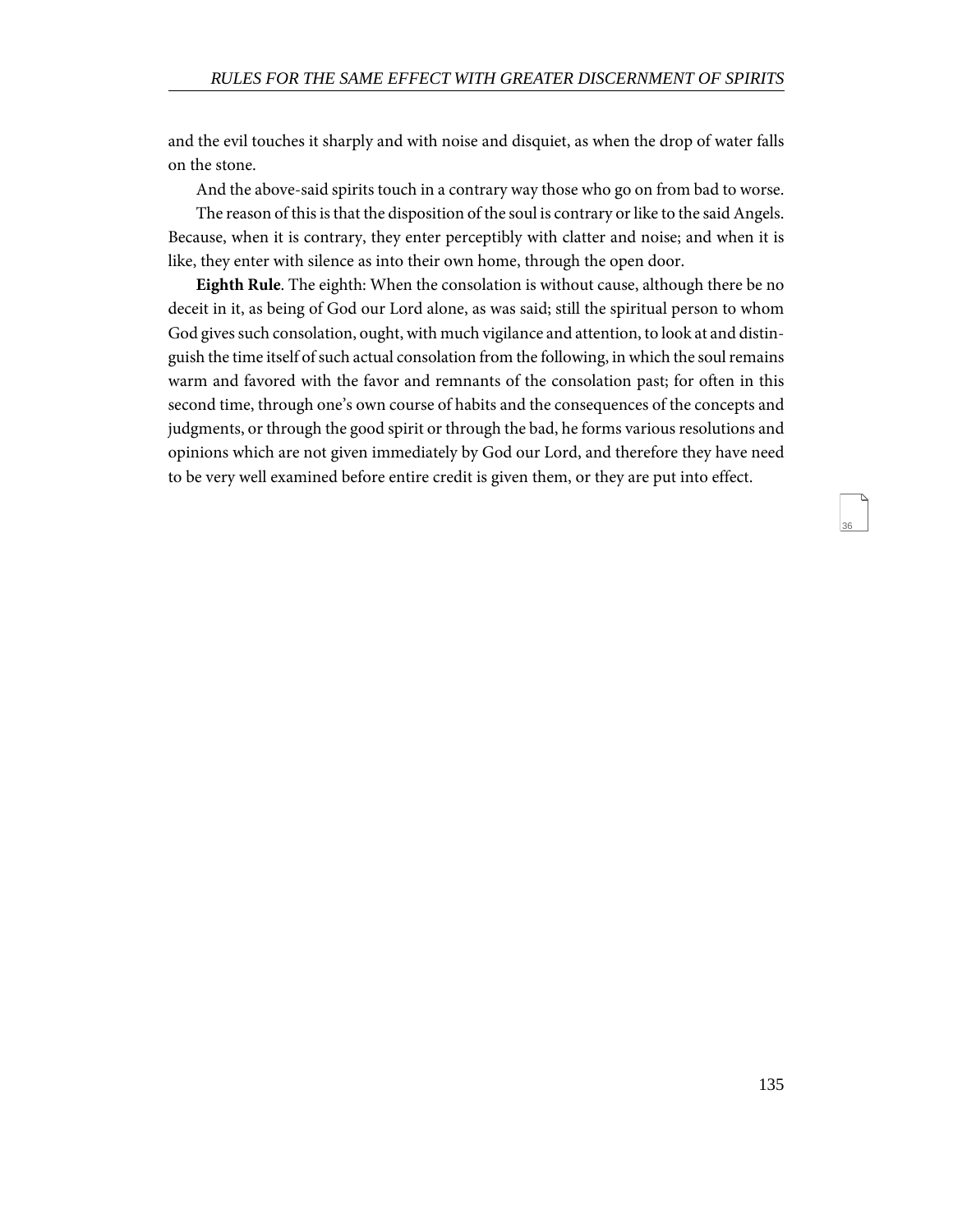## **IN THE MINISTRY OF DISTRIBUTING ALMS**

#### **THE FOLLOWING RULES SHOULD BE KEPT**

**First Rule**. The first: If I make the distribution to relatives or friends, or to persons for whom I have an affection, I shall have four things to see to, of which mention was made, in part, in the matter of Election.

The first is, that that love which moves me and makes me give the alms, should descend from above, from the love of God our Lord, so that I feel first in me that the love, more or less, which I have to such persons is for God; and that in the reason why I love them more, God appears.

**Second Rule**. The second: I want to set before me a man whom I have never seen or known, and desiring all his perfection in the ministry and condition which he has, as I would want him to keep the mean in his manner of distributing, for the greater glory of God our Lord and the greater perfection of his soul; I, doing so, neither more nor less, will keep the rule and measure which I should want and judge to be right for the other.

**Third Rule**. The third: I want to consider, as if I were at the point of death, the form and measure which then I should want to have kept in the office of my administration, and regulating myself by that, to keep it in the acts of my distribution.

**Fourth Rule**. The fourth: Looking how I shall find myself on the Day of Judgment, to think well how then I should want to have used this office and charge of administration; and the rule which then I should want to have kept, to keep it now.

**Fifth Rule**. The fifth: When some person feels himself inclined and drawn to some persons to whom he wants to distribute alms, let him hold himself back and ponder well the above-mentioned four Rules, examining and testing his affection by them; and not give the alms until, conformably to them, he has in all dismissed and cast out his disordered inclination.

**Sixth Rule**. The sixth: Although there is no fault in taking the goods of God our Lord to distribute them, when the person is called by God our Lord to such ministry; still in the quantity of what he has to take and apply to himself out of what he has to give to others, there may be doubt as to fault and excess. Therefore, he can reform in his life and condition by the above-mentioned Rules.

**Seventh Rule**. The seventh: For the reasons already mentioned and for many others, it is always better and more secure in what touches one's person and condition of life to spare more and diminish and approach more to our High Priest, our model and rule, who is Christ our Lord; conformably to what the third Council of Carthage, in which St. Augustine was, determines and orders—that the furniture of the Bishop be cheap and poor. The same should be considered in all manners of life, looking at and deciding according to the condition and state of the persons; as in married life we have the example of St. Joachim and of St. Ann,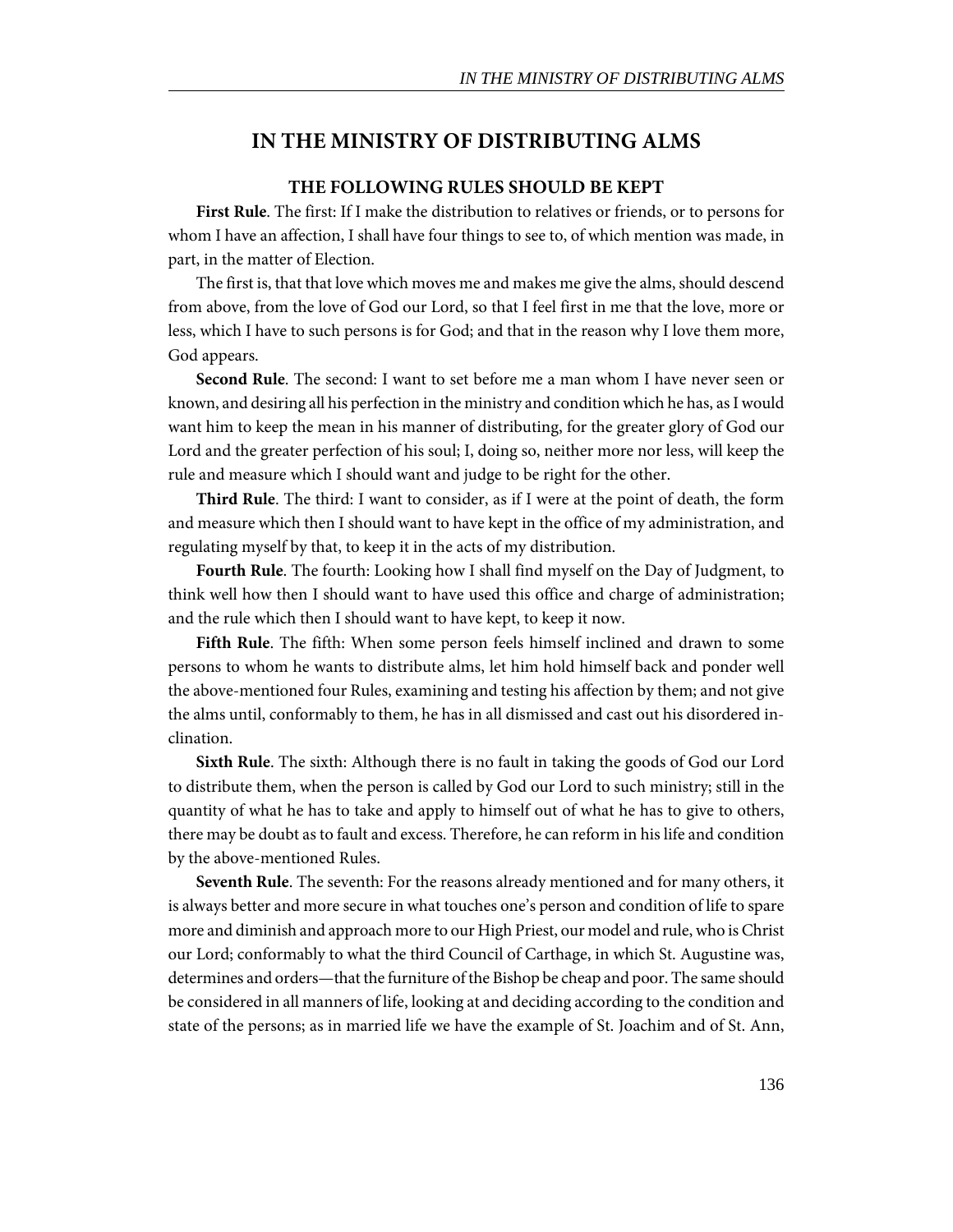who, dividing their means into three parts, gave the first to the poor, and the second to the ministry and service of the Temple, and took the third for the support of themselves and of their household.

37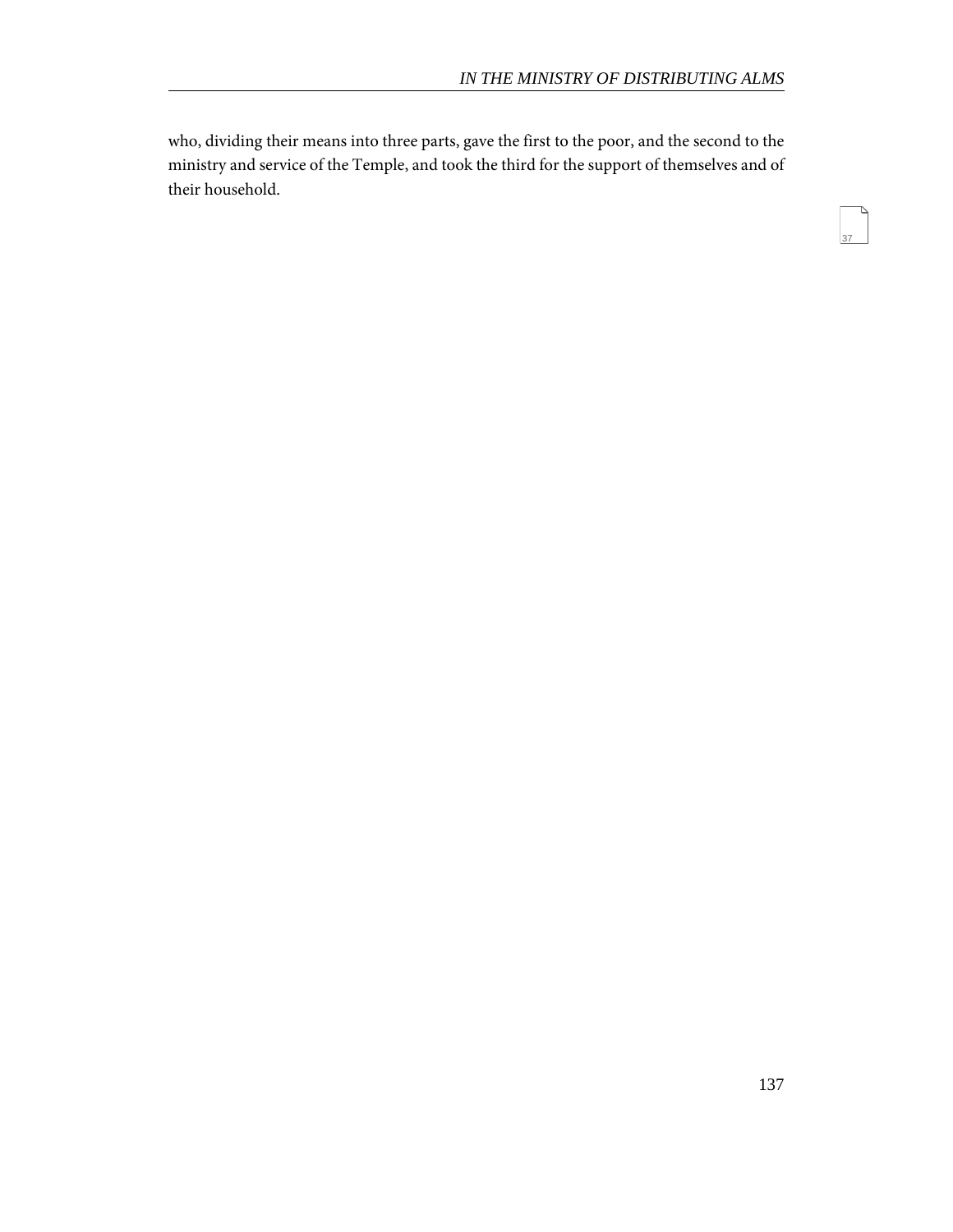### **THE FOLLOWING NOTES HELP TO PERCEIVE AND UNDERSTAND SCRUPLES**

#### **AND PERSUASIONS OF OUR ENEMY**

**First Note**. The first: They commonly call a scruple what proceeds from our own judgment and freedom: that is to say, when I freely decide that that is sin which is not sin, as when it happens that after some one has accidentally stepped on a cross of straw, he decides with his own judgment that he has sinned.

This is properly an erroneous judgment and not a real scruple.

**Second Note**. The second: After I have stepped on that cross, or after I have thought or said or done some other thing, there comes to me a thought from without that I have sinned, and on the other hand it appears to me that I have not sinned; still I feel disturbance in this; that is to say, in as much as I doubt and in as much as I do not doubt.

That is a real scruple and temptation which the enemy sets.

**Third Note**. Third: The first scruple—of the first note—is much to be abhorred, because it is all error; but the second—of the second note—for some space of time is of no little profit to the soul which is giving itself to spiritual exercises; $^4$  rather in great manner it purifies and cleanses such a soul, separating it much from all appearance of sin: according to that saying of Gregory: "It belongs to good minds to see a fault where there is no fault."

**Fourth Note**. The fourth: The enemy looks much if a soul is gross or delicate, and if it is delicate, he tries to make it more delicate in the extreme, to disturb and embarrass it more. For instance, if he sees that a soul does not consent to either mortal sin or venial or any appearance of deliberate sin, then the enemy, when he cannot make it fall into a thing that appears sin, aims at making it make out sin where there is not sin, as in a word or very small thought.

If the soul is gross, the enemy tries to make it more gross; for instance, if before it made no account of venial sins, he will try to have it make little account of mortal sins, and if before it made some account, he will try to have it now make much less or none.

**Fifth Note**. The fifth: The soul which desires to benefit itself in the spiritual life, ought always to proceed the contrary way to what the enemy proceeds; that is to say, if the enemy wants to make the soul gross, let it aim at making itself delicate. Likewise, if the enemy tries to draw it out to extreme fineness, let the soul try to establish itself in the mean, in order to quiet itself in everything.

**Sixth Note**. The sixth: When such good soul wants to speak or do something within the Church, within the understanding of our Superiors, and which should be for the glory of God our Lord, and there comes to him a thought or temptation from without that he

<sup>4</sup> Exercises is added by St. Ignatius.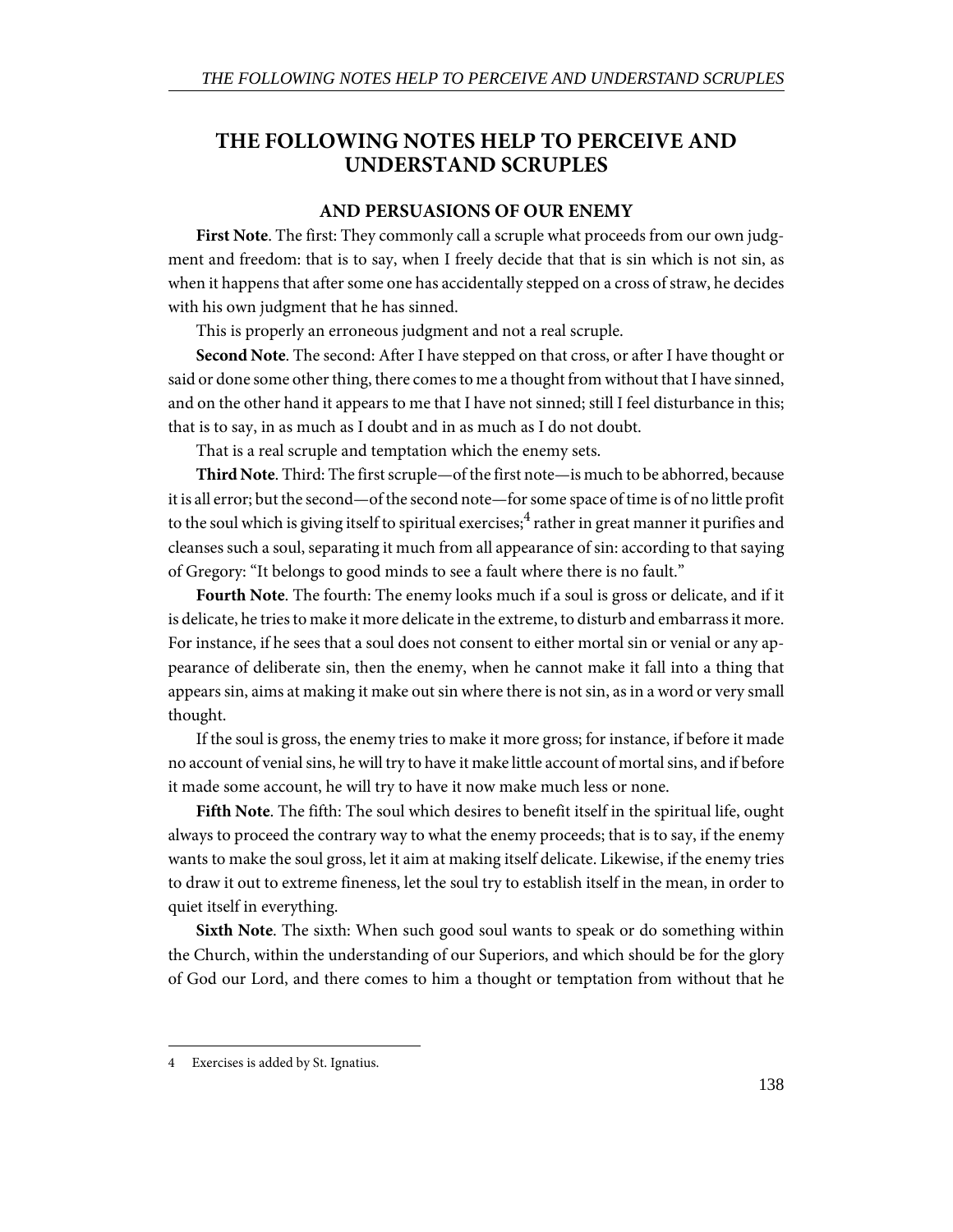should neither say nor do that thing—bringing to him apparent reasons of vainglory or of another thing, etc.,—then he ought to raise his understanding to his Creator and Lord, and if he sees that it is His due service, or at the least not contrary to it, he ought to act diametrically against such temptation, according to St. Bernard, answering the same: "Neither for thee did I begin, nor for thee will I stop."

<span id="page-145-0"></span>38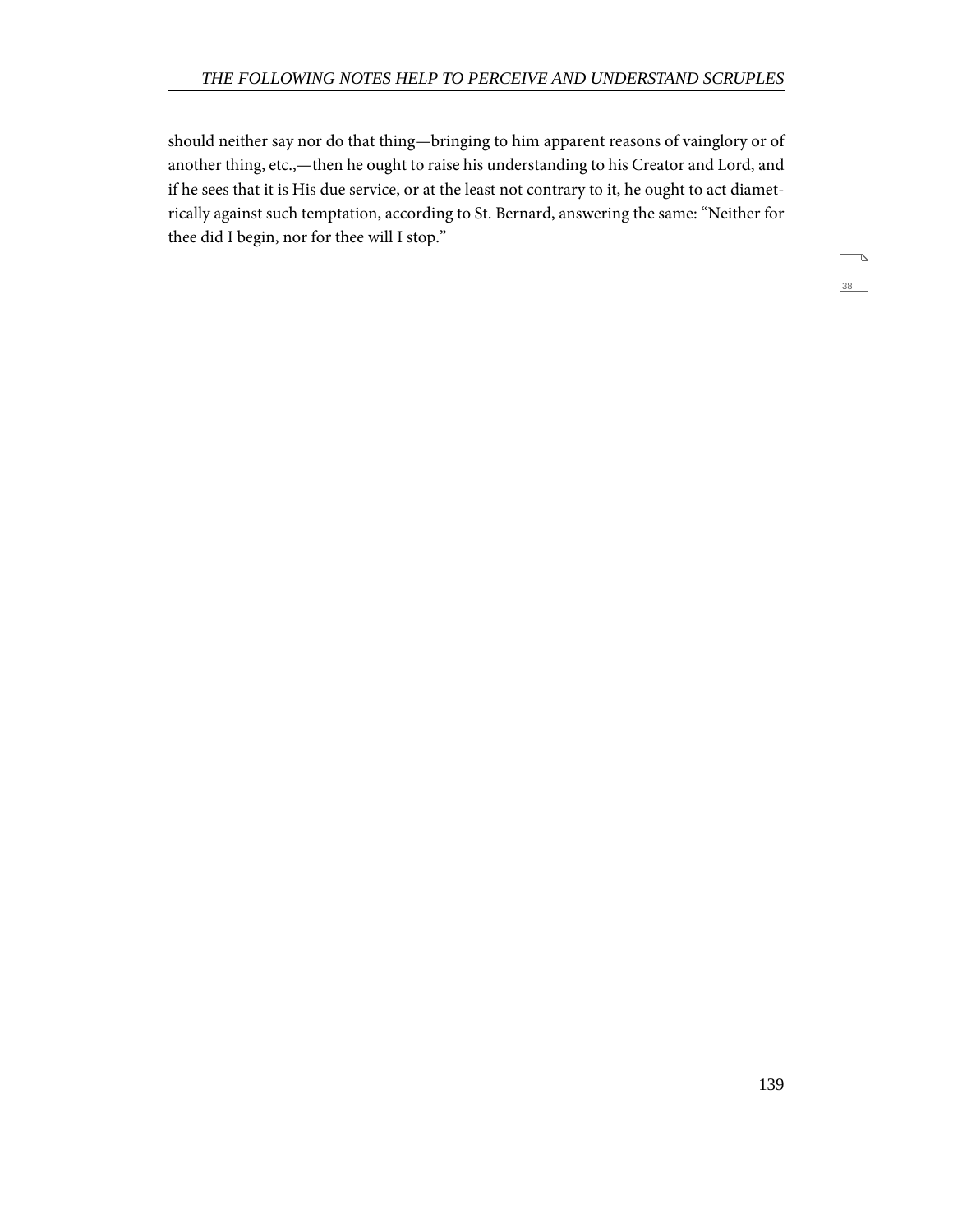### **TO HAVE THE TRUE SENTIMENT**

#### **WHICH WE OUGHT TO HAVE IN THE CHURCH**

#### **MILITANT**

Let the following Rules be observed.

**First Rule**. The first: All judgment laid aside, we ought to have our mind ready and prompt to obey, in all, the true Spouse of Christ our Lord, which is our holy Mother the Church Hierarchical.

**Second Rule**. The second: To praise confession to a Priest, and the reception of the most Holy Sacrament of the Altar once in the year, and much more each month, and much better from week to week, with the conditions required and due.

**Third Rule**. The third: To praise the hearing of Mass often, likewise<sup>5</sup> hymns, psalms, and long prayers, in the church and out of it; likewise the hours set at the time fixed for each Divine Office and for all prayer and all Canonical Hours.

**Fourth Rule**. The fourth: To praise much Religious Orders, virginity and continence, and not so much marriage as any of these.

**Fifth Rule**. The fifth: To praise vows of Religion, of obedience, of poverty, of chastity and of other perfections of supererogation. And it is to be noted that as the vow is about the things which approach to Evangelical perfection, a vow ought not to be made in the things which withdraw from it, such as to be a merchant, or to be married, etc.

**Sixth Rule**. To praise relics of the Saints, giving veneration to them and praying to the Saints; and to praise Stations, pilgrimages, Indulgences, pardons, Cruzadas, and candles lighted in the churches.

**Seventh Rule**. To praise Constitutions about fasts and abstinence, as of Lent, Ember Days, Vigils, Friday and Saturday; likewise penances, not only interior, but also exterior.

**Eighth Rule**. To praise the ornaments and the buildings of churches; likewise images, and to venerate them according to what they represent.

**Ninth Rule**. Finally, to praise all precepts of the Church, keeping the mind prompt to find reasons in their defence and in no manner against them.

**Tenth Rule**. We ought to be more prompt to find good and praise as well the Constitutions and recommendations as the ways of our Superiors. Because, although some are not or have not been such, to speak against them, whether preaching in public or discoursing before the common people, would rather give rise to fault-finding and scandal than profit; and so the people would be incensed against their Superiors, whether temporal or spiritual. So that, as it does harm to speak evil to the common people of Superiors in their absence,

<sup>5</sup> Likewise is added in St. Ignatius' hand.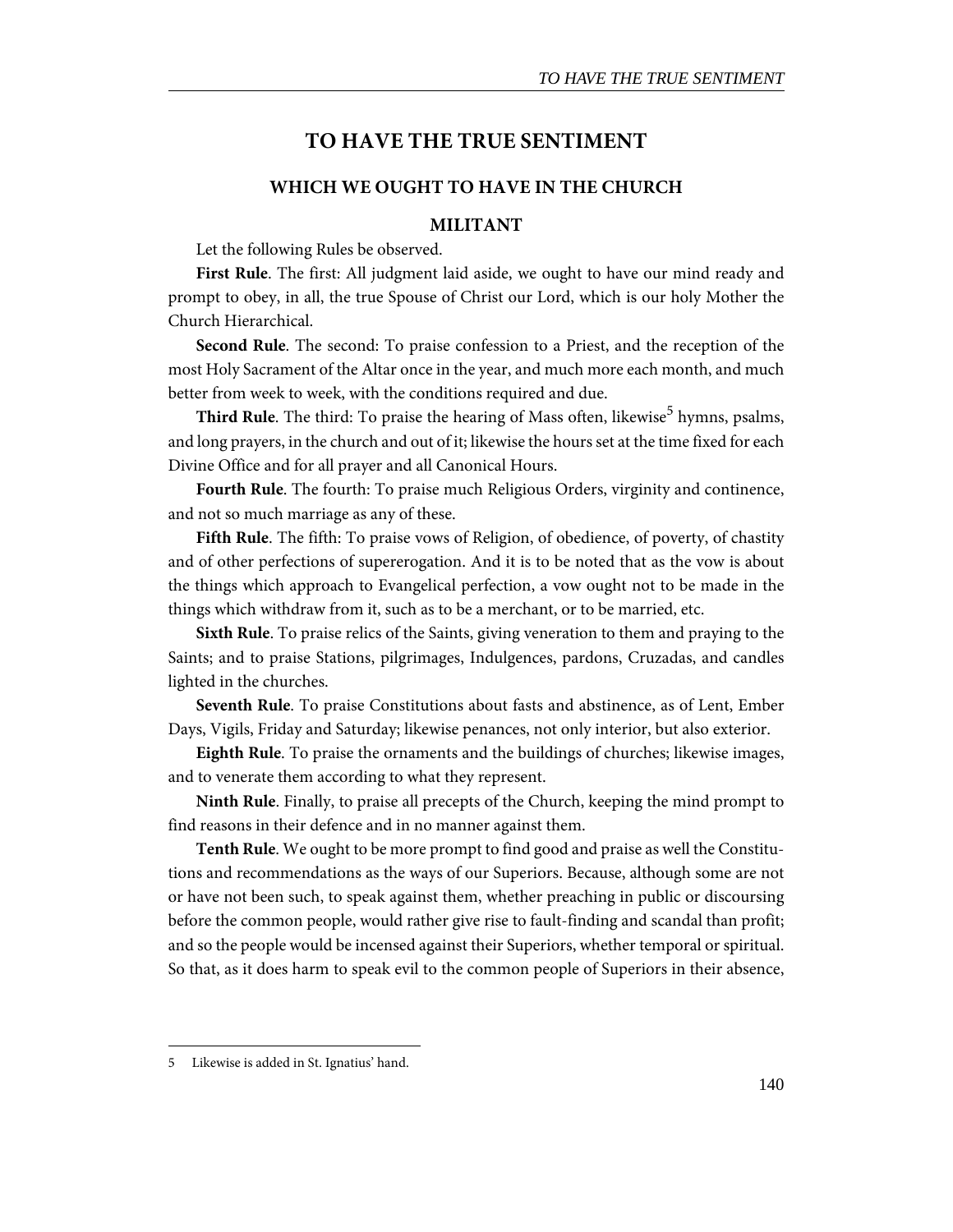so it can make profit to speak of the evil ways to the persons themselves who can remedy them.

**Eleventh Rule**. To praise positive and scholastic learning. Because, as it is more proper to the Positive Doctors, as St. Jerome, St. Augustine and St. Gregory, etc., to move the heart to love and serve God our Lord in everything; so it is more proper to the Scholastics, as St. Thomas, St. Bonaventure, and to the Master of the Sentences, etc., to define or explain for our times<sup>6</sup> the things necessary for eternal salvation; and to combat and explain better all errors and all fallacies. For the Scholastic Doctors, as they are more modern, not only help themselves with the true understanding of the Sacred Scripture and of the Positive and holy Doctors, but also, they being enlightened and clarified by the Divine virtue, help themselves by the Councils, Canons and Constitutions of our holy Mother the Church.

**Twelfth Rule**. We ought to be on our guard in making comparison of those of us who are alive to the blessed passed away, because error is committed not a little in this; that is to say, in saying, this one knows more than St. Augustine; he is another, or greater than, St. Francis; he is another St. Paul in goodness, holiness, etc.

**Thirteenth Rule**. To be right in everything, we ought always to hold that the white which I see, is black, if the Hierarchical Church so decides it, believing that between Christ our Lord, the Bridegroom, and the Church, His Bride, there is the same Spirit which governs and directs us for the salvation of our souls. Because by the same Spirit and our Lord Who gave the ten Commandments, our holy Mother the Church is directed and governed.

**Fourteenth Rule**. Although there is much truth in the assertion that no one can save himself without being predestined and without having faith and grace; we must be very cautious in the manner of speaking and communicating with others about all these things.

**Fifteenth Rule**. We ought not, by way of custom, to speak much of predestination; but if in some way and at some times one speaks, let him so speak that the common people may not come into any error, as sometimes happens, saying: Whether I have to be saved or condemned is already determined, and no other thing can now be, through my doing well or ill; and with this, growing lazy, they become negligent in the works which lead to the salvation and the spiritual  $^7$  profit of their souls.

**Sixteenth Rule**. In the same way, we must be on our guard that by talking much and with much insistence of faith, without any distinction and explanation, occasion be not given to the people to be lazy and slothful in works, whether before faith is formed in charity or after.

**Seventeenth Rule**. Likewise, we ought not to speak so much with insistence on grace that the poison of discarding liberty be engendered.

<sup>6</sup> Or explain for our times is added in the Saint's handwriting

<sup>7</sup> Spiritual is added in St. Ignatius' handwriting.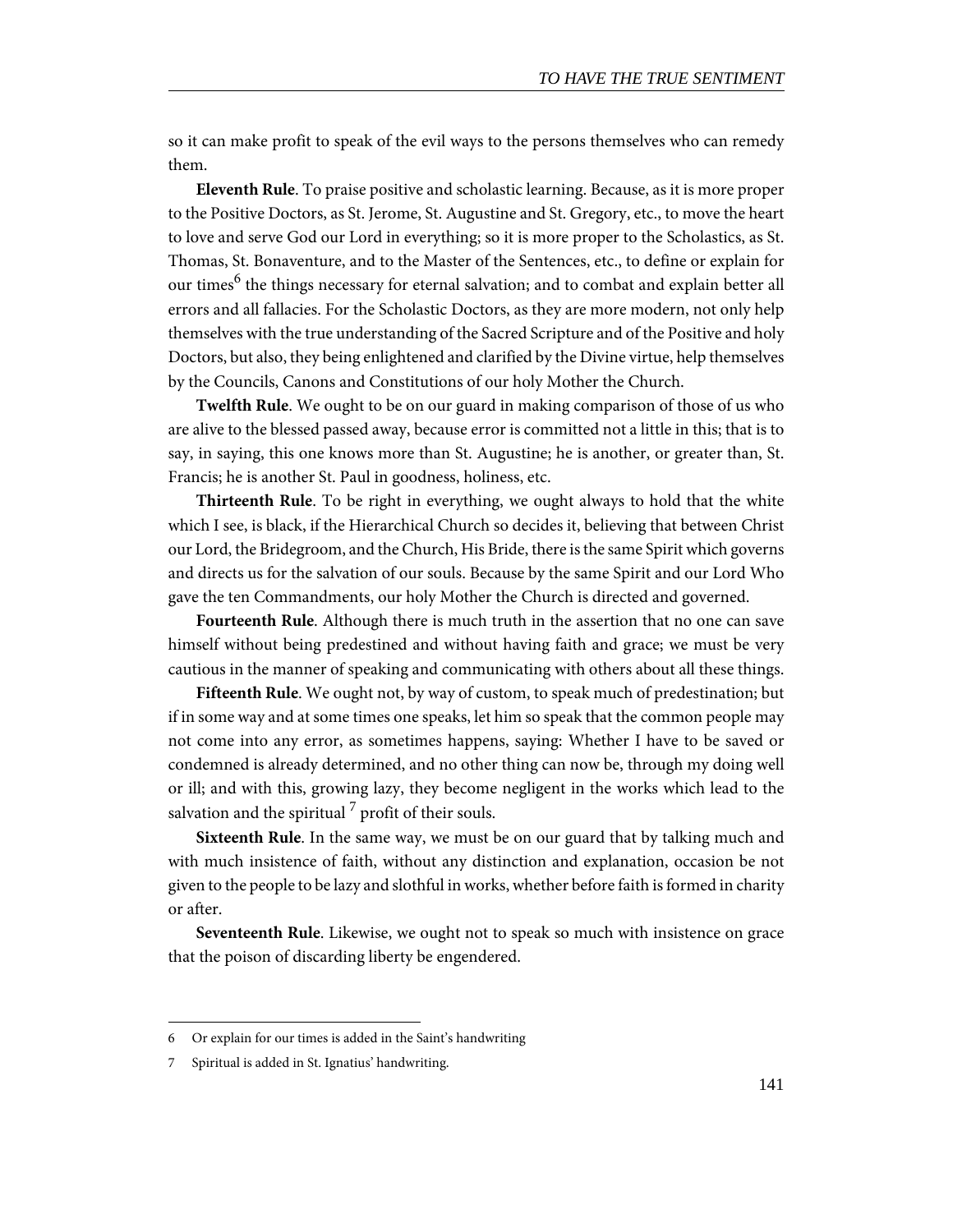So that of faith and grace one can speak as much as is possible with the Divine help for the greater praise of His Divine Majesty, but not in such way, nor in such manners, especially in our so dangerous times, that works and free will receive any harm, or be held for nothing.

**Eighteenth Rule**. Although serving God our Lord much out of pure love is to be esteemed above all; we ought to praise much the fear of His Divine Majesty, because not only filial fear is a thing pious and most holy, but even servile fear—when the man reaches nothing else better or more useful—helps much to get out of mortal sin. And when he is out, he easily comes to filial fear, which is all acceptable and grateful to God our Lord: as being at one with the Divine Love.

<span id="page-148-0"></span>39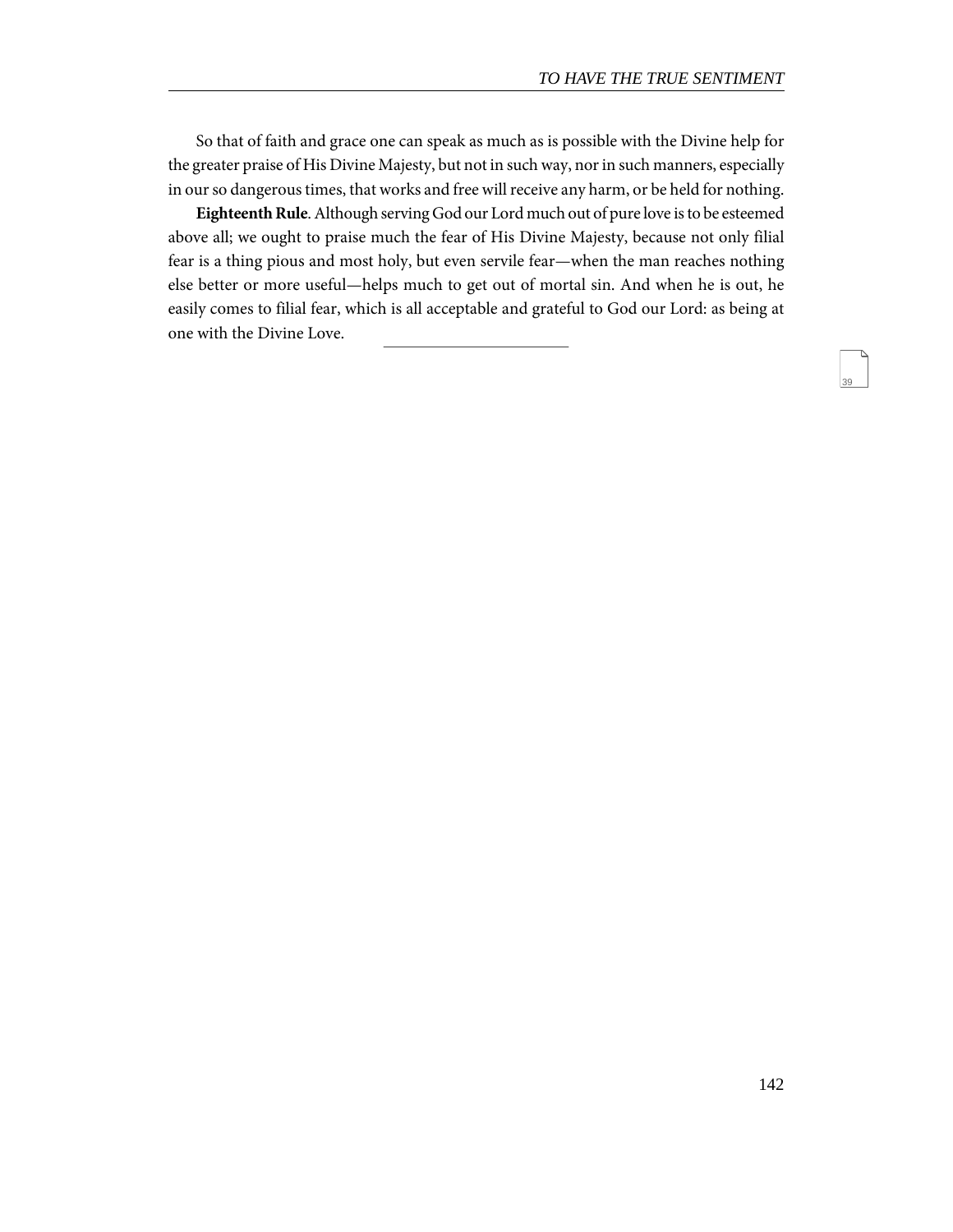## **GENERAL INDEX**

Abstinence, Constitutions about to be praised Adam, Sin of Addition, Second, in Second Week Additions, Changes in Fourth Week — Changes in Second Week — Changes in Third Week — for Exercises — for Particular Examen — if observed diligently Alms, How to distribute Angel of light, Satan makes himself like Angel, See Satan Angels, Sin of Annotations Bed, before going to sleep in Blessed, No comparison of living persons with Bread, Rules for eating Candles in churches to be praised Christ as Man, Colloquy to — Triple Colloquy of First Week to Christ, Description of — Imitated in eating Church, Fourth Addition not to be made in — ornaments and buildings to be praised — precepts to be praised — rules for thinking with — same spirit as Christ Colloquy, How made — of mercy, at end of Second Exercise — on Hell — on the Kingdom of Christ — Triple — Triple, after Three Manners of Humility

— Triple, after Three Pairs

- Triple, in First Week
- Triple, of the Two Standards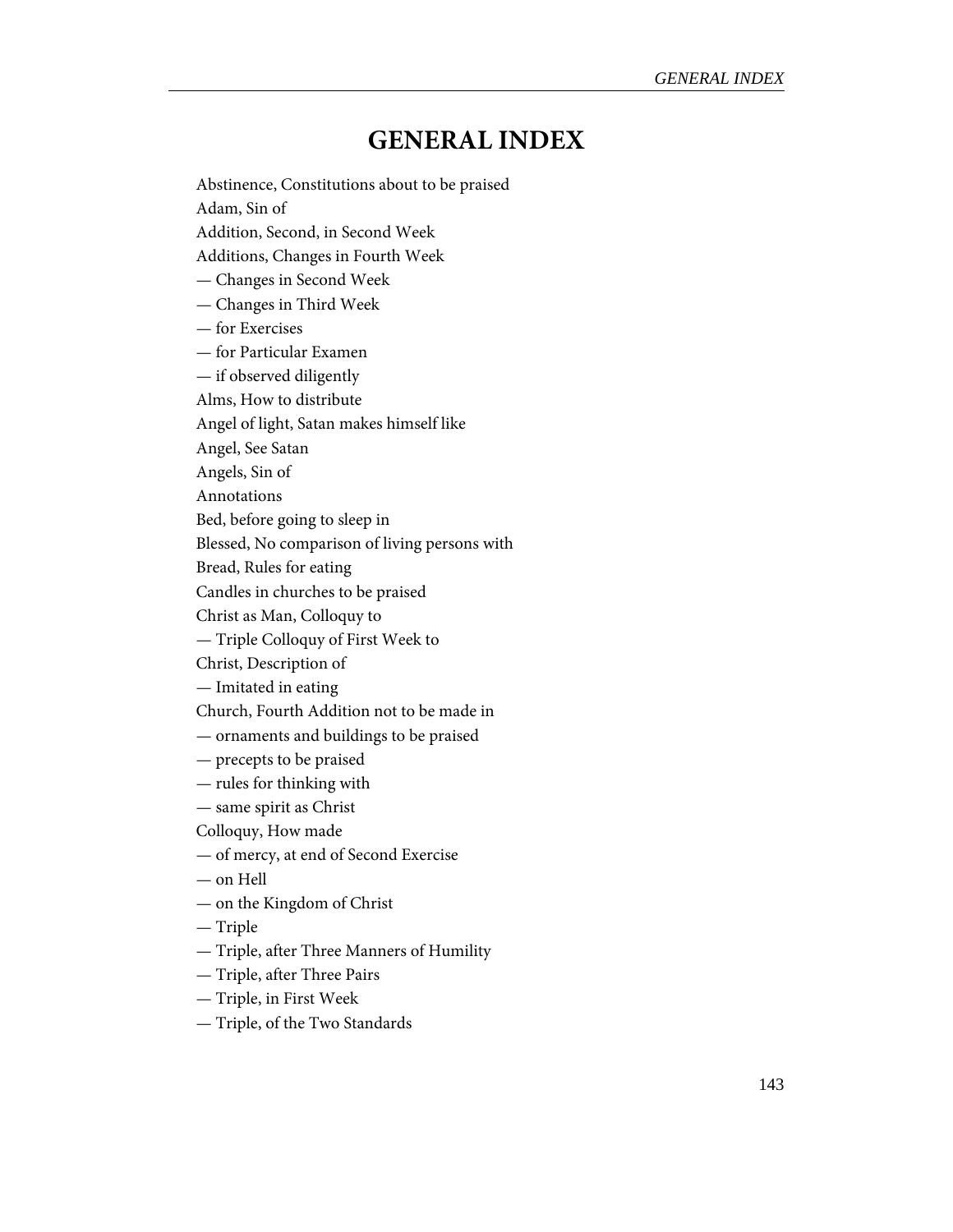Comforts, in Fourth Week

Commandments, First Method of Prayer on the

Communion at end of First Week

— to be praised

Composition of place, How to make

Confession, General

— to be praised

Consolation, How to act in

— if wanting in the Exercises

— office of Christ in Fourth Week

— Spiritual, description of

— to be prepared for in desolation

— When to explain Rules of discernment of spirits in

— without cause

Contempt, Christ urges us to desire

Continence to be praised

Contumely, Christ urges us to desire

Courage in beginning the Exercises

— under desolation

Creatures, End of

Cruzadas to be praised

Daybreak, First and Second Additions at

Death considered in distributing alms

— Election such as will please at point of

Definition

Desolation, Causes of

— How to act in

— How to treat exercitant

— if absent in the Exercises

— Spiritual, description of

— When to explain Rules of discernment of spirits in

Director, How to give Exercises

— action of if there are no spiritual movements

— not to influence to vow or state of life

— to know spirits

Discernment of spirits, Rules for

— When Rules are to be explained for

Disposition determines Exercises to be given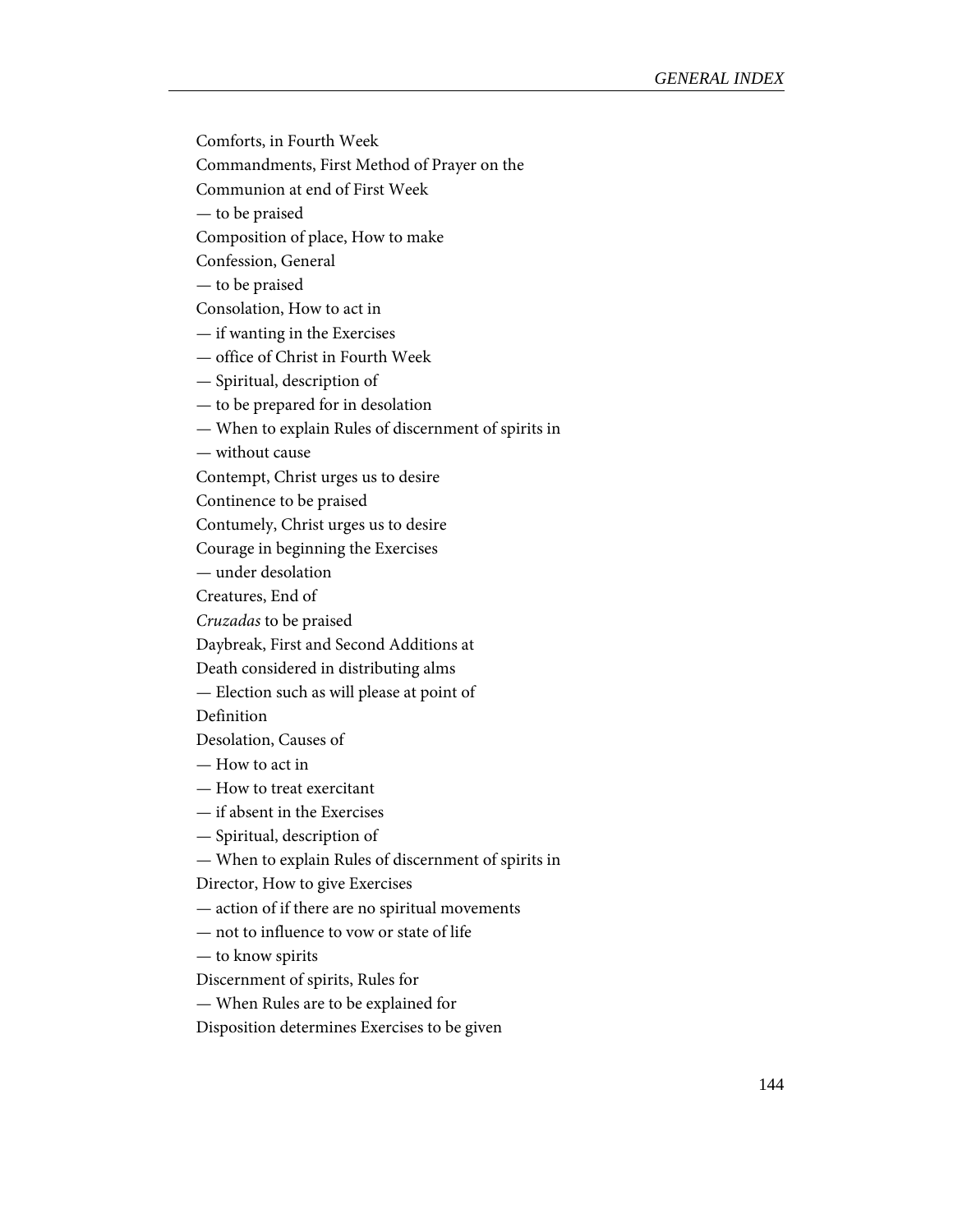- Doctors, Positive and Scholastic
- Drink, Rules for
- Eating, Penance in
- Rules for
- Education determines Exercises to be given
- Election, Matters for
- Preamble to
- Prelude to
- sometimes made over again
- Times for making
- Ways for making
- When begun
- Ember Days fast to be praised
- End of man considered in distributing alms
- to be kept in view in determining reform
- to be kept in view in election
- Examen, General
- Particular
- Particular, in First and other Weeks
- Particular, in Third Week
- Particular, Subject of
- Exercise, full hour given to
- over the hour in desolation
- Exercises, Duration of the, about thirty days
- hours after Three Pairs
- hours of in Second Week
- how to be proposed by director
- lengthening and shortening of, in Third Week
- not to be concerned about future
- number of, in Fourth Week
- number of, in Third Week
- number of, just before Election
- Spiritual, meaning of
- to be suited to Exercitant
- Eyes to be restrained
- Fasts, Constitutions about, to be praised
- Fear, filial and servile, helps
- Flesh, penance of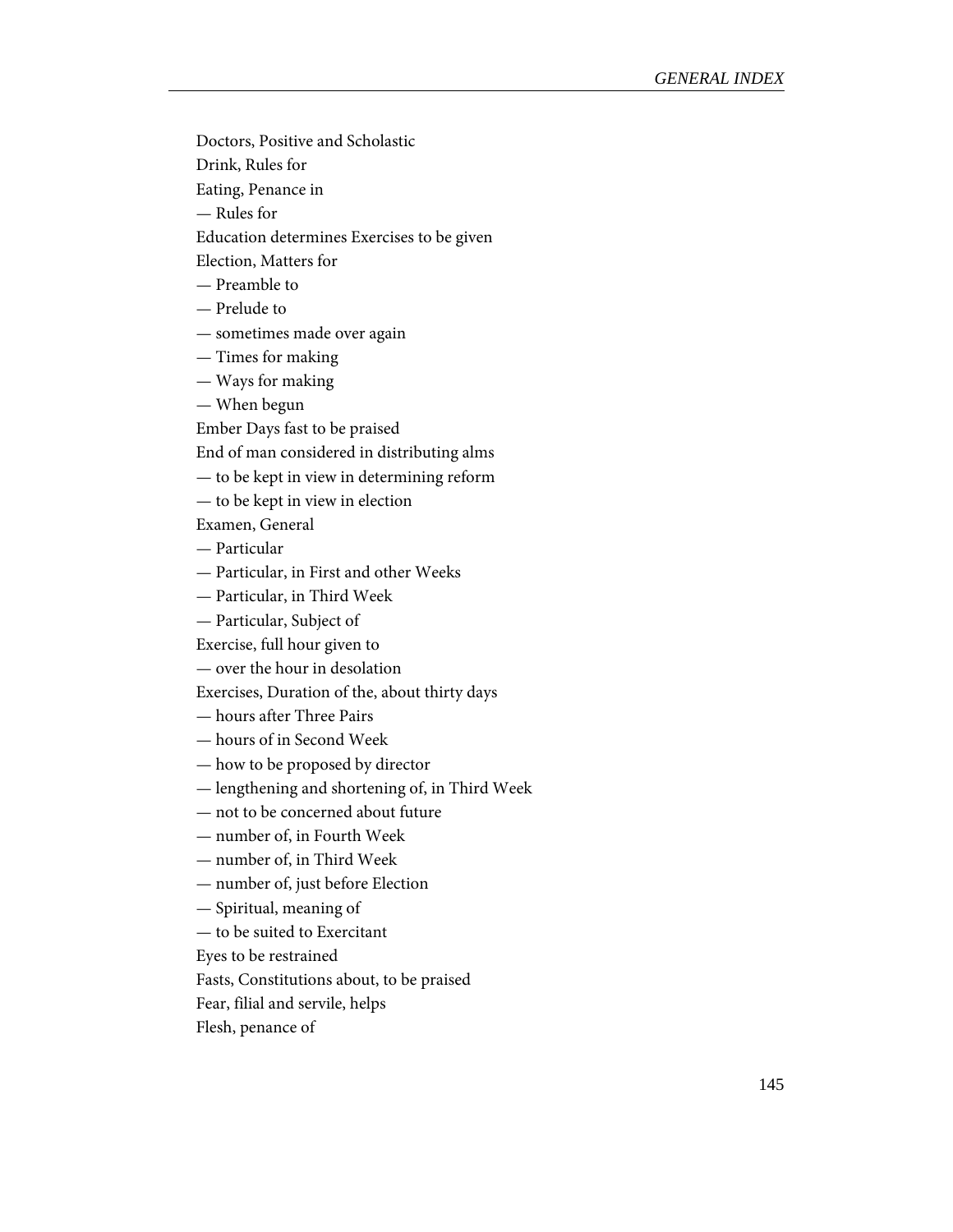Food, Quality and quantity of Foundation Generosity on beginning the Exercises God, comparison of myself with, What He is Good, What to do when tempted under appearance of Gospels, in Weeks after First Grace, How to talk about Hell, Meditation on Honor, a temptation to ambition Humility, Christ urges to — how reached — in consolation — Three Manners of Hymns to be praised Idle words, when sinful Illuminative life, Rules to Explain Images to be praised Imitation of Christ, in Weeks after First Incarnation Indifference Indulgences to be praised Intellect, Exercises of the, in Meditation Judgment, Day of, to be considered in distributing alms Judgment, Election such as will please at Day of Kingdom of Christ Laughter, when not to be indulged in Learning, Positive and Scholastic to be praised Lenten fast to be praised Liberty not to be discarded in favor of grace Light, how to manage in Second Week — to be shut out in First Week — to be used in Fourth Week Love consists in interchange — contemplation to gain Lucifer, description of Man, End of Marriage not to be praised as much as virginity Mary, Apparition to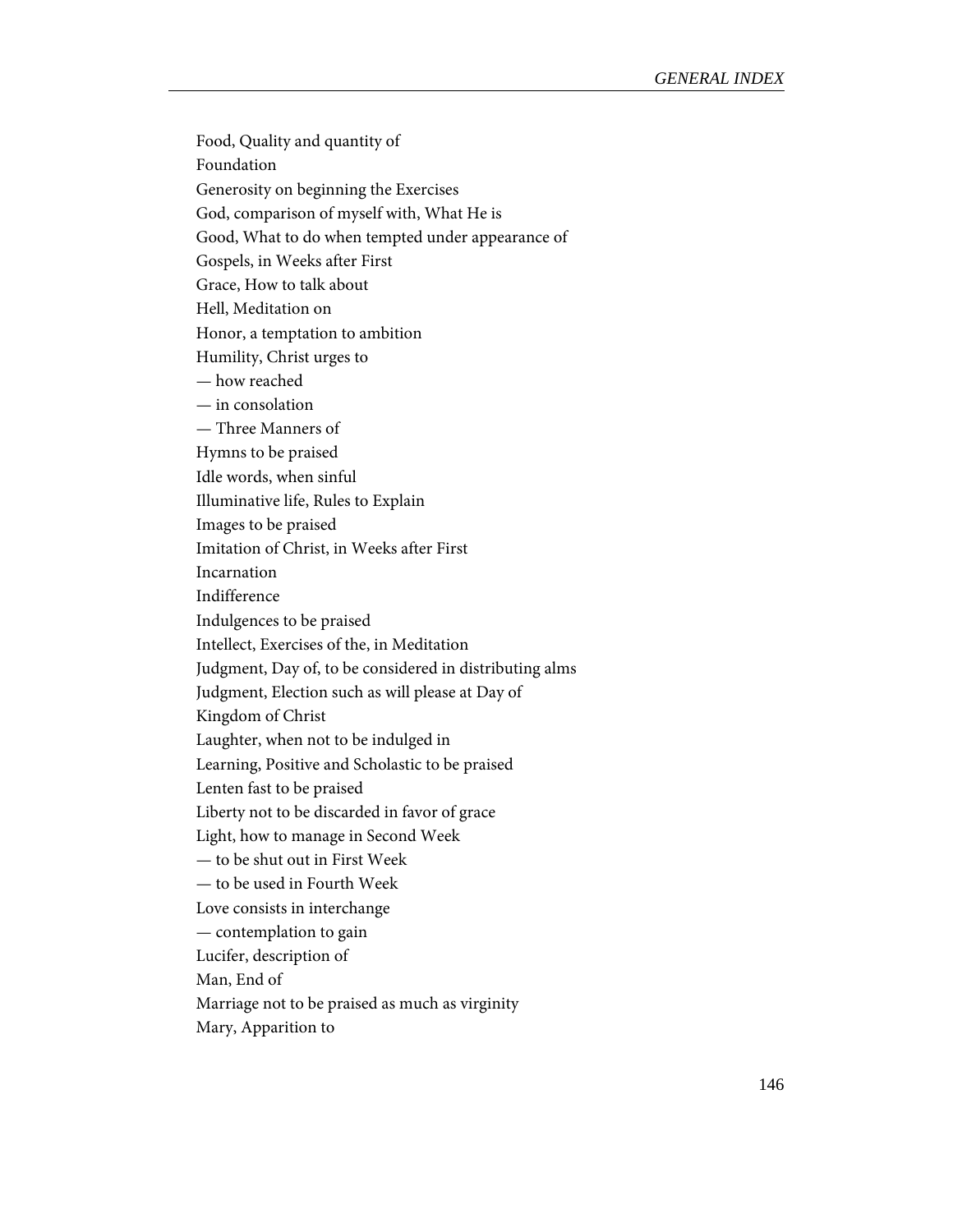— Blessed Virgin, Triple Colloquy of First Week to — Colloquy to — Imitation of Mass during Exercises — hearing of to be praised Memory, Exercise of in Meditation Midnight, First and Second Additions at — Meditation sometimes omitted in Second Week Mysteries Nativity Oath, Kind allowed Office, Divine, to he praised Orders, Religious, to be praised Pairs, Three Patience to be practised in desolation Penance in Fourth Week — in Second Week — Kind and purpose of Penances to be praised Perfection to be praised Pilgrimages to be praised Points, extra, in Fourth Week — extra, in Third Week — how to be given — in Second Week — to be prearranged Posture in Meditation Poverty, Christ urges us to desire — What to do in tendency against Powers, Three, how exercised Prayer, First Method of — Second Method of Prayers, Long, to be praised — Third Method of — Three Methods of Predestination, How to talk about Prelude, First, How to make — Second, What to ask for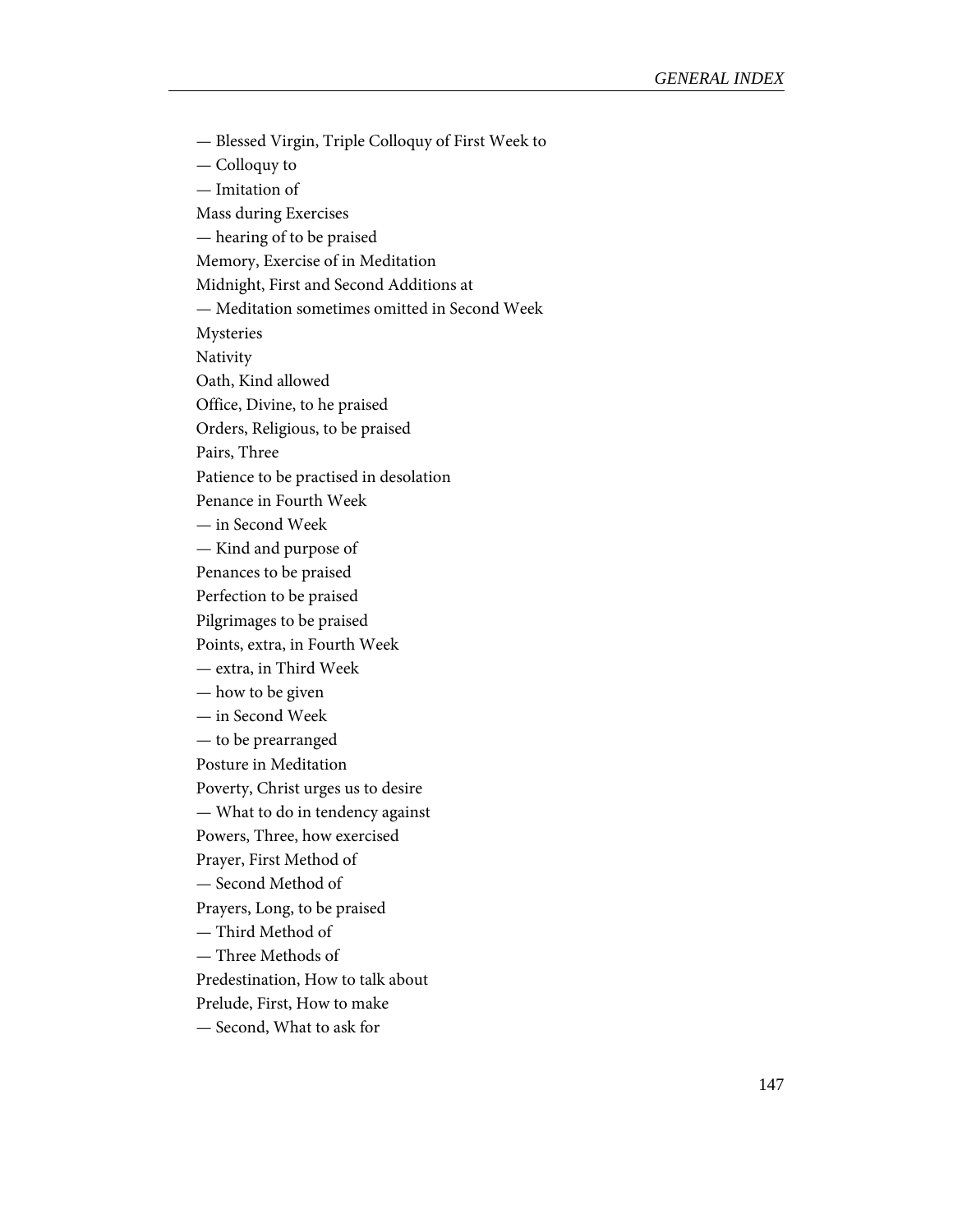Preludes in Weeks after First Preparatory Prayer before every meditation  $-$  — unchanged Presence of God, Act before meditation Presupposition Pride a temptation Principle Psalms to be praised Purgative Life, Rules to explain Purpose of Exercises Reading not beyond matter of the time Reform, How to determine Relics to be praised Religious Life, caution about making vow during Exercises Repetition — How to Make Repetition in Third Week Repugnance to Poverty, What to do in Retreat during Exercises Reverence more called for in acts of the will Review of Exercise Rhythm, Third Method of Prayer Riches, a temptation Saints' lives considered — — in weeks after First Satan acting on souls — attacks on weakest side — fights against consolation Scruples, Rules for Secrecy to be avoided in desolation Self-love, Progress measured by abandoning Senses, Application of — First Method of Prayer Sin, First, Second and Third, Exercise on — Mortal and Venial — Of Angels, Adam, Particular Sins, Exercise on personal — First Method of Prayer on Deadly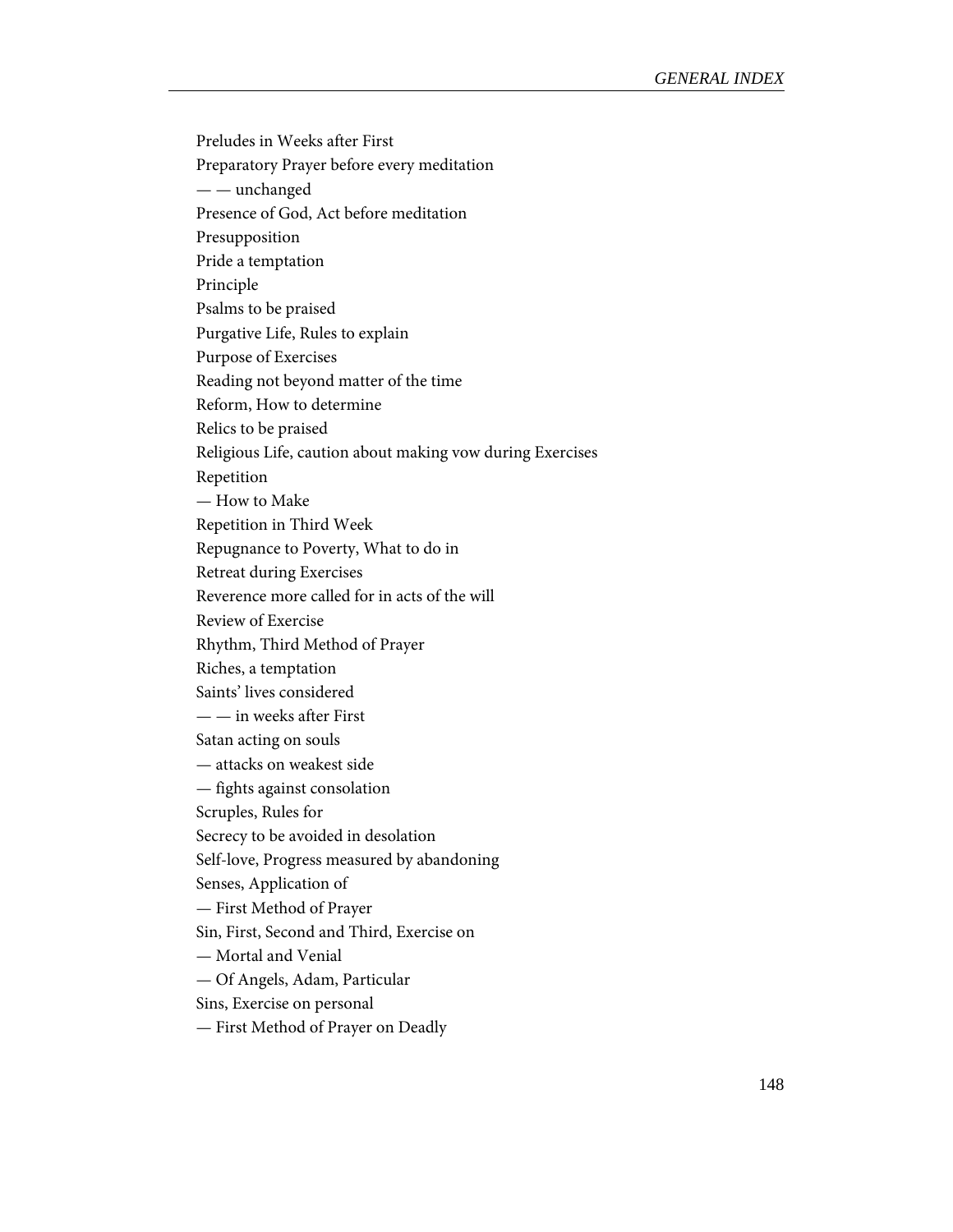Sleep, Before going to — Penance in Solitude recommended Soul of Christ, Triple Colloquy of First Week Spirits, Discernment of — Movement during Exercises — When Rules of Discernment of to be explained Spirit, What to do when tempted under appearance of good Standards, The Two States, Preamble to consider Stations to be praised Summary of a Meditation Superiors' Recommendations to be obeyed — to be approved of Suscipe Temperance in Fourth Week Temptation, what to do in gross Tendencies, Disordered, to be got rid of Tendency against poverty — disordered, absent from divine vocation  $-\frac{1}{\pi}$  in distributing alms — to be opposed Thinking with the Church, Rules for Thought during Second Week Thought, Kindred, in Fourth Week — — in Second Week — — in Third Week — — to meditation on Waking Thought, Sin of Thoughts to be kindred to matter of Exercises Vespers during Exercises Vigils, fast of, to be praised Virginity to be praised Vocation, divine, always clear and pure Vow, about what matter — caution on, during Exercises Vows to he praised Week, First, Matter of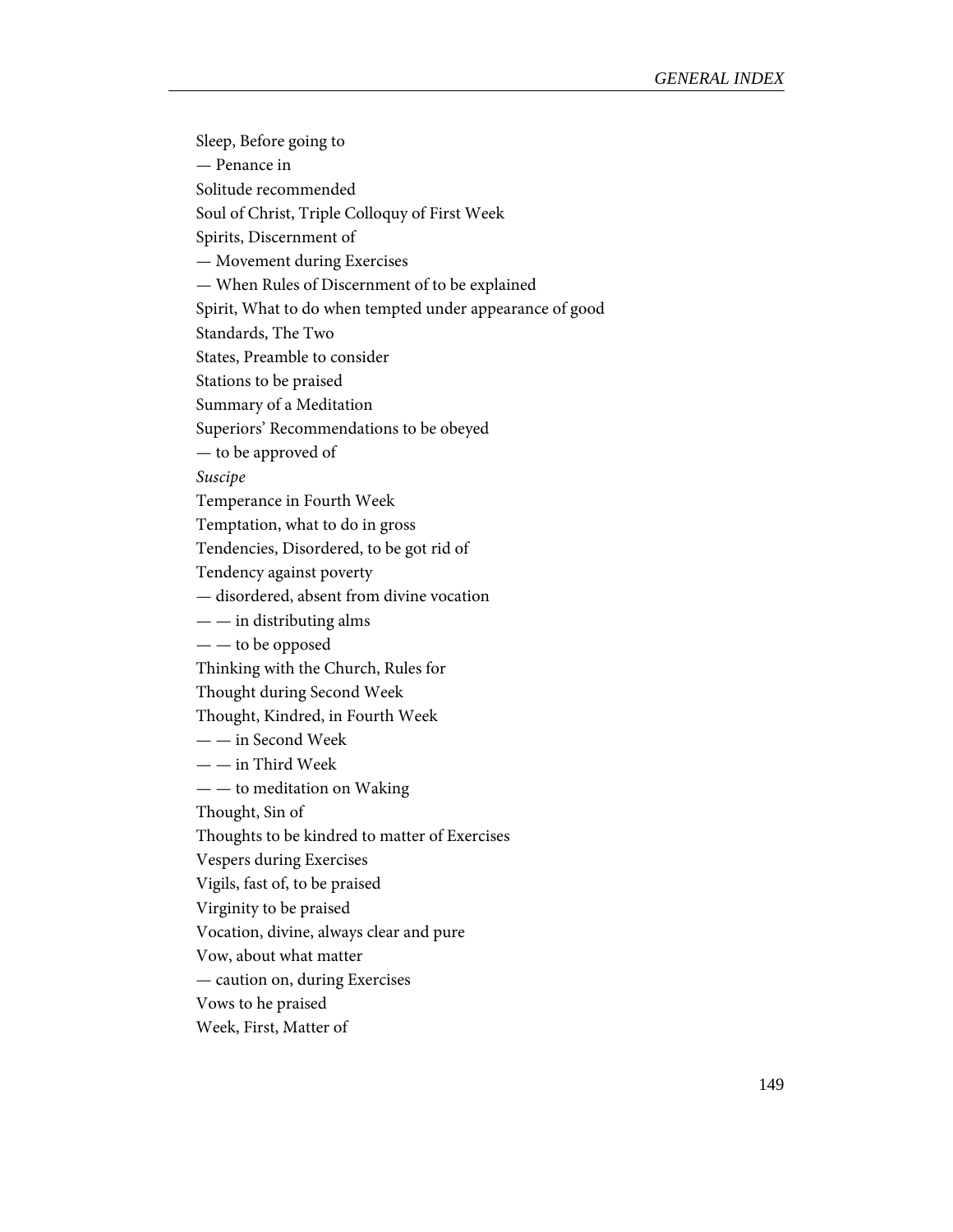- — Purpose of
- Fourth
- $--$  Method of
- $-$  Matter of
- $--$  My<br>steries  $\,$
- Second
- $--$  lengthening and shortening
- $-\!$  matter of
- — Mysteries
- —Third
- $--$  Matter of
- — Method of
- $--$  My<br>steries  $\,$

Weeks of the Exercises

Will, Exercise of in Meditation

— Reverence more called for in acts of

Word, Sin of

Works, How to talk about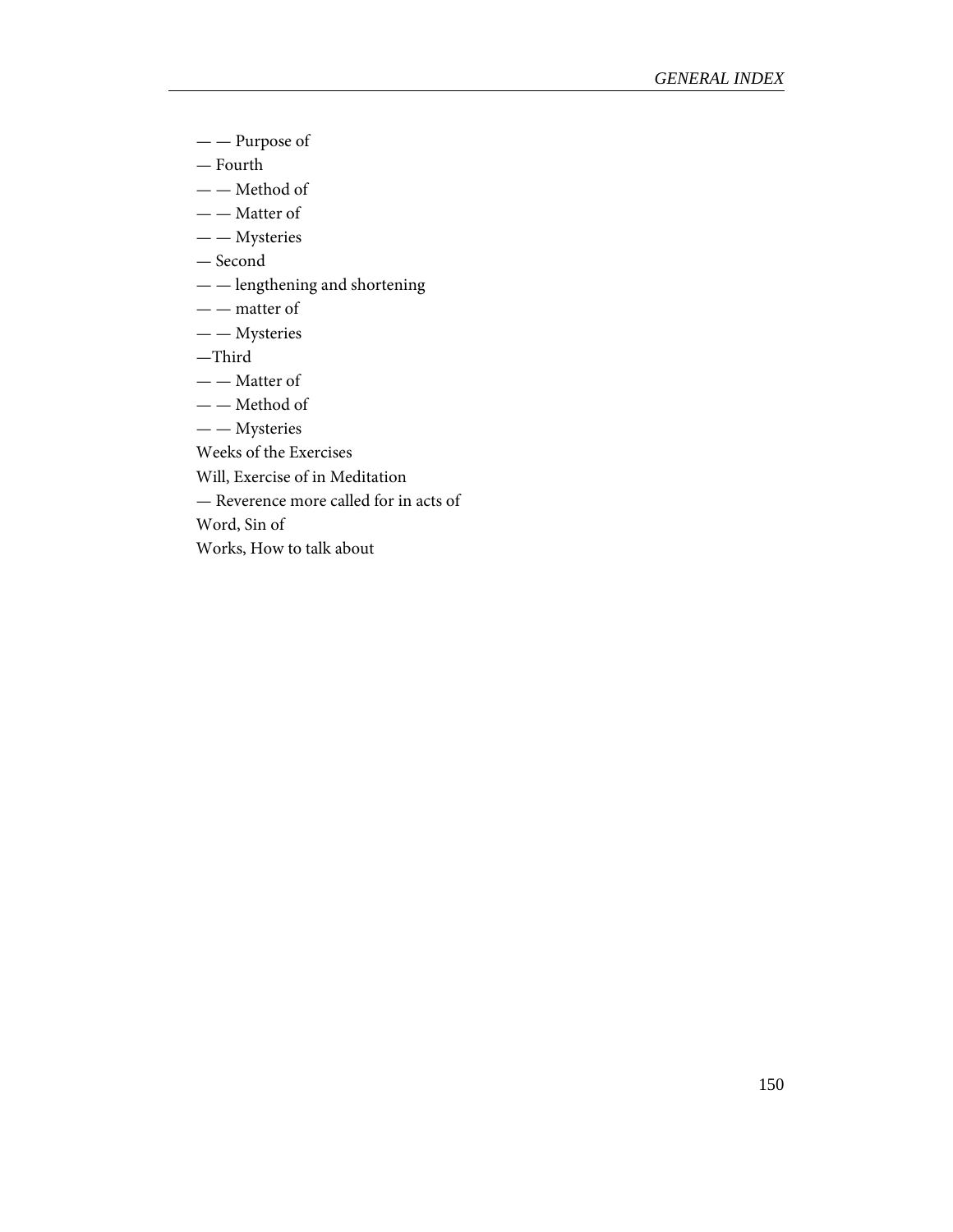# **Indexes**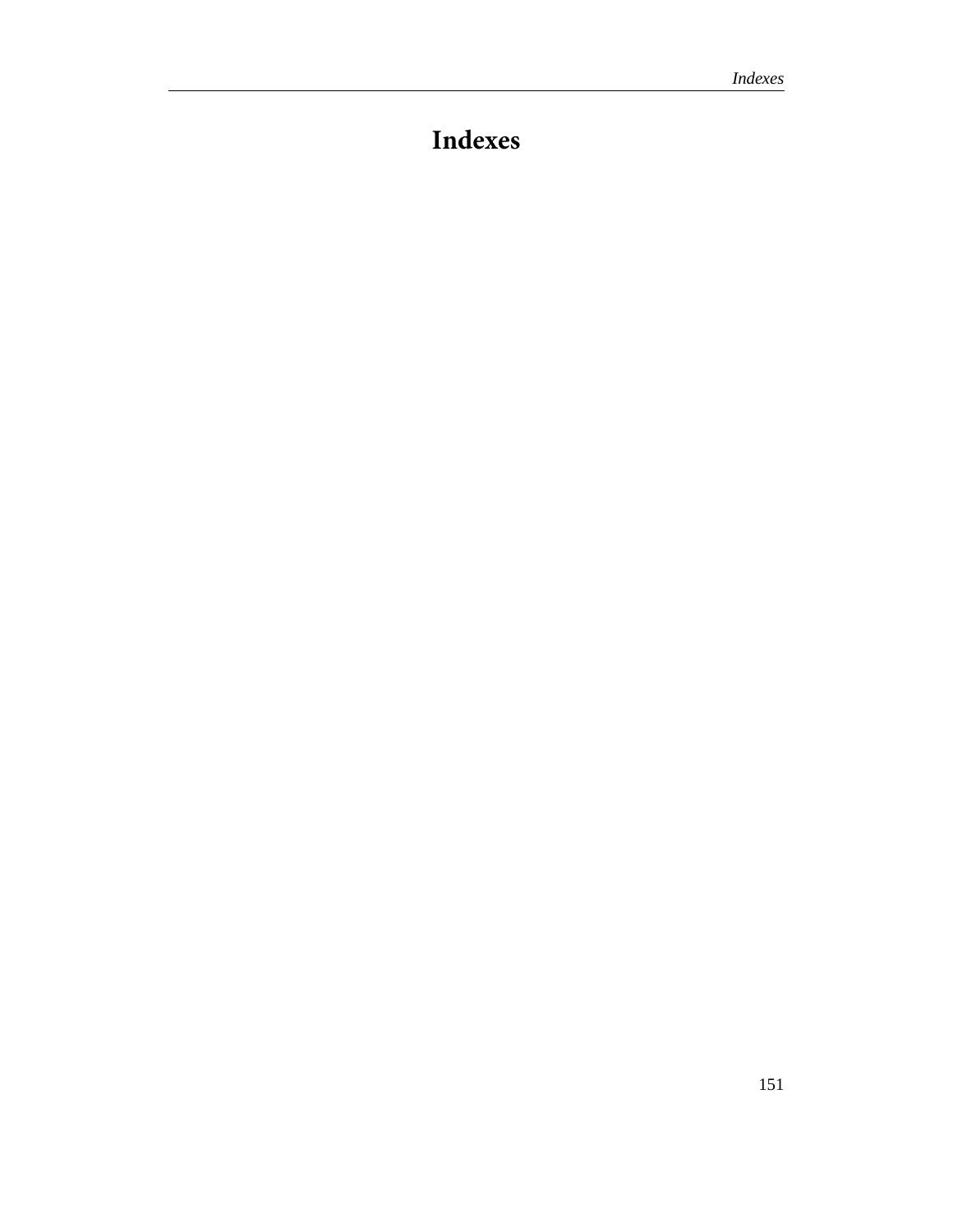## **Index of Scripture References**

### **Matthew**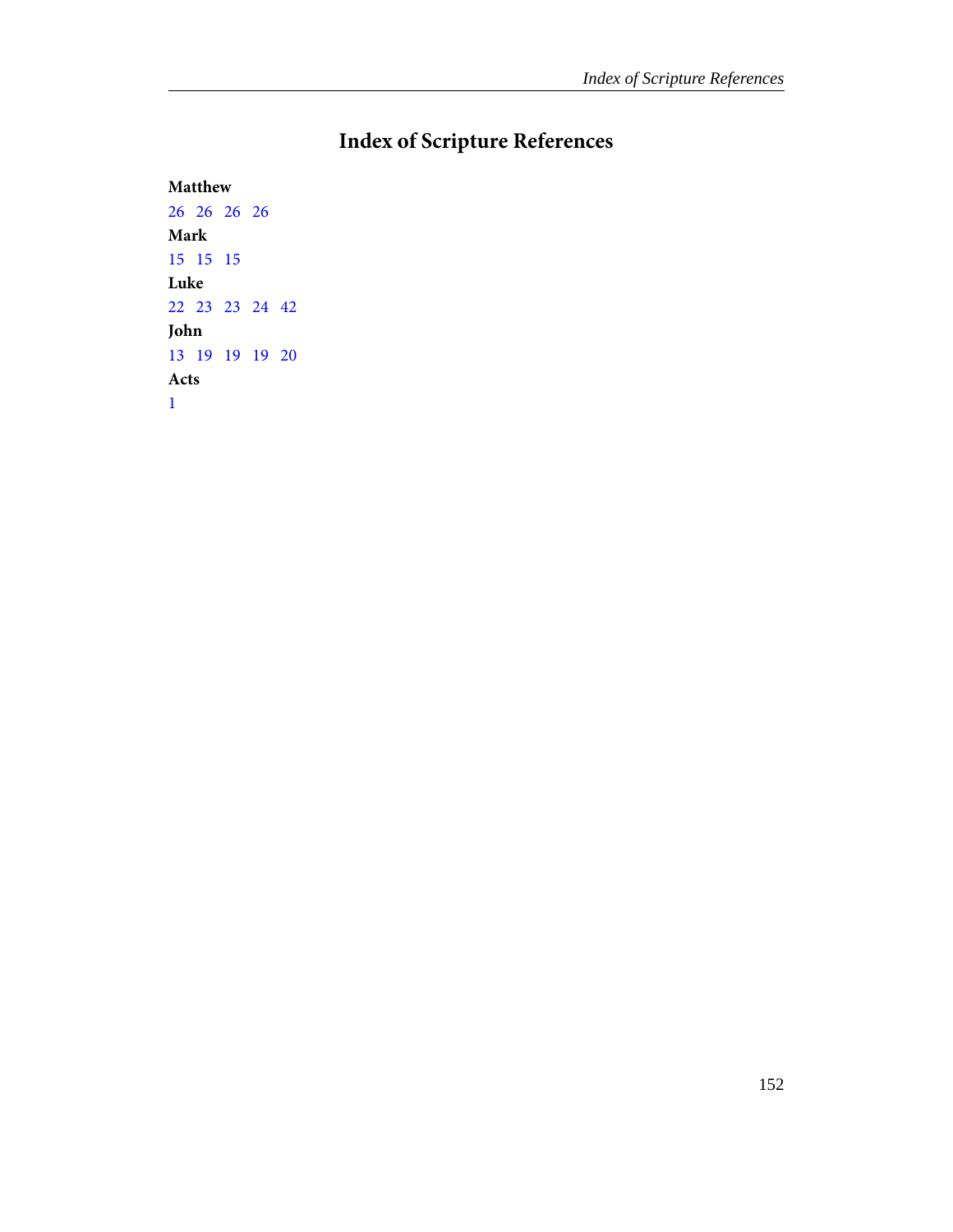## **Index of Pages of the Print Edition**

[1](#page-7-0)  [2](#page-8-0)  [3](#page-11-0)  [4](#page-13-0)  [5](#page-15-0)  [6](#page-17-0)  [7](#page-18-0)  [8](#page-19-0)  [9](#page-20-0)  [10](#page-21-0)  [11](#page-26-0)  [12](#page-28-0)  [13](#page-29-0)  [14](#page-30-0) [15](#page-32-0) [16](#page-35-0)  [17](#page-36-0)  [18](#page-45-0)  [19](#page-46-0)  [20](#page-55-0)  [21](#page-60-0)  [22](#page-64-0)  [23](#page-65-0)  [24](#page-70-0)  [25](#page-72-0)  [26](#page-73-0)  [27](#page-74-0)  [28](#page-75-0)  [29](#page-75-1)  [30](#page-76-0)  [31](#page-84-0)  [32](#page-85-0)  [33](#page-85-1)  [34](#page-135-1) [35](#page-139-0)  [36](#page-141-0)  [37](#page-143-0)  [38](#page-145-0)  [39](#page-148-0)